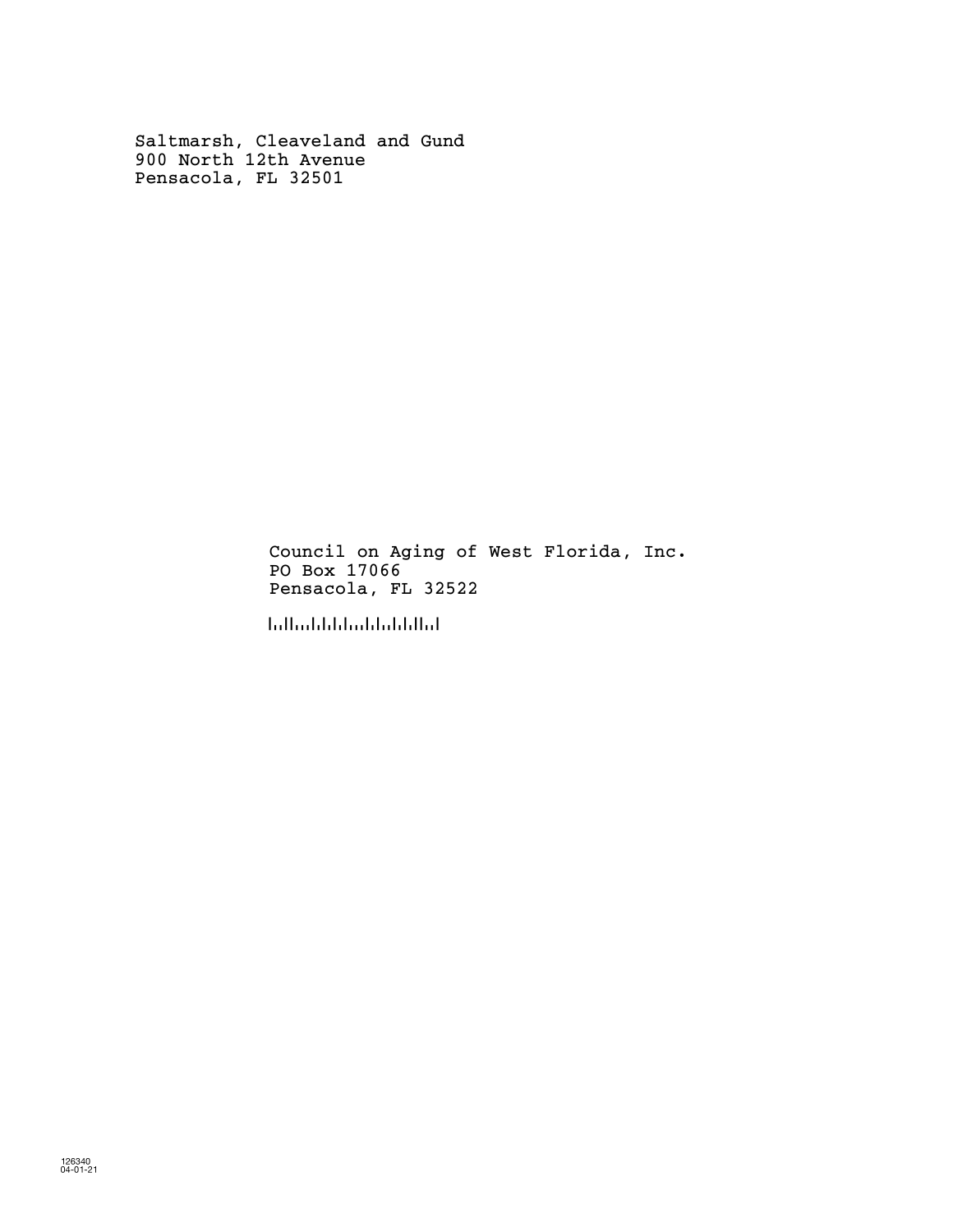

May 26, 2022

Council on Aging of West Florida, Inc. PO Box 17066 Pensacola, FL 32522

Council on Aging of West Florida, Inc.:

Enclosed is the organization's 2021 Exempt Organization return.

Specific filing instructions are as follows.

FORM 990 RETURN:

This return has qualified for electronic filing. After you have reviewed the return for completeness and accuracy, please sign, date and return Form 8879-TE to our office. We will transmit the return electronically to the IRS and no further action is required. Return Form 8879-TE to us by November 15, 2022.

A copy of the return is enclosed for your files. We suggest that you retain this copy indefinitely.

Sincerely,

Molly Murphy, CPA

Since 1944

www.saltmarshcpa.com

Destin . Nashville . Orlando . Pensacola . Tampa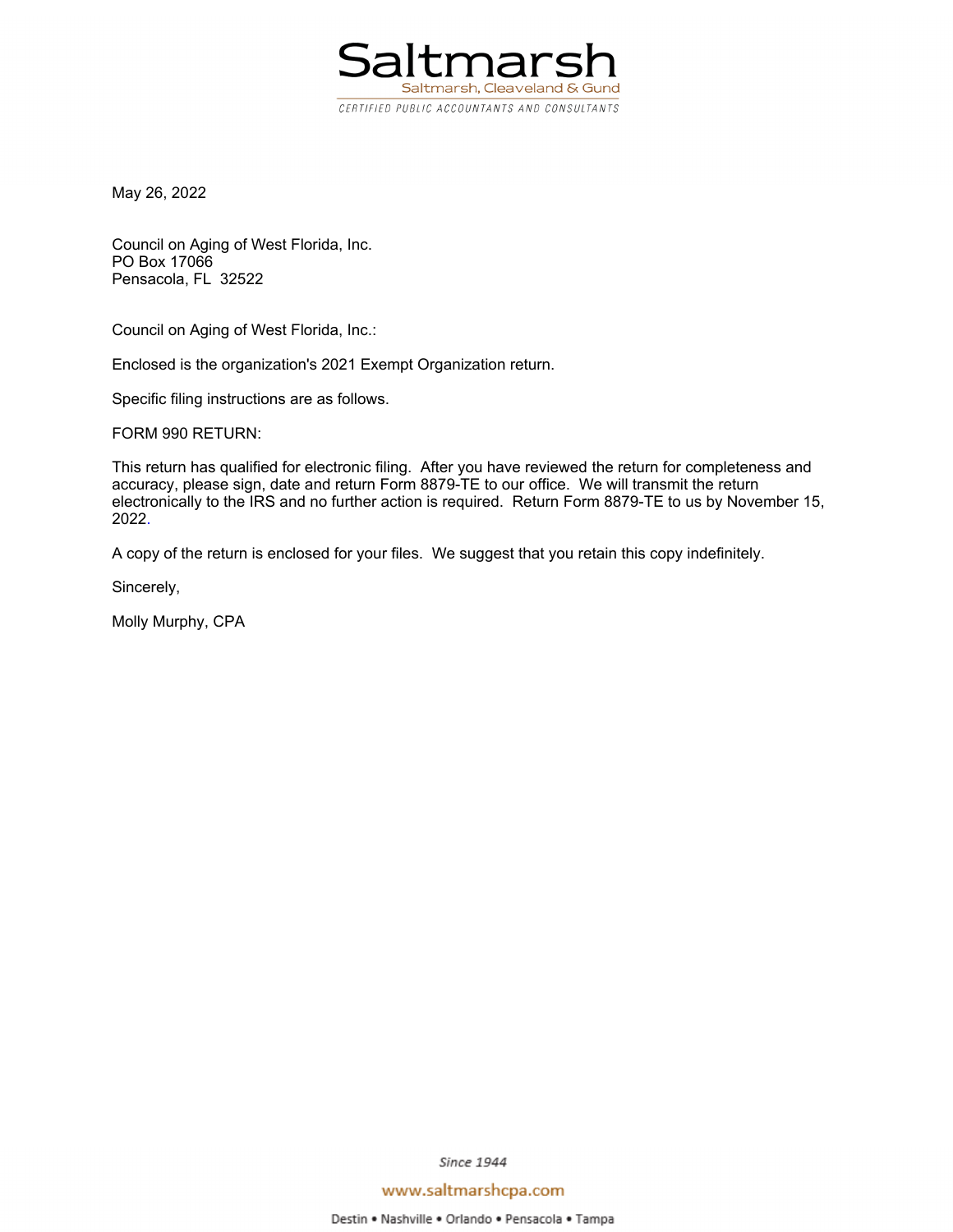# **TAX RETURN FILING INSTRUCTIONS**

FORM 990

### **FOR THE YEAR ENDING**

December 31, 2021

### **Prepared For:**

Council on Aging of West Florida, Inc. PO Box 17066 Pensacola, FL 32522

### **Prepared By:**

Saltmarsh, Cleaveland and Gund 900 North 12th Avenue Pensacola, FL 32501

### **Amount Due or Refund:**

Not applicable

### **Make Check Payable To:**

Not applicable

### **Mail Tax Return and Check (if applicable) To:**

Not applicable

### **Return Must be Mailed On or Before:**

Not applicable

### **Special Instructions:**

This return has qualified for electronic filing. After you have reviewed the return for completeness and accuracy, please sign, date and return Form 8879-TE to our office. We will transmit the return electronically to the IRS and no further action is required. Return Form 8879-TE to us by November 15, 2022

Federal regulations require that an exempt organization make its annual returns for the past three years and its exempt application, along with all supporting documentation, available for public inspection at the organization's principal place of business during normal business hours. In addition, an organization must provide a copy of this information to any person who makes a request for such documents in person or writing. The IRS may impose a penalty for willful failure to allow public inspection or to provide copies. Please contact us if you have any questions regarding disclosure regulations.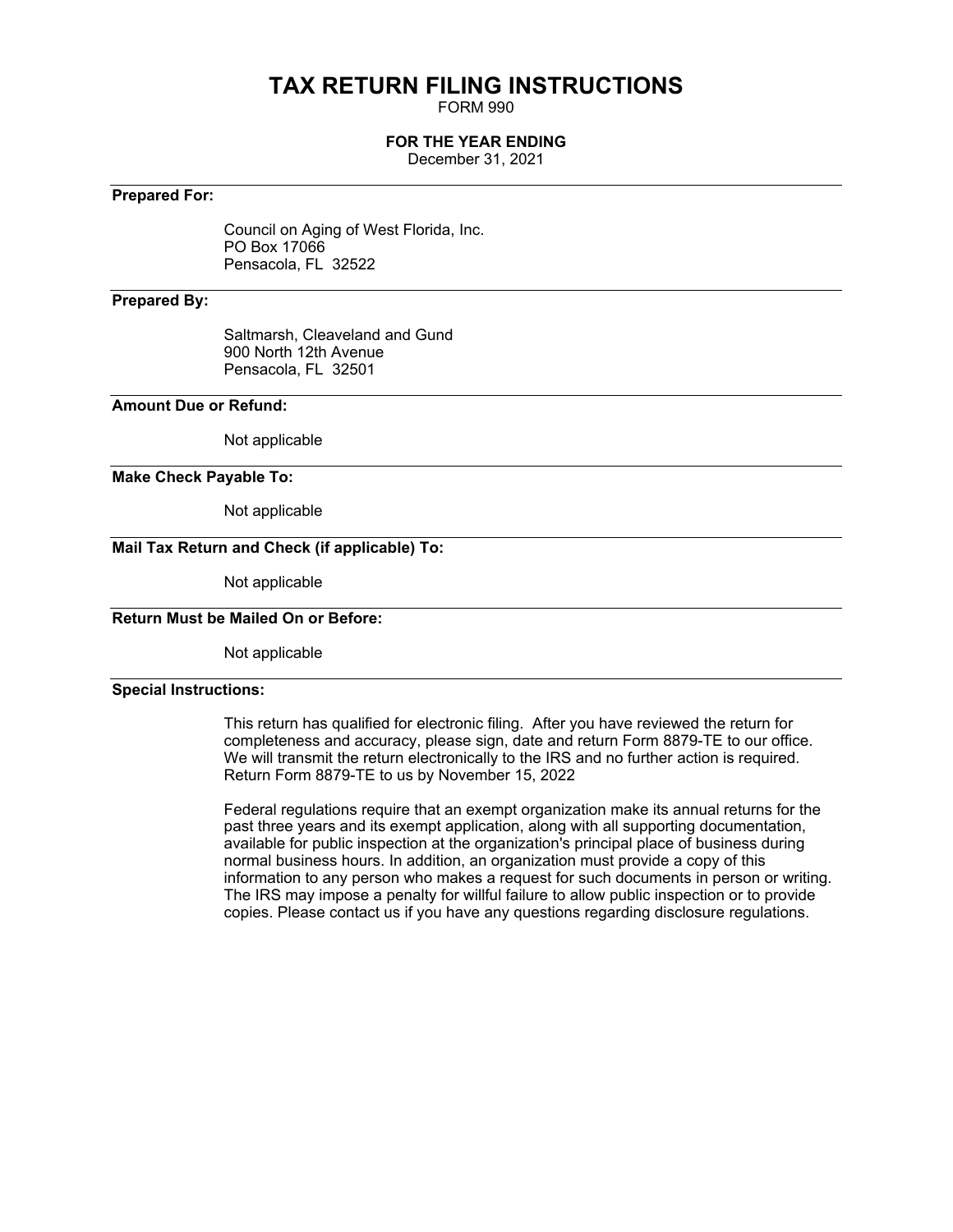| Form |  |
|------|--|

Department of the Treasury Internal Revenue Service

### **Return of Organization Exempt From Income Tax** Extended to November 15, 2022

Under section 501(c), 527, or 4947(a)(1) of the Internal Revenue Code (except private foundations) **2021** 

**| Do not enter social security numbers on this form as it may be made public.**

**| Go to www.irs.gov/Form990 for instructions and the latest information. Inspection**

OMB No. 1545-0047 **Open to Public** 

|                              | A For the 2021 calendar year, or tax year beginning                                                                                                                                                                            | and ending |                                                     |                                                             |
|------------------------------|--------------------------------------------------------------------------------------------------------------------------------------------------------------------------------------------------------------------------------|------------|-----------------------------------------------------|-------------------------------------------------------------|
| В<br>Check if<br>applicable: | C Name of organization                                                                                                                                                                                                         |            | D Employer identification number                    |                                                             |
| Address<br>change            | Council on Aging of West Florida, Inc.                                                                                                                                                                                         |            |                                                     |                                                             |
| Name<br>change               | Doing business as                                                                                                                                                                                                              |            | **-***3939                                          |                                                             |
| Initial<br>return            | Number and street (or P.O. box if mail is not delivered to street address)                                                                                                                                                     | Room/suite | E Telephone number                                  |                                                             |
| Final<br>return/             | PO Box 17066                                                                                                                                                                                                                   |            | $(850)$ 432-1475                                    |                                                             |
| termin-<br>ated              | City or town, state or province, country, and ZIP or foreign postal code                                                                                                                                                       |            | <b>G</b> Gross receipts \$                          | 5,853,182.                                                  |
| Amended<br>return            | 32522<br>Pensacola, FL                                                                                                                                                                                                         |            | $H(a)$ is this a group return                       |                                                             |
| Applica-<br>tion             | F Name and address of principal officer: JOSH NEWBY                                                                                                                                                                            |            | for subordinates?                                   | $\blacksquare$ Yes $\boxed{\text{X}}$ No                    |
| pending                      | same as C above                                                                                                                                                                                                                |            | $H(b)$ Are all subordinates included? $\Box$ Yes    | ∣No                                                         |
|                              | <b>I</b> Tax-exempt status: $\boxed{\mathbf{X}}$ 501(c)(3)<br>$\sqrt{\bullet}$ (insert no.)<br>$501(c)$ (<br>$4947(a)(1)$ or                                                                                                   | 527        |                                                     | If "No," attach a list. See instructions                    |
|                              | J Website: > WWW. COAWfla.org                                                                                                                                                                                                  |            | $H(c)$ Group exemption number $\blacktriangleright$ |                                                             |
|                              | K Form of organization: X Corporation<br>Trust<br>Other $\blacktriangleright$<br>Association                                                                                                                                   |            |                                                     | L Year of formation: $1972$ M State of legal domicile: $FL$ |
| Part I                       | Summary                                                                                                                                                                                                                        |            |                                                     |                                                             |
| 1.                           | Briefly describe the organization's mission or most significant activities: Dedicating each day to serve,                                                                                                                      |            |                                                     |                                                             |
|                              | support, and advocate for aging adults in Escambia and Santa Rosa                                                                                                                                                              |            |                                                     |                                                             |
| 2                            | Check this box $\blacktriangleright$ $\Box$ if the organization discontinued its operations or disposed of more than 25% of its net assets.                                                                                    |            |                                                     |                                                             |
| Activities & Governance<br>3 | Number of voting members of the governing body (Part VI, line 1a)                                                                                                                                                              |            | 3                                                   | 21                                                          |
| 4                            |                                                                                                                                                                                                                                |            | 4                                                   | 21                                                          |
| 5                            |                                                                                                                                                                                                                                | 5          | 67                                                  |                                                             |
|                              | Total number of volunteers (estimate if necessary) manufactured content to the content of volunteers (estimate if necessary) manufactured content to the content of the content of the content of the content of the content o | 6          | 602                                                 |                                                             |
|                              |                                                                                                                                                                                                                                |            | 7a                                                  | 0.                                                          |
|                              | <b>b</b> Net unrelated business taxable income from Form 990-T, Part I, line 11                                                                                                                                                |            | 7b                                                  | 0.                                                          |
|                              |                                                                                                                                                                                                                                |            | <b>Prior Year</b>                                   | <b>Current Year</b>                                         |
| 8                            | Contributions and grants (Part VIII, line 1h)                                                                                                                                                                                  |            | 5,798,801.                                          | 5, 196, 250.                                                |
| 9                            | Program service revenue (Part VIII, line 2g)                                                                                                                                                                                   |            | 401,035.                                            | 385,758.                                                    |
| Revenue<br>10                |                                                                                                                                                                                                                                |            | 66,529.                                             | 128,643.                                                    |
| 11                           | Other revenue (Part VIII, column (A), lines 5, 6d, 8c, 9c, 10c, and 11e)                                                                                                                                                       |            | 7,498.                                              | 60,494.                                                     |
| 12                           | Total revenue - add lines 8 through 11 (must equal Part VIII, column (A), line 12)                                                                                                                                             |            | 6, 273, 863.                                        | 5,771,145.                                                  |
| 13                           | Grants and similar amounts paid (Part IX, column (A), lines 1-3)                                                                                                                                                               |            | 0.                                                  | 0.                                                          |
| 14                           | Benefits paid to or for members (Part IX, column (A), line 4)                                                                                                                                                                  |            | $0$ .                                               | Ο.                                                          |
| 15                           | Salaries, other compensation, employee benefits (Part IX, column (A), lines 5-10)                                                                                                                                              |            | 1,834,847.                                          | 1,803,627.                                                  |
|                              |                                                                                                                                                                                                                                |            | $\overline{0}$ .                                    | $0$ .                                                       |
| Expenses                     | $\blacktriangleright$ 203,756.<br><b>b</b> Total fundraising expenses (Part IX, column (D), line 25)                                                                                                                           |            |                                                     |                                                             |
|                              |                                                                                                                                                                                                                                |            | 4,618,440.                                          | 4,193,330.                                                  |
| 18                           | Total expenses. Add lines 13-17 (must equal Part IX, column (A), line 25)                                                                                                                                                      |            | 6,453,287.                                          | 5,996,957.                                                  |
| 19                           |                                                                                                                                                                                                                                |            | $-179, 424.$                                        | $-225,812.$                                                 |
| កម្ព                         |                                                                                                                                                                                                                                |            | <b>Beginning of Current Year</b>                    | <b>End of Year</b>                                          |
| <b>Assets</b><br>20          | Total assets (Part X, line 16)                                                                                                                                                                                                 |            | 2,626,074.                                          | 2,501,377.                                                  |
|                              | 21 Total liabilities (Part X, line 26)                                                                                                                                                                                         |            | 1,140,445.                                          | 1,230,844.                                                  |
| 22                           |                                                                                                                                                                                                                                |            | 1,485,629.                                          | 1,270,533.                                                  |
|                              | Part II   Signature Block                                                                                                                                                                                                      |            |                                                     |                                                             |
|                              | Under negative of perium. I dealers that I have eveningd this rature, including accompanying schedules and atatoments, and to the best of my knowledge and belief, it is                                                       |            |                                                     |                                                             |

Under penalties of perjury, I declare that I have examined this return, including accompanying schedules and statements, and to the best of my knowledge and belief, it is true, correct, and complete. Declaration of preparer (other than officer) is based on all information of which preparer has any knowledge.

| Sign            | Signature of officer                                                            |                   | Date                                  |                                  |           |  |  |  |  |  |  |
|-----------------|---------------------------------------------------------------------------------|-------------------|---------------------------------------|----------------------------------|-----------|--|--|--|--|--|--|
| Here            | JOSH NEWBY, President/CEO                                                       |                   |                                       |                                  |           |  |  |  |  |  |  |
|                 | Type or print name and title                                                    |                   |                                       |                                  |           |  |  |  |  |  |  |
|                 | Print/Type preparer's name                                                      | Date              | <b>PTIN</b><br>Check                  |                                  |           |  |  |  |  |  |  |
| Paid            | Molly Murphy,<br>CPA                                                            | Molly Murphy, CPA | P00985783<br>$05/26/22$ self-employed |                                  |           |  |  |  |  |  |  |
| Preparer        | Firm's name Saltmarsh, Cleaveland and Gund                                      |                   |                                       | $***$ + * * 2169<br>Firm's $EIN$ |           |  |  |  |  |  |  |
| Use Only        | Firm's address > 900 North 12th Avenue                                          |                   |                                       |                                  |           |  |  |  |  |  |  |
|                 | Phone no. $850 - 435 - 8300$<br>Pensacola, FL 32501                             |                   |                                       |                                  |           |  |  |  |  |  |  |
|                 | May the IRS discuss this return with the preparer shown above? See instructions |                   |                                       | X.<br>Yes                        | <b>No</b> |  |  |  |  |  |  |
| 132001 12-09-21 | LHA For Paperwork Reduction Act Notice, see the separate instructions.          |                   |                                       | Form 990 (2021)                  |           |  |  |  |  |  |  |

See Schedule O for Organization Mission Statement Continuation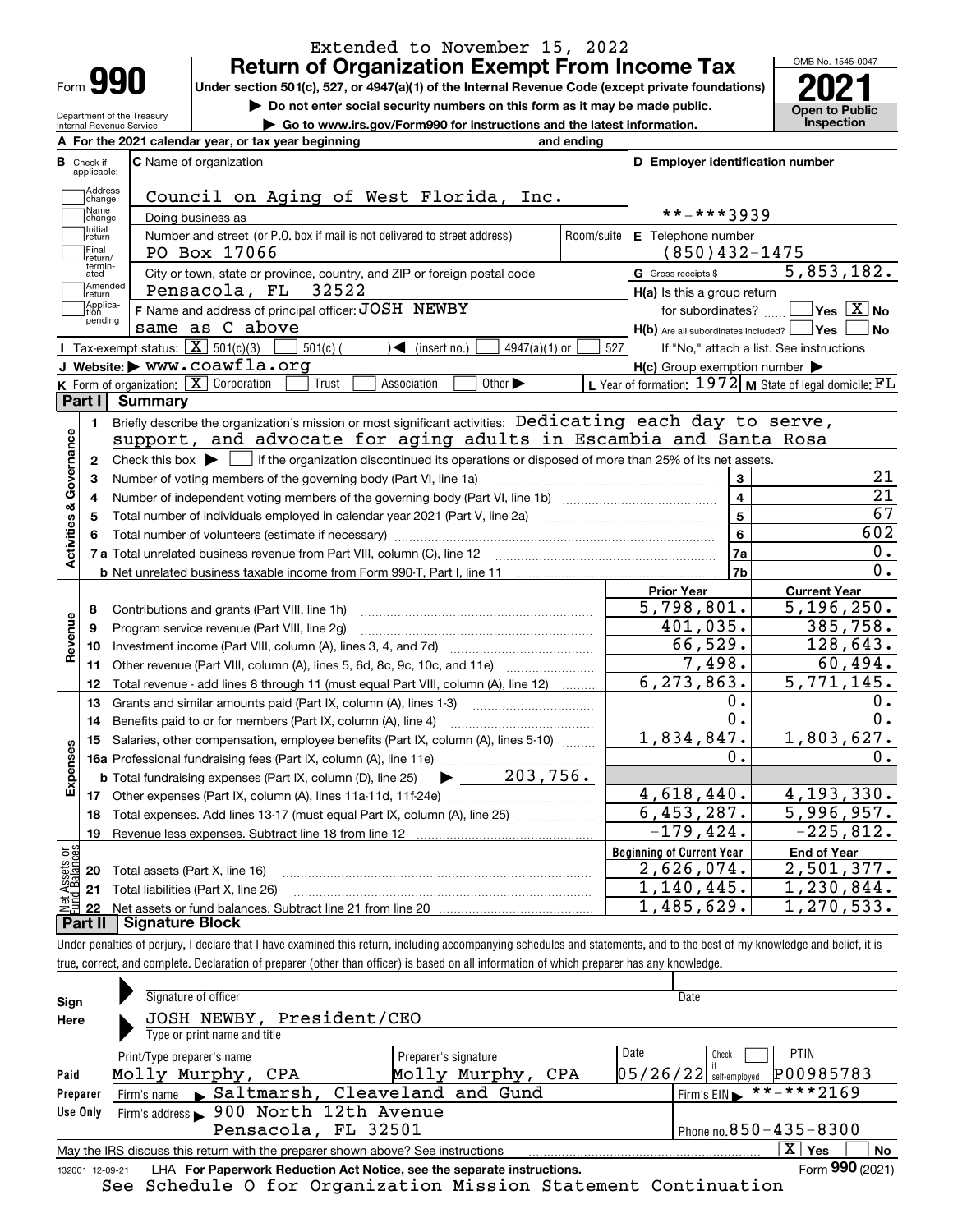|              | **-***3939<br>Council on Aging of West Florida, Inc.<br>Page 2<br>Form 990 (2021)                                                                                                                                                      |
|--------------|----------------------------------------------------------------------------------------------------------------------------------------------------------------------------------------------------------------------------------------|
|              | <b>Statement of Program Service Accomplishments</b><br>Part III                                                                                                                                                                        |
|              | $\overline{\text{X}}$                                                                                                                                                                                                                  |
| 1.           | Briefly describe the organization's mission:                                                                                                                                                                                           |
|              | Dedicating each day to serve, support and advocate for aging adults in<br>Escambia and Santa Rosa Counties.                                                                                                                            |
|              |                                                                                                                                                                                                                                        |
|              |                                                                                                                                                                                                                                        |
| $\mathbf{2}$ | Did the organization undertake any significant program services during the year which were not listed on the                                                                                                                           |
|              | $\overline{\mathsf{Yes} \ \mathbb{X}}$ No<br>prior Form 990 or 990-EZ?                                                                                                                                                                 |
|              | If "Yes," describe these new services on Schedule O.                                                                                                                                                                                   |
| З.           | $\overline{\mathsf{Yes} \mathrel{\hspace{0.5pt}\mathsf{X}}}$ No<br>Did the organization cease conducting, or make significant changes in how it conducts, any program services?                                                        |
|              | If "Yes," describe these changes on Schedule O.                                                                                                                                                                                        |
| 4            | Describe the organization's program service accomplishments for each of its three largest program services, as measured by expenses.                                                                                                   |
|              | Section 501(c)(3) and 501(c)(4) organizations are required to report the amount of grants and allocations to others, the total expenses, and                                                                                           |
|              | revenue, if any, for each program service reported.                                                                                                                                                                                    |
| 4a l         |                                                                                                                                                                                                                                        |
|              | (Code: ) (Expenses \$904,057. including grants of \$904,057. including grants of \$904,057. including grants of \$904,057. including grants of \$90. including grants of \$90. including grants of \$90. including grants of \$90. inc |
|              | time period from the constant, continued care of a functionally impaired                                                                                                                                                               |
|              | older person in the home environment.                                                                                                                                                                                                  |
|              |                                                                                                                                                                                                                                        |
|              |                                                                                                                                                                                                                                        |
|              |                                                                                                                                                                                                                                        |
|              |                                                                                                                                                                                                                                        |
|              |                                                                                                                                                                                                                                        |
|              |                                                                                                                                                                                                                                        |
|              |                                                                                                                                                                                                                                        |
|              |                                                                                                                                                                                                                                        |
|              |                                                                                                                                                                                                                                        |
| 4b           | 19,933.<br>$\left(\text{Code:}\right)$ $\left(\text{Expenses $}\right)$                                                                                                                                                                |
|              | Congregate Meals - A neighborhood based program which offers the                                                                                                                                                                       |
|              | opportunity for active adults to share their noon meal with others                                                                                                                                                                     |
|              | their age and to participate in recreational activities, nutrition                                                                                                                                                                     |
|              | education, arts and crafts, and other social activities.                                                                                                                                                                               |
|              |                                                                                                                                                                                                                                        |
|              |                                                                                                                                                                                                                                        |
|              |                                                                                                                                                                                                                                        |
|              |                                                                                                                                                                                                                                        |
|              |                                                                                                                                                                                                                                        |
|              |                                                                                                                                                                                                                                        |
|              |                                                                                                                                                                                                                                        |
| 4с           | 155, 494.<br>$651, 529$ . including grants of \$<br>$(Ex)$ (Expenses \$<br>) (Revenue \$                                                                                                                                               |
|              | (Code:<br>Home Delivered Meals - Nutritionally balanced meals delivered to                                                                                                                                                             |
|              | homebound individuals Monday through Friday from 10:30 a.m. to 1:30                                                                                                                                                                    |
|              | p.m.                                                                                                                                                                                                                                   |
|              |                                                                                                                                                                                                                                        |
|              |                                                                                                                                                                                                                                        |
|              |                                                                                                                                                                                                                                        |
|              |                                                                                                                                                                                                                                        |
|              |                                                                                                                                                                                                                                        |
|              |                                                                                                                                                                                                                                        |
|              |                                                                                                                                                                                                                                        |
|              |                                                                                                                                                                                                                                        |
|              |                                                                                                                                                                                                                                        |
|              | 4d Other program services (Describe on Schedule O.)                                                                                                                                                                                    |
|              | 3,054,210. including grants of \$<br>167, 339.<br>(Expenses \$<br>(Revenue \$                                                                                                                                                          |
|              | 5,327,318.<br>4e Total program service expenses                                                                                                                                                                                        |
|              | QQQ                                                                                                                                                                                                                                    |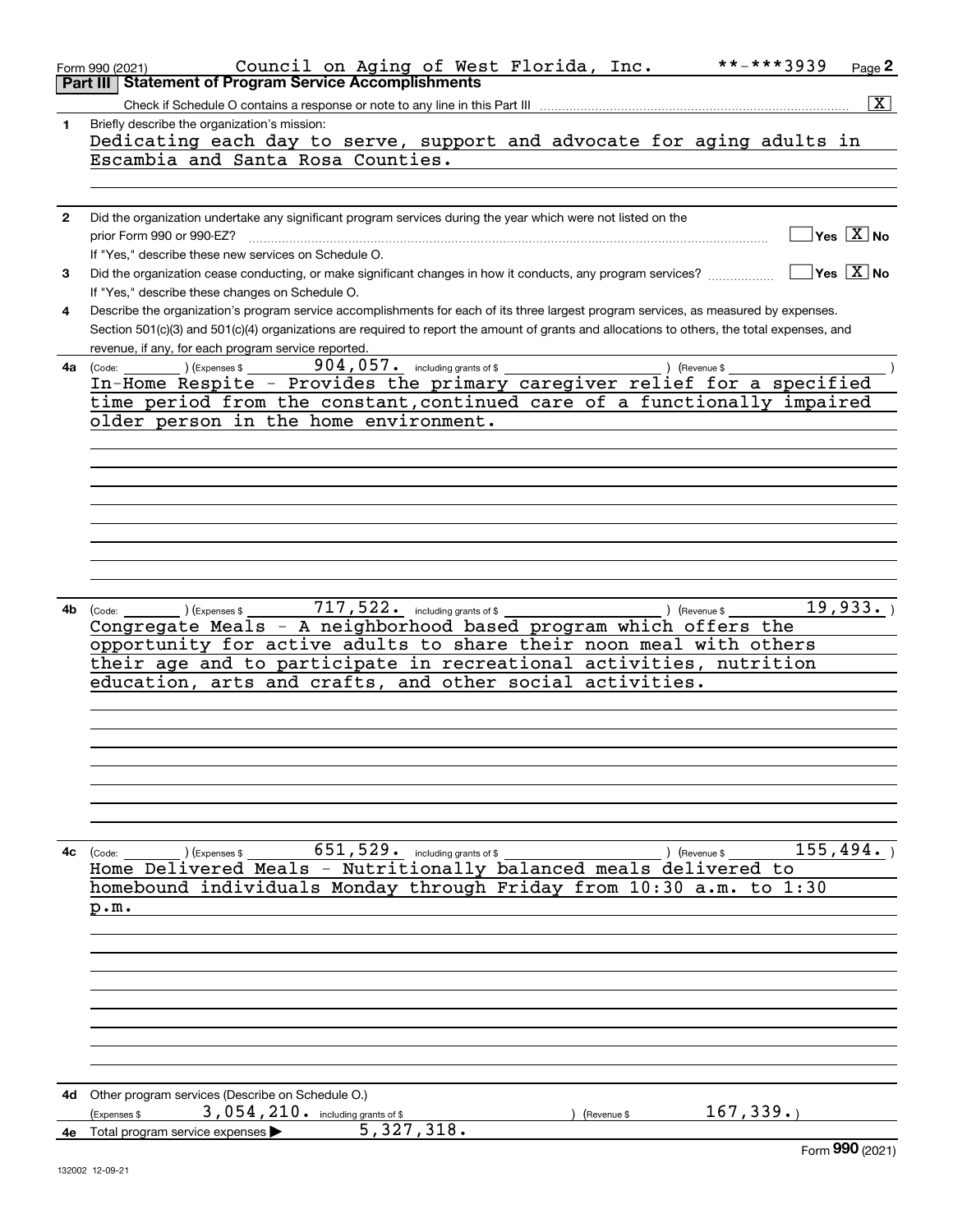|  | Form 990 (2021) |
|--|-----------------|
|  |                 |

|     |                                                                                                                                   |                          | Yes         | No          |
|-----|-----------------------------------------------------------------------------------------------------------------------------------|--------------------------|-------------|-------------|
| 1.  | Is the organization described in section $501(c)(3)$ or $4947(a)(1)$ (other than a private foundation)?                           |                          |             |             |
|     |                                                                                                                                   | 1                        | X           |             |
| 2   |                                                                                                                                   | $\mathbf{2}$             | $\mathbf X$ |             |
| 3   | Did the organization engage in direct or indirect political campaign activities on behalf of or in opposition to candidates for   |                          |             |             |
|     |                                                                                                                                   | 3                        |             | x           |
| 4   | Section 501(c)(3) organizations. Did the organization engage in lobbying activities, or have a section 501(h) election in effect  |                          |             |             |
|     |                                                                                                                                   | 4                        | x           |             |
| 5   | Is the organization a section 501(c)(4), 501(c)(5), or 501(c)(6) organization that receives membership dues, assessments, or      |                          |             |             |
|     |                                                                                                                                   | 5                        |             | x           |
| 6   | Did the organization maintain any donor advised funds or any similar funds or accounts for which donors have the right to         |                          |             |             |
|     | provide advice on the distribution or investment of amounts in such funds or accounts? If "Yes," complete Schedule D, Part I      | 6                        |             | х           |
| 7   | Did the organization receive or hold a conservation easement, including easements to preserve open space,                         |                          |             |             |
|     |                                                                                                                                   | $\overline{\phantom{a}}$ |             | x           |
| 8   | Did the organization maintain collections of works of art, historical treasures, or other similar assets? If "Yes," complete      |                          |             |             |
|     |                                                                                                                                   | 8                        |             | x           |
| 9   | Did the organization report an amount in Part X, line 21, for escrow or custodial account liability, serve as a custodian for     |                          |             |             |
|     | amounts not listed in Part X; or provide credit counseling, debt management, credit repair, or debt negotiation services?         |                          |             |             |
|     |                                                                                                                                   | 9                        |             | x           |
|     |                                                                                                                                   |                          |             |             |
| 10  | Did the organization, directly or through a related organization, hold assets in donor-restricted endowments                      |                          |             | х           |
|     |                                                                                                                                   | 10                       |             |             |
| 11  | If the organization's answer to any of the following questions is "Yes," then complete Schedule D, Parts VI, VII, VIII, IX, or X, |                          |             |             |
|     | as applicable.                                                                                                                    |                          |             |             |
|     | a Did the organization report an amount for land, buildings, and equipment in Part X, line 10? If "Yes," complete Schedule D,     |                          |             |             |
|     |                                                                                                                                   | 11a                      | X           |             |
| b   | Did the organization report an amount for investments - other securities in Part X, line 12, that is 5% or more of its total      |                          |             |             |
|     |                                                                                                                                   | 11b                      | X           |             |
| c   | Did the organization report an amount for investments - program related in Part X, line 13, that is 5% or more of its total       |                          |             |             |
|     |                                                                                                                                   | 11c                      |             | х           |
|     | d Did the organization report an amount for other assets in Part X, line 15, that is 5% or more of its total assets reported in   |                          |             |             |
|     |                                                                                                                                   | 11d                      |             | x           |
|     | Did the organization report an amount for other liabilities in Part X, line 25? If "Yes," complete Schedule D, Part X             | 11e                      | X           |             |
| f   | Did the organization's separate or consolidated financial statements for the tax year include a footnote that addresses           |                          |             |             |
|     | the organization's liability for uncertain tax positions under FIN 48 (ASC 740)? If "Yes," complete Schedule D, Part X            | 11f                      |             | x           |
|     | 12a Did the organization obtain separate, independent audited financial statements for the tax year? If "Yes," complete           |                          |             |             |
|     |                                                                                                                                   | 12a                      | X           |             |
|     | <b>b</b> Was the organization included in consolidated, independent audited financial statements for the tax year?                |                          |             |             |
|     | If "Yes," and if the organization answered "No" to line 12a, then completing Schedule D, Parts XI and XII is optional             | 12 <sub>b</sub>          |             | Χ           |
| 13  |                                                                                                                                   | 13                       |             | $\mathbf X$ |
| 14a | Did the organization maintain an office, employees, or agents outside of the United States?                                       | 14a                      |             | x           |
| b   | Did the organization have aggregate revenues or expenses of more than \$10,000 from grantmaking, fundraising, business,           |                          |             |             |
|     | investment, and program service activities outside the United States, or aggregate foreign investments valued at \$100,000        |                          |             |             |
|     |                                                                                                                                   | 14b                      |             | X.          |
| 15  | Did the organization report on Part IX, column (A), line 3, more than \$5,000 of grants or other assistance to or for any         |                          |             |             |
|     |                                                                                                                                   | 15                       |             | x           |
| 16  | Did the organization report on Part IX, column (A), line 3, more than \$5,000 of aggregate grants or other assistance to          |                          |             |             |
|     |                                                                                                                                   | 16                       |             | x           |
| 17  | Did the organization report a total of more than \$15,000 of expenses for professional fundraising services on Part IX,           |                          |             |             |
|     |                                                                                                                                   | 17                       |             | x           |
| 18  | Did the organization report more than \$15,000 total of fundraising event gross income and contributions on Part VIII, lines      |                          |             |             |
|     |                                                                                                                                   | 18                       | х           |             |
| 19  | Did the organization report more than \$15,000 of gross income from gaming activities on Part VIII, line 9a? If "Yes."            |                          |             |             |
|     |                                                                                                                                   | 19                       |             | x           |
| 20a |                                                                                                                                   | 20a                      |             | X           |
| b   | If "Yes" to line 20a, did the organization attach a copy of its audited financial statements to this return?                      | 20 <sub>b</sub>          |             |             |
| 21  | Did the organization report more than \$5,000 of grants or other assistance to any domestic organization or                       |                          |             |             |
|     |                                                                                                                                   | 21                       |             | x           |
|     |                                                                                                                                   |                          |             |             |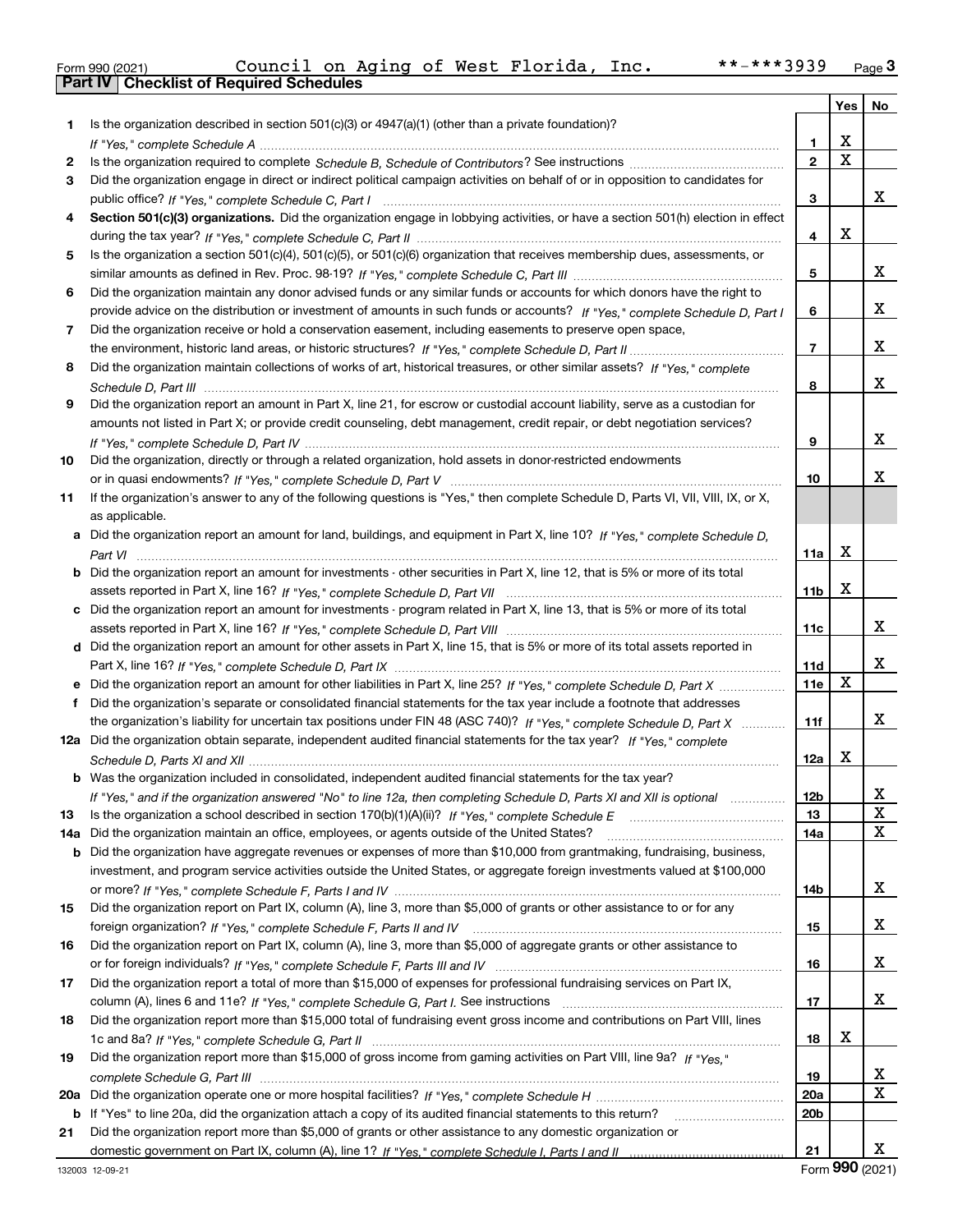|  | Form 990 (2021) |
|--|-----------------|
|  |                 |

*(continued)*

|        |                                                                                                                              |                        | Yes | No                      |
|--------|------------------------------------------------------------------------------------------------------------------------------|------------------------|-----|-------------------------|
| 22     | Did the organization report more than \$5,000 of grants or other assistance to or for domestic individuals on                |                        |     |                         |
|        |                                                                                                                              | 22                     |     | x                       |
| 23     | Did the organization answer "Yes" to Part VII, Section A, line 3, 4, or 5, about compensation of the organization's current  |                        |     |                         |
|        | and former officers, directors, trustees, key employees, and highest compensated employees? If "Yes," complete               |                        |     |                         |
|        |                                                                                                                              | 23                     |     | x                       |
|        | 24a Did the organization have a tax-exempt bond issue with an outstanding principal amount of more than \$100,000 as of the  |                        |     |                         |
|        | last day of the year, that was issued after December 31, 2002? If "Yes," answer lines 24b through 24d and complete           |                        |     |                         |
|        |                                                                                                                              | 24a                    |     | x                       |
|        | <b>b</b> Did the organization invest any proceeds of tax-exempt bonds beyond a temporary period exception?                   | 24 <sub>b</sub>        |     |                         |
|        | c Did the organization maintain an escrow account other than a refunding escrow at any time during the year to defease       |                        |     |                         |
|        |                                                                                                                              | 24c                    |     |                         |
|        |                                                                                                                              | 24d                    |     |                         |
|        | 25a Section 501(c)(3), 501(c)(4), and 501(c)(29) organizations. Did the organization engage in an excess benefit             |                        |     |                         |
|        |                                                                                                                              | 25a                    |     | x                       |
|        | b Is the organization aware that it engaged in an excess benefit transaction with a disqualified person in a prior year, and |                        |     |                         |
|        | that the transaction has not been reported on any of the organization's prior Forms 990 or 990-EZ? If "Yes," complete        |                        |     |                         |
|        | Schedule L, Part I                                                                                                           | 25b                    |     | x                       |
| 26     | Did the organization report any amount on Part X, line 5 or 22, for receivables from or payables to any current              |                        |     |                         |
|        | or former officer, director, trustee, key employee, creator or founder, substantial contributor, or 35%                      |                        |     |                         |
|        | controlled entity or family member of any of these persons? If "Yes," complete Schedule L, Part II                           | 26                     |     | x                       |
| 27     | Did the organization provide a grant or other assistance to any current or former officer, director, trustee, key employee,  |                        |     |                         |
|        | creator or founder, substantial contributor or employee thereof, a grant selection committee member, or to a 35% controlled  |                        |     | x                       |
|        | entity (including an employee thereof) or family member of any of these persons? If "Yes," complete Schedule L, Part III     | 27                     |     |                         |
| 28     | Was the organization a party to a business transaction with one of the following parties (see the Schedule L, Part IV,       |                        |     |                         |
|        | instructions for applicable filing thresholds, conditions, and exceptions):                                                  |                        |     |                         |
|        | a A current or former officer, director, trustee, key employee, creator or founder, or substantial contributor? If           |                        | х   |                         |
|        |                                                                                                                              | 28a<br>28 <sub>b</sub> |     | X                       |
|        | c A 35% controlled entity of one or more individuals and/or organizations described in line 28a or 28b? If                   |                        |     |                         |
|        |                                                                                                                              | 28c                    |     | х                       |
| 29     |                                                                                                                              | 29                     | X   |                         |
| 30     | Did the organization receive contributions of art, historical treasures, or other similar assets, or qualified conservation  |                        |     |                         |
|        |                                                                                                                              | 30                     |     | x                       |
| 31     | Did the organization liquidate, terminate, or dissolve and cease operations? If "Yes," complete Schedule N, Part I           | 31                     |     | $\overline{\mathbf{x}}$ |
| 32     | Did the organization sell, exchange, dispose of, or transfer more than 25% of its net assets? If "Yes," complete             |                        |     |                         |
|        |                                                                                                                              | 32                     |     | х                       |
| 33     | Did the organization own 100% of an entity disregarded as separate from the organization under Regulations                   |                        |     |                         |
|        |                                                                                                                              | 33                     |     | x                       |
| 34     | Was the organization related to any tax-exempt or taxable entity? If "Yes," complete Schedule R, Part II, III, or IV, and    |                        |     |                         |
|        |                                                                                                                              | 34                     | х   |                         |
|        | 35a Did the organization have a controlled entity within the meaning of section 512(b)(13)?                                  | <b>35a</b>             |     | X                       |
|        | b If "Yes" to line 35a, did the organization receive any payment from or engage in any transaction with a controlled entity  |                        |     |                         |
|        |                                                                                                                              | 35 <sub>b</sub>        |     |                         |
| 36     | Section 501(c)(3) organizations. Did the organization make any transfers to an exempt non-charitable related organization?   |                        |     |                         |
|        |                                                                                                                              | 36                     |     | x                       |
| 37     | Did the organization conduct more than 5% of its activities through an entity that is not a related organization             |                        |     |                         |
|        | and that is treated as a partnership for federal income tax purposes? If "Yes," complete Schedule R, Part VI                 | 37                     |     | x                       |
| 38     | Did the organization complete Schedule O and provide explanations on Schedule O for Part VI, lines 11b and 19?               |                        |     |                         |
|        | Note: All Form 990 filers are required to complete Schedule O                                                                | 38                     | х   |                         |
| Part V | <b>Statements Regarding Other IRS Filings and Tax Compliance</b>                                                             |                        |     |                         |
|        | Check if Schedule O contains a response or note to any line in this Part V                                                   |                        |     |                         |
|        |                                                                                                                              |                        | Yes | No                      |
|        | 36<br>1a Enter the number reported in box 3 of Form 1096. Enter -0- if not applicable<br>1a                                  |                        |     |                         |
| b      | 0<br>Enter the number of Forms W-2G included on line 1a. Enter -0- if not applicable<br>1b                                   |                        |     |                         |
| c      | Did the organization comply with backup withholding rules for reportable payments to vendors and reportable gaming           |                        |     |                         |
|        | (gambling) winnings to prize winners?                                                                                        | 1c                     |     |                         |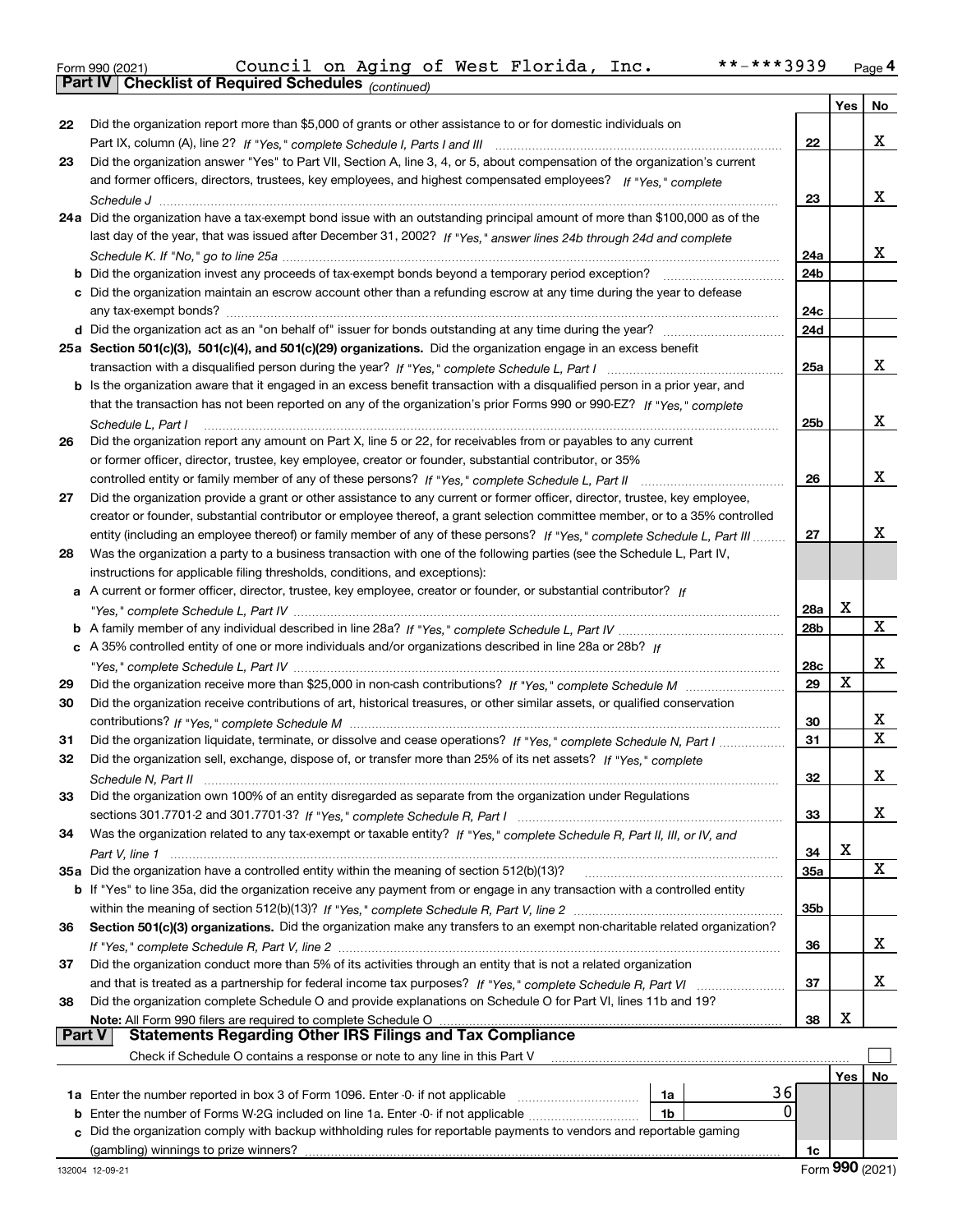|               | **-***3939<br>Council on Aging of West Florida, Inc.<br>Form 990 (2021)                                                                                                                                                               |                |     | <u>Page</u> 5 |
|---------------|---------------------------------------------------------------------------------------------------------------------------------------------------------------------------------------------------------------------------------------|----------------|-----|---------------|
| <b>Part V</b> | Statements Regarding Other IRS Filings and Tax Compliance (continued)                                                                                                                                                                 |                |     |               |
|               |                                                                                                                                                                                                                                       |                | Yes | No            |
|               | 2a Enter the number of employees reported on Form W-3, Transmittal of Wage and Tax Statements,                                                                                                                                        |                |     |               |
|               | 67<br>filed for the calendar year ending with or within the year covered by this return<br>2a                                                                                                                                         |                |     |               |
|               |                                                                                                                                                                                                                                       | 2 <sub>b</sub> | X   |               |
|               |                                                                                                                                                                                                                                       |                |     |               |
|               | 3a Did the organization have unrelated business gross income of \$1,000 or more during the year?                                                                                                                                      | 3a             |     | х             |
|               |                                                                                                                                                                                                                                       | 3 <sub>b</sub> |     |               |
|               | 4a At any time during the calendar year, did the organization have an interest in, or a signature or other authority over, a                                                                                                          |                |     |               |
|               |                                                                                                                                                                                                                                       | 4a             |     | x             |
|               | <b>b</b> If "Yes," enter the name of the foreign country $\blacktriangleright$                                                                                                                                                        |                |     |               |
|               | See instructions for filing requirements for FinCEN Form 114, Report of Foreign Bank and Financial Accounts (FBAR).                                                                                                                   |                |     |               |
| 5a            | Was the organization a party to a prohibited tax shelter transaction at any time during the tax year?                                                                                                                                 | 5a             |     | Х             |
| b             |                                                                                                                                                                                                                                       | 5 <sub>b</sub> |     | х             |
| с             |                                                                                                                                                                                                                                       | 5c             |     |               |
|               | 6a Does the organization have annual gross receipts that are normally greater than \$100,000, and did the organization solicit                                                                                                        |                |     |               |
|               |                                                                                                                                                                                                                                       | 6a             |     | x             |
|               | <b>b</b> If "Yes," did the organization include with every solicitation an express statement that such contributions or gifts                                                                                                         |                |     |               |
|               | were not tax deductible?                                                                                                                                                                                                              | 6b             |     |               |
| 7             | Organizations that may receive deductible contributions under section 170(c).                                                                                                                                                         |                |     |               |
| а             | Did the organization receive a payment in excess of \$75 made partly as a contribution and partly for goods and services provided to the payor?                                                                                       | 7a             |     | x             |
| b             | If "Yes," did the organization notify the donor of the value of the goods or services provided?                                                                                                                                       | 7b             |     |               |
| с             | Did the organization sell, exchange, or otherwise dispose of tangible personal property for which it was required                                                                                                                     |                |     | x             |
|               | 7d                                                                                                                                                                                                                                    | 7с             |     |               |
| d             |                                                                                                                                                                                                                                       | 7e             |     |               |
| е<br>f        | Did the organization receive any funds, directly or indirectly, to pay premiums on a personal benefit contract?<br>Did the organization, during the year, pay premiums, directly or indirectly, on a personal benefit contract?       | 7f             |     |               |
| g             | If the organization received a contribution of qualified intellectual property, did the organization file Form 8899 as required?                                                                                                      | 7g             |     |               |
| h             | If the organization received a contribution of cars, boats, airplanes, or other vehicles, did the organization file a Form 1098-C?                                                                                                    | 7h             |     |               |
| 8             | Sponsoring organizations maintaining donor advised funds. Did a donor advised fund maintained by the                                                                                                                                  |                |     |               |
|               | sponsoring organization have excess business holdings at any time during the year?                                                                                                                                                    | 8              |     |               |
| 9             | Sponsoring organizations maintaining donor advised funds.                                                                                                                                                                             |                |     |               |
| а             | Did the sponsoring organization make any taxable distributions under section 4966?                                                                                                                                                    | 9а             |     |               |
| b             | Did the sponsoring organization make a distribution to a donor, donor advisor, or related person?                                                                                                                                     | 9b             |     |               |
| 10            | Section 501(c)(7) organizations. Enter:                                                                                                                                                                                               |                |     |               |
|               | 10a<br>a Initiation fees and capital contributions included on Part VIII, line 12 [111] [11] [12] [11] [12] [11] [12] [11] [12] [11] [12] [11] [12] [11] [12] [11] [12] [11] [12] [11] [12] [11] [12] [11] [12] [11] [12] [11] [12] [ |                |     |               |
|               | 10 <sub>b</sub><br>Gross receipts, included on Form 990, Part VIII, line 12, for public use of club facilities                                                                                                                        |                |     |               |
| 11            | Section 501(c)(12) organizations. Enter:                                                                                                                                                                                              |                |     |               |
| a             | 11a                                                                                                                                                                                                                                   |                |     |               |
| b             | Gross income from other sources. (Do not net amounts due or paid to other sources against                                                                                                                                             |                |     |               |
|               | 11b                                                                                                                                                                                                                                   |                |     |               |
|               | 12a Section 4947(a)(1) non-exempt charitable trusts. Is the organization filing Form 990 in lieu of Form 1041?                                                                                                                        | 12a            |     |               |
|               | 12b<br><b>b</b> If "Yes," enter the amount of tax-exempt interest received or accrued during the year                                                                                                                                 |                |     |               |
| 13            | Section 501(c)(29) qualified nonprofit health insurance issuers.                                                                                                                                                                      |                |     |               |
| а             | Is the organization licensed to issue qualified health plans in more than one state?                                                                                                                                                  | 13a            |     |               |
|               | Note: See the instructions for additional information the organization must report on Schedule O.                                                                                                                                     |                |     |               |
|               | <b>b</b> Enter the amount of reserves the organization is required to maintain by the states in which the                                                                                                                             |                |     |               |
|               | 13b                                                                                                                                                                                                                                   |                |     |               |
|               | 13с                                                                                                                                                                                                                                   |                |     |               |
| 14a           | Did the organization receive any payments for indoor tanning services during the tax year?                                                                                                                                            | 14a            |     | x             |
|               | b If "Yes," has it filed a Form 720 to report these payments? If "No," provide an explanation on Schedule O                                                                                                                           | 14b            |     |               |
| 15            | Is the organization subject to the section 4960 tax on payment(s) of more than \$1,000,000 in remuneration or                                                                                                                         |                |     |               |
|               |                                                                                                                                                                                                                                       | 15             |     | х             |
|               | If "Yes," see the instructions and file Form 4720, Schedule N.                                                                                                                                                                        |                |     |               |
| 16            | Is the organization an educational institution subject to the section 4968 excise tax on net investment income?                                                                                                                       | 16             |     | х             |
|               | If "Yes," complete Form 4720, Schedule O.                                                                                                                                                                                             |                |     |               |
| 17            | Section 501(c)(21) organizations. Did the trust, any disqualified person, or mine operator engage in any                                                                                                                              |                |     |               |
|               | activities that would result in the imposition of an excise tax under section 4951, 4952 or 4953?                                                                                                                                     | 17             |     |               |
|               | If "Yes," complete Form 6069.                                                                                                                                                                                                         |                |     |               |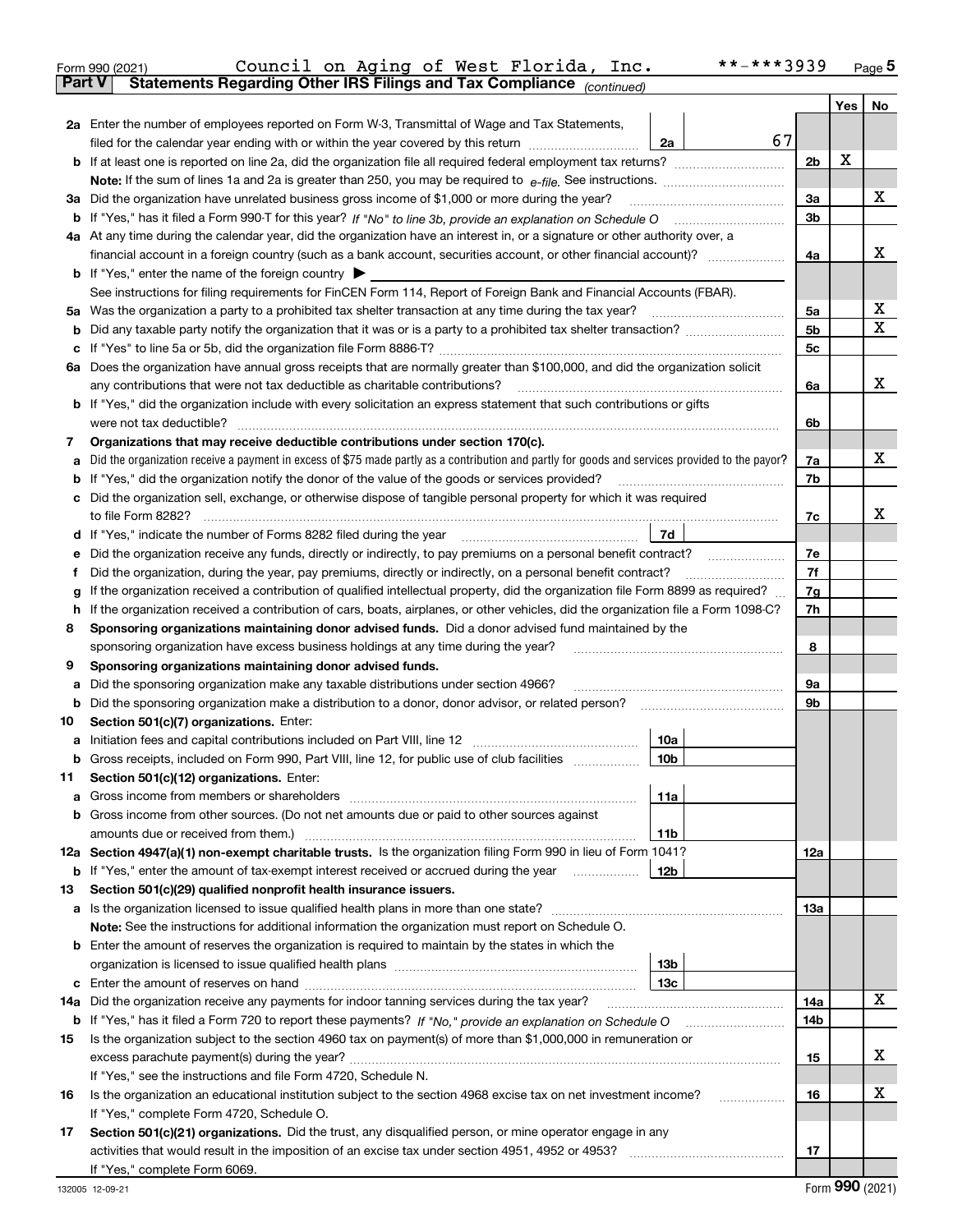|    | **-***3939<br>Council on Aging of West Florida, Inc.<br>Form 990 (2021)                                                                                               |                 |        | Page $6$           |  |  |  |  |  |  |  |  |
|----|-----------------------------------------------------------------------------------------------------------------------------------------------------------------------|-----------------|--------|--------------------|--|--|--|--|--|--|--|--|
|    | <b>Part VI</b><br>Governance, Management, and Disclosure. For each "Yes" response to lines 2 through 7b below, and for a "No" response                                |                 |        |                    |  |  |  |  |  |  |  |  |
|    | to line 8a, 8b, or 10b below, describe the circumstances, processes, or changes on Schedule O. See instructions.                                                      |                 |        |                    |  |  |  |  |  |  |  |  |
|    | Check if Schedule O contains a response or note to any line in this Part VI [11] [12] Check if Schedule O contains a response or note to any line in this Part VI     |                 |        | $\boxed{\text{X}}$ |  |  |  |  |  |  |  |  |
|    | <b>Section A. Governing Body and Management</b>                                                                                                                       |                 |        |                    |  |  |  |  |  |  |  |  |
|    |                                                                                                                                                                       |                 | Yes    | No                 |  |  |  |  |  |  |  |  |
|    | 21<br><b>1a</b> Enter the number of voting members of the governing body at the end of the tax year<br>1a                                                             |                 |        |                    |  |  |  |  |  |  |  |  |
|    | If there are material differences in voting rights among members of the governing body, or if the governing                                                           |                 |        |                    |  |  |  |  |  |  |  |  |
|    | body delegated broad authority to an executive committee or similar committee, explain on Schedule O.                                                                 |                 |        |                    |  |  |  |  |  |  |  |  |
| b  | 21<br>Enter the number of voting members included on line 1a, above, who are independent<br>1b                                                                        |                 |        |                    |  |  |  |  |  |  |  |  |
| 2  | Did any officer, director, trustee, or key employee have a family relationship or a business relationship with any other                                              |                 |        |                    |  |  |  |  |  |  |  |  |
|    | officer, director, trustee, or key employee?                                                                                                                          | $\mathbf{2}$    |        | X                  |  |  |  |  |  |  |  |  |
| 3  | Did the organization delegate control over management duties customarily performed by or under the direct supervision                                                 | 3               |        | X                  |  |  |  |  |  |  |  |  |
|    | of officers, directors, trustees, or key employees to a management company or other person?                                                                           |                 |        |                    |  |  |  |  |  |  |  |  |
| 4  | Did the organization make any significant changes to its governing documents since the prior Form 990 was filed?                                                      | 4               |        | $\mathbf X$        |  |  |  |  |  |  |  |  |
| 5  |                                                                                                                                                                       | 5               |        | $\mathbf X$        |  |  |  |  |  |  |  |  |
| 6  | Did the organization have members or stockholders?                                                                                                                    | 6               |        | X                  |  |  |  |  |  |  |  |  |
|    | 7a Did the organization have members, stockholders, or other persons who had the power to elect or appoint one or                                                     |                 |        |                    |  |  |  |  |  |  |  |  |
|    |                                                                                                                                                                       | 7a              |        | X                  |  |  |  |  |  |  |  |  |
|    | <b>b</b> Are any governance decisions of the organization reserved to (or subject to approval by) members, stockholders, or                                           |                 |        |                    |  |  |  |  |  |  |  |  |
|    | persons other than the governing body?                                                                                                                                | 7b              |        | X                  |  |  |  |  |  |  |  |  |
| 8  | Did the organization contemporaneously document the meetings held or written actions undertaken during the year by the following:                                     |                 |        |                    |  |  |  |  |  |  |  |  |
| a  |                                                                                                                                                                       | 8а              | X<br>X |                    |  |  |  |  |  |  |  |  |
| b  |                                                                                                                                                                       | 8b              |        |                    |  |  |  |  |  |  |  |  |
| 9  | Is there any officer, director, trustee, or key employee listed in Part VII, Section A, who cannot be reached at the                                                  |                 |        | x                  |  |  |  |  |  |  |  |  |
|    |                                                                                                                                                                       | 9               |        |                    |  |  |  |  |  |  |  |  |
|    | Section B. Policies (This Section B requests information about policies not required by the Internal Revenue Code.)                                                   |                 |        |                    |  |  |  |  |  |  |  |  |
|    |                                                                                                                                                                       | 10a             | Yes    | No<br>х            |  |  |  |  |  |  |  |  |
|    | <b>b</b> If "Yes," did the organization have written policies and procedures governing the activities of such chapters, affiliates,                                   |                 |        |                    |  |  |  |  |  |  |  |  |
|    | and branches to ensure their operations are consistent with the organization's exempt purposes?                                                                       | 10 <sub>b</sub> |        |                    |  |  |  |  |  |  |  |  |
|    | 11a Has the organization provided a complete copy of this Form 990 to all members of its governing body before filing the form?                                       | 11a             | X      |                    |  |  |  |  |  |  |  |  |
|    | <b>b</b> Describe on Schedule O the process, if any, used by the organization to review this Form 990.                                                                |                 |        |                    |  |  |  |  |  |  |  |  |
|    |                                                                                                                                                                       | 12a             | х      |                    |  |  |  |  |  |  |  |  |
|    |                                                                                                                                                                       | 12 <sub>b</sub> | X      |                    |  |  |  |  |  |  |  |  |
|    | c Did the organization regularly and consistently monitor and enforce compliance with the policy? If "Yes," describe                                                  |                 |        |                    |  |  |  |  |  |  |  |  |
|    |                                                                                                                                                                       | 12c             | х      |                    |  |  |  |  |  |  |  |  |
|    |                                                                                                                                                                       | 13              | X      |                    |  |  |  |  |  |  |  |  |
| 14 | Did the organization have a written document retention and destruction policy?<br>The organization have a written document retention and destruction policy?          | 14              | х      |                    |  |  |  |  |  |  |  |  |
| 15 | Did the process for determining compensation of the following persons include a review and approval by independent                                                    |                 |        |                    |  |  |  |  |  |  |  |  |
|    | persons, comparability data, and contemporaneous substantiation of the deliberation and decision?                                                                     |                 |        |                    |  |  |  |  |  |  |  |  |
| a  | The organization's CEO, Executive Director, or top management official manufactured content of the organization's CEO, Executive Director, or top management official | 15a             | X      |                    |  |  |  |  |  |  |  |  |
|    |                                                                                                                                                                       | 15 <sub>b</sub> | X      |                    |  |  |  |  |  |  |  |  |
|    | If "Yes" to line 15a or 15b, describe the process on Schedule O. See instructions.                                                                                    |                 |        |                    |  |  |  |  |  |  |  |  |
|    | 16a Did the organization invest in, contribute assets to, or participate in a joint venture or similar arrangement with a                                             |                 |        |                    |  |  |  |  |  |  |  |  |
|    | taxable entity during the year?                                                                                                                                       | 16a             |        | х                  |  |  |  |  |  |  |  |  |
|    | b If "Yes," did the organization follow a written policy or procedure requiring the organization to evaluate its participation                                        |                 |        |                    |  |  |  |  |  |  |  |  |
|    | in joint venture arrangements under applicable federal tax law, and take steps to safequard the organization's                                                        |                 |        |                    |  |  |  |  |  |  |  |  |
|    |                                                                                                                                                                       | 16b             |        |                    |  |  |  |  |  |  |  |  |
|    | <b>Section C. Disclosure</b>                                                                                                                                          |                 |        |                    |  |  |  |  |  |  |  |  |
| 17 | None<br>List the states with which a copy of this Form 990 is required to be filed $\blacktriangleright$                                                              |                 |        |                    |  |  |  |  |  |  |  |  |
| 18 | Section 6104 requires an organization to make its Forms 1023 (1024 or 1024-A, if applicable), 990, and 990-T (section 501(c)(3)s only) available                      |                 |        |                    |  |  |  |  |  |  |  |  |
|    | for public inspection. Indicate how you made these available. Check all that apply.                                                                                   |                 |        |                    |  |  |  |  |  |  |  |  |
|    | X   Own website<br>$X$ Upon request<br>Another's website<br>Other (explain on Schedule O)                                                                             |                 |        |                    |  |  |  |  |  |  |  |  |
| 19 | Describe on Schedule O whether (and if so, how) the organization made its governing documents, conflict of interest policy, and financial                             |                 |        |                    |  |  |  |  |  |  |  |  |
|    | statements available to the public during the tax year.                                                                                                               |                 |        |                    |  |  |  |  |  |  |  |  |
| 20 | State the name, address, and telephone number of the person who possesses the organization's books and records                                                        |                 |        |                    |  |  |  |  |  |  |  |  |
|    | Laura Garrett - (850)432-1475                                                                                                                                         |                 |        |                    |  |  |  |  |  |  |  |  |
|    | 32503<br>875 Royce Street, Pensacola, FL                                                                                                                              |                 |        |                    |  |  |  |  |  |  |  |  |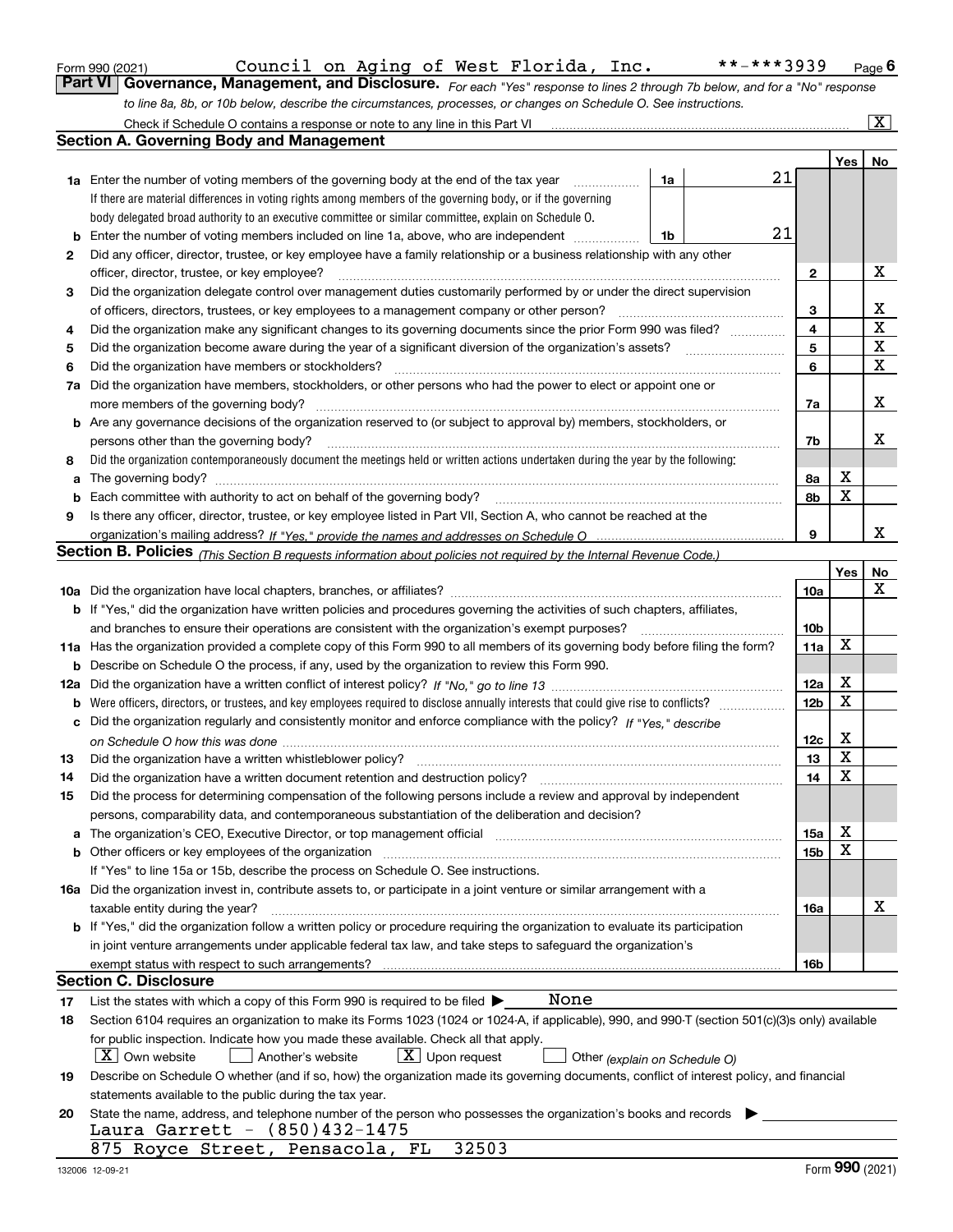Form 990 (2021) Council on Aging of West Florida, Inc. \*\*-\*\*\*3939 <sub>Page</sub>

 $\mathcal{L}^{\text{max}}$ 

# **7Part VII Compensation of Officers, Directors, Trustees, Key Employees, Highest Compensated Employees, and Independent Contractors**

Check if Schedule O contains a response or note to any line in this Part VII

**Section A. Officers, Directors, Trustees, Key Employees, and Highest Compensated Employees**

**1a**  Complete this table for all persons required to be listed. Report compensation for the calendar year ending with or within the organization's tax year. **•** List all of the organization's current officers, directors, trustees (whether individuals or organizations), regardless of amount of compensation.

Enter -0- in columns (D), (E), and (F) if no compensation was paid.

 $\bullet$  List all of the organization's  $\sf current$  key employees, if any. See the instructions for definition of "key employee."

**•** List the organization's five current highest compensated employees (other than an officer, director, trustee, or key employee) who received reportable compensation (box 5 of Form W-2, Form 1099-MISC, and/or box 1 of Form 1099-NEC) of more than \$100,000 from the organization and any related organizations.

**•** List all of the organization's former officers, key employees, and highest compensated employees who received more than \$100,000 of reportable compensation from the organization and any related organizations.

**former directors or trustees**  ¥ List all of the organization's that received, in the capacity as a former director or trustee of the organization, more than \$10,000 of reportable compensation from the organization and any related organizations.

See the instructions for the order in which to list the persons above.

Check this box if neither the organization nor any related organization compensated any current officer, director, or trustee.  $\mathcal{L}^{\text{max}}$ 

| (A)                      | (B)                                                                          | (C)                                                                                                         |                      |                         |              |                                   |        | (D)                                                         | (E)                                                           | (F)                                                                               |  |  |  |
|--------------------------|------------------------------------------------------------------------------|-------------------------------------------------------------------------------------------------------------|----------------------|-------------------------|--------------|-----------------------------------|--------|-------------------------------------------------------------|---------------------------------------------------------------|-----------------------------------------------------------------------------------|--|--|--|
| Name and title           | Average<br>hours per                                                         | Position<br>(do not check more than one<br>box, unless person is both an<br>officer and a director/trustee) |                      |                         |              |                                   |        | Reportable<br>compensation                                  | Reportable<br>compensation                                    | Estimated<br>amount of                                                            |  |  |  |
|                          | week<br>(list any<br>hours for<br>related<br>organizations<br>below<br>line) | ndividual trustee or director                                                                               | nstitutional trustee | Officer                 | Key employee | Highest compensated<br>  employee | Former | from<br>the<br>organization<br>(W-2/1099-MISC/<br>1099-NEC) | from related<br>organizations<br>(W-2/1099-MISC/<br>1099-NEC) | other<br>compensation<br>from the<br>organization<br>and related<br>organizations |  |  |  |
| John Clark<br>(1)        | 40.00                                                                        |                                                                                                             |                      |                         |              |                                   |        |                                                             |                                                               |                                                                                   |  |  |  |
| CEO/President            |                                                                              |                                                                                                             |                      | $\overline{\textbf{X}}$ |              |                                   |        | 126,044.                                                    | 0.                                                            | 15,586.                                                                           |  |  |  |
| Laura Garrett<br>(2)     | 40.00                                                                        |                                                                                                             |                      |                         |              |                                   |        |                                                             |                                                               |                                                                                   |  |  |  |
| Executive Vice President |                                                                              |                                                                                                             |                      | $\overline{\textbf{X}}$ |              |                                   |        | 112,605.                                                    | 0.                                                            | 14,706.                                                                           |  |  |  |
| Caron Sjoberg<br>(3)     | 1.00                                                                         |                                                                                                             |                      |                         |              |                                   |        |                                                             |                                                               |                                                                                   |  |  |  |
| Member                   |                                                                              | $\mathbf X$                                                                                                 |                      |                         |              |                                   |        | 0.                                                          | $\mathbf 0$ .                                                 | $0_{.}$                                                                           |  |  |  |
| Deborah J. Corbin<br>(4) | 1.00                                                                         |                                                                                                             |                      |                         |              |                                   |        |                                                             |                                                               |                                                                                   |  |  |  |
| Member                   |                                                                              | $\mathbf x$                                                                                                 |                      |                         |              |                                   |        | 0.                                                          | 0.                                                            | $\mathbf 0$ .                                                                     |  |  |  |
| (5)<br>DeeDee Davis      | 1.00                                                                         |                                                                                                             |                      |                         |              |                                   |        |                                                             |                                                               |                                                                                   |  |  |  |
| Member                   |                                                                              | $\mathbf X$                                                                                                 |                      |                         |              |                                   |        | 0.                                                          | 0.                                                            | $0_{.}$                                                                           |  |  |  |
| (6)<br>Diane L. Scott    | 1.00                                                                         |                                                                                                             |                      |                         |              |                                   |        |                                                             |                                                               |                                                                                   |  |  |  |
| Member                   |                                                                              | $\mathbf x$                                                                                                 |                      |                         |              |                                   |        | 0.                                                          | 0.                                                            | $0_{.}$                                                                           |  |  |  |
| (7)<br>Dr. Donna Jacobi  | 1.00                                                                         |                                                                                                             |                      |                         |              |                                   |        |                                                             |                                                               |                                                                                   |  |  |  |
| Member                   |                                                                              | $\mathbf X$                                                                                                 |                      |                         |              |                                   |        | 0.                                                          | 0.                                                            | $0_{.}$                                                                           |  |  |  |
| (8)<br>J. M. Novota      | 1.00                                                                         |                                                                                                             |                      |                         |              |                                   |        |                                                             |                                                               |                                                                                   |  |  |  |
| Treasurer                |                                                                              | $\rm X$                                                                                                     |                      | X                       |              |                                   |        | 0.                                                          | $\mathbf 0$ .                                                 | $\mathbf 0$ .                                                                     |  |  |  |
| (9)<br>Jan M. Pacenta    | 1.00                                                                         |                                                                                                             |                      |                         |              |                                   |        |                                                             |                                                               |                                                                                   |  |  |  |
| Member                   |                                                                              | $\mathbf X$                                                                                                 |                      |                         |              |                                   |        | 0.                                                          | 0.                                                            | $\mathbf 0$ .                                                                     |  |  |  |
| (10) Kathleen Logan      | 1.00                                                                         |                                                                                                             |                      |                         |              |                                   |        |                                                             |                                                               |                                                                                   |  |  |  |
| Immediate past chair     |                                                                              | $\mathbf X$                                                                                                 |                      |                         |              |                                   |        | 0.                                                          | $\mathbf 0$ .                                                 | $0_{.}$                                                                           |  |  |  |
| (11) Lois B. Lepp        | 1.00                                                                         |                                                                                                             |                      |                         |              |                                   |        |                                                             |                                                               |                                                                                   |  |  |  |
| Chairperson              |                                                                              | $\mathbf x$                                                                                                 |                      | X                       |              |                                   |        | 0.                                                          | $\mathbf 0$ .                                                 | $0_{.}$                                                                           |  |  |  |
| (12) Lumon May           | 1.00                                                                         |                                                                                                             |                      |                         |              |                                   |        |                                                             |                                                               |                                                                                   |  |  |  |
| Member                   |                                                                              | $\mathbf x$                                                                                                 |                      |                         |              |                                   |        | $0$ .                                                       | $\mathbf 0$ .                                                 | $0_{.}$                                                                           |  |  |  |
| (13) Malcom Ballinger    | 1.00                                                                         |                                                                                                             |                      |                         |              |                                   |        |                                                             |                                                               |                                                                                   |  |  |  |
| First Vice Chairperson   |                                                                              | $\mathbf X$                                                                                                 |                      | X                       |              |                                   |        | $0$ .                                                       | $\mathbf 0$ .                                                 | $0_{.}$                                                                           |  |  |  |
| (14) Marie K. Young      | 1.00                                                                         |                                                                                                             |                      |                         |              |                                   |        |                                                             |                                                               |                                                                                   |  |  |  |
| Member                   |                                                                              | X                                                                                                           |                      |                         |              |                                   |        | $\mathbf 0$ .                                               | 0.                                                            | $\mathbf 0$ .                                                                     |  |  |  |
| (15) P.C. Wu             | 1.00                                                                         |                                                                                                             |                      |                         |              |                                   |        |                                                             |                                                               |                                                                                   |  |  |  |
| Secretary                |                                                                              | $\mathbf X$                                                                                                 |                      | X                       |              |                                   |        | 0.                                                          | 0.                                                            | $0_{.}$                                                                           |  |  |  |
| (16) Rabbi Joel Fleekop  | 1.00                                                                         |                                                                                                             |                      |                         |              |                                   |        |                                                             |                                                               |                                                                                   |  |  |  |
| Member                   |                                                                              | X                                                                                                           |                      |                         |              |                                   |        | 0.                                                          | 0.                                                            | $\mathbf 0$ .                                                                     |  |  |  |
| (17) Sean P. Magerkorth  | 1.00                                                                         |                                                                                                             |                      |                         |              |                                   |        |                                                             |                                                               |                                                                                   |  |  |  |
| Second Vice Chair        |                                                                              | $\mathbf X$                                                                                                 |                      | X                       |              |                                   |        | $0$ .                                                       | 0.                                                            | $\mathbf 0$ .                                                                     |  |  |  |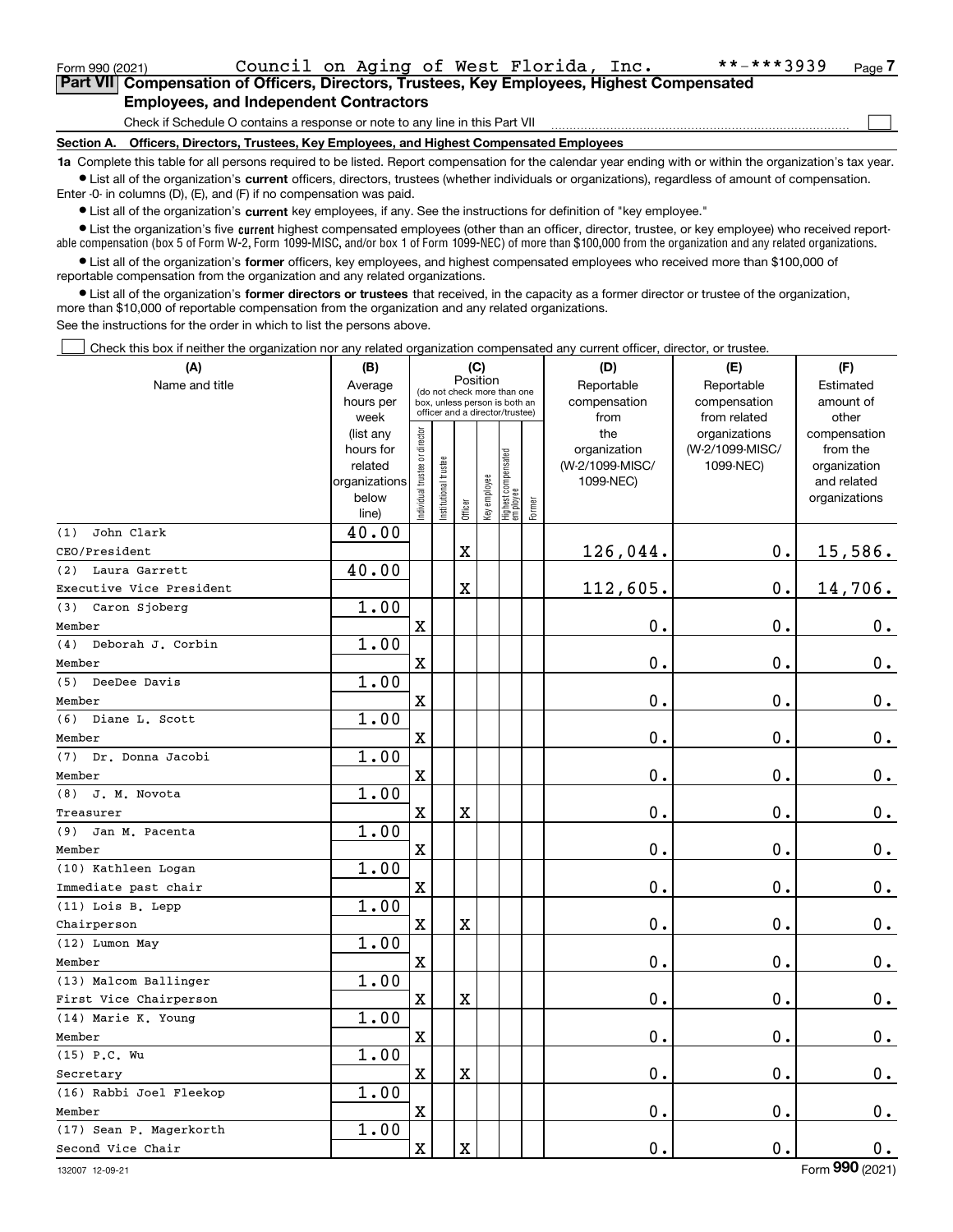| Form 990 (2021)                                                                                                                                 |               |                                |                                         |                                 |              |                                   |        | Council on Aging of West Florida, Inc. | **-***3939      |                             |              |               | Page 8    |
|-------------------------------------------------------------------------------------------------------------------------------------------------|---------------|--------------------------------|-----------------------------------------|---------------------------------|--------------|-----------------------------------|--------|----------------------------------------|-----------------|-----------------------------|--------------|---------------|-----------|
| Part VII<br>Section A. Officers, Directors, Trustees, Key Employees, and Highest Compensated Employees (continued)                              |               |                                |                                         |                                 |              |                                   |        |                                        |                 |                             |              |               |           |
| (B)<br>(A)                                                                                                                                      |               |                                |                                         |                                 | (C)          |                                   |        | (D)                                    | (E)             |                             |              | (F)           |           |
| Average<br>Name and title                                                                                                                       |               |                                | Position<br>(do not check more than one |                                 |              |                                   |        |                                        | Reportable      |                             |              | Estimated     |           |
|                                                                                                                                                 | hours per     |                                |                                         | box, unless person is both an   |              |                                   |        | compensation                           | compensation    |                             |              | amount of     |           |
|                                                                                                                                                 | week          |                                |                                         | officer and a director/trustee) |              |                                   |        | from                                   | from related    |                             |              | other         |           |
|                                                                                                                                                 | (list any     |                                |                                         |                                 |              |                                   |        | the                                    | organizations   |                             |              | compensation  |           |
|                                                                                                                                                 | hours for     |                                |                                         |                                 |              |                                   |        | organization                           | (W-2/1099-MISC/ |                             |              | from the      |           |
|                                                                                                                                                 | related       |                                |                                         |                                 |              |                                   |        | (W-2/1099-MISC/                        | 1099-NEC)       |                             |              | organization  |           |
|                                                                                                                                                 | organizations |                                |                                         |                                 |              |                                   |        | 1099-NEC)                              |                 |                             |              | and related   |           |
|                                                                                                                                                 | below         | Individual trustee or director | Institutional trustee                   | Officer                         | key employee | Highest compensated<br>  employee | Former |                                        |                 |                             |              | organizations |           |
|                                                                                                                                                 | line)         |                                |                                         |                                 |              |                                   |        |                                        |                 |                             |              |               |           |
| (18) Sonya Daniel                                                                                                                               | 1.00          |                                |                                         |                                 |              |                                   |        |                                        |                 |                             |              |               |           |
| Member                                                                                                                                          |               | Χ                              |                                         |                                 |              |                                   |        | 0.                                     |                 | 0.                          |              |               | $0$ .     |
| (19) Sue Straughn                                                                                                                               | 1.00          |                                |                                         |                                 |              |                                   |        |                                        |                 |                             |              |               |           |
| Member                                                                                                                                          |               | Χ                              |                                         |                                 |              |                                   |        | 0.                                     |                 | 0.                          |              |               | $0$ .     |
| (20) Tara Peterson                                                                                                                              | 1.00          |                                |                                         |                                 |              |                                   |        |                                        |                 |                             |              |               |           |
| Member                                                                                                                                          |               | Χ                              |                                         |                                 |              |                                   |        | 0.                                     |                 | 0.                          |              |               | 0.        |
| (21) Thomas Pace, Jr.                                                                                                                           | 1.00          |                                |                                         |                                 |              |                                   |        |                                        |                 |                             |              |               |           |
| Member                                                                                                                                          |               | $\mathbf X$                    |                                         |                                 |              |                                   |        | 0.                                     |                 | 0.                          |              |               | 0.        |
| (22) Brandi Gomez                                                                                                                               | 1.00          |                                |                                         |                                 |              |                                   |        |                                        |                 |                             |              |               |           |
| Member                                                                                                                                          |               | $\mathbf X$                    |                                         |                                 |              |                                   |        | 0.                                     |                 | 0.                          |              |               | $0\,.$    |
| (23) Rodney Guttmann                                                                                                                            | 1.00          |                                |                                         |                                 |              |                                   |        |                                        |                 |                             |              |               |           |
| Member                                                                                                                                          |               | X                              |                                         |                                 |              |                                   |        | 0.                                     |                 | 0.                          |              |               | 0.        |
|                                                                                                                                                 |               |                                |                                         |                                 |              |                                   |        |                                        |                 |                             |              |               |           |
|                                                                                                                                                 |               |                                |                                         |                                 |              |                                   |        |                                        |                 |                             |              |               |           |
|                                                                                                                                                 |               |                                |                                         |                                 |              |                                   |        |                                        |                 |                             |              |               |           |
|                                                                                                                                                 |               |                                |                                         |                                 |              |                                   |        |                                        |                 |                             |              |               |           |
|                                                                                                                                                 |               |                                |                                         |                                 |              |                                   |        |                                        |                 |                             |              |               |           |
|                                                                                                                                                 |               |                                |                                         |                                 |              |                                   |        |                                        |                 |                             |              |               |           |
| 1b Subtotal                                                                                                                                     |               |                                |                                         |                                 |              |                                   |        | 238,649.                               |                 | 0.                          |              |               | 30, 292.  |
| c Total from continuation sheets to Part VII, Section A                                                                                         |               |                                |                                         |                                 |              |                                   |        | $0$ .                                  |                 | $\overline{0}$ .            |              |               | 0.        |
|                                                                                                                                                 |               |                                |                                         |                                 |              |                                   |        | 238,649.                               |                 | $\overline{\mathfrak{o}}$ . |              |               | 30, 292.  |
| Total number of individuals (including but not limited to those listed above) who received more than \$100,000 of reportable                    |               |                                |                                         |                                 |              |                                   |        |                                        |                 |                             |              |               |           |
| 2                                                                                                                                               |               |                                |                                         |                                 |              |                                   |        |                                        |                 |                             |              |               | 2         |
| compensation from the organization $\blacktriangleright$                                                                                        |               |                                |                                         |                                 |              |                                   |        |                                        |                 |                             |              | Yes           | No        |
|                                                                                                                                                 |               |                                |                                         |                                 |              |                                   |        |                                        |                 |                             |              |               |           |
| 3<br>Did the organization list any former officer, director, trustee, key employee, or highest compensated employee on                          |               |                                |                                         |                                 |              |                                   |        |                                        |                 |                             |              |               |           |
| line 1a? If "Yes," complete Schedule J for such individual manufactured contained and the 1a? If "Yes," complete Schedule J for such individual |               |                                |                                         |                                 |              |                                   |        |                                        |                 |                             | 3            |               | х         |
| For any individual listed on line 1a, is the sum of reportable compensation and other compensation from the organization<br>4                   |               |                                |                                         |                                 |              |                                   |        |                                        |                 |                             |              |               |           |
|                                                                                                                                                 |               |                                |                                         |                                 |              |                                   |        |                                        |                 |                             | 4            |               | Х         |
| Did any person listed on line 1a receive or accrue compensation from any unrelated organization or individual for services<br>5                 |               |                                |                                         |                                 |              |                                   |        |                                        |                 |                             |              |               |           |
|                                                                                                                                                 |               |                                |                                         |                                 |              |                                   |        |                                        |                 |                             | 5            |               | X         |
| <b>Section B. Independent Contractors</b>                                                                                                       |               |                                |                                         |                                 |              |                                   |        |                                        |                 |                             |              |               |           |
| Complete this table for your five highest compensated independent contractors that received more than \$100,000 of compensation from<br>1       |               |                                |                                         |                                 |              |                                   |        |                                        |                 |                             |              |               |           |
| the organization. Report compensation for the calendar year ending with or within the organization's tax year.                                  |               |                                |                                         |                                 |              |                                   |        |                                        |                 |                             |              |               |           |
| (A)                                                                                                                                             |               |                                |                                         |                                 |              |                                   |        | (B)                                    |                 |                             | (C)          |               |           |
| Name and business address                                                                                                                       |               |                                |                                         |                                 |              |                                   |        | Description of services                |                 |                             | Compensation |               |           |
| TLC Caregivers                                                                                                                                  |               |                                |                                         |                                 |              |                                   |        |                                        |                 |                             |              |               |           |
| 4400 Bayou Blvd., Pensacola, FL 32503                                                                                                           |               |                                |                                         |                                 |              |                                   |        | In-Home Services                       |                 |                             |              |               | 706, 292. |
| Valley Innovative Foods                                                                                                                         |               |                                |                                         |                                 |              |                                   |        |                                        |                 |                             |              |               |           |
|                                                                                                                                                 |               |                                |                                         |                                 |              |                                   |        |                                        |                 |                             |              |               |           |
| P.O. Box 5454, Jackson, MS 39208                                                                                                                |               |                                |                                         |                                 |              |                                   |        | Meals                                  |                 |                             |              |               | 659, 258. |
| Carestaff                                                                                                                                       |               |                                |                                         |                                 |              |                                   |        |                                        |                 |                             |              |               |           |
| 2160 Creighton Rd., Pensacola, FL 34684                                                                                                         |               |                                |                                         |                                 |              |                                   |        | In-Home Services                       |                 |                             |              |               | 609, 153. |
| HDIS, 9385 Dielman Industrial Dr.,                                                                                                              |               |                                |                                         |                                 |              |                                   |        |                                        |                 |                             |              |               |           |
| Olivette, MO 63132                                                                                                                              |               |                                |                                         |                                 |              |                                   |        | In-Home Services                       |                 |                             |              |               | 207,570.  |
| Golden ARC                                                                                                                                      |               |                                |                                         |                                 |              |                                   |        |                                        |                 |                             |              |               |           |
| PO Box 845, Gonzales, FL 32560                                                                                                                  |               |                                |                                         |                                 |              |                                   |        | In-Home Services                       |                 |                             |              |               | 147,670.  |
| Total number of independent contractors (including but not limited to those listed above) who received more than<br>$\mathbf{2}$                |               |                                |                                         |                                 |              |                                   |        |                                        |                 |                             |              |               |           |
| \$100,000 of compensation from the organization                                                                                                 |               |                                |                                         |                                 | 5            |                                   |        |                                        |                 |                             |              |               |           |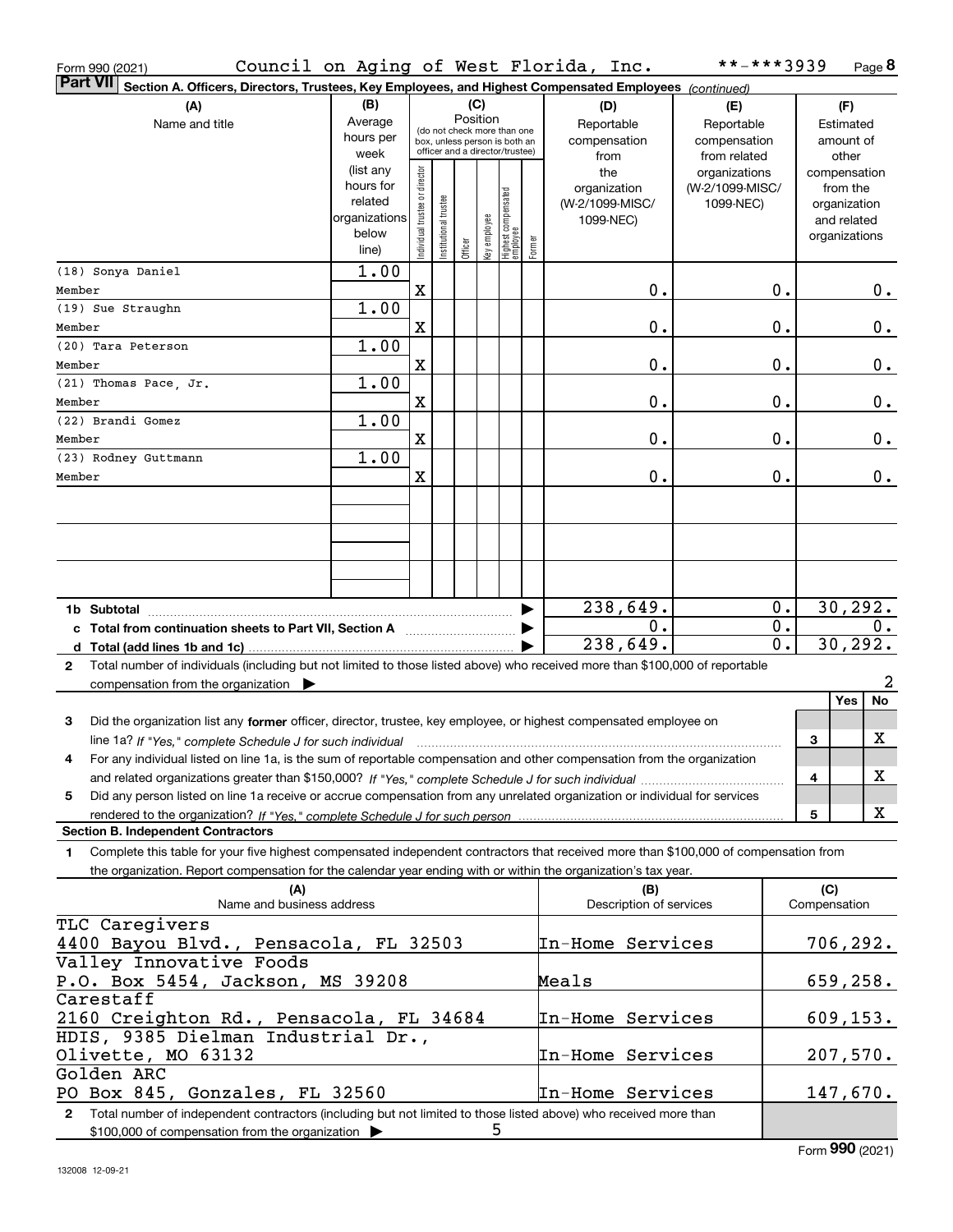|                                                           |    |   | Council on Aging of West Florida,<br>Form 990 (2021)                          |                       |                                  | Inc.                                         | **-***3939                                        | Page 9                                                          |  |
|-----------------------------------------------------------|----|---|-------------------------------------------------------------------------------|-----------------------|----------------------------------|----------------------------------------------|---------------------------------------------------|-----------------------------------------------------------------|--|
| <b>Part VIII</b><br><b>Statement of Revenue</b>           |    |   |                                                                               |                       |                                  |                                              |                                                   |                                                                 |  |
|                                                           |    |   | Check if Schedule O contains a response or note to any line in this Part VIII |                       |                                  |                                              |                                                   |                                                                 |  |
|                                                           |    |   |                                                                               |                       | (A)<br>Total revenue             | (B)<br>Related or exempt<br>function revenue | $\overline{(C)}$<br>Unrelated<br>business revenue | (D)<br>Revenue excluded<br>from tax under<br>sections 512 - 514 |  |
|                                                           |    |   | 1a<br>1 a Federated campaigns                                                 | 65, 138.              |                                  |                                              |                                                   |                                                                 |  |
|                                                           |    |   | 1 <sub>b</sub><br><b>b</b> Membership dues                                    |                       |                                  |                                              |                                                   |                                                                 |  |
|                                                           |    |   | $\ldots \ldots \ldots \ldots \ldots$<br>1 <sub>c</sub>                        | 181,063.              |                                  |                                              |                                                   |                                                                 |  |
|                                                           |    |   | c Fundraising events<br>1 <sub>d</sub>                                        |                       |                                  |                                              |                                                   |                                                                 |  |
|                                                           |    |   | d Related organizations                                                       | 4,383,050.            |                                  |                                              |                                                   |                                                                 |  |
|                                                           |    |   | 1e<br>e Government grants (contributions)                                     |                       |                                  |                                              |                                                   |                                                                 |  |
|                                                           |    |   | f All other contributions, gifts, grants, and                                 |                       |                                  |                                              |                                                   |                                                                 |  |
| Contributions, Gifts, Grants<br>and Other Similar Amounts |    |   | 1f<br>similar amounts not included above                                      | 566,999.              |                                  |                                              |                                                   |                                                                 |  |
|                                                           |    | g | $1g$ \$<br>Noncash contributions included in lines 1a-1f                      | 193, 204.             |                                  |                                              |                                                   |                                                                 |  |
|                                                           |    |   |                                                                               |                       | 5, 196, 250.                     |                                              |                                                   |                                                                 |  |
|                                                           |    |   |                                                                               | <b>Business Code</b>  |                                  |                                              |                                                   |                                                                 |  |
|                                                           |    |   | 2 a Contracts                                                                 | 900099                | 226, 250.                        | 226, 250.                                    |                                                   |                                                                 |  |
| Program Service<br>Revenue                                |    |   | b Private Pay/Fee for Se                                                      | 900099                | 129,767.                         | 129,767.                                     |                                                   |                                                                 |  |
|                                                           |    |   | c Co-Pay/Assessed Fees/P                                                      | 900099                | 29,051.                          | 29,051.                                      |                                                   |                                                                 |  |
|                                                           |    |   | d Daycare activities                                                          | 900099                | 690.                             | 690.                                         |                                                   |                                                                 |  |
|                                                           |    | е |                                                                               |                       |                                  |                                              |                                                   |                                                                 |  |
|                                                           |    |   | f All other program service revenue                                           |                       |                                  |                                              |                                                   |                                                                 |  |
|                                                           |    |   |                                                                               |                       | 385,758.                         |                                              |                                                   |                                                                 |  |
|                                                           | 3  |   | Investment income (including dividends, interest, and                         |                       |                                  |                                              |                                                   |                                                                 |  |
|                                                           |    |   |                                                                               |                       | 96,308.                          |                                              |                                                   | 96, 308.                                                        |  |
|                                                           | 4  |   | Income from investment of tax-exempt bond proceeds                            |                       |                                  |                                              |                                                   |                                                                 |  |
|                                                           | 5  |   |                                                                               |                       |                                  |                                              |                                                   |                                                                 |  |
|                                                           |    |   | (i) Real                                                                      | (ii) Personal         |                                  |                                              |                                                   |                                                                 |  |
|                                                           |    |   | 6 a Gross rents<br>6а<br>.                                                    |                       |                                  |                                              |                                                   |                                                                 |  |
|                                                           |    |   | 6 <sub>b</sub><br><b>b</b> Less: rental expenses                              |                       |                                  |                                              |                                                   |                                                                 |  |
|                                                           |    |   | c Rental income or (loss)<br>6c                                               |                       |                                  |                                              |                                                   |                                                                 |  |
|                                                           |    |   | d Net rental income or (loss)                                                 |                       |                                  |                                              |                                                   |                                                                 |  |
|                                                           |    |   | (i) Securities<br>7 a Gross amount from sales of                              | (ii) Other            |                                  |                                              |                                                   |                                                                 |  |
|                                                           |    |   | 93,168.<br>assets other than inventory<br>7al                                 | 8,000.                |                                  |                                              |                                                   |                                                                 |  |
|                                                           |    |   | <b>b</b> Less: cost or other basis                                            |                       |                                  |                                              |                                                   |                                                                 |  |
|                                                           |    |   | 59,957.<br>7b                                                                 | 8,876.                |                                  |                                              |                                                   |                                                                 |  |
| evenue                                                    |    |   | and sales expenses <i>manufacture</i><br>33,211.<br>7c                        | $-876.$               |                                  |                                              |                                                   |                                                                 |  |
|                                                           |    |   | c Gain or (loss)                                                              |                       | 32, 335.                         |                                              |                                                   | 32,335.                                                         |  |
| Œ                                                         |    |   |                                                                               |                       |                                  |                                              |                                                   |                                                                 |  |
| Other                                                     |    |   | 8 a Gross income from fundraising events (not<br>including $$181,063.$ of     |                       |                                  |                                              |                                                   |                                                                 |  |
|                                                           |    |   |                                                                               |                       |                                  |                                              |                                                   |                                                                 |  |
|                                                           |    |   | contributions reported on line 1c). See                                       |                       |                                  |                                              |                                                   |                                                                 |  |
|                                                           |    |   | 8a                                                                            | 40,920.<br>13, 204.   |                                  |                                              |                                                   |                                                                 |  |
|                                                           |    |   | 8bl                                                                           |                       |                                  |                                              |                                                   |                                                                 |  |
|                                                           |    |   | c Net income or (loss) from fundraising events                                | .                     | 27,716.                          |                                              |                                                   | 27,716.                                                         |  |
|                                                           |    |   | 9 a Gross income from gaming activities. See                                  |                       |                                  |                                              |                                                   |                                                                 |  |
|                                                           |    |   | 9a                                                                            |                       |                                  |                                              |                                                   |                                                                 |  |
|                                                           |    |   | 9 <sub>b</sub><br><b>b</b> Less: direct expenses <b>manually</b>              |                       |                                  |                                              |                                                   |                                                                 |  |
|                                                           |    |   | c Net income or (loss) from gaming activities                                 |                       |                                  |                                              |                                                   |                                                                 |  |
|                                                           |    |   | 10 a Gross sales of inventory, less returns                                   |                       |                                  |                                              |                                                   |                                                                 |  |
|                                                           |    |   | 10a                                                                           |                       |                                  |                                              |                                                   |                                                                 |  |
|                                                           |    |   | 10b<br><b>b</b> Less: cost of goods sold                                      |                       |                                  |                                              |                                                   |                                                                 |  |
|                                                           |    |   | c Net income or (loss) from sales of inventory                                |                       |                                  |                                              |                                                   |                                                                 |  |
|                                                           |    |   |                                                                               | <b>Business Code</b>  |                                  |                                              |                                                   |                                                                 |  |
|                                                           |    |   | 11 a Miscellaneous Income                                                     | 900099                | 32,778.                          | 32,778.                                      |                                                   |                                                                 |  |
|                                                           |    | b | <u> 1989 - Jan Sterlingen, skrivatsk politik (d. 1989)</u>                    |                       |                                  |                                              |                                                   |                                                                 |  |
|                                                           |    | c |                                                                               |                       |                                  |                                              |                                                   |                                                                 |  |
| Miscellaneous<br>Revenue                                  |    |   |                                                                               |                       |                                  |                                              |                                                   |                                                                 |  |
|                                                           |    |   |                                                                               | $\blacktriangleright$ | 32,778.                          |                                              |                                                   |                                                                 |  |
|                                                           | 12 |   |                                                                               |                       | $\blacktriangleright$ 5,771,145. | 418,536.                                     | 0.1                                               | 156,359.                                                        |  |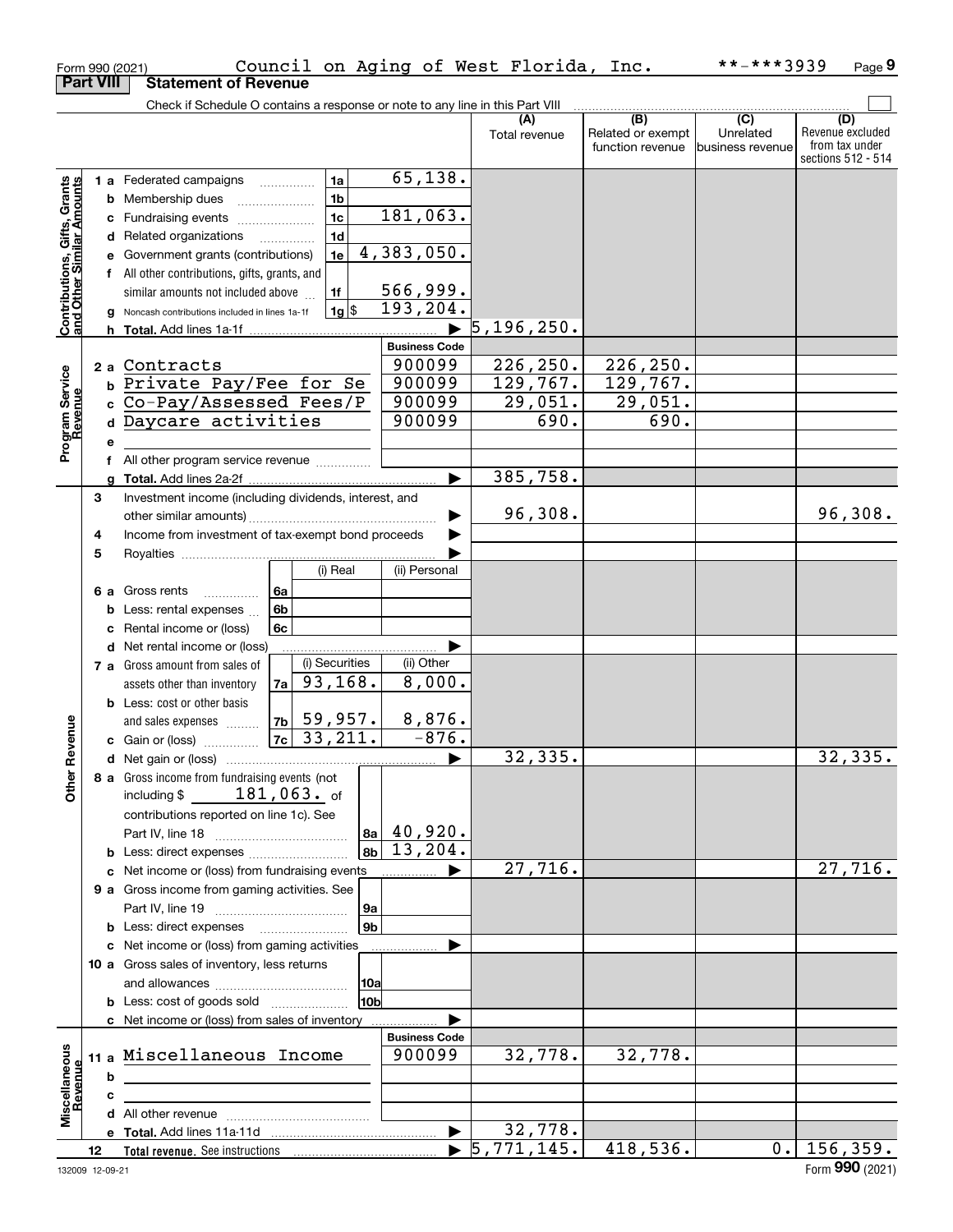|    | Do not include amounts reported on lines 6b,<br>7b, 8b, 9b, and 10b of Part VIII.                                                                            | (A)<br>Total expenses | (B)<br>Program service<br>expenses | (C)<br>Management and<br>general expenses | (D)<br>Fundraising<br>expenses |
|----|--------------------------------------------------------------------------------------------------------------------------------------------------------------|-----------------------|------------------------------------|-------------------------------------------|--------------------------------|
| 1  | Grants and other assistance to domestic organizations                                                                                                        |                       |                                    |                                           |                                |
|    | and domestic governments. See Part IV, line 21                                                                                                               |                       |                                    |                                           |                                |
| 2  | Grants and other assistance to domestic                                                                                                                      |                       |                                    |                                           |                                |
|    | individuals. See Part IV, line 22                                                                                                                            |                       |                                    |                                           |                                |
| 3  | Grants and other assistance to foreign                                                                                                                       |                       |                                    |                                           |                                |
|    | organizations, foreign governments, and foreign                                                                                                              |                       |                                    |                                           |                                |
|    | individuals. See Part IV, lines 15 and 16                                                                                                                    |                       |                                    |                                           |                                |
| 4  | Benefits paid to or for members                                                                                                                              |                       |                                    |                                           |                                |
| 5  | Compensation of current officers, directors,                                                                                                                 |                       |                                    |                                           |                                |
|    | trustees, and key employees                                                                                                                                  |                       |                                    |                                           |                                |
| 6  | Compensation not included above to disqualified                                                                                                              |                       |                                    |                                           |                                |
|    | persons (as defined under section 4958(f)(1)) and                                                                                                            |                       |                                    |                                           |                                |
|    | persons described in section $4958(c)(3)(B)$                                                                                                                 |                       |                                    |                                           |                                |
| 7  |                                                                                                                                                              | 1,417,431.            | 798,123.                           | 550, 317.                                 | 68,991.                        |
| 8  | Pension plan accruals and contributions (include                                                                                                             |                       |                                    |                                           |                                |
|    | section 401(k) and 403(b) employer contributions)                                                                                                            | 81,433.               | 45,318.                            | 32,275.                                   |                                |
| 9  |                                                                                                                                                              | 104,899.              | 58,378.                            | 41,575.                                   | $\frac{3,840}{4,946}$          |
| 10 |                                                                                                                                                              | 199,864.              | 111, 227.                          | 79,214.                                   | 9,423.                         |
| 11 | Fees for services (nonemployees):                                                                                                                            |                       |                                    |                                           |                                |
|    |                                                                                                                                                              |                       |                                    |                                           |                                |
| а  |                                                                                                                                                              | 1,208.                | 50.                                | 1,156.                                    | 2.                             |
| b  |                                                                                                                                                              | 37,489.               | 1,565.                             | 35,879.                                   | $\overline{45}$ .              |
| c  |                                                                                                                                                              |                       |                                    |                                           |                                |
| d  |                                                                                                                                                              |                       |                                    |                                           |                                |
| е  | Professional fundraising services. See Part IV, line 17                                                                                                      |                       |                                    |                                           |                                |
| f  | Investment management fees                                                                                                                                   |                       |                                    |                                           |                                |
| g  | Other. (If line 11g amount exceeds 10% of line 25,                                                                                                           | 1,457.                | 61.                                |                                           | 2.                             |
|    | column (A), amount, list line 11g expenses on Sch O.)                                                                                                        | $\overline{500}$ .    |                                    | $\frac{1,394.}{500.}$                     |                                |
| 12 |                                                                                                                                                              | 127,330.              | 63,566.                            | 52,376.                                   | 11,388.                        |
| 13 |                                                                                                                                                              | 1,566.                | 482.                               | 1,038.                                    | 46.                            |
| 14 |                                                                                                                                                              |                       |                                    |                                           |                                |
| 15 |                                                                                                                                                              | 68,201.               | 44,594.                            | 20,760.                                   | 2,847.                         |
| 16 |                                                                                                                                                              | 20, 364.              | 17,472.                            | 1,250.                                    | 1,642.                         |
| 17 | Travel                                                                                                                                                       |                       |                                    |                                           |                                |
| 18 | Payments of travel or entertainment expenses                                                                                                                 |                       |                                    |                                           |                                |
|    | for any federal, state, or local public officials                                                                                                            |                       |                                    |                                           |                                |
| 19 | Conferences, conventions, and meetings                                                                                                                       | 18,072.               |                                    | 18,072.                                   |                                |
| 20 | Interest                                                                                                                                                     |                       |                                    |                                           |                                |
| 21 | Depreciation, depletion, and amortization                                                                                                                    | 94,969.               |                                    | 94,969.                                   |                                |
| 22 |                                                                                                                                                              | 50,653.               | 26, 205.                           | 22,017.                                   | $\overline{2,431}$ .           |
| 23 | Insurance<br>Other expenses. Itemize expenses not covered                                                                                                    |                       |                                    |                                           |                                |
| 24 | above. (List miscellaneous expenses on line 24e. If<br>line 24e amount exceeds 10% of line 25, column (A),<br>amount, list line 24e expenses on Schedule 0.) |                       |                                    |                                           |                                |
| a  | Subcontractor Expense                                                                                                                                        | 2,896,754.            | 2,896,754.                         |                                           |                                |
|    | b Volunteer Expense                                                                                                                                          | 405,961.              | 405,821.                           |                                           | 140.                           |
| C. | Other expense                                                                                                                                                | 219,807.              | 69, 110.                           | 144,094.                                  | 6,603.                         |
|    | d Program Supplies                                                                                                                                           | 201,586.              | 34,861.                            | 152, 367.                                 | 14,358.                        |
|    | e All other expenses                                                                                                                                         | 47,413.               | 753, 731.                          | $-783,370.$                               | 77,052.                        |
| 25 | Total functional expenses. Add lines 1 through 24e                                                                                                           | 5,996,957.            | 5,327,318.                         | 465,883.                                  | 203,756.                       |
| 26 | Joint costs. Complete this line only if the organization                                                                                                     |                       |                                    |                                           |                                |
|    | reported in column (B) joint costs from a combined                                                                                                           |                       |                                    |                                           |                                |
|    | educational campaign and fundraising solicitation.                                                                                                           |                       |                                    |                                           |                                |
|    | Check here $\blacktriangleright$<br>if following SOP 98-2 (ASC 958-720)                                                                                      |                       |                                    |                                           |                                |

Form 990 (2021) Page **10 Part IX Statement of Functional Expenses** Council on Aging of West Florida, Inc. \*\*-\*\*\*3939

Check if Schedule O contains a response or note to any line in this Part IX

*Section 501(c)(3) and 501(c)(4) organizations must complete all columns. All other organizations must complete column (A).*

 $\mathcal{L}^{\text{max}}$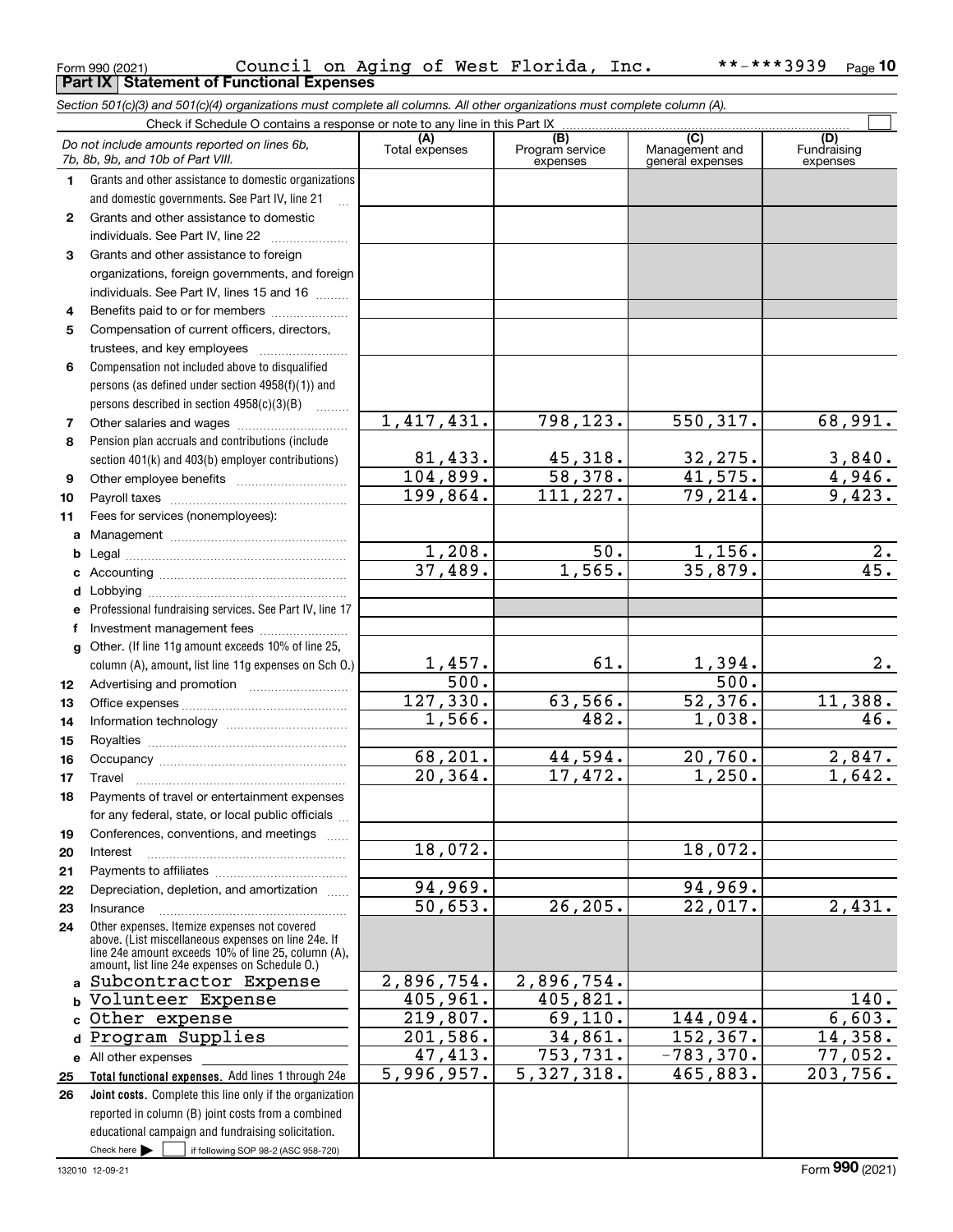**Net Assets or Fund Balances**

Net Assets or Fund Balances

|                  | Form 990 (2021)<br>Part X | Council on Aging of West Florida, Inc.<br><b>Balance Sheet</b>                                                                                                                                                                 |                          |                  | **-***3939<br>Page 11 |
|------------------|---------------------------|--------------------------------------------------------------------------------------------------------------------------------------------------------------------------------------------------------------------------------|--------------------------|------------------|-----------------------|
|                  |                           |                                                                                                                                                                                                                                |                          |                  |                       |
|                  |                           | Check if Schedule O contains a response or note to any line in this Part X [11] manufacture in the containment                                                                                                                 | (A)<br>Beginning of year |                  | (B)<br>End of year    |
|                  | 1                         |                                                                                                                                                                                                                                | 421,850.                 | $\mathbf{1}$     | 171, 287.             |
|                  | 2                         |                                                                                                                                                                                                                                |                          | $\mathbf{2}$     |                       |
|                  | з                         |                                                                                                                                                                                                                                |                          | 3                |                       |
|                  | 4                         |                                                                                                                                                                                                                                | 665,379.                 | $\overline{4}$   | 785,118.              |
|                  | 5                         | Loans and other receivables from any current or former officer, director,                                                                                                                                                      |                          |                  |                       |
|                  |                           | trustee, key employee, creator or founder, substantial contributor, or 35%                                                                                                                                                     |                          |                  |                       |
|                  |                           | controlled entity or family member of any of these persons                                                                                                                                                                     |                          | 5                |                       |
|                  | 6                         | Loans and other receivables from other disqualified persons (as defined                                                                                                                                                        |                          |                  |                       |
|                  |                           | under section $4958(f)(1)$ , and persons described in section $4958(c)(3)(B)$<br>$\sim$                                                                                                                                        |                          | 6                |                       |
|                  | 7                         |                                                                                                                                                                                                                                |                          | $\overline{7}$   |                       |
| Assets           | 8                         |                                                                                                                                                                                                                                |                          | 8                |                       |
|                  | 9                         | Prepaid expenses and deferred charges                                                                                                                                                                                          | 7,369.                   | $\boldsymbol{9}$ | 5,491.                |
|                  |                           | 10a Land, buildings, and equipment: cost or other                                                                                                                                                                              |                          |                  |                       |
|                  |                           | basis. Complete Part VI of Schedule D    10a   1,804,259.                                                                                                                                                                      |                          |                  |                       |
|                  |                           | $\boxed{10b}$<br>1,123,422.<br><b>b</b> Less: accumulated depreciation                                                                                                                                                         | 715,020.                 | 10 <sub>c</sub>  | 680,837.              |
|                  | 11                        |                                                                                                                                                                                                                                |                          | 11               |                       |
|                  | 12                        |                                                                                                                                                                                                                                | 811,408.                 | 12               | 853,596.              |
|                  | 13                        |                                                                                                                                                                                                                                |                          | 13               |                       |
|                  | 14                        |                                                                                                                                                                                                                                |                          | 14               |                       |
|                  | 15                        |                                                                                                                                                                                                                                | 5,048.                   | 15               | 5,048.                |
|                  | 16                        |                                                                                                                                                                                                                                | $\overline{2,626,074}$ . | 16               | 2,501,377.            |
|                  | 17                        |                                                                                                                                                                                                                                | 683,234.                 | 17               | 643,058.              |
|                  | 18                        |                                                                                                                                                                                                                                |                          | 18               |                       |
|                  | 19                        | Deferred revenue manual contracts and contracts are all the manual contracts and contracts are contracted and contracts are contracted and contract are contracted and contract are contracted and contract are contracted and |                          | 19               |                       |
|                  | 20                        |                                                                                                                                                                                                                                |                          | 20               |                       |
|                  | 21                        | Escrow or custodial account liability. Complete Part IV of Schedule D                                                                                                                                                          |                          | 21               |                       |
|                  | 22                        | Loans and other payables to any current or former officer, director,                                                                                                                                                           |                          |                  |                       |
| Liabilities      |                           | trustee, key employee, creator or founder, substantial contributor, or 35%                                                                                                                                                     |                          |                  |                       |
|                  |                           | controlled entity or family member of any of these persons                                                                                                                                                                     |                          | 22               |                       |
|                  | 23                        |                                                                                                                                                                                                                                | 420,796.                 | 23               | 505, 557.             |
|                  | 24                        | Unsecured notes and loans payable to unrelated third parties                                                                                                                                                                   |                          | 24               | 55, 258.              |
|                  | 25                        | Other liabilities (including federal income tax, payables to related third                                                                                                                                                     |                          |                  |                       |
|                  |                           | parties, and other liabilities not included on lines 17-24). Complete Part X                                                                                                                                                   |                          |                  |                       |
|                  |                           | of Schedule D                                                                                                                                                                                                                  | 36,415.                  | 25               | 26,971.               |
|                  | 26                        | Total liabilities. Add lines 17 through 25                                                                                                                                                                                     | 1,140,445.               | 26               | 1, 230, 844.          |
|                  |                           | Organizations that follow FASB ASC 958, check here $\blacktriangleright \lfloor X \rfloor$                                                                                                                                     |                          |                  |                       |
|                  |                           | and complete lines 27, 28, 32, and 33.                                                                                                                                                                                         |                          |                  |                       |
| or Fund Balances | 27                        |                                                                                                                                                                                                                                | 1,485,629.               | 27               | 1,270,533.            |
|                  | 28                        |                                                                                                                                                                                                                                |                          | 28               |                       |
|                  |                           | Organizations that do not follow FASB ASC 958, check here $\blacktriangleright$                                                                                                                                                |                          |                  |                       |
|                  |                           | and complete lines 29 through 33.                                                                                                                                                                                              |                          | 29               |                       |
|                  | 29                        |                                                                                                                                                                                                                                |                          |                  |                       |

Paid-in or capital surplus, or land, building, or equipment fund www.commun.com Retained earnings, endowment, accumulated income, or other funds we have all the Total net assets or fund balances ~~~~~~~~~~~~~~~~~~~~~~

Total liabilities and net assets/fund balances

Form (2021) **990**

 $1,485,629.$   $32$  1,270,533.  $2,626,074.$  33  $2,501,377.$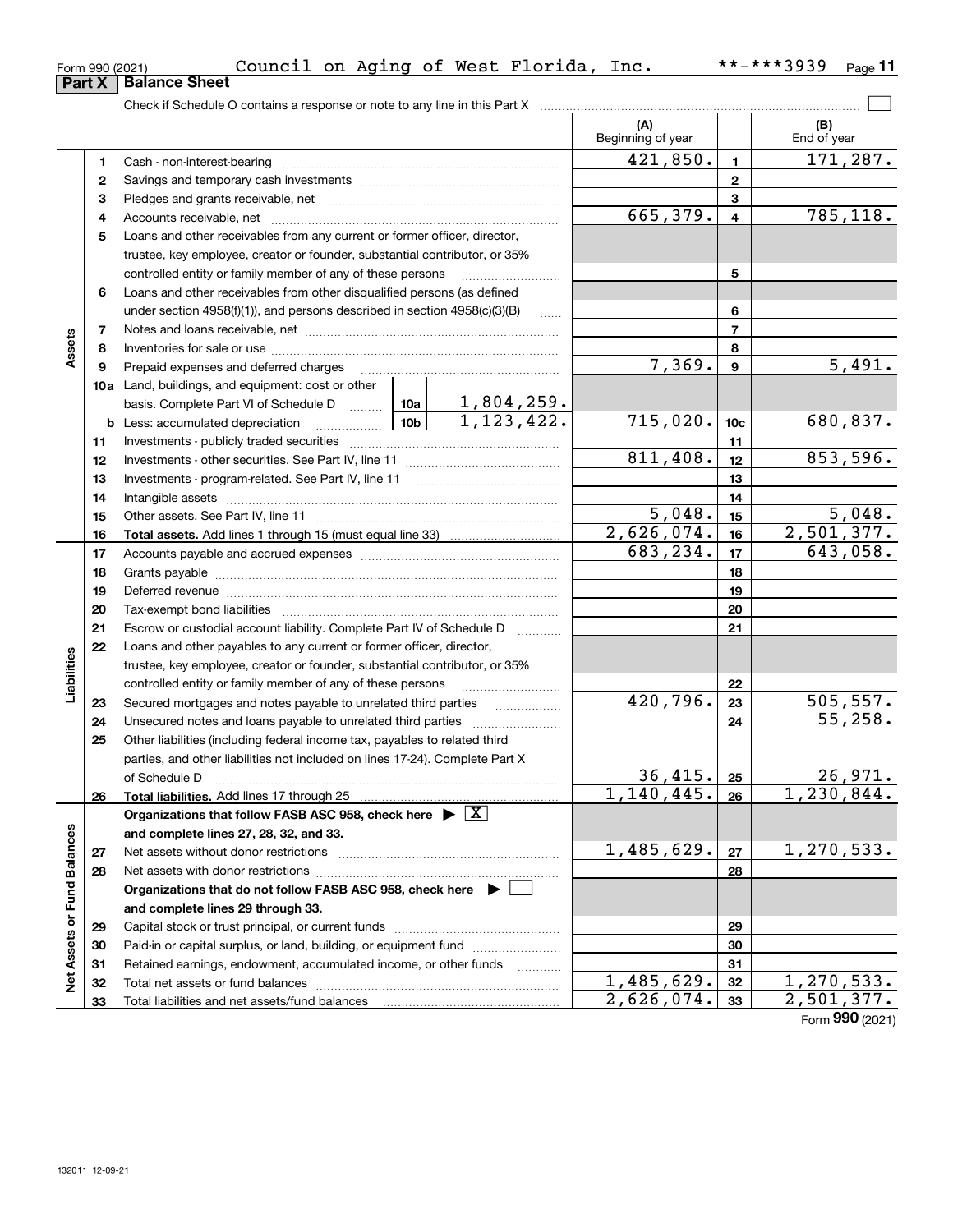|    | Council on Aging of West Florida, Inc.<br>Form 990 (2021)                                                                       |                | **-***3939     |             | $P_{\text{a}ae}$ 12 |
|----|---------------------------------------------------------------------------------------------------------------------------------|----------------|----------------|-------------|---------------------|
|    | Part XI<br><b>Reconciliation of Net Assets</b>                                                                                  |                |                |             |                     |
|    |                                                                                                                                 |                |                |             |                     |
|    |                                                                                                                                 |                |                |             |                     |
| 1  | Total revenue (must equal Part VIII, column (A), line 12)                                                                       | 1.             | 5,771,145.     |             |                     |
| 2  | Total expenses (must equal Part IX, column (A), line 25)                                                                        | $\mathbf{2}$   | 5,996,957.     |             |                     |
| з  | Revenue less expenses. Subtract line 2 from line 1                                                                              | 3              | $-225,812.$    |             |                     |
| 4  |                                                                                                                                 | $\overline{4}$ | 1,485,629.     |             |                     |
| 5  | Net unrealized gains (losses) on investments [11] matter continuum matter is a set of the set of the set of the                 | 5              |                |             | 10,716.             |
| 6  |                                                                                                                                 | 6              |                |             |                     |
| 7  | Investment expenses www.communication.com/www.communication.com/www.communication.com/www.com                                   | $\overline{7}$ |                |             |                     |
| 8  | Prior period adjustments                                                                                                        | 8              |                |             |                     |
| 9  | Other changes in net assets or fund balances (explain on Schedule O)                                                            | 9              |                |             | 0.                  |
| 10 | Net assets or fund balances at end of year. Combine lines 3 through 9 (must equal Part X, line 32,                              |                |                |             |                     |
|    |                                                                                                                                 | 10             | 1,270,533.     |             |                     |
|    | Part XII Financial Statements and Reporting                                                                                     |                |                |             |                     |
|    |                                                                                                                                 |                |                |             |                     |
|    |                                                                                                                                 |                |                | Yes         | <b>No</b>           |
| 1. | $ X $ Accrual<br>Accounting method used to prepare the Form 990: <u>June</u> Cash<br>Other                                      |                |                |             |                     |
|    | If the organization changed its method of accounting from a prior year or checked "Other," explain on Schedule O.               |                |                |             |                     |
|    | 2a Were the organization's financial statements compiled or reviewed by an independent accountant?                              |                | 2a             |             | х                   |
|    | If "Yes," check a box below to indicate whether the financial statements for the year were compiled or reviewed on a            |                |                |             |                     |
|    | separate basis, consolidated basis, or both:                                                                                    |                |                |             |                     |
|    | Separate basis<br>Consolidated basis<br>Both consolidated and separate basis                                                    |                |                |             |                     |
|    | <b>b</b> Were the organization's financial statements audited by an independent accountant?                                     |                | 2 <sub>b</sub> | Χ           |                     |
|    | If "Yes," check a box below to indicate whether the financial statements for the year were audited on a separate basis,         |                |                |             |                     |
|    | consolidated basis, or both:                                                                                                    |                |                |             |                     |
|    | $X$ Separate basis<br><b>Consolidated basis</b><br>Both consolidated and separate basis                                         |                |                |             |                     |
| c  | If "Yes" to line 2a or 2b, does the organization have a committee that assumes responsibility for oversight of the audit,       |                |                |             |                     |
|    |                                                                                                                                 |                | 2c             | $\mathbf X$ |                     |
|    | If the organization changed either its oversight process or selection process during the tax year, explain on Schedule O.       |                |                |             |                     |
|    | 3a As a result of a federal award, was the organization required to undergo an audit or audits as set forth in the Single Audit |                |                |             |                     |
|    |                                                                                                                                 |                | За             | X           |                     |
|    | b If "Yes," did the organization undergo the required audit or audits? If the organization did not undergo the required audit   |                |                |             |                     |
|    |                                                                                                                                 |                | 3b             | X           |                     |

Form (2021) **990**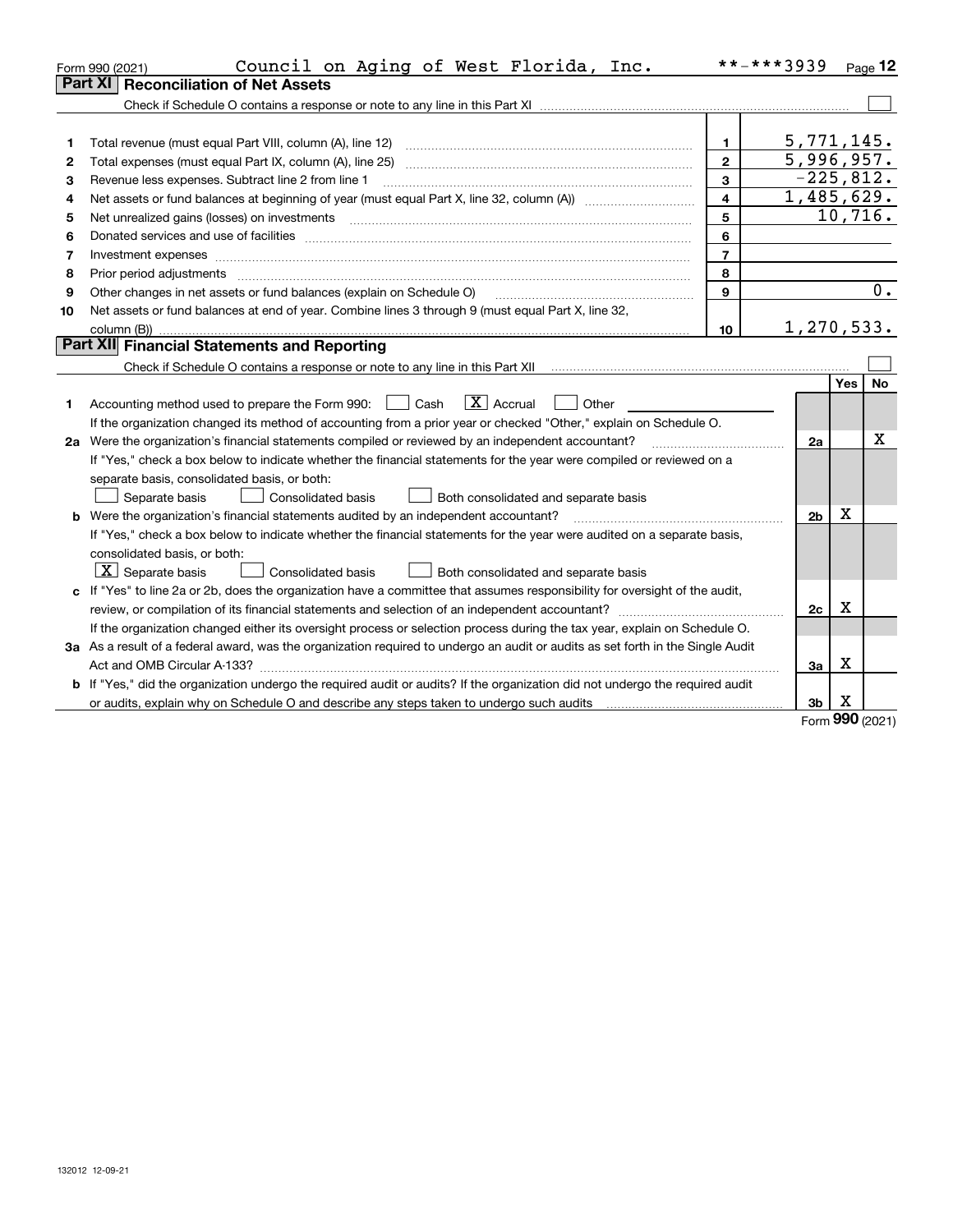| <b>SCHEDULE A</b><br>(Form 990)<br>Department of the Treasury |                                                                                                 |          | <b>Public Charity Status and Public Support</b><br>Complete if the organization is a section 501(c)(3) organization or a section<br>4947(a)(1) nonexempt charitable trust.<br>Attach to Form 990 or Form 990-EZ.                                                                      |                                    |    |                            |  |                                                     |
|---------------------------------------------------------------|-------------------------------------------------------------------------------------------------|----------|---------------------------------------------------------------------------------------------------------------------------------------------------------------------------------------------------------------------------------------------------------------------------------------|------------------------------------|----|----------------------------|--|-----------------------------------------------------|
| Internal Revenue Service                                      |                                                                                                 |          | Go to www.irs.gov/Form990 for instructions and the latest information.                                                                                                                                                                                                                |                                    |    |                            |  | Inspection                                          |
| Name of the organization                                      |                                                                                                 |          |                                                                                                                                                                                                                                                                                       |                                    |    |                            |  | <b>Employer identification number</b><br>**-***3939 |
| Part I                                                        |                                                                                                 |          | Council on Aging of West Florida, Inc.<br>Reason for Public Charity Status. (All organizations must complete this part.) See instructions.                                                                                                                                            |                                    |    |                            |  |                                                     |
|                                                               |                                                                                                 |          | The organization is not a private foundation because it is: (For lines 1 through 12, check only one box.)                                                                                                                                                                             |                                    |    |                            |  |                                                     |
| 1                                                             |                                                                                                 |          | A church, convention of churches, or association of churches described in section 170(b)(1)(A)(i).                                                                                                                                                                                    |                                    |    |                            |  |                                                     |
| 2                                                             |                                                                                                 |          | A school described in section 170(b)(1)(A)(ii). (Attach Schedule E (Form 990).)                                                                                                                                                                                                       |                                    |    |                            |  |                                                     |
| з                                                             |                                                                                                 |          | A hospital or a cooperative hospital service organization described in section $170(b)(1)(A)(iii)$ .                                                                                                                                                                                  |                                    |    |                            |  |                                                     |
| 4                                                             |                                                                                                 |          | A medical research organization operated in conjunction with a hospital described in section 170(b)(1)(A)(iii). Enter the hospital's name,                                                                                                                                            |                                    |    |                            |  |                                                     |
|                                                               | city, and state:                                                                                |          |                                                                                                                                                                                                                                                                                       |                                    |    |                            |  |                                                     |
| 5                                                             | section 170(b)(1)(A)(iv). (Complete Part II.)                                                   |          | An organization operated for the benefit of a college or university owned or operated by a governmental unit described in                                                                                                                                                             |                                    |    |                            |  |                                                     |
| 6                                                             |                                                                                                 |          | A federal, state, or local government or governmental unit described in section 170(b)(1)(A)(v).                                                                                                                                                                                      |                                    |    |                            |  |                                                     |
| $7 \times$                                                    |                                                                                                 |          | An organization that normally receives a substantial part of its support from a governmental unit or from the general public described in                                                                                                                                             |                                    |    |                            |  |                                                     |
|                                                               | section 170(b)(1)(A)(vi). (Complete Part II.)                                                   |          |                                                                                                                                                                                                                                                                                       |                                    |    |                            |  |                                                     |
| 8                                                             |                                                                                                 |          | A community trust described in section 170(b)(1)(A)(vi). (Complete Part II.)                                                                                                                                                                                                          |                                    |    |                            |  |                                                     |
| 9                                                             |                                                                                                 |          | An agricultural research organization described in section 170(b)(1)(A)(ix) operated in conjunction with a land-grant college                                                                                                                                                         |                                    |    |                            |  |                                                     |
|                                                               |                                                                                                 |          | or university or a non-land-grant college of agriculture (see instructions). Enter the name, city, and state of the college or                                                                                                                                                        |                                    |    |                            |  |                                                     |
|                                                               | university:                                                                                     |          |                                                                                                                                                                                                                                                                                       |                                    |    |                            |  |                                                     |
| 10                                                            |                                                                                                 |          | An organization that normally receives (1) more than 33 1/3% of its support from contributions, membership fees, and gross receipts from                                                                                                                                              |                                    |    |                            |  |                                                     |
|                                                               |                                                                                                 |          | activities related to its exempt functions, subject to certain exceptions; and (2) no more than 33 1/3% of its support from gross investment<br>income and unrelated business taxable income (less section 511 tax) from businesses acquired by the organization after June 30, 1975. |                                    |    |                            |  |                                                     |
|                                                               | See section 509(a)(2). (Complete Part III.)                                                     |          |                                                                                                                                                                                                                                                                                       |                                    |    |                            |  |                                                     |
| 11                                                            |                                                                                                 |          | An organization organized and operated exclusively to test for public safety. See section 509(a)(4).                                                                                                                                                                                  |                                    |    |                            |  |                                                     |
| 12                                                            |                                                                                                 |          | An organization organized and operated exclusively for the benefit of, to perform the functions of, or to carry out the purposes of one or                                                                                                                                            |                                    |    |                            |  |                                                     |
|                                                               |                                                                                                 |          | more publicly supported organizations described in section 509(a)(1) or section 509(a)(2). See section 509(a)(3). Check the box on                                                                                                                                                    |                                    |    |                            |  |                                                     |
|                                                               |                                                                                                 |          | lines 12a through 12d that describes the type of supporting organization and complete lines 12e, 12f, and 12g.                                                                                                                                                                        |                                    |    |                            |  |                                                     |
| а                                                             |                                                                                                 |          | Type I. A supporting organization operated, supervised, or controlled by its supported organization(s), typically by giving                                                                                                                                                           |                                    |    |                            |  |                                                     |
|                                                               |                                                                                                 |          | the supported organization(s) the power to regularly appoint or elect a majority of the directors or trustees of the supporting                                                                                                                                                       |                                    |    |                            |  |                                                     |
|                                                               | organization. You must complete Part IV, Sections A and B.                                      |          |                                                                                                                                                                                                                                                                                       |                                    |    |                            |  |                                                     |
| b                                                             |                                                                                                 |          | Type II. A supporting organization supervised or controlled in connection with its supported organization(s), by having                                                                                                                                                               |                                    |    |                            |  |                                                     |
|                                                               | organization(s). You must complete Part IV, Sections A and C.                                   |          | control or management of the supporting organization vested in the same persons that control or manage the supported                                                                                                                                                                  |                                    |    |                            |  |                                                     |
| с                                                             |                                                                                                 |          | Type III functionally integrated. A supporting organization operated in connection with, and functionally integrated with,                                                                                                                                                            |                                    |    |                            |  |                                                     |
|                                                               |                                                                                                 |          | its supported organization(s) (see instructions). You must complete Part IV, Sections A, D, and E.                                                                                                                                                                                    |                                    |    |                            |  |                                                     |
| d                                                             |                                                                                                 |          | Type III non-functionally integrated. A supporting organization operated in connection with its supported organization(s)                                                                                                                                                             |                                    |    |                            |  |                                                     |
|                                                               |                                                                                                 |          | that is not functionally integrated. The organization generally must satisfy a distribution requirement and an attentiveness                                                                                                                                                          |                                    |    |                            |  |                                                     |
|                                                               |                                                                                                 |          | requirement (see instructions). You must complete Part IV, Sections A and D, and Part V.                                                                                                                                                                                              |                                    |    |                            |  |                                                     |
| е                                                             |                                                                                                 |          | Check this box if the organization received a written determination from the IRS that it is a Type I, Type II, Type III                                                                                                                                                               |                                    |    |                            |  |                                                     |
|                                                               |                                                                                                 |          | functionally integrated, or Type III non-functionally integrated supporting organization.                                                                                                                                                                                             |                                    |    |                            |  |                                                     |
| f                                                             | Enter the number of supported organizations                                                     |          |                                                                                                                                                                                                                                                                                       |                                    |    |                            |  |                                                     |
|                                                               | Provide the following information about the supported organization(s).<br>(i) Name of supported | (ii) EIN | (iii) Type of organization                                                                                                                                                                                                                                                            | (iv) Is the organization listed    |    | (v) Amount of monetary     |  | (vi) Amount of other                                |
|                                                               | organization                                                                                    |          | (described on lines 1-10)<br>above (see instructions))                                                                                                                                                                                                                                | in your governing document?<br>Yes | No | support (see instructions) |  | support (see instructions)                          |
|                                                               |                                                                                                 |          |                                                                                                                                                                                                                                                                                       |                                    |    |                            |  |                                                     |
|                                                               |                                                                                                 |          |                                                                                                                                                                                                                                                                                       |                                    |    |                            |  |                                                     |
|                                                               |                                                                                                 |          |                                                                                                                                                                                                                                                                                       |                                    |    |                            |  |                                                     |
|                                                               |                                                                                                 |          |                                                                                                                                                                                                                                                                                       |                                    |    |                            |  |                                                     |
|                                                               |                                                                                                 |          |                                                                                                                                                                                                                                                                                       |                                    |    |                            |  |                                                     |
|                                                               |                                                                                                 |          |                                                                                                                                                                                                                                                                                       |                                    |    |                            |  |                                                     |
|                                                               |                                                                                                 |          |                                                                                                                                                                                                                                                                                       |                                    |    |                            |  |                                                     |
|                                                               |                                                                                                 |          |                                                                                                                                                                                                                                                                                       |                                    |    |                            |  |                                                     |
|                                                               |                                                                                                 |          |                                                                                                                                                                                                                                                                                       |                                    |    |                            |  |                                                     |

**Total**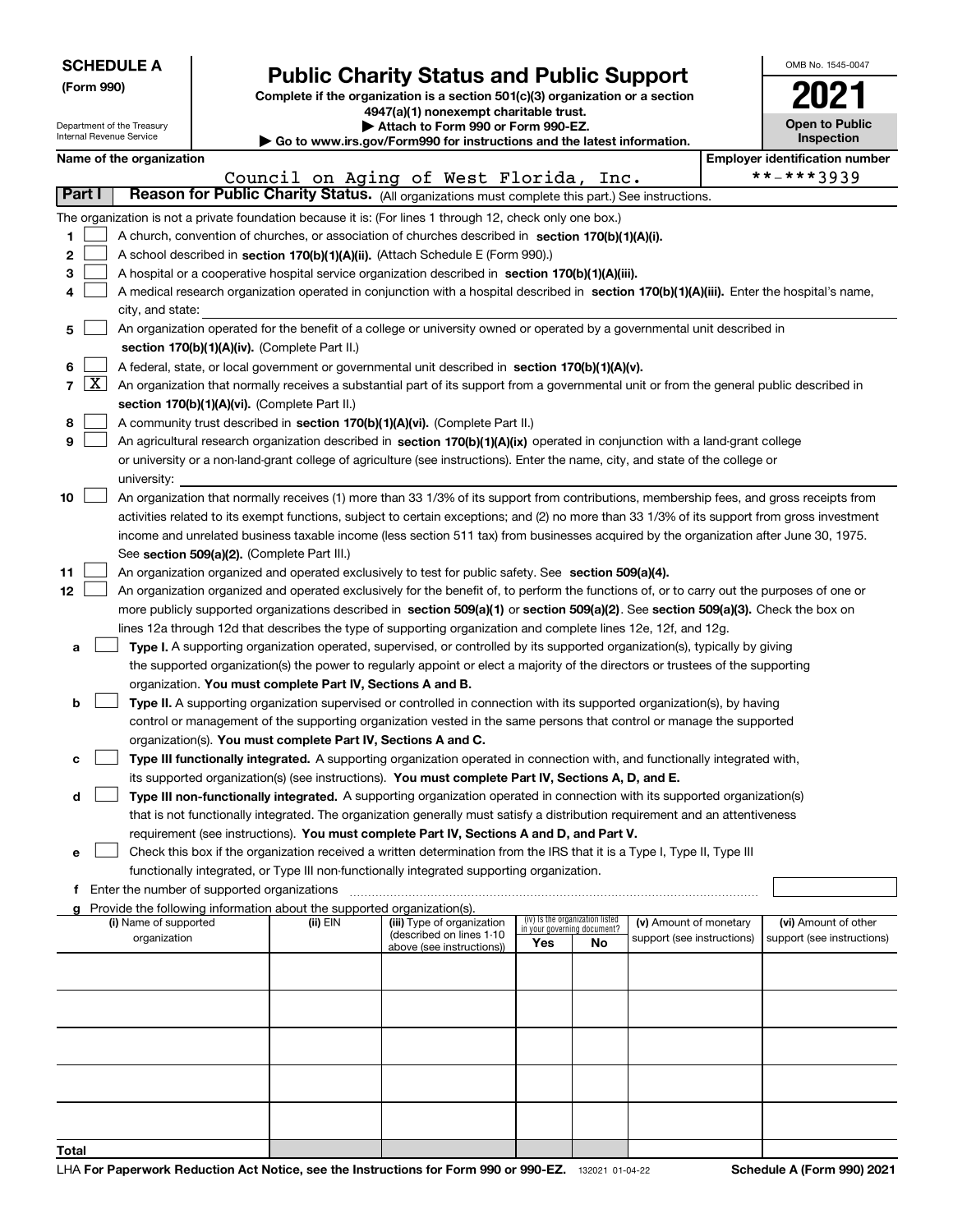| Schedule A (Form 990) 2021                                                                             | Council on Aging of West Florida, Inc. |  |  |  |
|--------------------------------------------------------------------------------------------------------|----------------------------------------|--|--|--|
| Part II Support Schedule for Organizations Described in Sections 170(b)(1)(A)(iv) and 170(b)(1)(A)(vi) |                                        |  |  |  |

(Complete only if you checked the box on line 5, 7, or 8 of Part I or if the organization failed to qualify under Part III. If the organization fails to qualify under the tests listed below, please complete Part III.)

|   | <b>Section A. Public Support</b>                                                                                                               |          |            |            |            |                 |                                          |
|---|------------------------------------------------------------------------------------------------------------------------------------------------|----------|------------|------------|------------|-----------------|------------------------------------------|
|   | Calendar year (or fiscal year beginning in) $\blacktriangleright$                                                                              | (a) 2017 | $(b)$ 2018 | $(c)$ 2019 | $(d)$ 2020 | (e) 2021        | (f) Total                                |
|   | 1 Gifts, grants, contributions, and                                                                                                            |          |            |            |            |                 |                                          |
|   | membership fees received. (Do not                                                                                                              |          |            |            |            |                 |                                          |
|   | include any "unusual grants.")                                                                                                                 | 5327976. | 5673780.   | 6028972.   | 6084656.   |                 | 5370646.28486030.                        |
|   | 2 Tax revenues levied for the organ-                                                                                                           |          |            |            |            |                 |                                          |
|   | ization's benefit and either paid to                                                                                                           |          |            |            |            |                 |                                          |
|   | or expended on its behalf                                                                                                                      |          |            |            |            |                 |                                          |
|   | 3 The value of services or facilities                                                                                                          |          |            |            |            |                 |                                          |
|   | furnished by a governmental unit to                                                                                                            |          |            |            |            |                 |                                          |
|   | the organization without charge                                                                                                                |          |            |            |            |                 |                                          |
|   | 4 Total. Add lines 1 through 3                                                                                                                 | 5327976. | 5673780.   | 6028972.   | 6084656.   |                 | 5370646.28486030.                        |
| 5 | The portion of total contributions                                                                                                             |          |            |            |            |                 |                                          |
|   | by each person (other than a                                                                                                                   |          |            |            |            |                 |                                          |
|   | governmental unit or publicly                                                                                                                  |          |            |            |            |                 |                                          |
|   | supported organization) included                                                                                                               |          |            |            |            |                 |                                          |
|   | on line 1 that exceeds 2% of the                                                                                                               |          |            |            |            |                 |                                          |
|   | amount shown on line 11,                                                                                                                       |          |            |            |            |                 |                                          |
|   | column (f)                                                                                                                                     |          |            |            |            |                 |                                          |
|   | 6 Public support. Subtract line 5 from line 4.                                                                                                 |          |            |            |            |                 | 28486030.                                |
|   | <b>Section B. Total Support</b>                                                                                                                |          |            |            |            |                 |                                          |
|   | Calendar year (or fiscal year beginning in)                                                                                                    | (a) 2017 | $(b)$ 2018 | $(c)$ 2019 | $(d)$ 2020 | (e) 2021        | (f) Total                                |
|   | <b>7</b> Amounts from line 4                                                                                                                   | 5327976. | 5673780.   | 6028972.   | 6084656.   |                 | 5370646.28486030.                        |
| 8 | Gross income from interest,                                                                                                                    |          |            |            |            |                 |                                          |
|   | dividends, payments received on                                                                                                                |          |            |            |            |                 |                                          |
|   |                                                                                                                                                |          |            |            |            |                 |                                          |
|   | securities loans, rents, royalties,                                                                                                            | 38,863.  | 73,419.    | 42,131.    | 41,703.    | 96,308.         | 292,424.                                 |
|   | and income from similar sources                                                                                                                |          |            |            |            |                 |                                          |
|   | 9 Net income from unrelated business                                                                                                           |          |            |            |            |                 |                                          |
|   | activities, whether or not the                                                                                                                 |          |            |            |            |                 |                                          |
|   | business is regularly carried on                                                                                                               |          |            |            |            |                 |                                          |
|   | 10 Other income. Do not include gain                                                                                                           |          |            |            |            |                 |                                          |
|   | or loss from the sale of capital                                                                                                               |          |            |            |            |                 |                                          |
|   | assets (Explain in Part VI.)                                                                                                                   | 20,991.  | 3,179.     | 17, 126.   | 12,885.    | 32,778.         | 86,959.                                  |
|   | 11 Total support. Add lines 7 through 10                                                                                                       |          |            |            |            |                 | 28865413.                                |
|   | <b>12</b> Gross receipts from related activities, etc. (see instructions)                                                                      |          |            |            |            | 12 <sup>2</sup> |                                          |
|   | 13 First 5 years. If the Form 990 is for the organization's first, second, third, fourth, or fifth tax year as a section 501(c)(3)             |          |            |            |            |                 |                                          |
|   | organization, check this box and stop here                                                                                                     |          |            |            |            |                 |                                          |
|   | <b>Section C. Computation of Public Support Percentage</b>                                                                                     |          |            |            |            |                 |                                          |
|   | 14 Public support percentage for 2021 (line 6, column (f), divided by line 11, column (f) <i>mummumumum</i>                                    |          |            |            |            | 14              | 98.69<br>%                               |
|   |                                                                                                                                                |          |            |            |            | 15              | 99.01<br>%                               |
|   | 16a 33 1/3% support test - 2021. If the organization did not check the box on line 13, and line 14 is 33 1/3% or more, check this box and      |          |            |            |            |                 |                                          |
|   | stop here. The organization qualifies as a publicly supported organization                                                                     |          |            |            |            |                 | $\blacktriangleright$ $\boxed{\text{X}}$ |
|   | b 33 1/3% support test - 2020. If the organization did not check a box on line 13 or 16a, and line 15 is 33 1/3% or more, check this box       |          |            |            |            |                 |                                          |
|   | and stop here. The organization qualifies as a publicly supported organization                                                                 |          |            |            |            |                 |                                          |
|   | 17a 10% -facts-and-circumstances test - 2021. If the organization did not check a box on line 13, 16a, or 16b, and line 14 is 10% or more,     |          |            |            |            |                 |                                          |
|   | and if the organization meets the facts-and-circumstances test, check this box and stop here. Explain in Part VI how the organization          |          |            |            |            |                 |                                          |
|   | meets the facts-and-circumstances test. The organization qualifies as a publicly supported organization                                        |          |            |            |            |                 |                                          |
|   | <b>b 10% -facts-and-circumstances test - 2020.</b> If the organization did not check a box on line 13, 16a, 16b, or 17a, and line 15 is 10% or |          |            |            |            |                 |                                          |
|   | more, and if the organization meets the facts-and-circumstances test, check this box and stop here. Explain in Part VI how the                 |          |            |            |            |                 |                                          |
|   | organization meets the facts-and-circumstances test. The organization qualifies as a publicly supported organization                           |          |            |            |            |                 |                                          |
|   | 18 Private foundation. If the organization did not check a box on line 13, 16a, 16b, 17a, or 17b, check this box and see instructions          |          |            |            |            |                 |                                          |

**Schedule A (Form 990) 2021**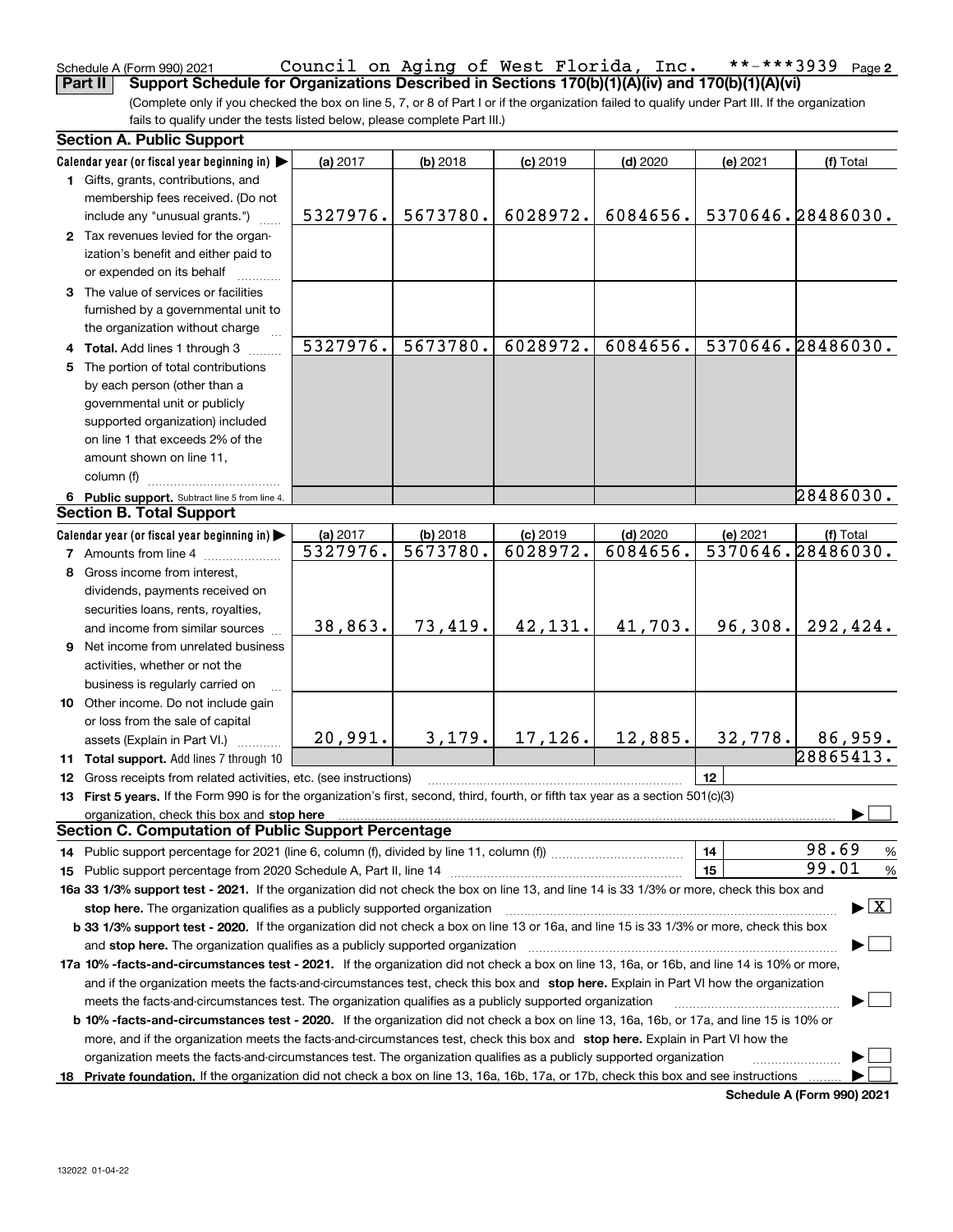| Schedule A (Form 990) 2021                                                        |  | Council on Aging of West Florida, Inc. |  |  |
|-----------------------------------------------------------------------------------|--|----------------------------------------|--|--|
| <b>Part III Support Schedule for Organizations Described in Section 509(a)(2)</b> |  |                                        |  |  |

(Complete only if you checked the box on line 10 of Part I or if the organization failed to qualify under Part II. If the organization fails to qualify under the tests listed below, please complete Part II.)

| <b>Section A. Public Support</b>           |                                                                                                                                                  |          |          |                 |                                                      |          |           |
|--------------------------------------------|--------------------------------------------------------------------------------------------------------------------------------------------------|----------|----------|-----------------|------------------------------------------------------|----------|-----------|
|                                            | Calendar year (or fiscal year beginning in) $\blacktriangleright$                                                                                | (a) 2017 | (b) 2018 | $(c)$ 2019      | $(d)$ 2020                                           | (e) 2021 | (f) Total |
| 1 Gifts, grants, contributions, and        |                                                                                                                                                  |          |          |                 |                                                      |          |           |
|                                            | membership fees received. (Do not                                                                                                                |          |          |                 |                                                      |          |           |
|                                            | include any "unusual grants.")                                                                                                                   |          |          |                 |                                                      |          |           |
| <b>2</b> Gross receipts from admissions,   |                                                                                                                                                  |          |          |                 |                                                      |          |           |
|                                            | merchandise sold or services per-                                                                                                                |          |          |                 |                                                      |          |           |
|                                            | formed, or facilities furnished in                                                                                                               |          |          |                 |                                                      |          |           |
|                                            | any activity that is related to the<br>organization's tax-exempt purpose                                                                         |          |          |                 |                                                      |          |           |
|                                            | 3 Gross receipts from activities that                                                                                                            |          |          |                 |                                                      |          |           |
|                                            | are not an unrelated trade or bus-                                                                                                               |          |          |                 |                                                      |          |           |
| iness under section 513                    |                                                                                                                                                  |          |          |                 |                                                      |          |           |
|                                            |                                                                                                                                                  |          |          |                 |                                                      |          |           |
|                                            | 4 Tax revenues levied for the organ-                                                                                                             |          |          |                 |                                                      |          |           |
|                                            | ization's benefit and either paid to                                                                                                             |          |          |                 |                                                      |          |           |
| or expended on its behalf                  | .                                                                                                                                                |          |          |                 |                                                      |          |           |
| 5 The value of services or facilities      |                                                                                                                                                  |          |          |                 |                                                      |          |           |
|                                            | furnished by a governmental unit to                                                                                                              |          |          |                 |                                                      |          |           |
|                                            | the organization without charge                                                                                                                  |          |          |                 |                                                      |          |           |
|                                            | <b>6 Total.</b> Add lines 1 through 5                                                                                                            |          |          |                 |                                                      |          |           |
|                                            | 7a Amounts included on lines 1, 2, and                                                                                                           |          |          |                 |                                                      |          |           |
|                                            | 3 received from disqualified persons                                                                                                             |          |          |                 |                                                      |          |           |
|                                            | <b>b</b> Amounts included on lines 2 and 3 received                                                                                              |          |          |                 |                                                      |          |           |
|                                            | from other than disqualified persons that<br>exceed the greater of \$5,000 or 1% of the                                                          |          |          |                 |                                                      |          |           |
|                                            | amount on line 13 for the year                                                                                                                   |          |          |                 |                                                      |          |           |
|                                            | c Add lines 7a and 7b                                                                                                                            |          |          |                 |                                                      |          |           |
|                                            | 8 Public support. (Subtract line 7c from line 6.)                                                                                                |          |          |                 |                                                      |          |           |
| <b>Section B. Total Support</b>            |                                                                                                                                                  |          |          |                 |                                                      |          |           |
|                                            | Calendar year (or fiscal year beginning in) $\blacktriangleright$                                                                                | (a) 2017 | (b) 2018 | <b>(c)</b> 2019 | $(d)$ 2020                                           | (e) 2021 | (f) Total |
|                                            | 9 Amounts from line 6                                                                                                                            |          |          |                 |                                                      |          |           |
| 10a Gross income from interest,            |                                                                                                                                                  |          |          |                 |                                                      |          |           |
|                                            | dividends, payments received on                                                                                                                  |          |          |                 |                                                      |          |           |
|                                            | securities loans, rents, royalties,<br>and income from similar sources                                                                           |          |          |                 |                                                      |          |           |
| <b>b</b> Unrelated business taxable income |                                                                                                                                                  |          |          |                 |                                                      |          |           |
|                                            | (less section 511 taxes) from businesses                                                                                                         |          |          |                 |                                                      |          |           |
| acquired after June 30, 1975               |                                                                                                                                                  |          |          |                 |                                                      |          |           |
|                                            |                                                                                                                                                  |          |          |                 |                                                      |          |           |
|                                            | c Add lines 10a and 10b<br>11 Net income from unrelated business                                                                                 |          |          |                 |                                                      |          |           |
|                                            | activities not included on line 10b,                                                                                                             |          |          |                 |                                                      |          |           |
|                                            | whether or not the business is                                                                                                                   |          |          |                 |                                                      |          |           |
| regularly carried on                       |                                                                                                                                                  |          |          |                 |                                                      |          |           |
|                                            | 12 Other income. Do not include gain<br>or loss from the sale of capital                                                                         |          |          |                 |                                                      |          |           |
|                                            | assets (Explain in Part VI.)                                                                                                                     |          |          |                 |                                                      |          |           |
|                                            | <b>13</b> Total support. (Add lines 9, 10c, 11, and 12.)                                                                                         |          |          |                 |                                                      |          |           |
|                                            | 14 First 5 years. If the Form 990 is for the organization's first, second, third, fourth, or fifth tax year as a section 501(c)(3) organization, |          |          |                 |                                                      |          |           |
|                                            | check this box and stop here measurements are constructed as the state of the state of the state of the state o                                  |          |          |                 |                                                      |          |           |
|                                            | <b>Section C. Computation of Public Support Percentage</b>                                                                                       |          |          |                 |                                                      |          |           |
|                                            | 15 Public support percentage for 2021 (line 8, column (f), divided by line 13, column (f))                                                       |          |          |                 | <u> 1986 - Johann Stoff, Amerikaansk politiker (</u> | 15       | %         |
|                                            | 16 Public support percentage from 2020 Schedule A, Part III, line 15                                                                             |          |          |                 |                                                      | 16       | %         |
|                                            | <b>Section D. Computation of Investment Income Percentage</b>                                                                                    |          |          |                 |                                                      |          |           |
|                                            |                                                                                                                                                  |          |          |                 |                                                      | 17       | %         |
|                                            | 18 Investment income percentage from 2020 Schedule A, Part III, line 17                                                                          |          |          |                 |                                                      | 18       | %         |
|                                            | 19a 33 1/3% support tests - 2021. If the organization did not check the box on line 14, and line 15 is more than 33 1/3%, and line 17 is not     |          |          |                 |                                                      |          |           |
|                                            | more than 33 1/3%, check this box and stop here. The organization qualifies as a publicly supported organization                                 |          |          |                 |                                                      |          | ▶         |
|                                            | b 33 1/3% support tests - 2020. If the organization did not check a box on line 14 or line 19a, and line 16 is more than 33 1/3%, and            |          |          |                 |                                                      |          |           |
|                                            | line 18 is not more than 33 1/3%, check this box and stop here. The organization qualifies as a publicly supported organization                  |          |          |                 |                                                      |          |           |
| 20                                         |                                                                                                                                                  |          |          |                 |                                                      |          |           |
|                                            |                                                                                                                                                  |          |          |                 |                                                      |          |           |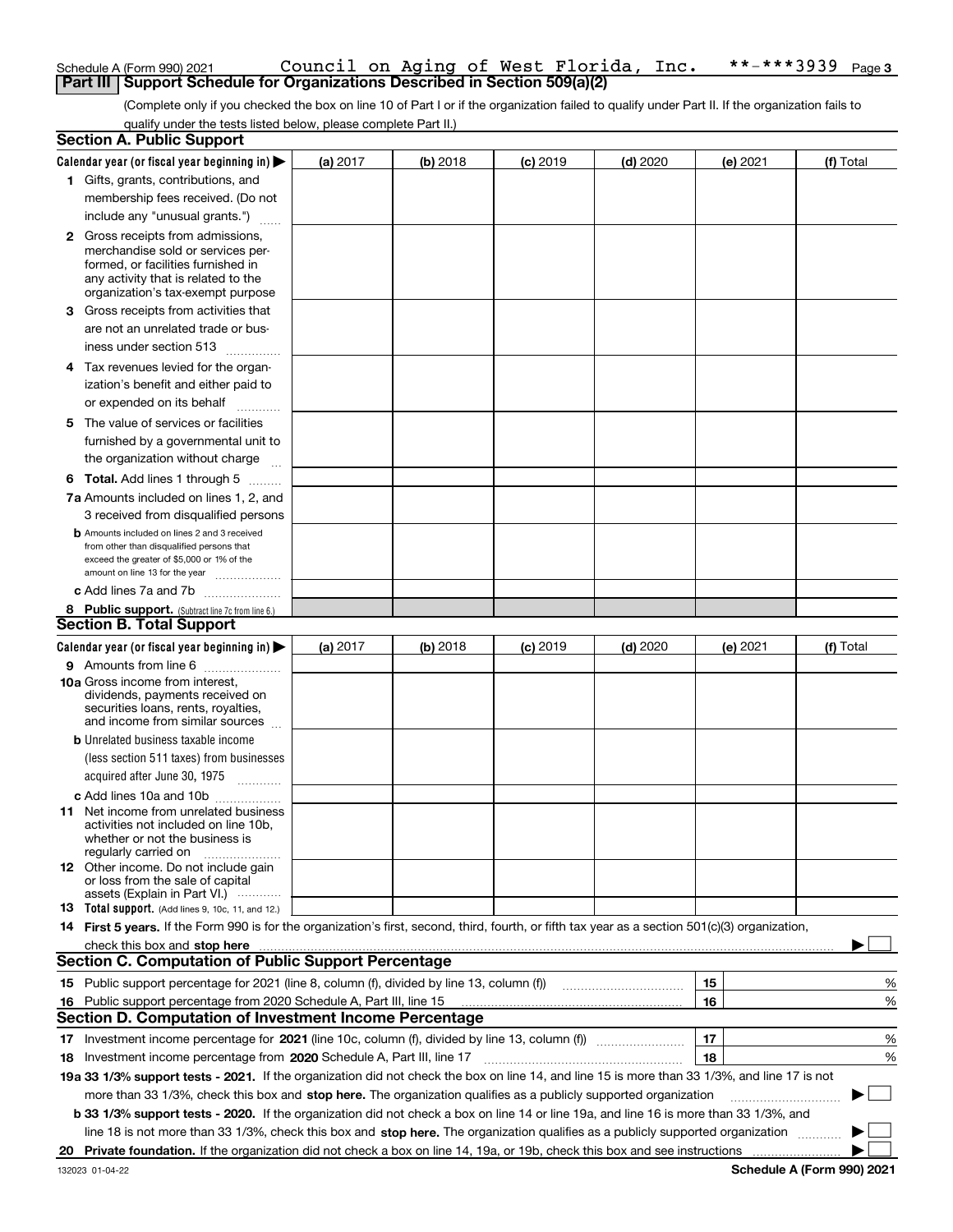### **Part IV Supporting Organizations**

(Complete only if you checked a box in line 12 on Part I. If you checked box 12a, Part I, complete Sections A and B. If you checked box 12b, Part I, complete Sections A and C. If you checked box 12c, Part I, complete Sections A, D, and E. If you checked box 12d, Part I, complete Sections A and D, and complete Part V.)

### **Section A. All Supporting Organizations**

- **1** Are all of the organization's supported organizations listed by name in the organization's governing documents? If "No," describe in **Part VI** how the supported organizations are designated. If designated by *class or purpose, describe the designation. If historic and continuing relationship, explain.*
- **2** Did the organization have any supported organization that does not have an IRS determination of status under section 509(a)(1) or (2)? If "Yes," explain in Part VI how the organization determined that the supported *organization was described in section 509(a)(1) or (2).*
- **3a** Did the organization have a supported organization described in section 501(c)(4), (5), or (6)? If "Yes," answer *lines 3b and 3c below.*
- **b** Did the organization confirm that each supported organization qualified under section 501(c)(4), (5), or (6) and satisfied the public support tests under section 509(a)(2)? If "Yes," describe in **Part VI** when and how the *organization made the determination.*
- **c**Did the organization ensure that all support to such organizations was used exclusively for section 170(c)(2)(B) purposes? If "Yes," explain in **Part VI** what controls the organization put in place to ensure such use.
- **4a***If* Was any supported organization not organized in the United States ("foreign supported organization")? *"Yes," and if you checked box 12a or 12b in Part I, answer lines 4b and 4c below.*
- **b** Did the organization have ultimate control and discretion in deciding whether to make grants to the foreign supported organization? If "Yes," describe in **Part VI** how the organization had such control and discretion *despite being controlled or supervised by or in connection with its supported organizations.*
- **c** Did the organization support any foreign supported organization that does not have an IRS determination under sections 501(c)(3) and 509(a)(1) or (2)? If "Yes," explain in **Part VI** what controls the organization used *to ensure that all support to the foreign supported organization was used exclusively for section 170(c)(2)(B) purposes.*
- **5a***If "Yes,"* Did the organization add, substitute, or remove any supported organizations during the tax year? answer lines 5b and 5c below (if applicable). Also, provide detail in **Part VI,** including (i) the names and EIN *numbers of the supported organizations added, substituted, or removed; (ii) the reasons for each such action; (iii) the authority under the organization's organizing document authorizing such action; and (iv) how the action was accomplished (such as by amendment to the organizing document).*
- **b** Type I or Type II only. Was any added or substituted supported organization part of a class already designated in the organization's organizing document?
- **cSubstitutions only.**  Was the substitution the result of an event beyond the organization's control?
- **6** Did the organization provide support (whether in the form of grants or the provision of services or facilities) to **Part VI.** *If "Yes," provide detail in* support or benefit one or more of the filing organization's supported organizations? anyone other than (i) its supported organizations, (ii) individuals that are part of the charitable class benefited by one or more of its supported organizations, or (iii) other supporting organizations that also
- **7**Did the organization provide a grant, loan, compensation, or other similar payment to a substantial contributor *If "Yes," complete Part I of Schedule L (Form 990).* regard to a substantial contributor? (as defined in section 4958(c)(3)(C)), a family member of a substantial contributor, or a 35% controlled entity with
- **8** Did the organization make a loan to a disqualified person (as defined in section 4958) not described on line 7? *If "Yes," complete Part I of Schedule L (Form 990).*
- **9a** Was the organization controlled directly or indirectly at any time during the tax year by one or more in section 509(a)(1) or (2))? If "Yes," *provide detail in* <code>Part VI.</code> disqualified persons, as defined in section 4946 (other than foundation managers and organizations described
- **b** Did one or more disqualified persons (as defined on line 9a) hold a controlling interest in any entity in which the supporting organization had an interest? If "Yes," provide detail in P**art VI**.
- **c**Did a disqualified person (as defined on line 9a) have an ownership interest in, or derive any personal benefit from, assets in which the supporting organization also had an interest? If "Yes," provide detail in P**art VI.**
- **10a** Was the organization subject to the excess business holdings rules of section 4943 because of section supporting organizations)? If "Yes," answer line 10b below. 4943(f) (regarding certain Type II supporting organizations, and all Type III non-functionally integrated
- **b** Did the organization have any excess business holdings in the tax year? (Use Schedule C, Form 4720, to *determine whether the organization had excess business holdings.)*

**3c4a4b4c5a5b5c6789a 9b9c10a10b**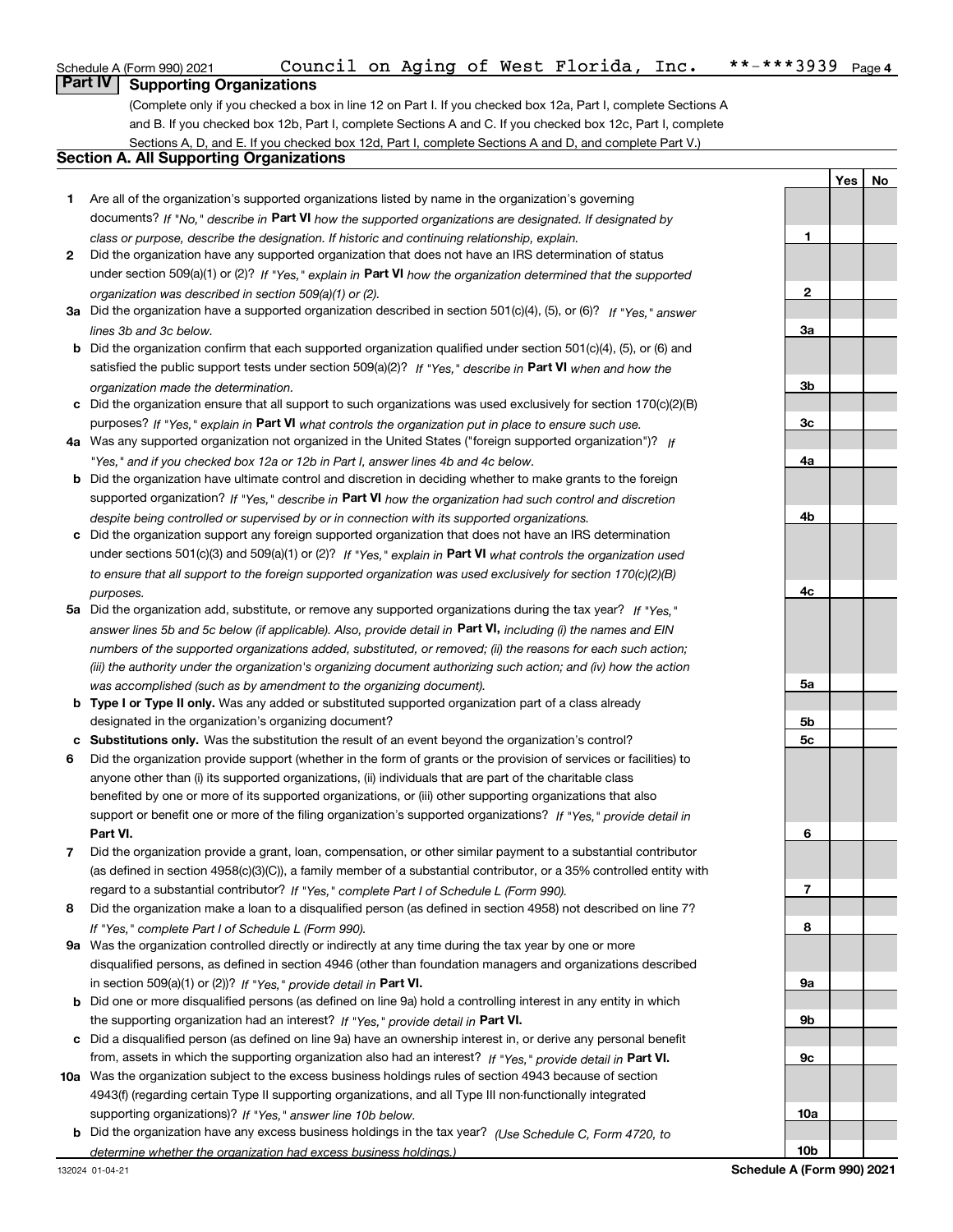### \*\*-\*\*\*3939 Page 5 Schedule A (Form 990) 2021 Council on Aging of West Florida, Inc. \*\*-\*\*\*3939 Page **Part IV Supporting Organizations** *(continued)*

|    |                                                                                                                      |                 | Yes l | <b>No</b> |
|----|----------------------------------------------------------------------------------------------------------------------|-----------------|-------|-----------|
| 11 | Has the organization accepted a gift or contribution from any of the following persons?                              |                 |       |           |
|    | a A person who directly or indirectly controls, either alone or together with persons described on lines 11b and     |                 |       |           |
|    | 11c below, the governing body of a supported organization?                                                           | 11a             |       |           |
|    | <b>b</b> A family member of a person described on line 11a above?                                                    | 11 <sub>b</sub> |       |           |
|    | c A 35% controlled entity of a person described on line 11a or 11b above? If "Yes" to line 11a, 11b, or 11c, provide |                 |       |           |
|    | <u>detail in</u> Part VI.                                                                                            | 11c             |       |           |
|    | <b>Section B. Type I Supporting Organizations</b>                                                                    |                 |       |           |
|    |                                                                                                                      |                 |       |           |

|   |                                                                                                                                                                                                                                                                                                                                                                                                                                                                                                                                                                                                                                                      |  | . No |
|---|------------------------------------------------------------------------------------------------------------------------------------------------------------------------------------------------------------------------------------------------------------------------------------------------------------------------------------------------------------------------------------------------------------------------------------------------------------------------------------------------------------------------------------------------------------------------------------------------------------------------------------------------------|--|------|
|   | Did the governing body, members of the governing body, officers acting in their official capacity, or membership of one or<br>more supported organizations have the power to regularly appoint or elect at least a majority of the organization's officers,<br>directors, or trustees at all times during the tax year? If "No," describe in Part VI how the supported organization(s)<br>effectively operated, supervised, or controlled the organization's activities. If the organization had more than one supported<br>organization, describe how the powers to appoint and/or remove officers, directors, or trustees were allocated among the |  |      |
|   | supported organizations and what conditions or restrictions, if any, applied to such powers during the tax year.                                                                                                                                                                                                                                                                                                                                                                                                                                                                                                                                     |  |      |
| 2 | Did the organization operate for the benefit of any supported organization other than the supported                                                                                                                                                                                                                                                                                                                                                                                                                                                                                                                                                  |  |      |
|   | organization(s) that operated, supervised, or controlled the supporting organization? If "Yes," explain in                                                                                                                                                                                                                                                                                                                                                                                                                                                                                                                                           |  |      |

**Part VI**  *how providing such benefit carried out the purposes of the supported organization(s) that operated,*

| supervised, or controlled the supporting organization. |  |
|--------------------------------------------------------|--|
| <b>Section C. Type II Supporting Organizations</b>     |  |
|                                                        |  |

**1**or trustees of each of the organization's supported organization(s)? If "No," describe in **Part VI** how control *or management of the supporting organization was vested in the same persons that controlled or managed the supported organization(s).* Were a majority of the organization's directors or trustees during the tax year also a majority of the directors

| <b>Section D. All Type III Supporting Organizations</b> |  |
|---------------------------------------------------------|--|
|---------------------------------------------------------|--|

|              |                                                                                                                        |   | Yes |  |
|--------------|------------------------------------------------------------------------------------------------------------------------|---|-----|--|
|              | Did the organization provide to each of its supported organizations, by the last day of the fifth month of the         |   |     |  |
|              | organization's tax year, (i) a written notice describing the type and amount of support provided during the prior tax  |   |     |  |
|              | year, (ii) a copy of the Form 990 that was most recently filed as of the date of notification, and (iii) copies of the |   |     |  |
|              | organization's governing documents in effect on the date of notification, to the extent not previously provided?       |   |     |  |
| $\mathbf{2}$ | Were any of the organization's officers, directors, or trustees either (i) appointed or elected by the supported       |   |     |  |
|              | organization(s) or (ii) serving on the governing body of a supported organization? If "No," explain in Part VI how     |   |     |  |
|              | the organization maintained a close and continuous working relationship with the supported organization(s).            | 2 |     |  |
| 3            | By reason of the relationship described on line 2, above, did the organization's supported organizations have a        |   |     |  |
|              | significant voice in the organization's investment policies and in directing the use of the organization's             |   |     |  |
|              | income or assets at all times during the tax year? If "Yes," describe in Part VI the role the organization's           |   |     |  |
|              | supported organizations played in this regard.                                                                         | з |     |  |

# *supported organizations played in this regard.* **Section E. Type III Functionally Integrated Supporting Organizations**

- **1**Check the box next to the method that the organization used to satisfy the Integral Part Test during the year (see instructions).
- **alinupy** The organization satisfied the Activities Test. Complete line 2 below.
- **b**The organization is the parent of each of its supported organizations. *Complete* line 3 *below.*  $\mathcal{L}^{\text{max}}$

|  |  | c $\Box$ The organization supported a governmental entity. Describe in Part VI how you supported a governmental entity (see instructions). |  |  |  |  |
|--|--|--------------------------------------------------------------------------------------------------------------------------------------------|--|--|--|--|
|--|--|--------------------------------------------------------------------------------------------------------------------------------------------|--|--|--|--|

- **2Answer lines 2a and 2b below. Yes No** Activities Test.
- **a** Did substantially all of the organization's activities during the tax year directly further the exempt purposes of the supported organization(s) to which the organization was responsive? If "Yes," then in **Part VI identify those supported organizations and explain**  *how these activities directly furthered their exempt purposes, how the organization was responsive to those supported organizations, and how the organization determined that these activities constituted substantially all of its activities.*
- **b** Did the activities described on line 2a, above, constitute activities that, but for the organization's involvement, **Part VI**  *the reasons for the organization's position that its supported organization(s) would have engaged in* one or more of the organization's supported organization(s) would have been engaged in? If "Yes," e*xplain in these activities but for the organization's involvement.*
- **3** Parent of Supported Organizations. Answer lines 3a and 3b below.
- **a** Did the organization have the power to regularly appoint or elect a majority of the officers, directors, or trustees of each of the supported organizations? If "Yes" or "No" provide details in **Part VI.**
- **b** Did the organization exercise a substantial degree of direction over the policies, programs, and activities of each of its supported organizations? If "Yes," describe in Part VI the role played by the organization in this regard.

**2a**

**YesNo**

**1**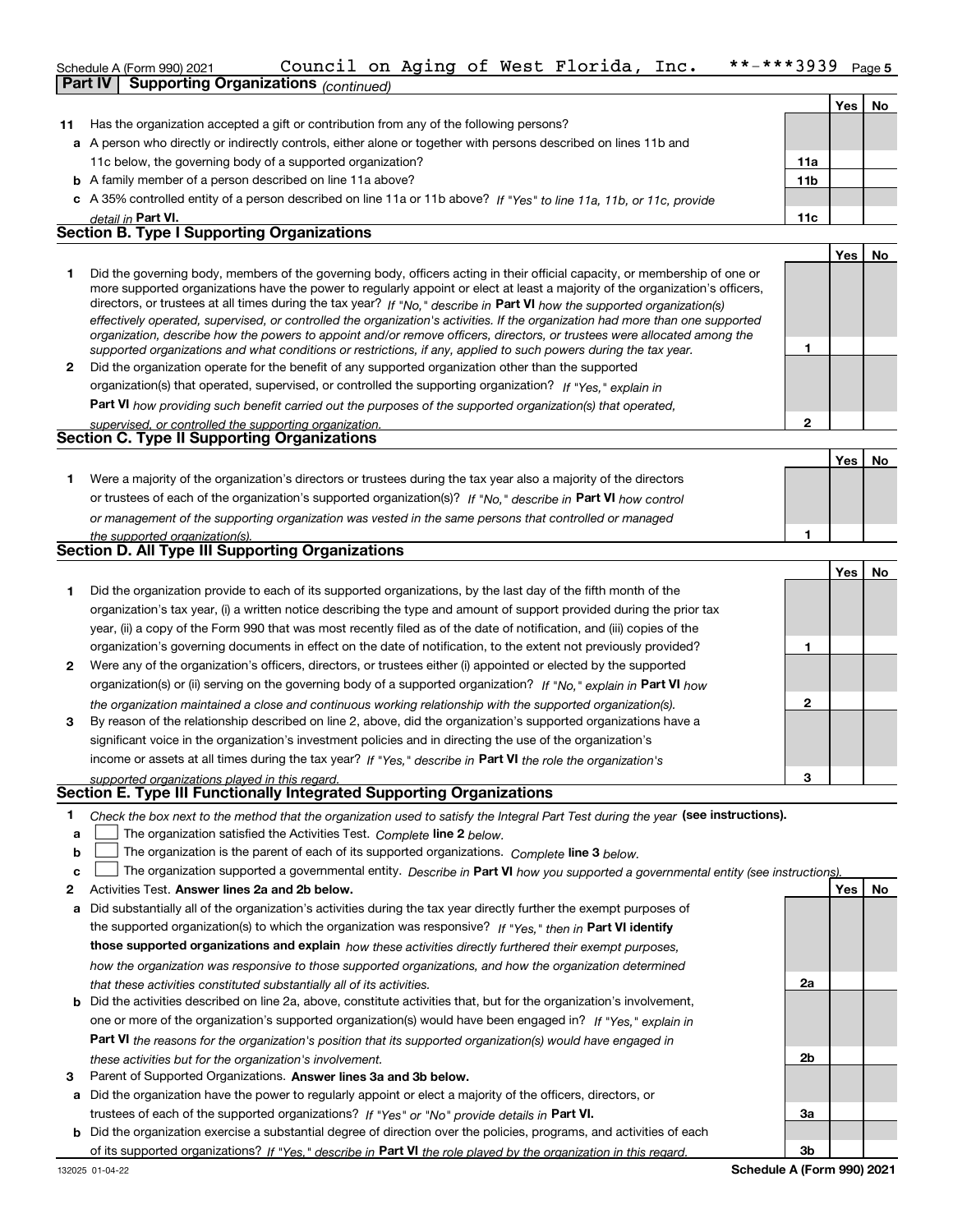|              | Council on Aging of West Florida, Inc.<br>Schedule A (Form 990) 2021                                                                           |                |                | **-***3939 Page 6              |
|--------------|------------------------------------------------------------------------------------------------------------------------------------------------|----------------|----------------|--------------------------------|
|              | Type III Non-Functionally Integrated 509(a)(3) Supporting Organizations<br><b>Part V</b>                                                       |                |                |                                |
| 1            | Check here if the organization satisfied the Integral Part Test as a qualifying trust on Nov. 20, 1970 (explain in Part VI). See instructions. |                |                |                                |
|              | All other Type III non-functionally integrated supporting organizations must complete Sections A through E.                                    |                |                |                                |
|              | Section A - Adjusted Net Income                                                                                                                |                | (A) Prior Year | (B) Current Year<br>(optional) |
| 1.           | Net short-term capital gain                                                                                                                    | 1              |                |                                |
| $\mathbf{2}$ | Recoveries of prior-year distributions                                                                                                         | $\mathbf{2}$   |                |                                |
| 3            | Other gross income (see instructions)                                                                                                          | 3              |                |                                |
| 4            | Add lines 1 through 3.                                                                                                                         | 4              |                |                                |
| 5            | Depreciation and depletion                                                                                                                     | 5              |                |                                |
| 6            | Portion of operating expenses paid or incurred for production or                                                                               |                |                |                                |
|              | collection of gross income or for management, conservation, or                                                                                 |                |                |                                |
|              | maintenance of property held for production of income (see instructions)                                                                       | 6              |                |                                |
| 7            | Other expenses (see instructions)                                                                                                              | $\overline{7}$ |                |                                |
| 8            | Adjusted Net Income (subtract lines 5, 6, and 7 from line 4)                                                                                   | 8              |                |                                |
|              | <b>Section B - Minimum Asset Amount</b>                                                                                                        |                | (A) Prior Year | (B) Current Year<br>(optional) |
| 1            | Aggregate fair market value of all non-exempt-use assets (see                                                                                  |                |                |                                |
|              | instructions for short tax year or assets held for part of year):                                                                              |                |                |                                |
|              | a Average monthly value of securities                                                                                                          | 1a             |                |                                |
|              | <b>b</b> Average monthly cash balances                                                                                                         | 1b             |                |                                |
|              | c Fair market value of other non-exempt-use assets                                                                                             | 1c             |                |                                |
|              | <b>d</b> Total (add lines 1a, 1b, and 1c)                                                                                                      | 1d             |                |                                |
|              | <b>e</b> Discount claimed for blockage or other factors                                                                                        |                |                |                                |
|              | (explain in detail in Part VI):                                                                                                                |                |                |                                |
| $\mathbf{2}$ | Acquisition indebtedness applicable to non-exempt-use assets                                                                                   | $\mathbf{2}$   |                |                                |
| 3            | Subtract line 2 from line 1d.                                                                                                                  | 3              |                |                                |
| 4            | Cash deemed held for exempt use. Enter 0.015 of line 3 (for greater amount,                                                                    |                |                |                                |
|              | see instructions).                                                                                                                             | 4              |                |                                |
| 5            | Net value of non-exempt-use assets (subtract line 4 from line 3)                                                                               | 5              |                |                                |
| 6            | Multiply line 5 by 0.035.                                                                                                                      | 6              |                |                                |
| 7            | Recoveries of prior-year distributions                                                                                                         | $\overline{7}$ |                |                                |
| 8            | Minimum Asset Amount (add line 7 to line 6)                                                                                                    | 8              |                |                                |
|              | <b>Section C - Distributable Amount</b>                                                                                                        |                |                | <b>Current Year</b>            |
| 1            | Adjusted net income for prior year (from Section A, line 8, column A)                                                                          | 1              |                |                                |
| $\mathbf{2}$ | Enter 0.85 of line 1.                                                                                                                          | $\mathbf{2}$   |                |                                |
| 3            | Minimum asset amount for prior year (from Section B, line 8, column A)                                                                         | 3              |                |                                |
| 4            | Enter greater of line 2 or line 3.                                                                                                             | 4              |                |                                |
| 5            | Income tax imposed in prior year                                                                                                               | 5              |                |                                |
| 6            | <b>Distributable Amount.</b> Subtract line 5 from line 4, unless subject to                                                                    |                |                |                                |
|              | emergency temporary reduction (see instructions).                                                                                              | 6              |                |                                |

**7** Check here if the current year is the organization's first as a non-functionally integrated Type III supporting organization (see instructions).

**Schedule A (Form 990) 2021**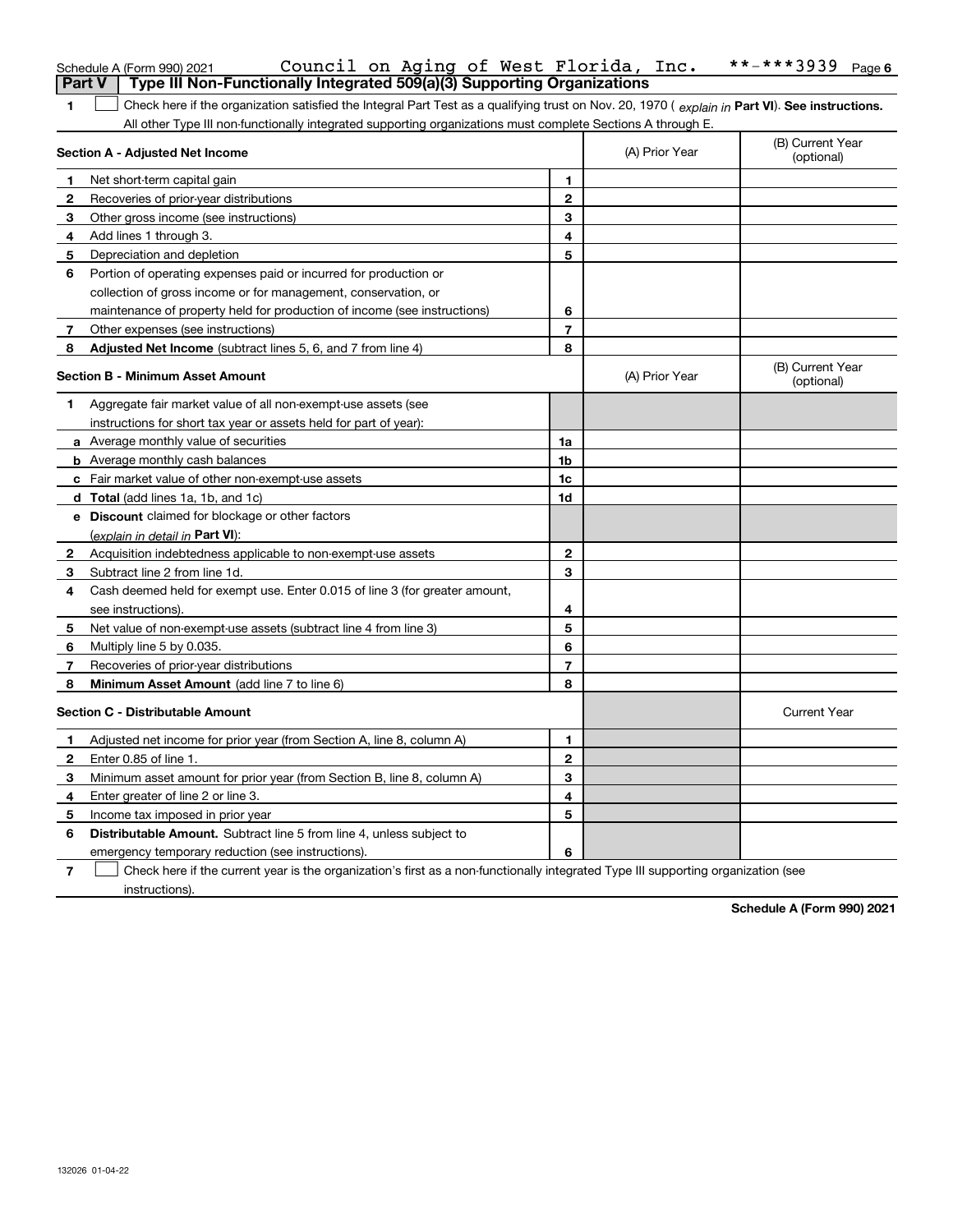**8**Breakdown of line 7:

**a** Excess from 2017 **b** Excess from 2018 **c** Excess from 2019 **d** Excess from 2020 **e** Excess from 2021

and 4c.

|                                                                | Schedule A (Form 990) 2021<br>Type III Non-Functionally Integrated 509(a)(3) Supporting Organizations<br>Part V | Council on Aging of West Florida,  | Inc.<br>(continued)                           |    | **-***3939<br>Page 7                                    |
|----------------------------------------------------------------|-----------------------------------------------------------------------------------------------------------------|------------------------------------|-----------------------------------------------|----|---------------------------------------------------------|
|                                                                | <b>Section D - Distributions</b>                                                                                |                                    |                                               |    | <b>Current Year</b>                                     |
| 1.                                                             | Amounts paid to supported organizations to accomplish exempt purposes                                           |                                    |                                               | 1  |                                                         |
| 2                                                              | Amounts paid to perform activity that directly furthers exempt purposes of supported                            |                                    |                                               |    |                                                         |
|                                                                | organizations, in excess of income from activity                                                                |                                    |                                               | 2  |                                                         |
| 3                                                              | Administrative expenses paid to accomplish exempt purposes of supported organizations                           |                                    |                                               | 3  |                                                         |
| 4                                                              | Amounts paid to acquire exempt-use assets                                                                       |                                    |                                               | 4  |                                                         |
| 5                                                              | Qualified set-aside amounts (prior IRS approval required - provide details in Part VI)                          |                                    |                                               | 5  |                                                         |
| 6                                                              | Other distributions ( <i>describe in</i> Part VI). See instructions.                                            |                                    |                                               | 6  |                                                         |
| 7                                                              | Total annual distributions. Add lines 1 through 6.                                                              |                                    |                                               | 7  |                                                         |
| 8                                                              | Distributions to attentive supported organizations to which the organization is responsive                      |                                    |                                               |    |                                                         |
|                                                                | (provide details in Part VI). See instructions.                                                                 |                                    |                                               | 8  |                                                         |
| 9                                                              | Distributable amount for 2021 from Section C, line 6                                                            |                                    |                                               | 9  |                                                         |
| 10                                                             | Line 8 amount divided by line 9 amount                                                                          |                                    |                                               | 10 |                                                         |
| <b>Section E - Distribution Allocations</b> (see instructions) |                                                                                                                 | (i)<br><b>Excess Distributions</b> | (ii)<br><b>Underdistributions</b><br>Pre-2021 |    | (iii)<br><b>Distributable</b><br><b>Amount for 2021</b> |
| $\mathbf 1$                                                    | Distributable amount for 2021 from Section C, line 6                                                            |                                    |                                               |    |                                                         |
| $\mathbf{2}$                                                   | Underdistributions, if any, for years prior to 2021 (reason-                                                    |                                    |                                               |    |                                                         |
|                                                                | able cause required - explain in Part VI). See instructions.                                                    |                                    |                                               |    |                                                         |
| 3                                                              | Excess distributions carryover, if any, to 2021                                                                 |                                    |                                               |    |                                                         |
|                                                                | a From 2016                                                                                                     |                                    |                                               |    |                                                         |
|                                                                | <b>b</b> From 2017                                                                                              |                                    |                                               |    |                                                         |
|                                                                | c From 2018                                                                                                     |                                    |                                               |    |                                                         |
|                                                                | d From 2019                                                                                                     |                                    |                                               |    |                                                         |
|                                                                | e From 2020                                                                                                     |                                    |                                               |    |                                                         |
|                                                                | f Total of lines 3a through 3e                                                                                  |                                    |                                               |    |                                                         |
|                                                                | g Applied to underdistributions of prior years                                                                  |                                    |                                               |    |                                                         |
|                                                                | h Applied to 2021 distributable amount                                                                          |                                    |                                               |    |                                                         |
|                                                                | i Carryover from 2016 not applied (see instructions)                                                            |                                    |                                               |    |                                                         |
|                                                                | Remainder. Subtract lines 3g, 3h, and 3i from line 3f.                                                          |                                    |                                               |    |                                                         |
| 4                                                              | Distributions for 2021 from Section D,                                                                          |                                    |                                               |    |                                                         |
|                                                                | line $7:$                                                                                                       |                                    |                                               |    |                                                         |
|                                                                | a Applied to underdistributions of prior years                                                                  |                                    |                                               |    |                                                         |
|                                                                | <b>b</b> Applied to 2021 distributable amount                                                                   |                                    |                                               |    |                                                         |
|                                                                | c Remainder. Subtract lines 4a and 4b from line 4.                                                              |                                    |                                               |    |                                                         |
| 5.                                                             | Remaining underdistributions for years prior to 2021, if                                                        |                                    |                                               |    |                                                         |
|                                                                | any. Subtract lines 3g and 4a from line 2. For result greater                                                   |                                    |                                               |    |                                                         |
|                                                                | than zero, explain in Part VI. See instructions.                                                                |                                    |                                               |    |                                                         |
| 6                                                              | Remaining underdistributions for 2021. Subtract lines 3h                                                        |                                    |                                               |    |                                                         |
|                                                                | and 4b from line 1. For result greater than zero, explain in                                                    |                                    |                                               |    |                                                         |
|                                                                |                                                                                                                 |                                    |                                               |    |                                                         |
|                                                                | Part VI. See instructions.<br>Excess distributions carryover to 2022. Add lines 3j                              |                                    |                                               |    |                                                         |

**Schedule A (Form 990) 2021**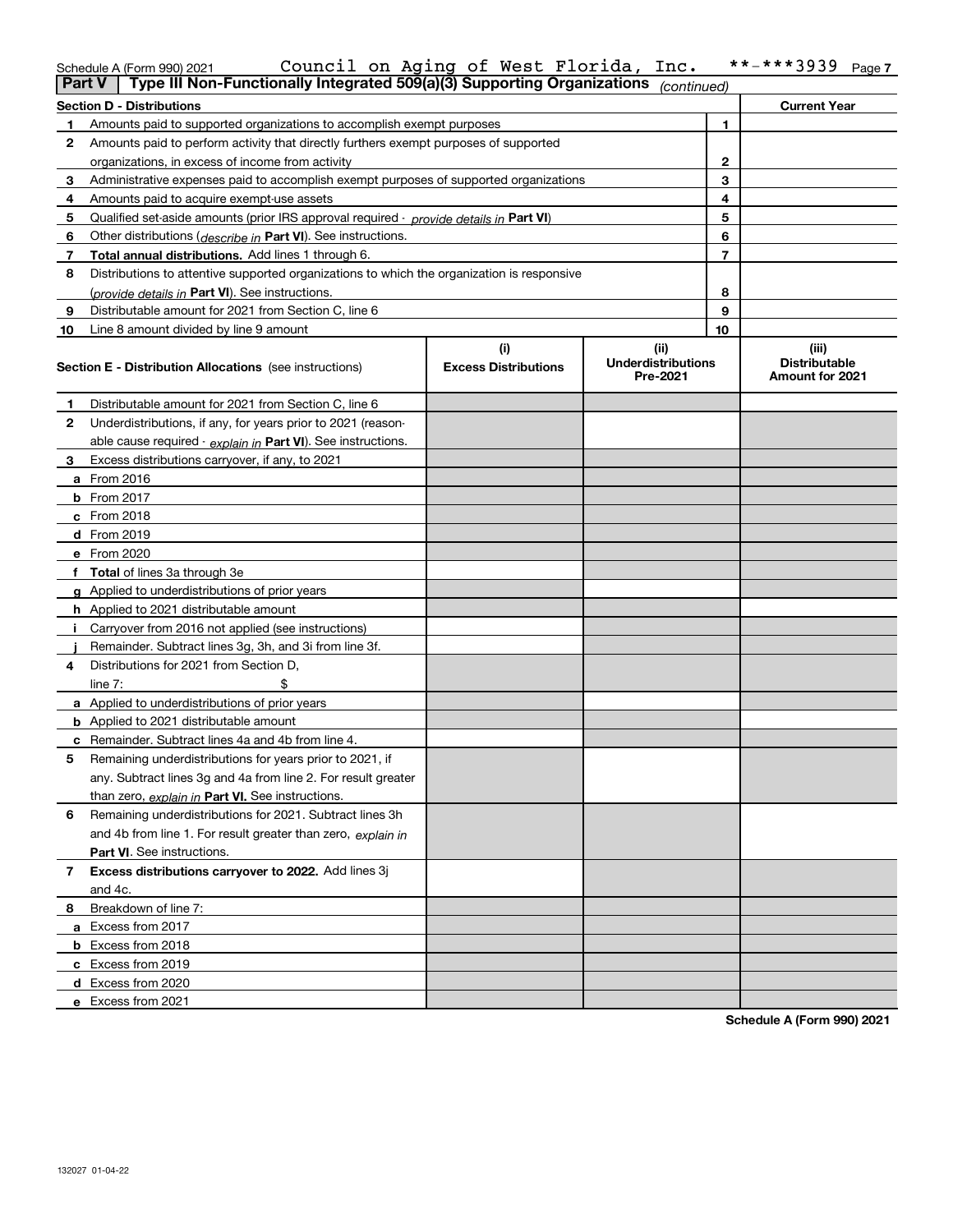|                | Schedule A (Form 990) 2021                                                                                                                                                                                                                                                                                                                                                                                                                                                                                                                                           | Council on Aging of West Florida, Inc. |  |  | **-***3939 Page 8 |  |
|----------------|----------------------------------------------------------------------------------------------------------------------------------------------------------------------------------------------------------------------------------------------------------------------------------------------------------------------------------------------------------------------------------------------------------------------------------------------------------------------------------------------------------------------------------------------------------------------|----------------------------------------|--|--|-------------------|--|
| <b>Part VI</b> | Supplemental Information. Provide the explanations required by Part II, line 10; Part II, line 17a or 17b; Part III, line 12;<br>Part IV, Section A, lines 1, 2, 3b, 3c, 4b, 4c, 5a, 6, 9a, 9b, 9c, 11a, 11b, and 11c; Part IV, Section B, lines 1 and 2; Part IV, Section C,<br>line 1; Part IV, Section D, lines 2 and 3; Part IV, Section E, lines 1c, 2a, 2b, 3a, and 3b; Part V, line 1; Part V, Section B, line 1e; Part V,<br>Section D, lines 5, 6, and 8; and Part V, Section E, lines 2, 5, and 6. Also complete this part for any additional information. |                                        |  |  |                   |  |
|                | (See instructions.)                                                                                                                                                                                                                                                                                                                                                                                                                                                                                                                                                  |                                        |  |  |                   |  |
|                |                                                                                                                                                                                                                                                                                                                                                                                                                                                                                                                                                                      |                                        |  |  |                   |  |
|                |                                                                                                                                                                                                                                                                                                                                                                                                                                                                                                                                                                      |                                        |  |  |                   |  |
|                |                                                                                                                                                                                                                                                                                                                                                                                                                                                                                                                                                                      |                                        |  |  |                   |  |
|                |                                                                                                                                                                                                                                                                                                                                                                                                                                                                                                                                                                      |                                        |  |  |                   |  |
|                |                                                                                                                                                                                                                                                                                                                                                                                                                                                                                                                                                                      |                                        |  |  |                   |  |
|                |                                                                                                                                                                                                                                                                                                                                                                                                                                                                                                                                                                      |                                        |  |  |                   |  |
|                |                                                                                                                                                                                                                                                                                                                                                                                                                                                                                                                                                                      |                                        |  |  |                   |  |
|                |                                                                                                                                                                                                                                                                                                                                                                                                                                                                                                                                                                      |                                        |  |  |                   |  |
|                |                                                                                                                                                                                                                                                                                                                                                                                                                                                                                                                                                                      |                                        |  |  |                   |  |
|                |                                                                                                                                                                                                                                                                                                                                                                                                                                                                                                                                                                      |                                        |  |  |                   |  |
|                |                                                                                                                                                                                                                                                                                                                                                                                                                                                                                                                                                                      |                                        |  |  |                   |  |
|                |                                                                                                                                                                                                                                                                                                                                                                                                                                                                                                                                                                      |                                        |  |  |                   |  |
|                |                                                                                                                                                                                                                                                                                                                                                                                                                                                                                                                                                                      |                                        |  |  |                   |  |
|                |                                                                                                                                                                                                                                                                                                                                                                                                                                                                                                                                                                      |                                        |  |  |                   |  |
|                |                                                                                                                                                                                                                                                                                                                                                                                                                                                                                                                                                                      |                                        |  |  |                   |  |
|                |                                                                                                                                                                                                                                                                                                                                                                                                                                                                                                                                                                      |                                        |  |  |                   |  |
|                |                                                                                                                                                                                                                                                                                                                                                                                                                                                                                                                                                                      |                                        |  |  |                   |  |
|                |                                                                                                                                                                                                                                                                                                                                                                                                                                                                                                                                                                      |                                        |  |  |                   |  |
|                |                                                                                                                                                                                                                                                                                                                                                                                                                                                                                                                                                                      |                                        |  |  |                   |  |
|                |                                                                                                                                                                                                                                                                                                                                                                                                                                                                                                                                                                      |                                        |  |  |                   |  |
|                |                                                                                                                                                                                                                                                                                                                                                                                                                                                                                                                                                                      |                                        |  |  |                   |  |
|                |                                                                                                                                                                                                                                                                                                                                                                                                                                                                                                                                                                      |                                        |  |  |                   |  |
|                |                                                                                                                                                                                                                                                                                                                                                                                                                                                                                                                                                                      |                                        |  |  |                   |  |
|                |                                                                                                                                                                                                                                                                                                                                                                                                                                                                                                                                                                      |                                        |  |  |                   |  |
|                |                                                                                                                                                                                                                                                                                                                                                                                                                                                                                                                                                                      |                                        |  |  |                   |  |
|                |                                                                                                                                                                                                                                                                                                                                                                                                                                                                                                                                                                      |                                        |  |  |                   |  |
|                |                                                                                                                                                                                                                                                                                                                                                                                                                                                                                                                                                                      |                                        |  |  |                   |  |
|                |                                                                                                                                                                                                                                                                                                                                                                                                                                                                                                                                                                      |                                        |  |  |                   |  |
|                |                                                                                                                                                                                                                                                                                                                                                                                                                                                                                                                                                                      |                                        |  |  |                   |  |
|                |                                                                                                                                                                                                                                                                                                                                                                                                                                                                                                                                                                      |                                        |  |  |                   |  |
|                |                                                                                                                                                                                                                                                                                                                                                                                                                                                                                                                                                                      |                                        |  |  |                   |  |
|                |                                                                                                                                                                                                                                                                                                                                                                                                                                                                                                                                                                      |                                        |  |  |                   |  |
|                |                                                                                                                                                                                                                                                                                                                                                                                                                                                                                                                                                                      |                                        |  |  |                   |  |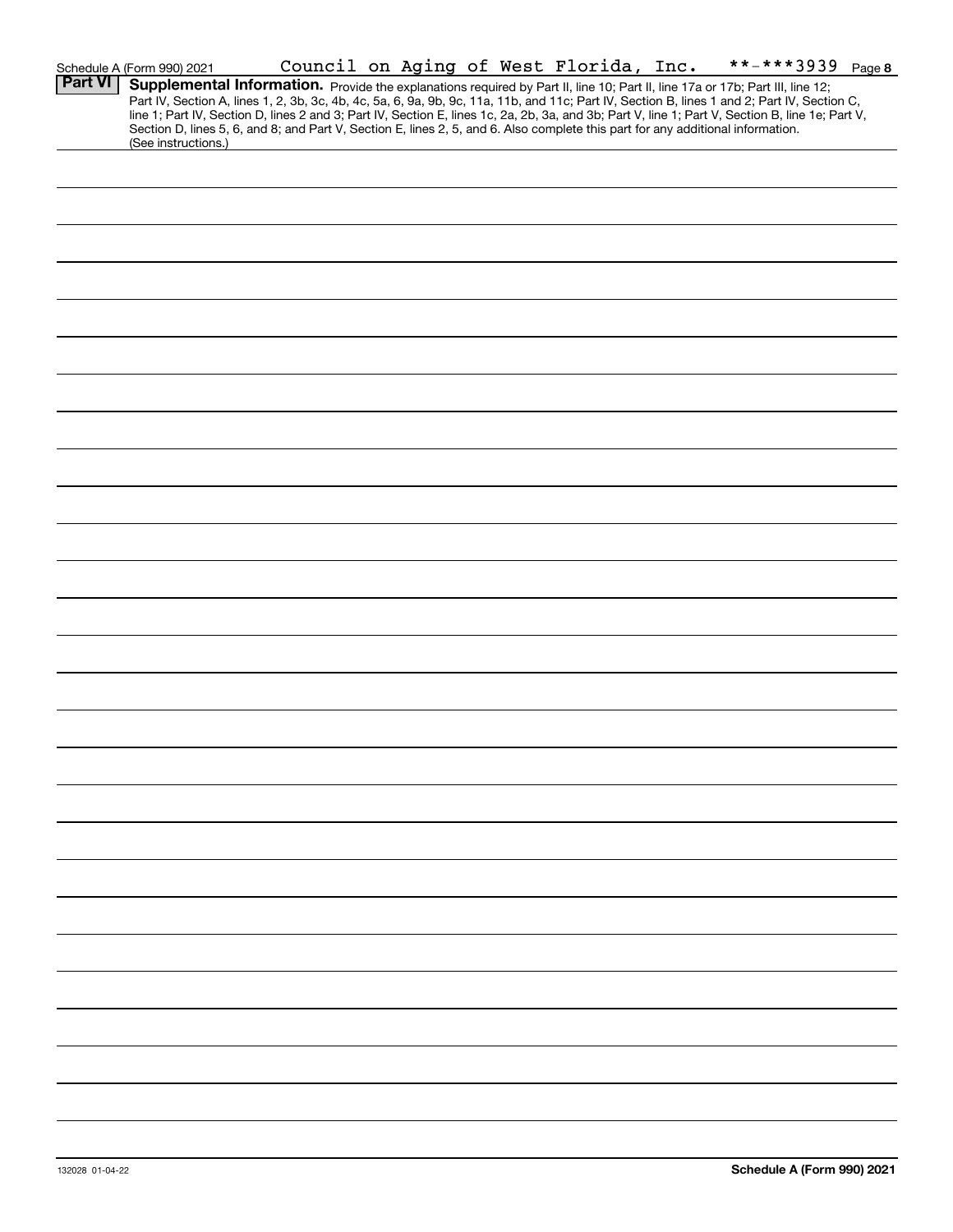Department of the Treasury Internal Revenue Service

# **Schedule B Schedule of Contributors**

**(Form 990) | Attach to Form 990 or Form 990-PF. | Go to www.irs.gov/Form990 for the latest information.** OMB No. 1545-0047

# **2021**

|                                                                                                                                                                                                                                                                                                                                                                                                                                                                | Name of the organization       | <b>Employer identification number</b>                                                                                                                                                                                                                                                                                                                                                                                                                                                                                                                                 |            |  |  |  |  |
|----------------------------------------------------------------------------------------------------------------------------------------------------------------------------------------------------------------------------------------------------------------------------------------------------------------------------------------------------------------------------------------------------------------------------------------------------------------|--------------------------------|-----------------------------------------------------------------------------------------------------------------------------------------------------------------------------------------------------------------------------------------------------------------------------------------------------------------------------------------------------------------------------------------------------------------------------------------------------------------------------------------------------------------------------------------------------------------------|------------|--|--|--|--|
|                                                                                                                                                                                                                                                                                                                                                                                                                                                                |                                | Council on Aging of West Florida, Inc.                                                                                                                                                                                                                                                                                                                                                                                                                                                                                                                                | **-***3939 |  |  |  |  |
|                                                                                                                                                                                                                                                                                                                                                                                                                                                                | Organization type (check one): |                                                                                                                                                                                                                                                                                                                                                                                                                                                                                                                                                                       |            |  |  |  |  |
| Filers of:                                                                                                                                                                                                                                                                                                                                                                                                                                                     |                                | Section:                                                                                                                                                                                                                                                                                                                                                                                                                                                                                                                                                              |            |  |  |  |  |
| Form 990 or 990-EZ                                                                                                                                                                                                                                                                                                                                                                                                                                             |                                | $\boxed{\mathbf{X}}$ 501(c)( 3) (enter number) organization                                                                                                                                                                                                                                                                                                                                                                                                                                                                                                           |            |  |  |  |  |
|                                                                                                                                                                                                                                                                                                                                                                                                                                                                |                                | $4947(a)(1)$ nonexempt charitable trust not treated as a private foundation                                                                                                                                                                                                                                                                                                                                                                                                                                                                                           |            |  |  |  |  |
|                                                                                                                                                                                                                                                                                                                                                                                                                                                                |                                | 527 political organization                                                                                                                                                                                                                                                                                                                                                                                                                                                                                                                                            |            |  |  |  |  |
| Form 990-PF                                                                                                                                                                                                                                                                                                                                                                                                                                                    |                                | 501(c)(3) exempt private foundation                                                                                                                                                                                                                                                                                                                                                                                                                                                                                                                                   |            |  |  |  |  |
|                                                                                                                                                                                                                                                                                                                                                                                                                                                                |                                | 4947(a)(1) nonexempt charitable trust treated as a private foundation                                                                                                                                                                                                                                                                                                                                                                                                                                                                                                 |            |  |  |  |  |
|                                                                                                                                                                                                                                                                                                                                                                                                                                                                |                                | 501(c)(3) taxable private foundation                                                                                                                                                                                                                                                                                                                                                                                                                                                                                                                                  |            |  |  |  |  |
|                                                                                                                                                                                                                                                                                                                                                                                                                                                                |                                | Check if your organization is covered by the General Rule or a Special Rule.                                                                                                                                                                                                                                                                                                                                                                                                                                                                                          |            |  |  |  |  |
|                                                                                                                                                                                                                                                                                                                                                                                                                                                                |                                | Note: Only a section 501(c)(7), (8), or (10) organization can check boxes for both the General Rule and a Special Rule. See instructions.                                                                                                                                                                                                                                                                                                                                                                                                                             |            |  |  |  |  |
| <b>General Rule</b>                                                                                                                                                                                                                                                                                                                                                                                                                                            |                                |                                                                                                                                                                                                                                                                                                                                                                                                                                                                                                                                                                       |            |  |  |  |  |
|                                                                                                                                                                                                                                                                                                                                                                                                                                                                |                                | For an organization filing Form 990, 990-EZ, or 990-PF that received, during the year, contributions totaling \$5,000 or more (in money or<br>property) from any one contributor. Complete Parts I and II. See instructions for determining a contributor's total contributions.                                                                                                                                                                                                                                                                                      |            |  |  |  |  |
| <b>Special Rules</b>                                                                                                                                                                                                                                                                                                                                                                                                                                           |                                |                                                                                                                                                                                                                                                                                                                                                                                                                                                                                                                                                                       |            |  |  |  |  |
| $\mathbf{X}$                                                                                                                                                                                                                                                                                                                                                                                                                                                   |                                | For an organization described in section 501(c)(3) filing Form 990 or 990-EZ that met the 33 1/3% support test of the regulations under<br>sections 509(a)(1) and 170(b)(1)(A)(vi), that checked Schedule A (Form 990), Part II, line 13, 16a, or 16b, and that received from any one<br>contributor, during the year, total contributions of the greater of (1) \$5,000; or (2) 2% of the amount on (i) Form 990, Part VIII, line 1h;<br>or (ii) Form 990-EZ, line 1. Complete Parts I and II.                                                                       |            |  |  |  |  |
| For an organization described in section 501(c)(7), (8), or (10) filing Form 990 or 990-EZ that received from any one<br>contributor, during the year, total contributions of more than \$1,000 exclusively for religious, charitable, scientific,<br>literary, or educational purposes, or for the prevention of cruelty to children or animals. Complete Parts I (entering<br>"N/A" in column (b) instead of the contributor name and address), II, and III. |                                |                                                                                                                                                                                                                                                                                                                                                                                                                                                                                                                                                                       |            |  |  |  |  |
|                                                                                                                                                                                                                                                                                                                                                                                                                                                                |                                | For an organization described in section 501(c)(7), (8), or (10) filing Form 990 or 990-EZ that received from any one contributor, during the<br>year, contributions exclusively for religious, charitable, etc., purposes, but no such contributions totaled more than \$1,000. If this box<br>is checked, enter here the total contributions that were received during the year for an exclusively religious, charitable, etc.,<br>purpose. Don't complete any of the parts unless the General Rule applies to this organization because it received nonexclusively | ► \$       |  |  |  |  |

Caution: An organization that isn't covered by the General Rule and/or the Special Rules doesn't file Schedule B (Form 990), but it **must** answer "No" on Part IV, line 2, of its Form 990; or check the box on line H of its Form 990-EZ or on its Form 990-PF, Part I, line 2, to certify that it doesn't meet the filing requirements of Schedule B (Form 990).

LHA For Paperwork Reduction Act Notice, see the instructions for Form 990, 990-EZ, or 990-PF. **In the act and Schedule B** (Form 990) (2021)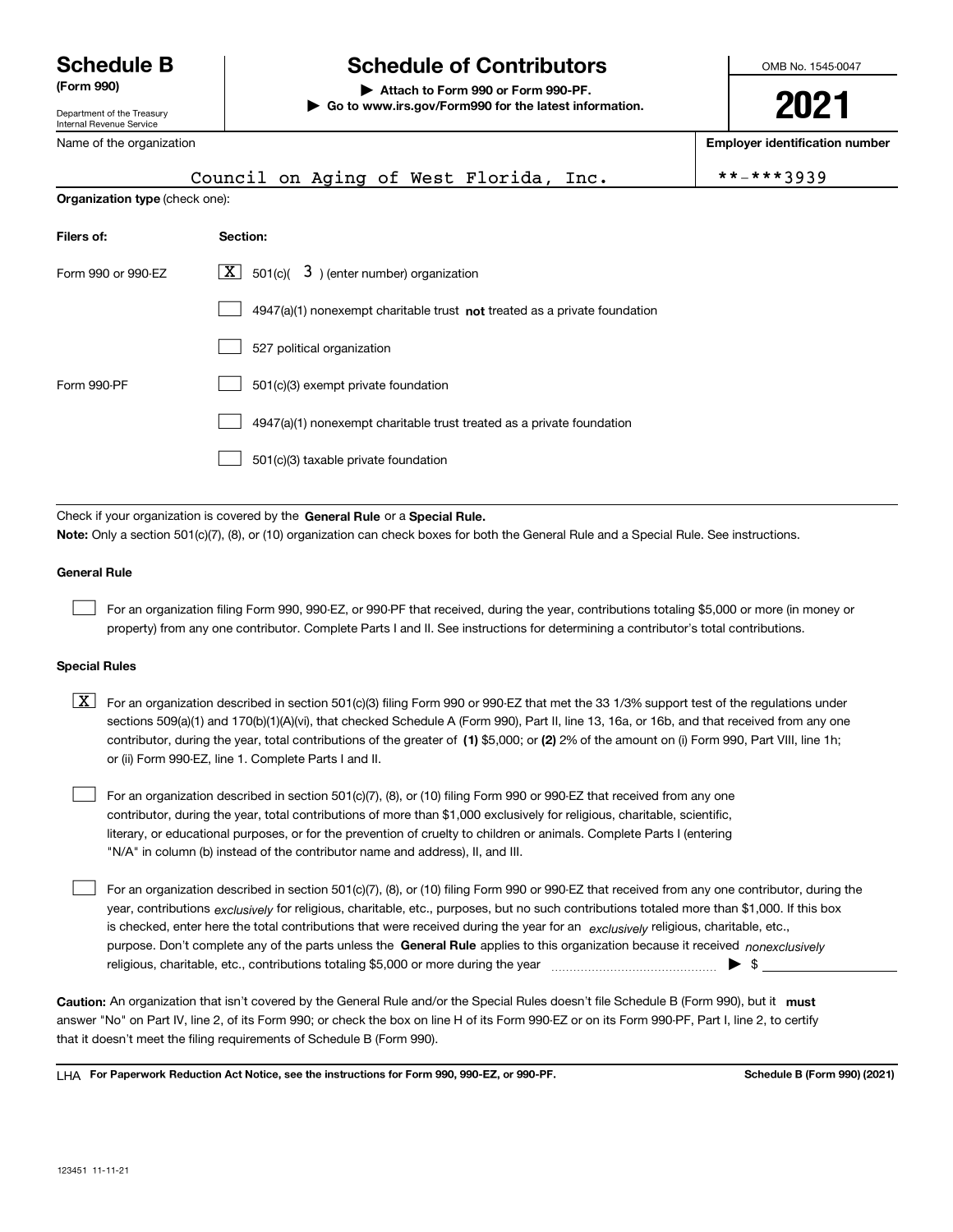|            | Schedule B (Form 990) (2021)                                                                             |                                   | Page 2                                                                                                           |
|------------|----------------------------------------------------------------------------------------------------------|-----------------------------------|------------------------------------------------------------------------------------------------------------------|
|            | Name of organization                                                                                     |                                   | <b>Employer identification number</b>                                                                            |
|            | Council on Aging of West Florida, Inc.                                                                   |                                   | **-***3939                                                                                                       |
| Part I     | <b>Contributors</b> (see instructions). Use duplicate copies of Part I if additional space is needed.    |                                   |                                                                                                                  |
| (a)<br>No. | (b)<br>Name, address, and ZIP + 4                                                                        | (c)<br><b>Total contributions</b> | (d)<br>Type of contribution                                                                                      |
| 1          | Corporation for National and Community<br>Service<br>1201 New York Avenue, NW<br>Washington, DC 20525    | 507, 313.<br>$\frac{1}{2}$        | x<br>Person<br>Payroll<br><b>Noncash</b><br>(Complete Part II for<br>noncash contributions.)                     |
| (a)<br>No. | (b)<br>Name, address, and ZIP + 4                                                                        | (c)<br><b>Total contributions</b> | (d)<br>Type of contribution                                                                                      |
| 2          | U.S. Department of Health and Human<br>Services<br>200 Independence Avenue, S.W.<br>Washington, DC 20201 | 1,732,903.<br>$\mathsf{\$}$       | x<br>Person<br>Payroll<br><b>Noncash</b><br>(Complete Part II for<br>noncash contributions.)                     |
| (a)<br>No. | (b)<br>Name, address, and ZIP + 4                                                                        | (c)<br><b>Total contributions</b> | (d)<br>Type of contribution                                                                                      |
| 3          | U.S. Department of Housing and Urban<br>Development<br>451 7th Street S.W.<br>Washington, DC 20410       | 200, 138.<br>$\mathfrak{S}$       | x<br>Person<br>Payroll<br><b>Noncash</b><br>(Complete Part II for<br>noncash contributions.)                     |
| (a)<br>No. | (b)<br>Name, address, and ZIP + 4                                                                        | (c)<br><b>Total contributions</b> | (d)<br>Type of contribution                                                                                      |
| 4          | Florida Department of Elder Affairs<br>4040 Esplanade Way<br>Tallahassee, FL 32399                       | 1,830,007.<br>\$                  | $\overline{\text{X}}$<br>Person<br>Payroll<br><b>Noncash</b><br>(Complete Part II for<br>noncash contributions.) |
| (a)<br>No. | (b)<br>Name, address, and ZIP + 4                                                                        | (c)<br><b>Total contributions</b> | (d)<br>Type of contribution                                                                                      |
|            |                                                                                                          | \$                                | Person<br>Payroll<br>Noncash<br>(Complete Part II for<br>noncash contributions.)                                 |
| (a)<br>No. | (b)<br>Name, address, and ZIP + 4                                                                        | (c)<br><b>Total contributions</b> | (d)<br>Type of contribution                                                                                      |
|            |                                                                                                          |                                   | Person<br>Payroll                                                                                                |

**Noncash**

(Complete Part II for noncash contributions.)

\$

> $\mathcal{L}^{\text{max}}$  $\mathcal{L}^{\text{max}}$  $\mathcal{L}^{\text{max}}$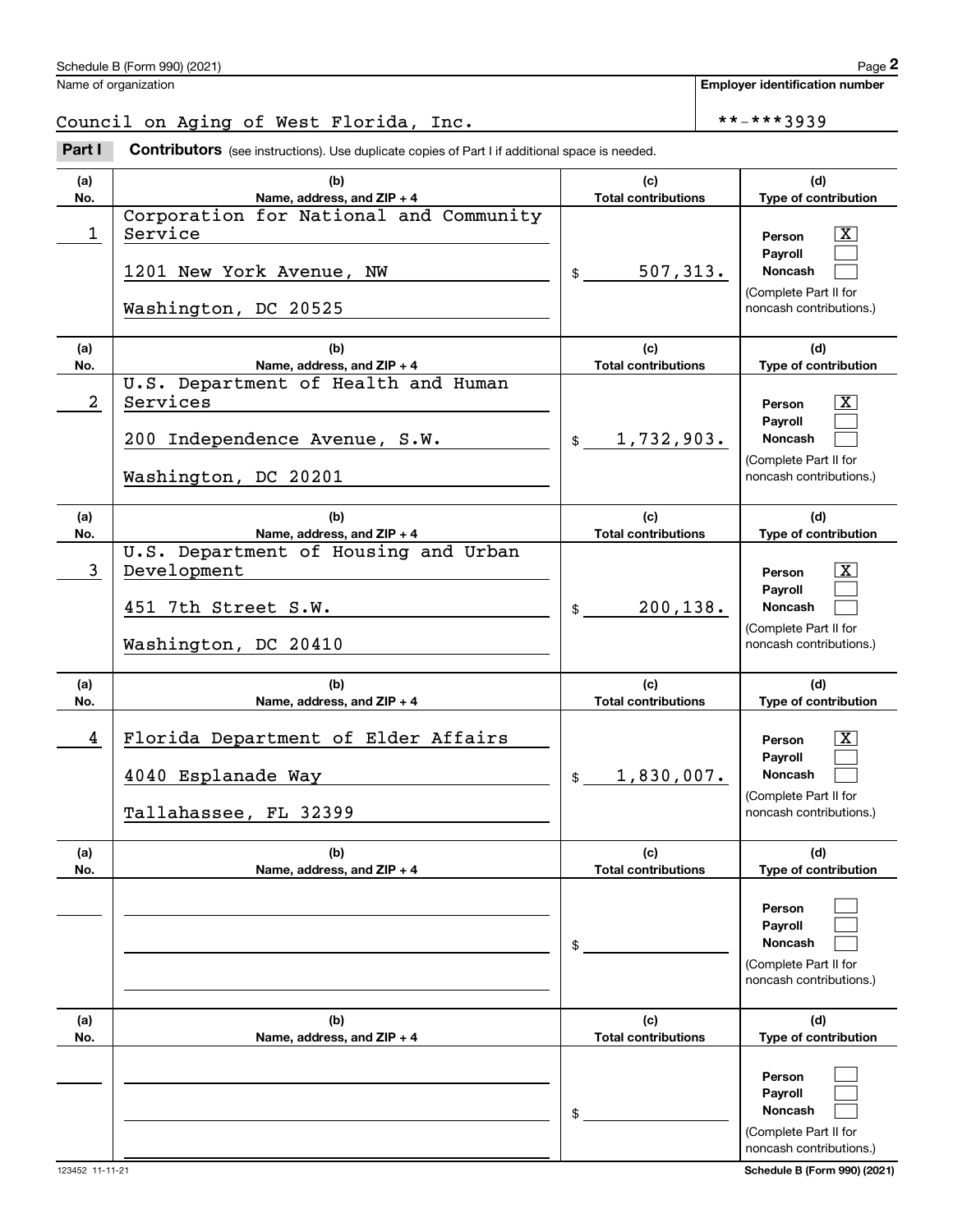| (a)<br>No.<br>from<br>Part I | (b)<br>Description of noncash property given | (c)<br>FMV (or estimate)<br>(See instructions.) | (d)<br>Date received |
|------------------------------|----------------------------------------------|-------------------------------------------------|----------------------|
|                              |                                              | \$                                              |                      |
| (a)<br>No.<br>from<br>Part I | (b)<br>Description of noncash property given | (c)<br>FMV (or estimate)<br>(See instructions.) | (d)<br>Date received |
|                              |                                              | \$                                              |                      |
| (a)<br>No.<br>from<br>Part I | (b)<br>Description of noncash property given | (c)<br>FMV (or estimate)<br>(See instructions.) | (d)<br>Date received |
|                              |                                              | $\frac{1}{2}$                                   |                      |
| (a)<br>No.<br>from<br>Part I | (b)<br>Description of noncash property given | (c)<br>FMV (or estimate)<br>(See instructions.) | (d)<br>Date received |
|                              |                                              | \$                                              |                      |
| (a)<br>No.<br>from<br>Part I | (b)<br>Description of noncash property given | (c)<br>FMV (or estimate)<br>(See instructions.) | (d)<br>Date received |
|                              |                                              | \$                                              |                      |
| (a)<br>No.<br>from<br>Part I | (b)<br>Description of noncash property given | (c)<br>FMV (or estimate)<br>(See instructions.) | (d)<br>Date received |
|                              |                                              | \$                                              |                      |

**Employer identification number** (see instructions). Use duplicate copies of Part II if additional space is needed.<br> **2Part II Noncash Property** (see instructions). Use duplicate copies of Part II if additional space is needed.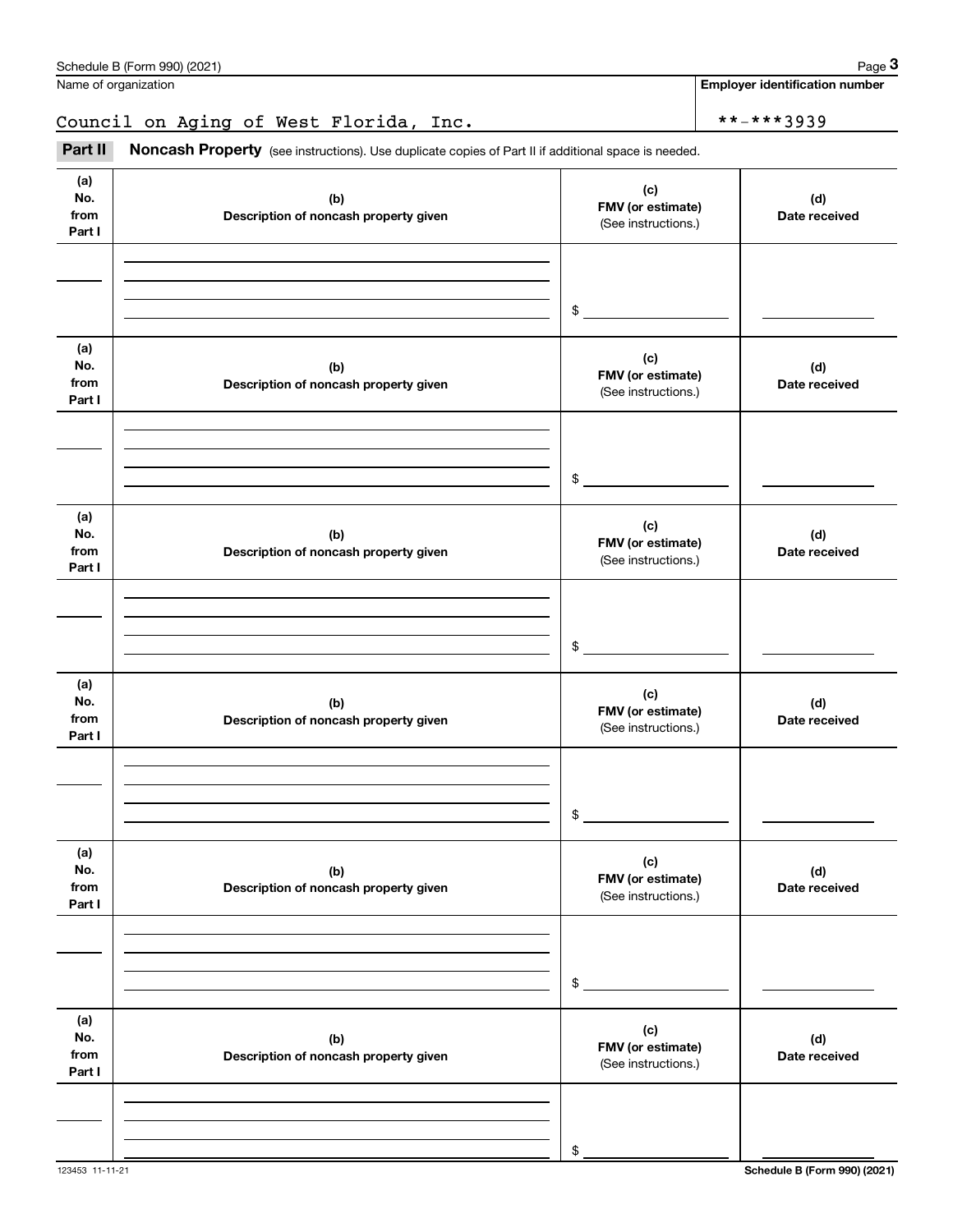|                           | Schedule B (Form 990) (2021)                                                                                                                                                                                                    |                      | Page 4                                                                                                                                                         |  |  |  |  |  |  |
|---------------------------|---------------------------------------------------------------------------------------------------------------------------------------------------------------------------------------------------------------------------------|----------------------|----------------------------------------------------------------------------------------------------------------------------------------------------------------|--|--|--|--|--|--|
|                           | Name of organization                                                                                                                                                                                                            |                      | <b>Employer identification number</b>                                                                                                                          |  |  |  |  |  |  |
|                           | Council on Aging of West Florida, Inc.                                                                                                                                                                                          |                      | **-***3939                                                                                                                                                     |  |  |  |  |  |  |
| <b>Part III</b>           | from any one contributor. Complete columns (a) through (e) and the following line entry. For organizations                                                                                                                      |                      | Exclusively religious, charitable, etc., contributions to organizations described in section 501(c)(7), (8), or (10) that total more than \$1,000 for the year |  |  |  |  |  |  |
|                           | completing Part III, enter the total of exclusively religious, charitable, etc., contributions of \$1,000 or less for the year. (Enter this info. once.) \\$<br>Use duplicate copies of Part III if additional space is needed. |                      |                                                                                                                                                                |  |  |  |  |  |  |
| (a) No.                   |                                                                                                                                                                                                                                 |                      |                                                                                                                                                                |  |  |  |  |  |  |
| from<br>Part I            | (b) Purpose of gift                                                                                                                                                                                                             | (c) Use of gift      | (d) Description of how gift is held                                                                                                                            |  |  |  |  |  |  |
|                           |                                                                                                                                                                                                                                 |                      |                                                                                                                                                                |  |  |  |  |  |  |
|                           |                                                                                                                                                                                                                                 |                      |                                                                                                                                                                |  |  |  |  |  |  |
|                           |                                                                                                                                                                                                                                 |                      |                                                                                                                                                                |  |  |  |  |  |  |
|                           |                                                                                                                                                                                                                                 | (e) Transfer of gift |                                                                                                                                                                |  |  |  |  |  |  |
|                           | Transferee's name, address, and ZIP + 4                                                                                                                                                                                         |                      | Relationship of transferor to transferee                                                                                                                       |  |  |  |  |  |  |
|                           |                                                                                                                                                                                                                                 |                      |                                                                                                                                                                |  |  |  |  |  |  |
|                           |                                                                                                                                                                                                                                 |                      |                                                                                                                                                                |  |  |  |  |  |  |
|                           |                                                                                                                                                                                                                                 |                      |                                                                                                                                                                |  |  |  |  |  |  |
| (a) No.<br>from<br>Part I | (b) Purpose of gift                                                                                                                                                                                                             | (c) Use of gift      | (d) Description of how gift is held                                                                                                                            |  |  |  |  |  |  |
|                           |                                                                                                                                                                                                                                 |                      |                                                                                                                                                                |  |  |  |  |  |  |
|                           |                                                                                                                                                                                                                                 |                      |                                                                                                                                                                |  |  |  |  |  |  |
|                           |                                                                                                                                                                                                                                 |                      |                                                                                                                                                                |  |  |  |  |  |  |
|                           | (e) Transfer of gift                                                                                                                                                                                                            |                      |                                                                                                                                                                |  |  |  |  |  |  |
|                           | Transferee's name, address, and ZIP + 4                                                                                                                                                                                         |                      | Relationship of transferor to transferee                                                                                                                       |  |  |  |  |  |  |
|                           |                                                                                                                                                                                                                                 |                      |                                                                                                                                                                |  |  |  |  |  |  |
|                           |                                                                                                                                                                                                                                 |                      |                                                                                                                                                                |  |  |  |  |  |  |
|                           |                                                                                                                                                                                                                                 |                      |                                                                                                                                                                |  |  |  |  |  |  |
| (a) No.<br>from           | (b) Purpose of gift<br>(c) Use of gift                                                                                                                                                                                          |                      | (d) Description of how gift is held                                                                                                                            |  |  |  |  |  |  |
| Part I                    |                                                                                                                                                                                                                                 |                      |                                                                                                                                                                |  |  |  |  |  |  |
|                           |                                                                                                                                                                                                                                 |                      |                                                                                                                                                                |  |  |  |  |  |  |
|                           |                                                                                                                                                                                                                                 |                      |                                                                                                                                                                |  |  |  |  |  |  |
|                           |                                                                                                                                                                                                                                 | (e) Transfer of gift |                                                                                                                                                                |  |  |  |  |  |  |
|                           |                                                                                                                                                                                                                                 |                      |                                                                                                                                                                |  |  |  |  |  |  |
|                           | Transferee's name, address, and ZIP + 4                                                                                                                                                                                         |                      | Relationship of transferor to transferee                                                                                                                       |  |  |  |  |  |  |
|                           |                                                                                                                                                                                                                                 |                      |                                                                                                                                                                |  |  |  |  |  |  |
|                           |                                                                                                                                                                                                                                 |                      |                                                                                                                                                                |  |  |  |  |  |  |
| (a) No.<br>from           | (b) Purpose of gift                                                                                                                                                                                                             | (c) Use of gift      | (d) Description of how gift is held                                                                                                                            |  |  |  |  |  |  |
| Part I                    |                                                                                                                                                                                                                                 |                      |                                                                                                                                                                |  |  |  |  |  |  |
|                           |                                                                                                                                                                                                                                 |                      |                                                                                                                                                                |  |  |  |  |  |  |
|                           |                                                                                                                                                                                                                                 |                      |                                                                                                                                                                |  |  |  |  |  |  |
|                           |                                                                                                                                                                                                                                 | (e) Transfer of gift |                                                                                                                                                                |  |  |  |  |  |  |
|                           |                                                                                                                                                                                                                                 |                      |                                                                                                                                                                |  |  |  |  |  |  |
|                           | Transferee's name, address, and ZIP + 4                                                                                                                                                                                         |                      | Relationship of transferor to transferee                                                                                                                       |  |  |  |  |  |  |
|                           |                                                                                                                                                                                                                                 |                      |                                                                                                                                                                |  |  |  |  |  |  |
|                           |                                                                                                                                                                                                                                 |                      |                                                                                                                                                                |  |  |  |  |  |  |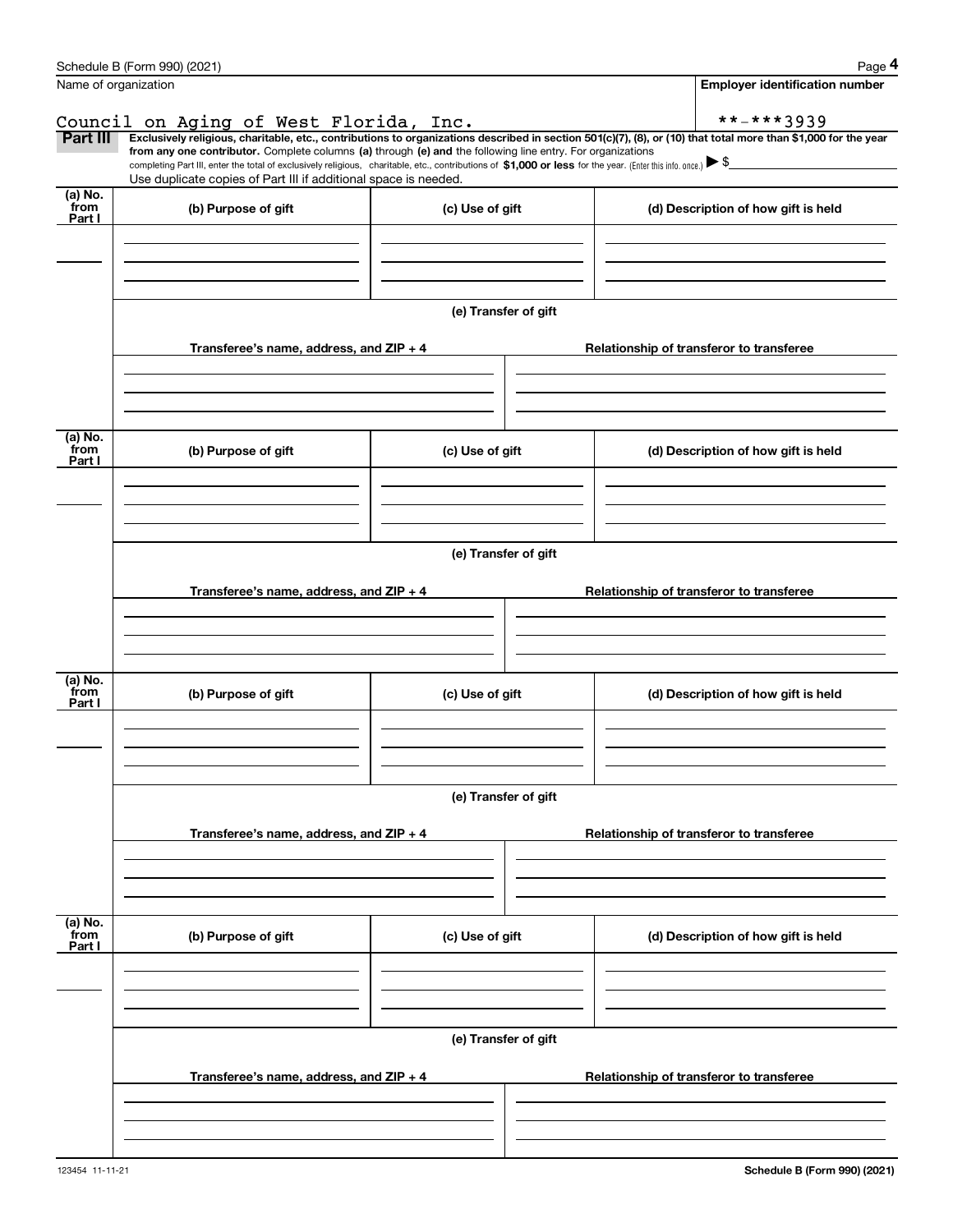| <b>SCHEDULE C</b>                                      | <b>Political Campaign and Lobbying Activities</b>                                                                                                                                                                                                                             |         |                                               |                                                      | OMB No. 1545-0047                                     |
|--------------------------------------------------------|-------------------------------------------------------------------------------------------------------------------------------------------------------------------------------------------------------------------------------------------------------------------------------|---------|-----------------------------------------------|------------------------------------------------------|-------------------------------------------------------|
| (Form 990)                                             | For Organizations Exempt From Income Tax Under section 501(c) and section 527                                                                                                                                                                                                 |         |                                               |                                                      |                                                       |
|                                                        | ► Complete if the organization is described below. ▶ Attach to Form 990 or Form 990-EZ.                                                                                                                                                                                       |         |                                               |                                                      | <b>Open to Public</b>                                 |
| Department of the Treasury<br>Internal Revenue Service | Go to www.irs.gov/Form990 for instructions and the latest information.                                                                                                                                                                                                        |         |                                               |                                                      | Inspection                                            |
|                                                        | If the organization answered "Yes," on Form 990, Part IV, line 3, or Form 990-EZ, Part V, line 46 (Political Campaign Activities), then                                                                                                                                       |         |                                               |                                                      |                                                       |
|                                                        | • Section 501(c)(3) organizations: Complete Parts I-A and B. Do not complete Part I-C.                                                                                                                                                                                        |         |                                               |                                                      |                                                       |
|                                                        | ● Section 501(c) (other than section 501(c)(3)) organizations: Complete Parts I-A and C below. Do not complete Part I-B.                                                                                                                                                      |         |                                               |                                                      |                                                       |
| • Section 527 organizations: Complete Part I-A only.   |                                                                                                                                                                                                                                                                               |         |                                               |                                                      |                                                       |
|                                                        | If the organization answered "Yes," on Form 990, Part IV, line 4, or Form 990-EZ, Part VI, line 47 (Lobbying Activities), then<br>• Section 501(c)(3) organizations that have filed Form 5768 (election under section 501(h)): Complete Part II-A. Do not complete Part II-B. |         |                                               |                                                      |                                                       |
|                                                        | • Section 501(c)(3) organizations that have NOT filed Form 5768 (election under section 501(h)): Complete Part II-B. Do not complete Part II-A.                                                                                                                               |         |                                               |                                                      |                                                       |
|                                                        | If the organization answered "Yes," on Form 990, Part IV, line 5 (Proxy Tax) (See separate instructions) or Form 990-EZ, Part V, line 35c (Proxy                                                                                                                              |         |                                               |                                                      |                                                       |
| Tax) (See separate instructions), then                 |                                                                                                                                                                                                                                                                               |         |                                               |                                                      |                                                       |
|                                                        | • Section 501(c)(4), (5), or (6) organizations: Complete Part III.                                                                                                                                                                                                            |         |                                               |                                                      |                                                       |
| Name of organization                                   |                                                                                                                                                                                                                                                                               |         |                                               |                                                      | <b>Employer identification number</b>                 |
| Part I-A                                               | Council on Aging of West Florida, Inc.<br>Complete if the organization is exempt under section 501(c) or is a section 527 organization.                                                                                                                                       |         |                                               |                                                      | **-***3939                                            |
|                                                        |                                                                                                                                                                                                                                                                               |         |                                               |                                                      |                                                       |
| 1.                                                     | Provide a description of the organization's direct and indirect political campaign activities in Part IV.                                                                                                                                                                     |         |                                               |                                                      |                                                       |
| <b>2</b> Political campaign activity expenditures      |                                                                                                                                                                                                                                                                               |         |                                               | $\blacktriangleright$ \$                             |                                                       |
| Volunteer hours for political campaign activities<br>3 |                                                                                                                                                                                                                                                                               |         |                                               |                                                      |                                                       |
|                                                        |                                                                                                                                                                                                                                                                               |         |                                               |                                                      |                                                       |
| Part I-B                                               | Complete if the organization is exempt under section 501(c)(3).                                                                                                                                                                                                               |         |                                               |                                                      |                                                       |
|                                                        | 1 Enter the amount of any excise tax incurred by the organization under section 4955                                                                                                                                                                                          |         |                                               | $\blacktriangleright$ \$<br>$\blacktriangleright$ \$ |                                                       |
| З                                                      | 2 Enter the amount of any excise tax incurred by organization managers under section 4955<br>If the organization incurred a section 4955 tax, did it file Form 4720 for this year?                                                                                            |         |                                               |                                                      | Yes<br>No                                             |
| 4a Was a correction made?                              |                                                                                                                                                                                                                                                                               |         |                                               |                                                      | Yes<br>No                                             |
| <b>b</b> If "Yes," describe in Part IV.                |                                                                                                                                                                                                                                                                               |         |                                               |                                                      |                                                       |
| Part I-C                                               | Complete if the organization is exempt under section 501(c), except section 501(c)(3).                                                                                                                                                                                        |         |                                               |                                                      |                                                       |
|                                                        | 1 Enter the amount directly expended by the filing organization for section 527 exempt function activities                                                                                                                                                                    |         |                                               | $\blacktriangleright$ \$                             |                                                       |
|                                                        | 2 Enter the amount of the filing organization's funds contributed to other organizations for section 527                                                                                                                                                                      |         |                                               |                                                      |                                                       |
| exempt function activities                             |                                                                                                                                                                                                                                                                               |         |                                               | $\blacktriangleright$ \$                             |                                                       |
| line 17b                                               | 3 Total exempt function expenditures. Add lines 1 and 2. Enter here and on Form 1120-POL,                                                                                                                                                                                     |         |                                               | $\blacktriangleright$ \$                             |                                                       |
|                                                        | Did the filing organization file Form 1120-POL for this year?                                                                                                                                                                                                                 |         |                                               |                                                      | Yes<br><b>No</b>                                      |
|                                                        | 5 Enter the names, addresses and employer identification number (EIN) of all section 527 political organizations to which the filing organization                                                                                                                             |         |                                               |                                                      |                                                       |
|                                                        | made payments. For each organization listed, enter the amount paid from the filing organization's funds. Also enter the amount of political                                                                                                                                   |         |                                               |                                                      |                                                       |
|                                                        | contributions received that were promptly and directly delivered to a separate political organization, such as a separate segregated fund or a                                                                                                                                |         |                                               |                                                      |                                                       |
|                                                        | political action committee (PAC). If additional space is needed, provide information in Part IV.                                                                                                                                                                              |         |                                               |                                                      |                                                       |
| (a) Name                                               | (b) Address                                                                                                                                                                                                                                                                   | (c) EIN | (d) Amount paid from<br>filing organization's |                                                      | (e) Amount of political<br>contributions received and |
|                                                        |                                                                                                                                                                                                                                                                               |         | funds. If none, enter -0-.                    |                                                      | promptly and directly                                 |
|                                                        |                                                                                                                                                                                                                                                                               |         |                                               |                                                      | delivered to a separate<br>political organization.    |
|                                                        |                                                                                                                                                                                                                                                                               |         |                                               |                                                      | If none, enter -0-.                                   |
|                                                        |                                                                                                                                                                                                                                                                               |         |                                               |                                                      |                                                       |
|                                                        |                                                                                                                                                                                                                                                                               |         |                                               |                                                      |                                                       |
|                                                        |                                                                                                                                                                                                                                                                               |         |                                               |                                                      |                                                       |
|                                                        |                                                                                                                                                                                                                                                                               |         |                                               |                                                      |                                                       |
|                                                        |                                                                                                                                                                                                                                                                               |         |                                               |                                                      |                                                       |
|                                                        |                                                                                                                                                                                                                                                                               |         |                                               |                                                      |                                                       |
|                                                        |                                                                                                                                                                                                                                                                               |         |                                               |                                                      |                                                       |
|                                                        |                                                                                                                                                                                                                                                                               |         |                                               |                                                      |                                                       |
|                                                        |                                                                                                                                                                                                                                                                               |         |                                               |                                                      |                                                       |
|                                                        |                                                                                                                                                                                                                                                                               |         |                                               |                                                      |                                                       |
|                                                        |                                                                                                                                                                                                                                                                               |         |                                               |                                                      |                                                       |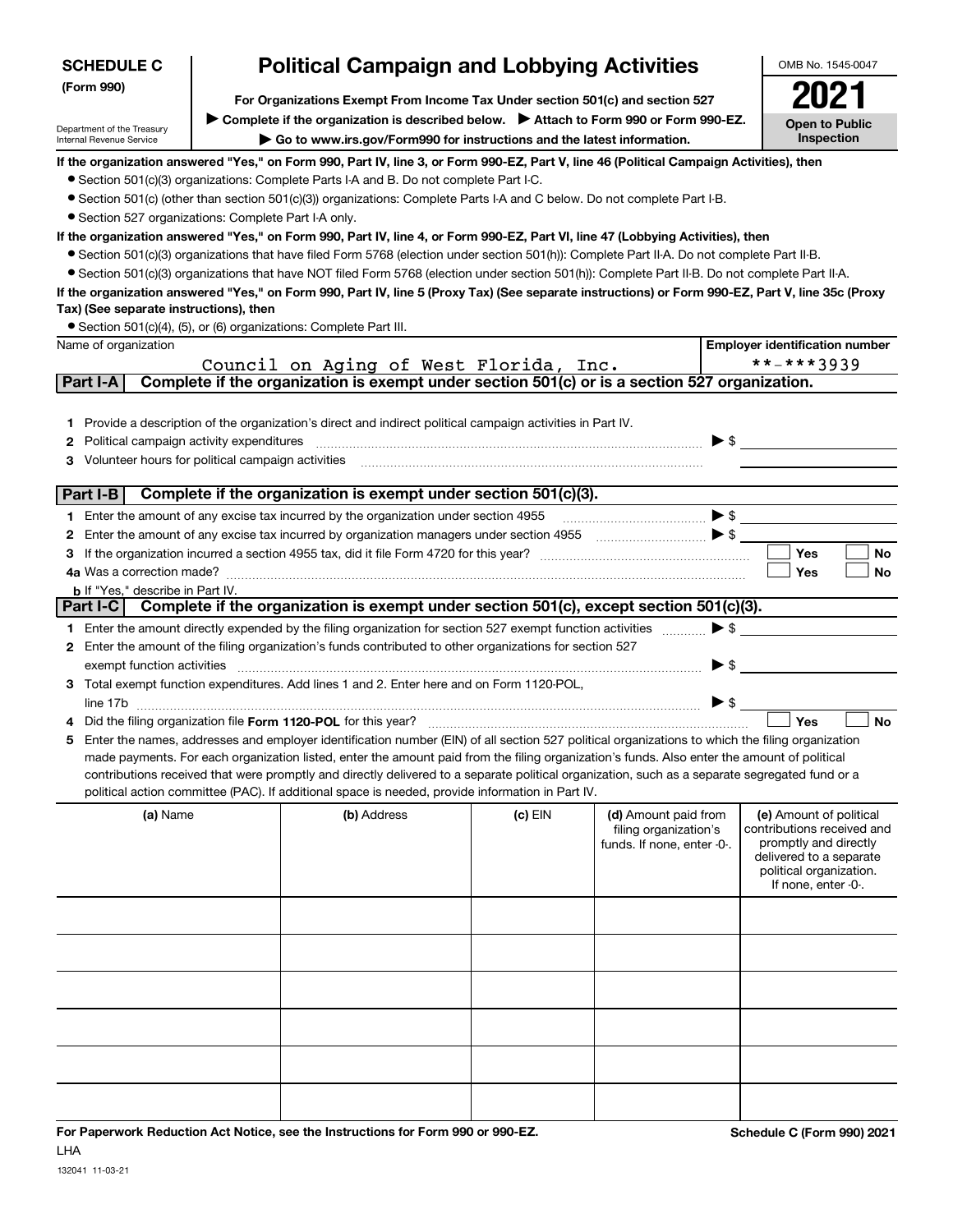| Schedule C (Form 990) 2021                                                                                                          |                                                                                        |                                                                                  | Council on Aging of West Florida, Inc.                                                                                            |                              | **-***3939 Page 2    |  |  |
|-------------------------------------------------------------------------------------------------------------------------------------|----------------------------------------------------------------------------------------|----------------------------------------------------------------------------------|-----------------------------------------------------------------------------------------------------------------------------------|------------------------------|----------------------|--|--|
| Complete if the organization is exempt under section 501(c)(3) and filed Form 5768 (election under<br>Part II-A<br>section 501(h)). |                                                                                        |                                                                                  |                                                                                                                                   |                              |                      |  |  |
| A Check $\blacktriangleright$                                                                                                       |                                                                                        |                                                                                  | if the filing organization belongs to an affiliated group (and list in Part IV each affiliated group member's name, address, EIN, |                              |                      |  |  |
| expenses, and share of excess lobbying expenditures).                                                                               |                                                                                        |                                                                                  |                                                                                                                                   |                              |                      |  |  |
| <b>B</b> Check $\blacktriangleright$                                                                                                | <b>Limits on Lobbying Expenditures</b>                                                 | if the filing organization checked box A and "limited control" provisions apply. |                                                                                                                                   | (a) Filing<br>organization's | (b) Affiliated group |  |  |
|                                                                                                                                     |                                                                                        | (The term "expenditures" means amounts paid or incurred.)                        |                                                                                                                                   | totals                       | totals               |  |  |
| 1a Total lobbying expenditures to influence public opinion (grassroots lobbying)                                                    |                                                                                        |                                                                                  |                                                                                                                                   |                              |                      |  |  |
|                                                                                                                                     | <b>b</b> Total lobbying expenditures to influence a legislative body (direct lobbying) |                                                                                  |                                                                                                                                   |                              |                      |  |  |
|                                                                                                                                     |                                                                                        |                                                                                  |                                                                                                                                   |                              |                      |  |  |
| <b>d</b> Other exempt purpose expenditures                                                                                          |                                                                                        |                                                                                  |                                                                                                                                   |                              |                      |  |  |
|                                                                                                                                     |                                                                                        |                                                                                  |                                                                                                                                   |                              |                      |  |  |
| f Lobbying nontaxable amount. Enter the amount from the following table in both columns.                                            |                                                                                        |                                                                                  |                                                                                                                                   |                              |                      |  |  |
| If the amount on line 1e, column (a) or (b) is:                                                                                     |                                                                                        | The lobbying nontaxable amount is:                                               |                                                                                                                                   |                              |                      |  |  |
| Not over \$500,000                                                                                                                  |                                                                                        | 20% of the amount on line 1e.                                                    |                                                                                                                                   |                              |                      |  |  |
| Over \$500,000 but not over \$1,000,000                                                                                             |                                                                                        | \$100,000 plus 15% of the excess over \$500,000.                                 |                                                                                                                                   |                              |                      |  |  |
| Over \$1,000,000 but not over \$1,500,000                                                                                           |                                                                                        | \$175,000 plus 10% of the excess over \$1,000,000.                               |                                                                                                                                   |                              |                      |  |  |
| Over \$1,500,000 but not over \$17,000,000                                                                                          |                                                                                        | \$225,000 plus 5% of the excess over \$1,500,000.                                |                                                                                                                                   |                              |                      |  |  |
| Over \$17,000,000                                                                                                                   | \$1,000,000.                                                                           |                                                                                  |                                                                                                                                   |                              |                      |  |  |
|                                                                                                                                     |                                                                                        |                                                                                  |                                                                                                                                   |                              |                      |  |  |
| g Grassroots nontaxable amount (enter 25% of line 1f)                                                                               |                                                                                        |                                                                                  |                                                                                                                                   |                              |                      |  |  |
| <b>h</b> Subtract line 1g from line 1a. If zero or less, enter -0-                                                                  |                                                                                        |                                                                                  |                                                                                                                                   |                              |                      |  |  |
| i Subtract line 1f from line 1c. If zero or less, enter -0-                                                                         |                                                                                        |                                                                                  |                                                                                                                                   |                              |                      |  |  |
| If there is an amount other than zero on either line 1h or line 1i, did the organization file Form 4720                             |                                                                                        |                                                                                  |                                                                                                                                   |                              |                      |  |  |
| reporting section 4911 tax for this year?                                                                                           |                                                                                        |                                                                                  |                                                                                                                                   |                              | Yes<br>No.           |  |  |
|                                                                                                                                     |                                                                                        | 4-Year Averaging Period Under Section 501(h)                                     |                                                                                                                                   |                              |                      |  |  |
| (Some organizations that made a section 501(h) election do not have to complete all of the five columns below.                      |                                                                                        | See the separate instructions for lines 2a through 2f.)                          |                                                                                                                                   |                              |                      |  |  |
|                                                                                                                                     |                                                                                        | Lobbying Expenditures During 4-Year Averaging Period                             |                                                                                                                                   |                              |                      |  |  |
| Calendar year<br>(or fiscal year beginning in)                                                                                      | (a) 2018                                                                               | (b) 2019                                                                         | $(c)$ 2020                                                                                                                        | $(d)$ 2021                   | (e) Total            |  |  |
| 2a Lobbying nontaxable amount                                                                                                       |                                                                                        |                                                                                  |                                                                                                                                   |                              |                      |  |  |
| <b>b</b> Lobbying ceiling amount<br>(150% of line 2a, column(e))                                                                    |                                                                                        |                                                                                  |                                                                                                                                   |                              |                      |  |  |
| c Total lobbying expenditures                                                                                                       |                                                                                        |                                                                                  |                                                                                                                                   |                              |                      |  |  |
| d Grassroots nontaxable amount                                                                                                      |                                                                                        |                                                                                  |                                                                                                                                   |                              |                      |  |  |
| e Grassroots ceiling amount<br>(150% of line 2d, column (e))                                                                        |                                                                                        |                                                                                  |                                                                                                                                   |                              |                      |  |  |
| f Grassroots lobbying expenditures                                                                                                  |                                                                                        |                                                                                  |                                                                                                                                   |                              | 0.00100              |  |  |

**Schedule C (Form 990) 2021**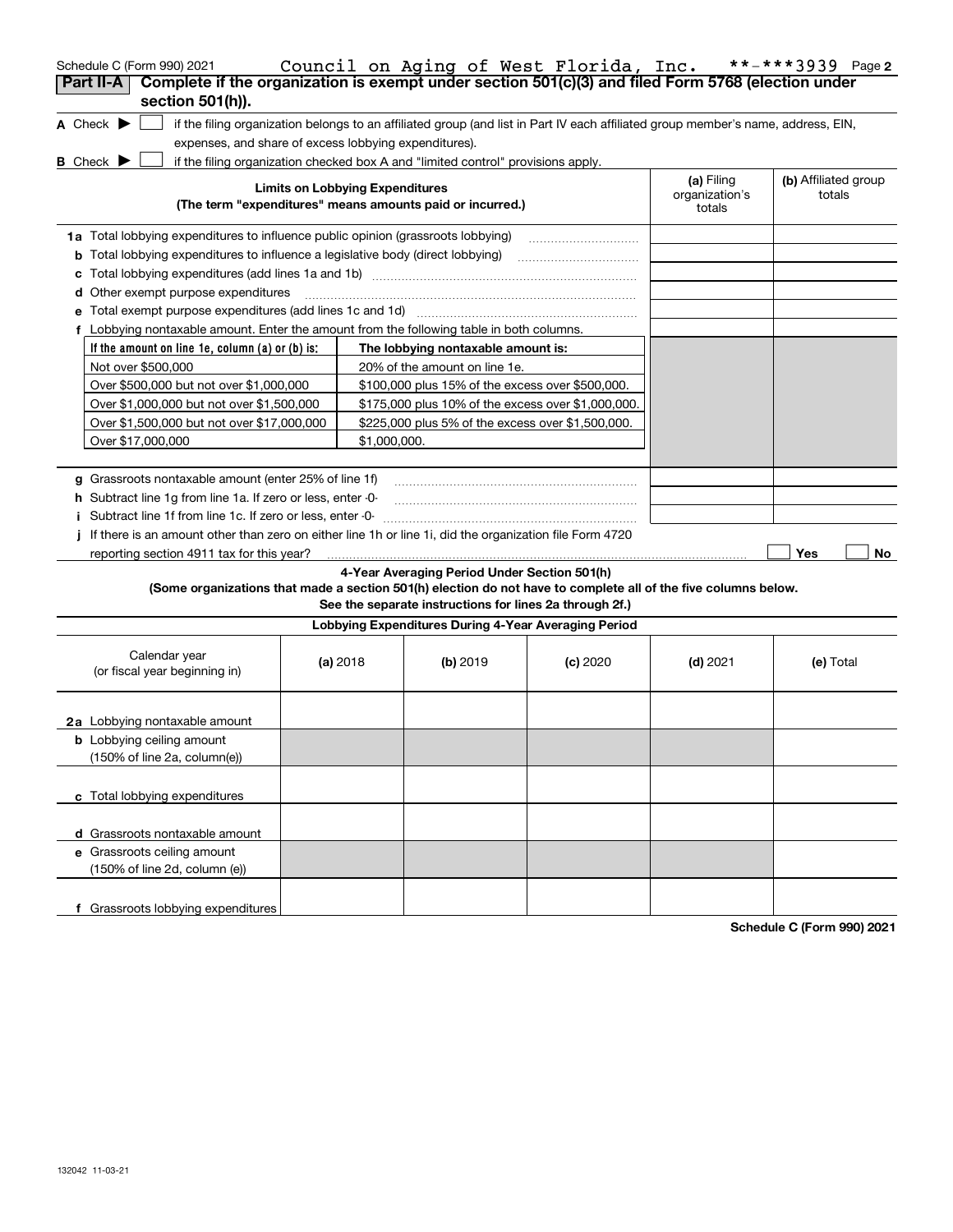### Schedule C (Form 990) 2021 Council on Aging of West Florida, Inc**.** \*\*-\*\*\*3939 Page 3 Council on Aging of West Florida, Inc. \*\*-\*\*\*3939

### **Part II-B Complete if the organization is exempt under section 501(c)(3) and has NOT filed Form 5768 (election under section 501(h)).**

|                | For each "Yes" response on lines 1a through 1i below, provide in Part IV a detailed description                                                                                                                                     |     | (a)          |     | (b)    |
|----------------|-------------------------------------------------------------------------------------------------------------------------------------------------------------------------------------------------------------------------------------|-----|--------------|-----|--------|
|                | of the lobbying activity.                                                                                                                                                                                                           | Yes | No           |     | Amount |
| 1.             | During the year, did the filing organization attempt to influence foreign, national, state, or<br>local legislation, including any attempt to influence public opinion on a legislative matter                                      |     |              |     |        |
|                | or referendum, through the use of:                                                                                                                                                                                                  |     |              |     |        |
|                |                                                                                                                                                                                                                                     |     | х            |     |        |
|                | <b>b</b> Paid staff or management (include compensation in expenses reported on lines 1c through 1i)?                                                                                                                               |     | X            |     |        |
|                |                                                                                                                                                                                                                                     |     | X            |     |        |
|                |                                                                                                                                                                                                                                     |     | X            |     |        |
|                | e Publications, or published or broadcast statements?                                                                                                                                                                               |     | X            |     |        |
|                | f Grants to other organizations for lobbying purposes?                                                                                                                                                                              |     | X            |     |        |
|                | g Direct contact with legislators, their staffs, government officials, or a legislative body?                                                                                                                                       |     | X            |     |        |
|                | h Rallies, demonstrations, seminars, conventions, speeches, lectures, or any similar means?                                                                                                                                         |     | X            |     |        |
|                | <i>i</i> Other activities?                                                                                                                                                                                                          | X   |              |     | 3,000. |
|                |                                                                                                                                                                                                                                     |     |              |     | 3,000. |
|                | 2a Did the activities in line 1 cause the organization to be not described in section 501(c)(3)?                                                                                                                                    |     | X            |     |        |
|                |                                                                                                                                                                                                                                     |     |              |     |        |
|                | c If "Yes," enter the amount of any tax incurred by organization managers under section 4912                                                                                                                                        |     |              |     |        |
|                | d If the filing organization incurred a section 4912 tax, did it file Form 4720 for this year?                                                                                                                                      |     |              |     |        |
|                | Complete if the organization is exempt under section 501(c)(4), section 501(c)(5), or section<br><b>Part III-AI</b>                                                                                                                 |     |              |     |        |
|                | $501(c)(6)$ .                                                                                                                                                                                                                       |     |              | Yes | No     |
|                |                                                                                                                                                                                                                                     |     |              |     |        |
| 1.             |                                                                                                                                                                                                                                     |     | 1            |     |        |
| 2              |                                                                                                                                                                                                                                     |     | $\mathbf{2}$ |     |        |
|                | Did the organization agree to carry over lobbying and political campaign activity expenditures from the prior year?<br>Complete if the organization is exempt under section 501(c)(4), section 501(c)(5), or section<br>Part III-BI |     | 3            |     |        |
|                | 501(c)(6) and if either (a) BOTH Part III-A, lines 1 and 2, are answered "No" OR (b) Part III-A, line 3, is                                                                                                                         |     |              |     |        |
|                | answered "Yes."                                                                                                                                                                                                                     |     |              |     |        |
| 1.             |                                                                                                                                                                                                                                     |     | 1            |     |        |
| 2              | Section 162(e) nondeductible lobbying and political expenditures (do not include amounts of political                                                                                                                               |     |              |     |        |
|                | expenses for which the section 527(f) tax was paid).                                                                                                                                                                                |     |              |     |        |
|                |                                                                                                                                                                                                                                     |     | 2a           |     |        |
|                | b Carryover from last year manufactured and contract the contract of the contract of the contract of the contract of contract of contract of contract of contract of contract of contract of contract of contract of contract       |     | 2b           |     |        |
|                |                                                                                                                                                                                                                                     |     | 2c           |     |        |
|                | Aggregate amount reported in section 6033(e)(1)(A) notices of nondeductible section 162(e) dues                                                                                                                                     |     | 3            |     |        |
| 4              | If notices were sent and the amount on line 2c exceeds the amount on line 3, what portion of the excess                                                                                                                             |     |              |     |        |
|                | does the organization agree to carryover to the reasonable estimate of nondeductible lobbying and political                                                                                                                         |     |              |     |        |
|                | expenditure next year?                                                                                                                                                                                                              |     | 4            |     |        |
| 5              | Taxable amount of lobbying and political expenditures. See instructions                                                                                                                                                             |     | 5            |     |        |
| <b>Part IV</b> | <b>Supplemental Information</b>                                                                                                                                                                                                     |     |              |     |        |
|                | Provide the descriptions required for Part I-A, line 1; Part I-B, line 4; Part I-C, line 5; Part II-A (affiliated group list); Part II-A, lines 1 and 2 (See                                                                        |     |              |     |        |
|                | instructions); and Part II-B, line 1. Also, complete this part for any additional information.                                                                                                                                      |     |              |     |        |
|                | Part II-B, Line 1, Lobbying Activities:                                                                                                                                                                                             |     |              |     |        |
|                | The organization contributed to Florida Council on Aging to support                                                                                                                                                                 |     |              |     |        |

### lobbying.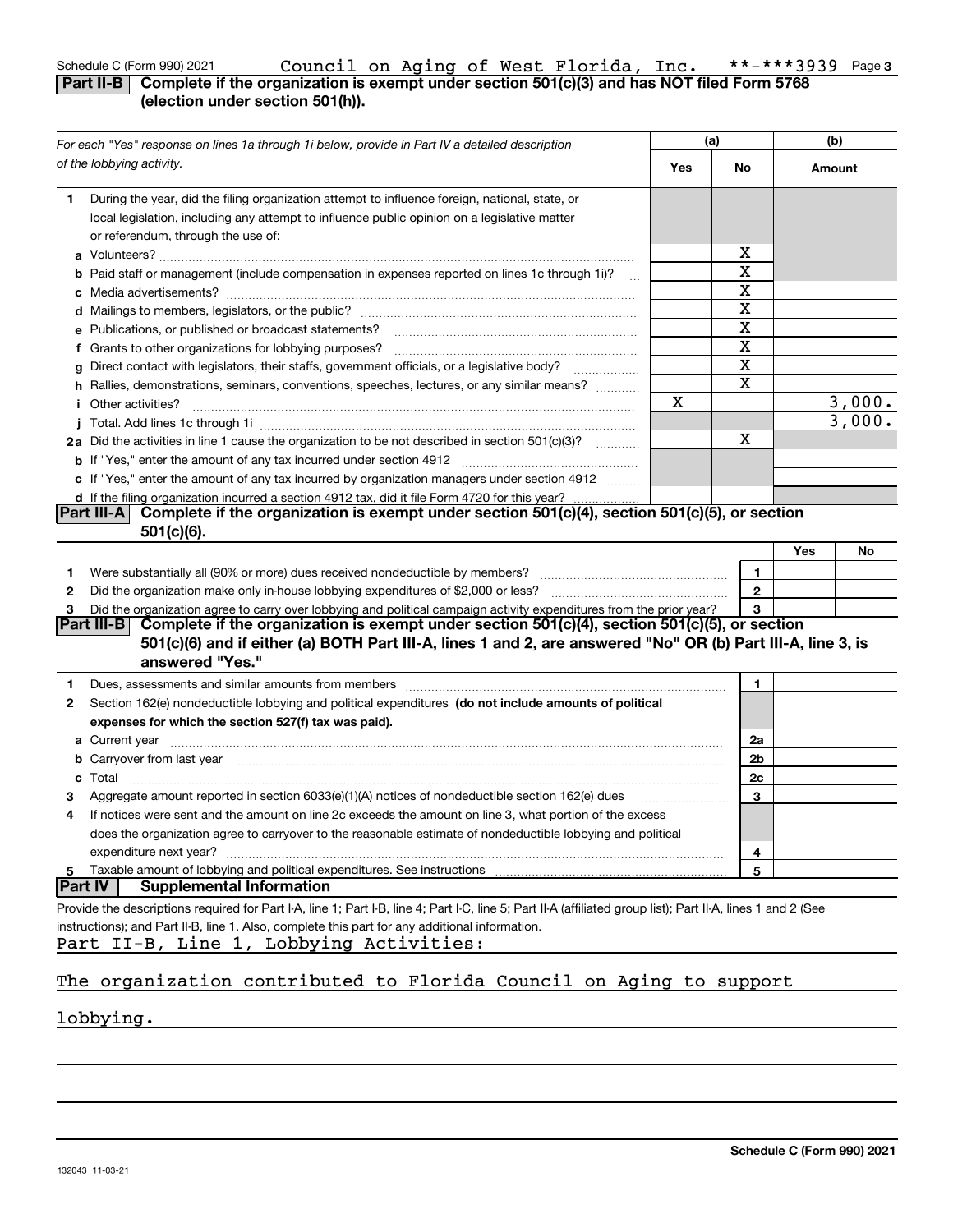| <b>SCHEDULE D</b> |  |
|-------------------|--|
|-------------------|--|

Department of the Treasury

| (Form 990) |
|------------|
|            |

# **Supplemental Financial Statements**

**| Complete if the organization answered "Yes" on Form 990, Part IV, line 6, 7, 8, 9, 10, 11a, 11b, 11c, 11d, 11e, 11f, 12a, or 12b. | Attach to Form 990.**



Internal Revenue Service

**|Go to www.irs.gov/Form990 for instructions and the latest information.**

Name of the organization<br>**Council on Aging of West Florida, Inc. Employer identification number**<br>\*\*-\*\*\*3939 Council on Aging of West Florida, Inc.

| Part I | Organizations Maintaining Donor Advised Funds or Other Similar Funds or Accounts. Complete if the<br>organization answered "Yes" on Form 990, Part IV, line 6.    |                         |                                                    |
|--------|-------------------------------------------------------------------------------------------------------------------------------------------------------------------|-------------------------|----------------------------------------------------|
|        |                                                                                                                                                                   | (a) Donor advised funds | (b) Funds and other accounts                       |
| 1.     |                                                                                                                                                                   |                         |                                                    |
| 2      | Aggregate value of contributions to (during year)                                                                                                                 |                         |                                                    |
| 3      |                                                                                                                                                                   |                         |                                                    |
| 4      |                                                                                                                                                                   |                         |                                                    |
| 5      | Did the organization inform all donors and donor advisors in writing that the assets held in donor advised funds                                                  |                         |                                                    |
|        |                                                                                                                                                                   |                         | Yes<br>No                                          |
| 6      | Did the organization inform all grantees, donors, and donor advisors in writing that grant funds can be used only                                                 |                         |                                                    |
|        | for charitable purposes and not for the benefit of the donor or donor advisor, or for any other purpose conferring                                                |                         |                                                    |
|        |                                                                                                                                                                   |                         | Yes<br>No                                          |
|        | Part II<br>Conservation Easements. Complete if the organization answered "Yes" on Form 990, Part IV, line 7.                                                      |                         |                                                    |
| 1      | Purpose(s) of conservation easements held by the organization (check all that apply).                                                                             |                         |                                                    |
|        | Preservation of land for public use (for example, recreation or education)                                                                                        |                         | Preservation of a historically important land area |
|        | Protection of natural habitat                                                                                                                                     |                         | Preservation of a certified historic structure     |
|        | Preservation of open space                                                                                                                                        |                         |                                                    |
| 2      | Complete lines 2a through 2d if the organization held a qualified conservation contribution in the form of a conservation easement on the last                    |                         |                                                    |
|        | day of the tax year.                                                                                                                                              |                         | Held at the End of the Tax Year                    |
| a      | Total number of conservation easements                                                                                                                            |                         | 2a                                                 |
| b      | Total acreage restricted by conservation easements                                                                                                                |                         | 2b                                                 |
| с      |                                                                                                                                                                   |                         | 2c                                                 |
| d      | Number of conservation easements included in (c) acquired after 7/25/06, and not on a historic structure                                                          |                         |                                                    |
|        |                                                                                                                                                                   |                         | 2d                                                 |
| З.     | Number of conservation easements modified, transferred, released, extinguished, or terminated by the organization during the tax                                  |                         |                                                    |
|        | $year \blacktriangleright$                                                                                                                                        |                         |                                                    |
| 4      | Number of states where property subject to conservation easement is located $\blacktriangleright$                                                                 |                         |                                                    |
| 5      | Does the organization have a written policy regarding the periodic monitoring, inspection, handling of                                                            |                         |                                                    |
|        | violations, and enforcement of the conservation easements it holds?                                                                                               |                         | Yes<br>No                                          |
| 6      | Staff and volunteer hours devoted to monitoring, inspecting, handling of violations, and enforcing conservation easements during the year                         |                         |                                                    |
|        |                                                                                                                                                                   |                         |                                                    |
| 7      | Amount of expenses incurred in monitoring, inspecting, handling of violations, and enforcing conservation easements during the year                               |                         |                                                    |
|        | $\blacktriangleright$ \$                                                                                                                                          |                         |                                                    |
| 8      | Does each conservation easement reported on line 2(d) above satisfy the requirements of section 170(h)(4)(B)(i)                                                   |                         |                                                    |
|        |                                                                                                                                                                   |                         | Yes<br>No                                          |
| 9      | In Part XIII, describe how the organization reports conservation easements in its revenue and expense statement and                                               |                         |                                                    |
|        | balance sheet, and include, if applicable, the text of the footnote to the organization's financial statements that describes the                                 |                         |                                                    |
|        | organization's accounting for conservation easements.<br>Organizations Maintaining Collections of Art, Historical Treasures, or Other Similar Assets.<br>Part III |                         |                                                    |
|        | Complete if the organization answered "Yes" on Form 990, Part IV, line 8.                                                                                         |                         |                                                    |
|        | 1a If the organization elected, as permitted under FASB ASC 958, not to report in its revenue statement and balance sheet works                                   |                         |                                                    |
|        | of art, historical treasures, or other similar assets held for public exhibition, education, or research in furtherance of public                                 |                         |                                                    |
|        | service, provide in Part XIII the text of the footnote to its financial statements that describes these items.                                                    |                         |                                                    |
| b      | If the organization elected, as permitted under FASB ASC 958, to report in its revenue statement and balance sheet works of                                       |                         |                                                    |
|        | art, historical treasures, or other similar assets held for public exhibition, education, or research in furtherance of public service,                           |                         |                                                    |
|        | provide the following amounts relating to these items:                                                                                                            |                         |                                                    |
|        |                                                                                                                                                                   |                         | \$                                                 |
|        | (ii) Assets included in Form 990, Part X                                                                                                                          |                         | $\blacktriangleright$ \$                           |
| 2      | If the organization received or held works of art, historical treasures, or other similar assets for financial gain, provide                                      |                         |                                                    |
|        | the following amounts required to be reported under FASB ASC 958 relating to these items:                                                                         |                         |                                                    |
| а      |                                                                                                                                                                   |                         | \$                                                 |
|        |                                                                                                                                                                   |                         | $\blacktriangleright$ s                            |
|        |                                                                                                                                                                   |                         |                                                    |

**For Paperwork Reduction Act Notice, see the Instructions for Form 990. Schedule D (Form 990) 2021** LHA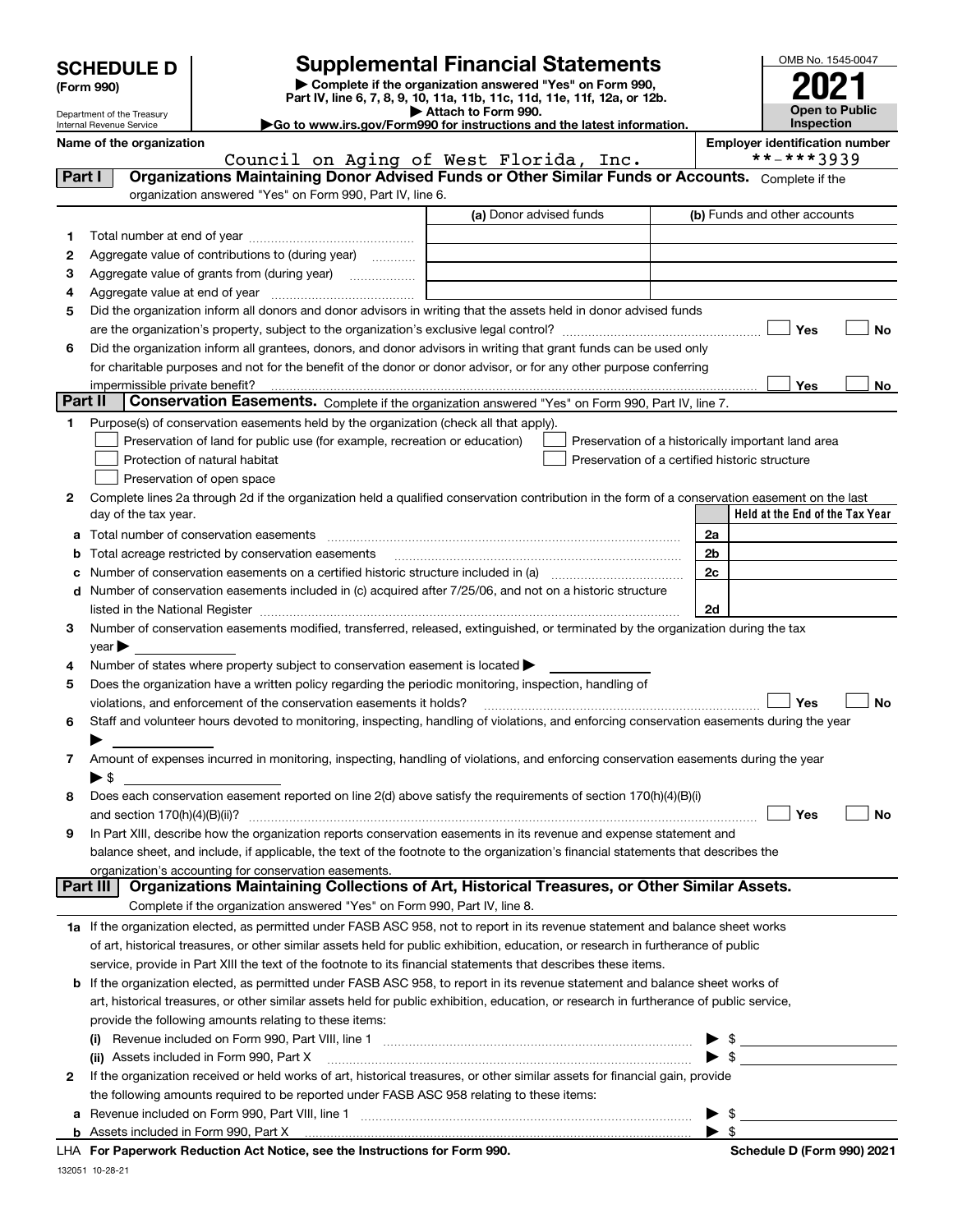|    | Schedule D (Form 990) 2021                                                                                                                                                                                                            | Council on Aging of West Florida, Inc. |   |                |                                                                                                                                                                                                                                |                                      | **-***3939 |                     |          | Page 2 |
|----|---------------------------------------------------------------------------------------------------------------------------------------------------------------------------------------------------------------------------------------|----------------------------------------|---|----------------|--------------------------------------------------------------------------------------------------------------------------------------------------------------------------------------------------------------------------------|--------------------------------------|------------|---------------------|----------|--------|
|    | Organizations Maintaining Collections of Art, Historical Treasures, or Other Similar Assets (continued)<br>Part III                                                                                                                   |                                        |   |                |                                                                                                                                                                                                                                |                                      |            |                     |          |        |
| 3  | Using the organization's acquisition, accession, and other records, check any of the following that make significant use of its                                                                                                       |                                        |   |                |                                                                                                                                                                                                                                |                                      |            |                     |          |        |
|    | collection items (check all that apply):                                                                                                                                                                                              |                                        |   |                |                                                                                                                                                                                                                                |                                      |            |                     |          |        |
| а  | Public exhibition                                                                                                                                                                                                                     | d                                      |   |                | Loan or exchange program                                                                                                                                                                                                       |                                      |            |                     |          |        |
| b  | Scholarly research                                                                                                                                                                                                                    | е                                      |   |                | Other and the control of the control of the control of the control of the control of the control of the control of the control of the control of the control of the control of the control of the control of the control of th |                                      |            |                     |          |        |
| c  | Preservation for future generations                                                                                                                                                                                                   |                                        |   |                |                                                                                                                                                                                                                                |                                      |            |                     |          |        |
| 4  | Provide a description of the organization's collections and explain how they further the organization's exempt purpose in Part XIII.                                                                                                  |                                        |   |                |                                                                                                                                                                                                                                |                                      |            |                     |          |        |
| 5  | During the year, did the organization solicit or receive donations of art, historical treasures, or other similar assets                                                                                                              |                                        |   |                |                                                                                                                                                                                                                                |                                      |            |                     |          |        |
|    |                                                                                                                                                                                                                                       |                                        |   |                |                                                                                                                                                                                                                                |                                      |            | Yes                 |          | No     |
|    | <b>Part IV</b><br>Escrow and Custodial Arrangements. Complete if the organization answered "Yes" on Form 990, Part IV, line 9, or                                                                                                     |                                        |   |                |                                                                                                                                                                                                                                |                                      |            |                     |          |        |
|    | reported an amount on Form 990, Part X, line 21.                                                                                                                                                                                      |                                        |   |                |                                                                                                                                                                                                                                |                                      |            |                     |          |        |
|    | 1a Is the organization an agent, trustee, custodian or other intermediary for contributions or other assets not included                                                                                                              |                                        |   |                |                                                                                                                                                                                                                                |                                      |            |                     |          |        |
|    | on Form 990, Part X? [11] matter and the contract of the contract of the contract of the contract of the contract of the contract of the contract of the contract of the contract of the contract of the contract of the contr        |                                        |   |                |                                                                                                                                                                                                                                |                                      |            | Yes                 |          | No     |
|    | b If "Yes," explain the arrangement in Part XIII and complete the following table:                                                                                                                                                    |                                        |   |                |                                                                                                                                                                                                                                |                                      |            |                     |          |        |
|    |                                                                                                                                                                                                                                       |                                        |   |                |                                                                                                                                                                                                                                |                                      |            | Amount              |          |        |
| c  | Beginning balance <b>contract to the contract of the contract of the contract of the contract of the contract of the contract of the contract of the contract of the contract of the contract of the contract of the contract of</b>  |                                        |   |                |                                                                                                                                                                                                                                | 1c                                   |            |                     |          |        |
|    |                                                                                                                                                                                                                                       |                                        |   |                |                                                                                                                                                                                                                                | 1d                                   |            |                     |          |        |
|    | Distributions during the year manufactured and continuum control of the year manufactured and the year manufactured and the year manufactured and the year manufactured and the year manufactured and the year manufactured an        |                                        |   |                |                                                                                                                                                                                                                                | 1e                                   |            |                     |          |        |
| Ť  |                                                                                                                                                                                                                                       |                                        |   |                |                                                                                                                                                                                                                                | 1f                                   |            |                     |          |        |
|    | 2a Did the organization include an amount on Form 990, Part X, line 21, for escrow or custodial account liability?                                                                                                                    |                                        |   |                |                                                                                                                                                                                                                                |                                      |            | Yes                 |          | No     |
|    | <b>b</b> If "Yes," explain the arrangement in Part XIII. Check here if the explanation has been provided on Part XIII<br><b>Part V</b><br>Endowment Funds. Complete if the organization answered "Yes" on Form 990, Part IV, line 10. |                                        |   |                |                                                                                                                                                                                                                                |                                      |            |                     |          |        |
|    |                                                                                                                                                                                                                                       |                                        |   | (b) Prior year | (c) Two years back                                                                                                                                                                                                             | $\vert$ (d) Three years back $\vert$ |            | (e) Four years back |          |        |
|    |                                                                                                                                                                                                                                       | (a) Current year                       |   |                |                                                                                                                                                                                                                                |                                      |            |                     |          |        |
| 1a | Beginning of year balance                                                                                                                                                                                                             |                                        |   |                |                                                                                                                                                                                                                                |                                      |            |                     |          |        |
| b  |                                                                                                                                                                                                                                       |                                        |   |                |                                                                                                                                                                                                                                |                                      |            |                     |          |        |
|    | Net investment earnings, gains, and losses                                                                                                                                                                                            |                                        |   |                |                                                                                                                                                                                                                                |                                      |            |                     |          |        |
| d  |                                                                                                                                                                                                                                       |                                        |   |                |                                                                                                                                                                                                                                |                                      |            |                     |          |        |
|    | <b>e</b> Other expenditures for facilities                                                                                                                                                                                            |                                        |   |                |                                                                                                                                                                                                                                |                                      |            |                     |          |        |
|    | and programs                                                                                                                                                                                                                          |                                        |   |                |                                                                                                                                                                                                                                |                                      |            |                     |          |        |
| Ť  |                                                                                                                                                                                                                                       |                                        |   |                |                                                                                                                                                                                                                                |                                      |            |                     |          |        |
| g  | End of year balance                                                                                                                                                                                                                   |                                        |   |                |                                                                                                                                                                                                                                |                                      |            |                     |          |        |
| 2  | Provide the estimated percentage of the current year end balance (line 1g, column (a)) held as:                                                                                                                                       |                                        |   |                |                                                                                                                                                                                                                                |                                      |            |                     |          |        |
| а  | Board designated or quasi-endowment >                                                                                                                                                                                                 | %                                      | % |                |                                                                                                                                                                                                                                |                                      |            |                     |          |        |
| b  | Permanent endowment >                                                                                                                                                                                                                 | %                                      |   |                |                                                                                                                                                                                                                                |                                      |            |                     |          |        |
|    | Term endowment $\blacktriangleright$                                                                                                                                                                                                  |                                        |   |                |                                                                                                                                                                                                                                |                                      |            |                     |          |        |
|    | The percentages on lines 2a, 2b, and 2c should equal 100%.                                                                                                                                                                            |                                        |   |                |                                                                                                                                                                                                                                |                                      |            |                     |          |        |
|    | 3a Are there endowment funds not in the possession of the organization that are held and administered for the organization                                                                                                            |                                        |   |                |                                                                                                                                                                                                                                |                                      |            |                     | Yes      | No     |
|    | by:                                                                                                                                                                                                                                   |                                        |   |                |                                                                                                                                                                                                                                |                                      |            |                     |          |        |
|    | (i)                                                                                                                                                                                                                                   |                                        |   |                |                                                                                                                                                                                                                                |                                      |            | 3a(i)               |          |        |
|    |                                                                                                                                                                                                                                       |                                        |   |                |                                                                                                                                                                                                                                |                                      |            | 3a(ii)              |          |        |
| 4  | Describe in Part XIII the intended uses of the organization's endowment funds.                                                                                                                                                        |                                        |   |                |                                                                                                                                                                                                                                |                                      |            | 3b                  |          |        |
|    | Land, Buildings, and Equipment.<br><b>Part VI</b>                                                                                                                                                                                     |                                        |   |                |                                                                                                                                                                                                                                |                                      |            |                     |          |        |
|    | Complete if the organization answered "Yes" on Form 990, Part IV, line 11a. See Form 990, Part X, line 10.                                                                                                                            |                                        |   |                |                                                                                                                                                                                                                                |                                      |            |                     |          |        |
|    | Description of property                                                                                                                                                                                                               | (a) Cost or other                      |   |                | (b) Cost or other                                                                                                                                                                                                              | (c) Accumulated                      |            | (d) Book value      |          |        |
|    |                                                                                                                                                                                                                                       | basis (investment)                     |   |                | basis (other)                                                                                                                                                                                                                  | depreciation                         |            |                     |          |        |
|    |                                                                                                                                                                                                                                       |                                        |   |                | $\overline{47,197}$ .                                                                                                                                                                                                          |                                      |            |                     | 47, 197. |        |
|    |                                                                                                                                                                                                                                       |                                        |   |                | $\overline{1,538},067.$                                                                                                                                                                                                        | 926,324.                             |            |                     | 611,743. |        |
|    |                                                                                                                                                                                                                                       |                                        |   |                |                                                                                                                                                                                                                                |                                      |            |                     |          |        |
|    |                                                                                                                                                                                                                                       |                                        |   |                | 79,793.                                                                                                                                                                                                                        | 71,842.                              |            |                     | 7,951.   |        |
|    |                                                                                                                                                                                                                                       |                                        |   |                | 139,202.                                                                                                                                                                                                                       | 125, 256.                            |            |                     | 13,946.  |        |
|    |                                                                                                                                                                                                                                       |                                        |   |                |                                                                                                                                                                                                                                |                                      |            |                     | 680,837. |        |

**Schedule D (Form 990) 2021**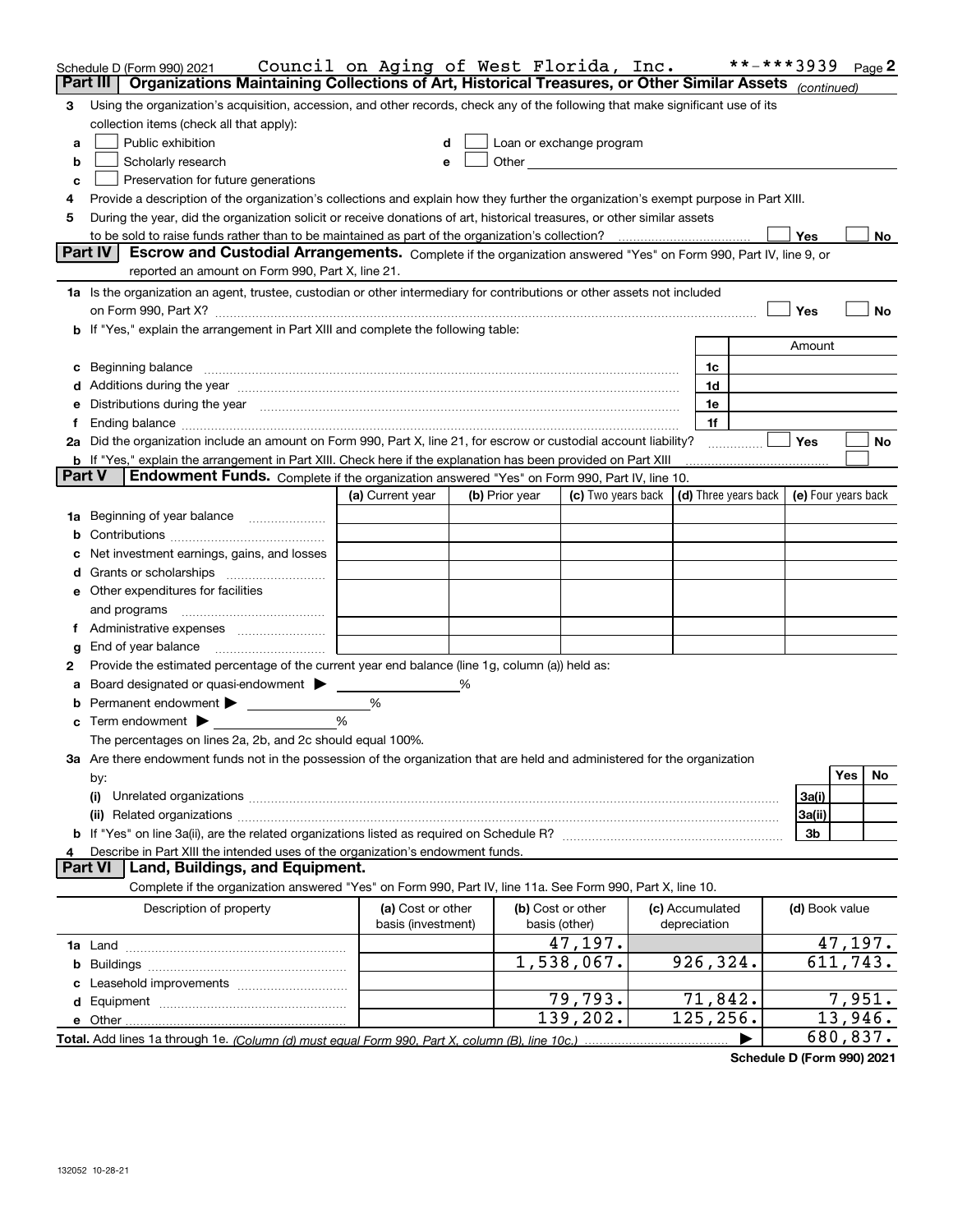| Schedule D (Form 990) 2021                                                                                                                           | Council on Aging of West Florida, Inc. |                          |  | **-***3939                                                | Page $3$ |
|------------------------------------------------------------------------------------------------------------------------------------------------------|----------------------------------------|--------------------------|--|-----------------------------------------------------------|----------|
| <b>Investments - Other Securities.</b><br>Part VII                                                                                                   |                                        |                          |  |                                                           |          |
| Complete if the organization answered "Yes" on Form 990, Part IV, line 11b. See Form 990, Part X, line 12.                                           |                                        |                          |  |                                                           |          |
| (a) Description of security or category (including name of security)                                                                                 | (b) Book value                         |                          |  | (c) Method of valuation: Cost or end-of-year market value |          |
| (1) Financial derivatives                                                                                                                            |                                        |                          |  |                                                           |          |
| (2) Closely held equity interests [11] [2] Closely held equity interests                                                                             |                                        |                          |  |                                                           |          |
| (3) Other                                                                                                                                            |                                        |                          |  |                                                           |          |
| Investments<br>(A)                                                                                                                                   | 853,596.                               | End-of-Year Market Value |  |                                                           |          |
| (B)                                                                                                                                                  |                                        |                          |  |                                                           |          |
| (C)                                                                                                                                                  |                                        |                          |  |                                                           |          |
| (D)                                                                                                                                                  |                                        |                          |  |                                                           |          |
| (E)                                                                                                                                                  |                                        |                          |  |                                                           |          |
| (F)                                                                                                                                                  |                                        |                          |  |                                                           |          |
| (G)                                                                                                                                                  |                                        |                          |  |                                                           |          |
| (H)                                                                                                                                                  |                                        |                          |  |                                                           |          |
| Total. (Col. (b) must equal Form 990, Part X, col. (B) line 12.)                                                                                     | 853,596.                               |                          |  |                                                           |          |
| Part VIII Investments - Program Related.                                                                                                             |                                        |                          |  |                                                           |          |
| Complete if the organization answered "Yes" on Form 990, Part IV, line 11c. See Form 990, Part X, line 13.                                           |                                        |                          |  |                                                           |          |
| (a) Description of investment                                                                                                                        | (b) Book value                         |                          |  | (c) Method of valuation: Cost or end-of-year market value |          |
| (1)                                                                                                                                                  |                                        |                          |  |                                                           |          |
| (2)                                                                                                                                                  |                                        |                          |  |                                                           |          |
| (3)                                                                                                                                                  |                                        |                          |  |                                                           |          |
| (4)                                                                                                                                                  |                                        |                          |  |                                                           |          |
| (5)                                                                                                                                                  |                                        |                          |  |                                                           |          |
| (6)                                                                                                                                                  |                                        |                          |  |                                                           |          |
| (7)                                                                                                                                                  |                                        |                          |  |                                                           |          |
| (8)                                                                                                                                                  |                                        |                          |  |                                                           |          |
| (9)                                                                                                                                                  |                                        |                          |  |                                                           |          |
| Total. (Col. (b) must equal Form 990, Part X, col. (B) line 13.)                                                                                     |                                        |                          |  |                                                           |          |
| <b>Other Assets.</b><br>Part IX                                                                                                                      |                                        |                          |  |                                                           |          |
| Complete if the organization answered "Yes" on Form 990, Part IV, line 11d. See Form 990, Part X, line 15.                                           |                                        |                          |  |                                                           |          |
|                                                                                                                                                      | (a) Description                        |                          |  | (b) Book value                                            |          |
| (1)                                                                                                                                                  |                                        |                          |  |                                                           |          |
| (2)                                                                                                                                                  |                                        |                          |  |                                                           |          |
| (3)                                                                                                                                                  |                                        |                          |  |                                                           |          |
| (4)                                                                                                                                                  |                                        |                          |  |                                                           |          |
| (5)                                                                                                                                                  |                                        |                          |  |                                                           |          |
| (6)                                                                                                                                                  |                                        |                          |  |                                                           |          |
| (7)                                                                                                                                                  |                                        |                          |  |                                                           |          |
| (8)                                                                                                                                                  |                                        |                          |  |                                                           |          |
| (9)                                                                                                                                                  |                                        |                          |  |                                                           |          |
| Total. (Column (b) must equal Form 990, Part X, col. (B) line 15.)                                                                                   |                                        |                          |  |                                                           |          |
| <b>Other Liabilities.</b><br>Part X                                                                                                                  |                                        |                          |  |                                                           |          |
| Complete if the organization answered "Yes" on Form 990, Part IV, line 11e or 11f. See Form 990, Part X, line 25.                                    |                                        |                          |  |                                                           |          |
| (a) Description of liability<br>1.                                                                                                                   |                                        |                          |  | (b) Book value                                            |          |
| (1)<br>Federal income taxes                                                                                                                          |                                        |                          |  |                                                           |          |
| Deposits<br>(2)                                                                                                                                      |                                        |                          |  |                                                           | 26,971.  |
| (3)                                                                                                                                                  |                                        |                          |  |                                                           |          |
| (4)                                                                                                                                                  |                                        |                          |  |                                                           |          |
| (5)                                                                                                                                                  |                                        |                          |  |                                                           |          |
| (6)                                                                                                                                                  |                                        |                          |  |                                                           |          |
| (7)                                                                                                                                                  |                                        |                          |  |                                                           |          |
| (8)                                                                                                                                                  |                                        |                          |  |                                                           |          |
| (9)                                                                                                                                                  |                                        |                          |  |                                                           |          |
| Total. (Column (b) must equal Form 990, Part X, col. (B) line 25.)                                                                                   |                                        |                          |  |                                                           | 26,971.  |
| 2. Liability for uncertain tax positions. In Part XIII, provide the text of the footnote to the organization's financial statements that reports the |                                        |                          |  |                                                           |          |

organization's liability for uncertain tax positions under FASB ASC 740. Check here if the text of the footnote has been provided in Part XIII

 $\mathcal{L}^{\text{max}}$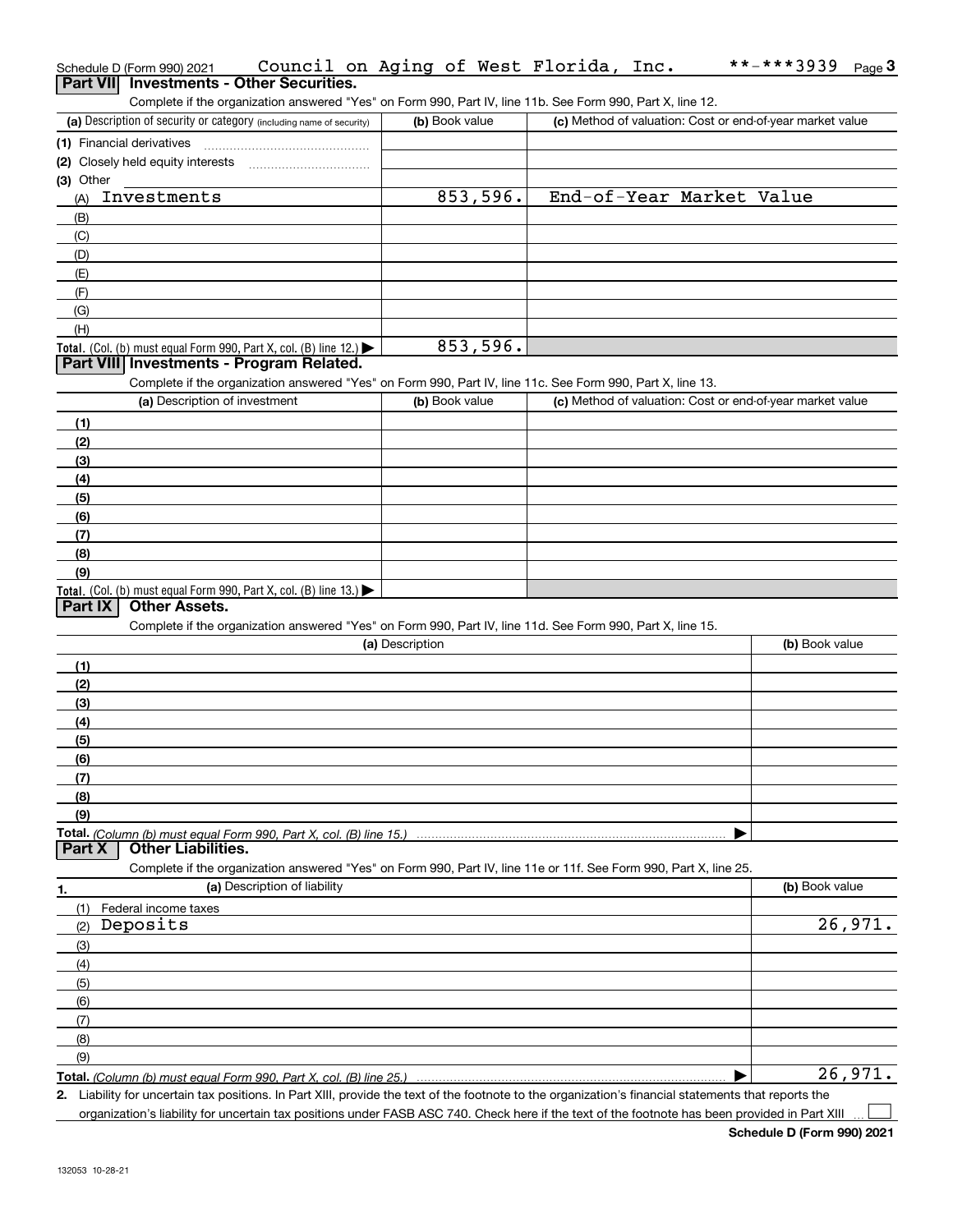|              | Council on Aging of West Florida, Inc.<br>Schedule D (Form 990) 2021                                                                                                                                                                |                |         |                | **-***3939 Page 4        |
|--------------|-------------------------------------------------------------------------------------------------------------------------------------------------------------------------------------------------------------------------------------|----------------|---------|----------------|--------------------------|
|              | Reconciliation of Revenue per Audited Financial Statements With Revenue per Return.<br>Part XI                                                                                                                                      |                |         |                |                          |
|              | Complete if the organization answered "Yes" on Form 990, Part IV, line 12a.                                                                                                                                                         |                |         |                |                          |
| 1            | Total revenue, gains, and other support per audited financial statements                                                                                                                                                            |                |         | $\blacksquare$ | 5,800,805.               |
| $\mathbf{2}$ | Amounts included on line 1 but not on Form 990, Part VIII, line 12:                                                                                                                                                                 |                |         |                |                          |
| a            | Net unrealized gains (losses) on investments [11] matter contracts and the unrealized gains (losses) on investments                                                                                                                 | 2a             | 10,716. |                |                          |
|              |                                                                                                                                                                                                                                     | 2 <sub>b</sub> | 18,944. |                |                          |
| C            |                                                                                                                                                                                                                                     | 2c             |         |                |                          |
| d            | Other (Describe in Part XIII.) <b>2006</b> (2008) 2010 2010 2010 2011 2013 2014 2014 2014 2014 2014 2015 2016 2017 2018 2019 2016 2017 2018 2019 2016 2017 2018 2019 2016 2017 2018 2019 2016 2017 2018 2019 2016 2017 2018 2019 20 | 2d             |         |                |                          |
| е            | Add lines 2a through 2d                                                                                                                                                                                                             |                |         | <b>2e</b>      | 29,660.                  |
| З.           |                                                                                                                                                                                                                                     |                |         | 3              | $\overline{5,771,145}$ . |
|              | Amounts included on Form 990, Part VIII, line 12, but not on line 1:                                                                                                                                                                |                |         |                |                          |
|              | Investment expenses not included on Form 990, Part VIII, line 7b [1000000000000000000000000000000000                                                                                                                                | 4a             |         |                |                          |
| b            | Other (Describe in Part XIII.) <b>Construction Contract Construction</b> Chern Construction Chern Chern Chern Chern Chern Chern Chern Chern Chern Chern Chern Chern Chern Chern Chern Chern Chern Chern Chern Chern Chern Chern Che | 4 <sub>b</sub> |         |                |                          |
| c.           | Add lines 4a and 4b                                                                                                                                                                                                                 |                |         | 4c             | $0 \cdot$                |
| 5.           |                                                                                                                                                                                                                                     |                |         | $5^{\circ}$    | 5,771,145.               |
|              | Part XII   Reconciliation of Expenses per Audited Financial Statements With Expenses per Return.                                                                                                                                    |                |         |                |                          |
|              |                                                                                                                                                                                                                                     |                |         |                |                          |
|              | Complete if the organization answered "Yes" on Form 990, Part IV, line 12a.                                                                                                                                                         |                |         |                |                          |
| 1            | Total expenses and losses per audited financial statements                                                                                                                                                                          |                |         | $\mathbf{1}$   | 6,015,901.               |
| 2            | Amounts included on line 1 but not on Form 990, Part IX, line 25:                                                                                                                                                                   |                |         |                |                          |
| a            |                                                                                                                                                                                                                                     | 2a             | 18,944. |                |                          |
| b            | Prior year adjustments <b>constructed</b> and construction of the construction of the construction of the construction                                                                                                              | 2 <sub>b</sub> |         |                |                          |
| c            |                                                                                                                                                                                                                                     | 2 <sub>c</sub> |         |                |                          |
| d            |                                                                                                                                                                                                                                     | 2d             |         |                |                          |
| е            | Add lines 2a through 2d <b>must be a constructed as the constant of the construction</b> and the state of the state of the state of the state of the state of the state of the state of the state of the state of the state of the  |                |         | 2e             | 18,944.                  |
| 3            |                                                                                                                                                                                                                                     |                |         | $\mathbf{a}$   | 5,996,957.               |
| 4            | Amounts included on Form 990, Part IX, line 25, but not on line 1:                                                                                                                                                                  |                |         |                |                          |
| a            |                                                                                                                                                                                                                                     | 4a             |         |                |                          |
| b            |                                                                                                                                                                                                                                     | 4h.            |         |                |                          |
|              | Add lines 4a and 4b                                                                                                                                                                                                                 |                |         | 4c             | υ.                       |
|              | Part XIII Supplemental Information.                                                                                                                                                                                                 |                |         | 5              | 5,996,957.               |

Provide the descriptions required for Part II, lines 3, 5, and 9; Part III, lines 1a and 4; Part IV, lines 1b and 2b; Part V, line 4; Part X, line 2; Part XI, lines 2d and 4b; and Part XII, lines 2d and 4b. Also complete this part to provide any additional information.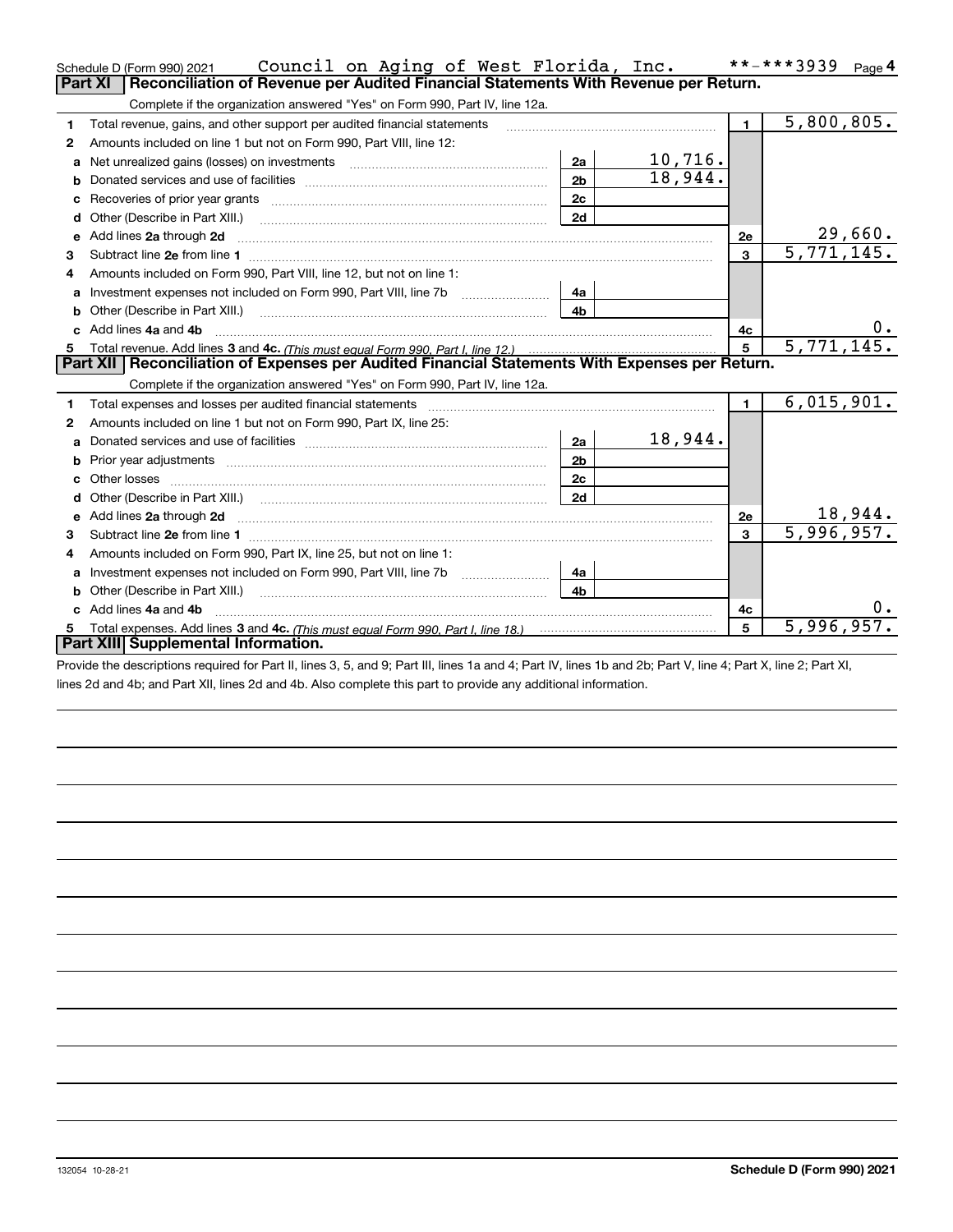| <b>SCHEDULE G</b>                                                                                                                                                                                                                                                                                                                                |                                  |                                           |                         |                                                 | <b>Supplemental Information Regarding Fundraising or Gaming Activities</b>                                                                                                                |                                                                            |            | OMB No. 1545-0047                                       |
|--------------------------------------------------------------------------------------------------------------------------------------------------------------------------------------------------------------------------------------------------------------------------------------------------------------------------------------------------|----------------------------------|-------------------------------------------|-------------------------|-------------------------------------------------|-------------------------------------------------------------------------------------------------------------------------------------------------------------------------------------------|----------------------------------------------------------------------------|------------|---------------------------------------------------------|
| (Form 990)                                                                                                                                                                                                                                                                                                                                       |                                  |                                           |                         |                                                 | Complete if the organization answered "Yes" on Form 990, Part IV, line 17, 18, or 19, or if the<br>organization entered more than \$15,000 on Form 990-EZ, line 6a.                       |                                                                            |            | 2021                                                    |
| Department of the Treasury                                                                                                                                                                                                                                                                                                                       |                                  | Attach to Form 990 or Form 990-EZ.        |                         |                                                 |                                                                                                                                                                                           |                                                                            |            | <b>Open to Public</b>                                   |
| Internal Revenue Service                                                                                                                                                                                                                                                                                                                         |                                  |                                           |                         |                                                 | Go to www.irs.gov/Form990 for instructions and the latest information.                                                                                                                    |                                                                            |            | Inspection                                              |
| Name of the organization                                                                                                                                                                                                                                                                                                                         |                                  | Council on Aging of West Florida, Inc.    |                         |                                                 |                                                                                                                                                                                           |                                                                            | **-***3939 | <b>Employer identification number</b>                   |
| Part I                                                                                                                                                                                                                                                                                                                                           |                                  |                                           |                         |                                                 | Fundraising Activities. Complete if the organization answered "Yes" on Form 990, Part IV, line 17. Form 990-EZ filers are not                                                             |                                                                            |            |                                                         |
|                                                                                                                                                                                                                                                                                                                                                  | required to complete this part.  |                                           |                         |                                                 |                                                                                                                                                                                           |                                                                            |            |                                                         |
| 1 Indicate whether the organization raised funds through any of the following activities. Check all that apply.<br>Mail solicitations<br>a<br>b<br>Phone solicitations<br>c<br>In-person solicitations<br>d<br><b>2 a</b> Did the organization have a written or oral agreement with any individual (including officers, directors, trustees, or | Internet and email solicitations | е<br>f<br>Special fundraising events<br>g |                         |                                                 | Solicitation of non-government grants<br>Solicitation of government grants<br>key employees listed in Form 990, Part VII) or entity in connection with professional fundraising services? |                                                                            | Yes        | No                                                      |
| <b>b</b> If "Yes," list the 10 highest paid individuals or entities (fundraisers) pursuant to agreements under which the fundraiser is to be<br>compensated at least \$5,000 by the organization.                                                                                                                                                |                                  |                                           |                         |                                                 |                                                                                                                                                                                           |                                                                            |            |                                                         |
| (i) Name and address of individual<br>or entity (fundraiser)                                                                                                                                                                                                                                                                                     |                                  | (ii) Activity                             | (iii) Did<br>fundraiser | have custody<br>or control of<br>contributions? | (iv) Gross receipts<br>from activity                                                                                                                                                      | (v) Amount paid<br>to (or retained by)<br>fundraiser<br>listed in col. (i) |            | (vi) Amount paid<br>to (or retained by)<br>organization |
|                                                                                                                                                                                                                                                                                                                                                  |                                  |                                           | Yes                     | No                                              |                                                                                                                                                                                           |                                                                            |            |                                                         |
|                                                                                                                                                                                                                                                                                                                                                  |                                  |                                           |                         |                                                 |                                                                                                                                                                                           |                                                                            |            |                                                         |
|                                                                                                                                                                                                                                                                                                                                                  |                                  |                                           |                         |                                                 |                                                                                                                                                                                           |                                                                            |            |                                                         |
|                                                                                                                                                                                                                                                                                                                                                  |                                  |                                           |                         |                                                 |                                                                                                                                                                                           |                                                                            |            |                                                         |
|                                                                                                                                                                                                                                                                                                                                                  |                                  |                                           |                         |                                                 |                                                                                                                                                                                           |                                                                            |            |                                                         |
|                                                                                                                                                                                                                                                                                                                                                  |                                  |                                           |                         |                                                 |                                                                                                                                                                                           |                                                                            |            |                                                         |
|                                                                                                                                                                                                                                                                                                                                                  |                                  |                                           |                         |                                                 |                                                                                                                                                                                           |                                                                            |            |                                                         |
|                                                                                                                                                                                                                                                                                                                                                  |                                  |                                           |                         |                                                 |                                                                                                                                                                                           |                                                                            |            |                                                         |
|                                                                                                                                                                                                                                                                                                                                                  |                                  |                                           |                         |                                                 |                                                                                                                                                                                           |                                                                            |            |                                                         |
|                                                                                                                                                                                                                                                                                                                                                  |                                  |                                           |                         |                                                 |                                                                                                                                                                                           |                                                                            |            |                                                         |
|                                                                                                                                                                                                                                                                                                                                                  |                                  |                                           |                         |                                                 |                                                                                                                                                                                           |                                                                            |            |                                                         |
| Total                                                                                                                                                                                                                                                                                                                                            |                                  |                                           |                         |                                                 |                                                                                                                                                                                           |                                                                            |            |                                                         |
| 3 List all states in which the organization is registered or licensed to solicit contributions or has been notified it is exempt from registration<br>or licensing.                                                                                                                                                                              |                                  |                                           |                         |                                                 |                                                                                                                                                                                           |                                                                            |            |                                                         |
|                                                                                                                                                                                                                                                                                                                                                  |                                  |                                           |                         |                                                 |                                                                                                                                                                                           |                                                                            |            |                                                         |
|                                                                                                                                                                                                                                                                                                                                                  |                                  |                                           |                         |                                                 |                                                                                                                                                                                           |                                                                            |            |                                                         |
|                                                                                                                                                                                                                                                                                                                                                  |                                  |                                           |                         |                                                 |                                                                                                                                                                                           |                                                                            |            |                                                         |
|                                                                                                                                                                                                                                                                                                                                                  |                                  |                                           |                         |                                                 |                                                                                                                                                                                           |                                                                            |            |                                                         |
|                                                                                                                                                                                                                                                                                                                                                  |                                  |                                           |                         |                                                 |                                                                                                                                                                                           |                                                                            |            |                                                         |

LHA For Paperwork Reduction Act Notice, see the Instructions for Form 990 or 990-EZ. Schedule G (Form 990) 2021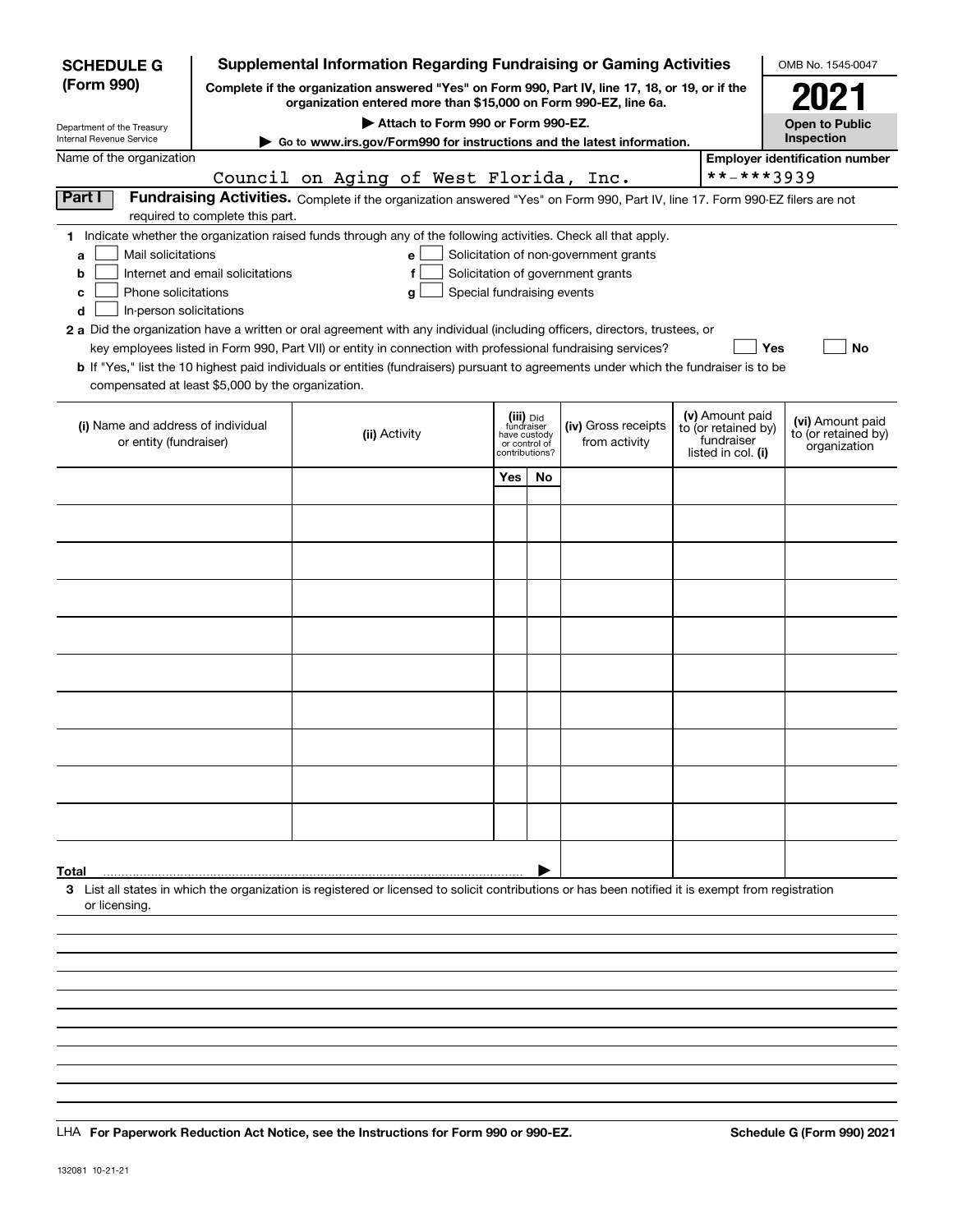Schedule G (Form 990) 2021 Council on Aging of West Florida, Inc. \*\*-\*\*\*3939 Page

**Part II** | Fundraising Events. Complete if the organization answered "Yes" on Form 990, Part IV, line 18, or reported more than \$15,000 of fundraising event contributions and gross income on Form 990-EZ, lines 1 and 6b. List events with gross receipts greater than \$5,000.

|                        |    |                                                                                                          | (a) Event #1 | $(b)$ Event #2                                   | (c) Other events | (d) Total events                                    |  |  |
|------------------------|----|----------------------------------------------------------------------------------------------------------|--------------|--------------------------------------------------|------------------|-----------------------------------------------------|--|--|
|                        |    |                                                                                                          | Rat Pack     |                                                  | None             | (add col. (a) through                               |  |  |
|                        |    |                                                                                                          | Reunion      |                                                  |                  | col. (c)                                            |  |  |
|                        |    |                                                                                                          | (event type) | (event type)                                     | (total number)   |                                                     |  |  |
| Revenue                |    |                                                                                                          | 221,983.     |                                                  |                  | 221,983.                                            |  |  |
|                        |    |                                                                                                          | 181,063.     |                                                  |                  | <u>181,063.</u>                                     |  |  |
|                        |    | 3 Gross income (line 1 minus line 2)                                                                     | 40,920.      |                                                  |                  | 40,920.                                             |  |  |
|                        |    |                                                                                                          |              |                                                  |                  |                                                     |  |  |
|                        | 5  |                                                                                                          |              |                                                  |                  |                                                     |  |  |
|                        | 6  |                                                                                                          | 1,435.       |                                                  |                  |                                                     |  |  |
| Direct Expenses        |    | 7 Food and beverages                                                                                     |              |                                                  |                  |                                                     |  |  |
|                        | 8  |                                                                                                          | 7,000.       |                                                  |                  | 7,000.                                              |  |  |
|                        | 9  |                                                                                                          | 4,769.       |                                                  |                  | 4,769.                                              |  |  |
|                        | 10 | Direct expense summary. Add lines 4 through 9 in column (d)                                              |              |                                                  |                  | 13,204.                                             |  |  |
|                        |    | 11 Net income summary. Subtract line 10 from line 3, column (d)                                          |              |                                                  |                  | 27,716.                                             |  |  |
| <b>Part III</b>        |    | Gaming. Complete if the organization answered "Yes" on Form 990, Part IV, line 19, or reported more than |              |                                                  |                  |                                                     |  |  |
|                        |    | \$15,000 on Form 990-EZ, line 6a.                                                                        |              |                                                  |                  |                                                     |  |  |
| Revenue                |    |                                                                                                          | (a) Bingo    | (b) Pull tabs/instant<br>bingo/progressive bingo | (c) Other gaming | (d) Total gaming (add<br>col. (a) through col. (c)) |  |  |
|                        |    |                                                                                                          |              |                                                  |                  |                                                     |  |  |
|                        |    |                                                                                                          |              |                                                  |                  |                                                     |  |  |
|                        |    |                                                                                                          |              |                                                  |                  |                                                     |  |  |
| <b>Direct Expenses</b> | 3  |                                                                                                          |              |                                                  |                  |                                                     |  |  |
|                        |    |                                                                                                          |              |                                                  |                  |                                                     |  |  |

**9**Enter the state(s) in which the organization conducts gaming activities:

Volunteer labor \_\_\_\_\_\_\_\_\_\_\_\_\_\_\_\_\_\_\_\_\_\_\_\_\_\_\_\_\_

**8**Net gaming income summary. Subtract line 7 from line 1, column (d)

| a Is the organization licensed to conduct gaming activities in each of these states? |  | <b>Yes</b> | No |
|--------------------------------------------------------------------------------------|--|------------|----|
| <b>b</b> If "No," explain:                                                           |  |            |    |

%

 $\boxed{\Box}$  Yes \_\_\_\_\_\_\_ %  $\boxed{\Box}$  Yes \_\_\_\_\_\_\_ %  $\boxed{\Box}$ 

**Yes Yes**

% %

**No No**

**7**Direct expense summary. Add lines 2 through 5 in column (d) ~~~~~~~~~~~~~~~~~~~~~~~~ |

**Yes**

 $\mathcal{L}^{\text{max}}$ 

 $\mathcal{L}^{\text{max}}$ 

**No**

**10a** Were any of the organization's gaming licenses revoked, suspended, or terminated during the tax year? \_\_\_\_\_\_\_\_\_\_\_\_\_\_\_\_\_ **b** If "Yes," explain:

132082 10-21-21

**5**

**6** Volunteer labor

Other direct expenses

**Yes**

 $\blacksquare$ 

**No**

**2**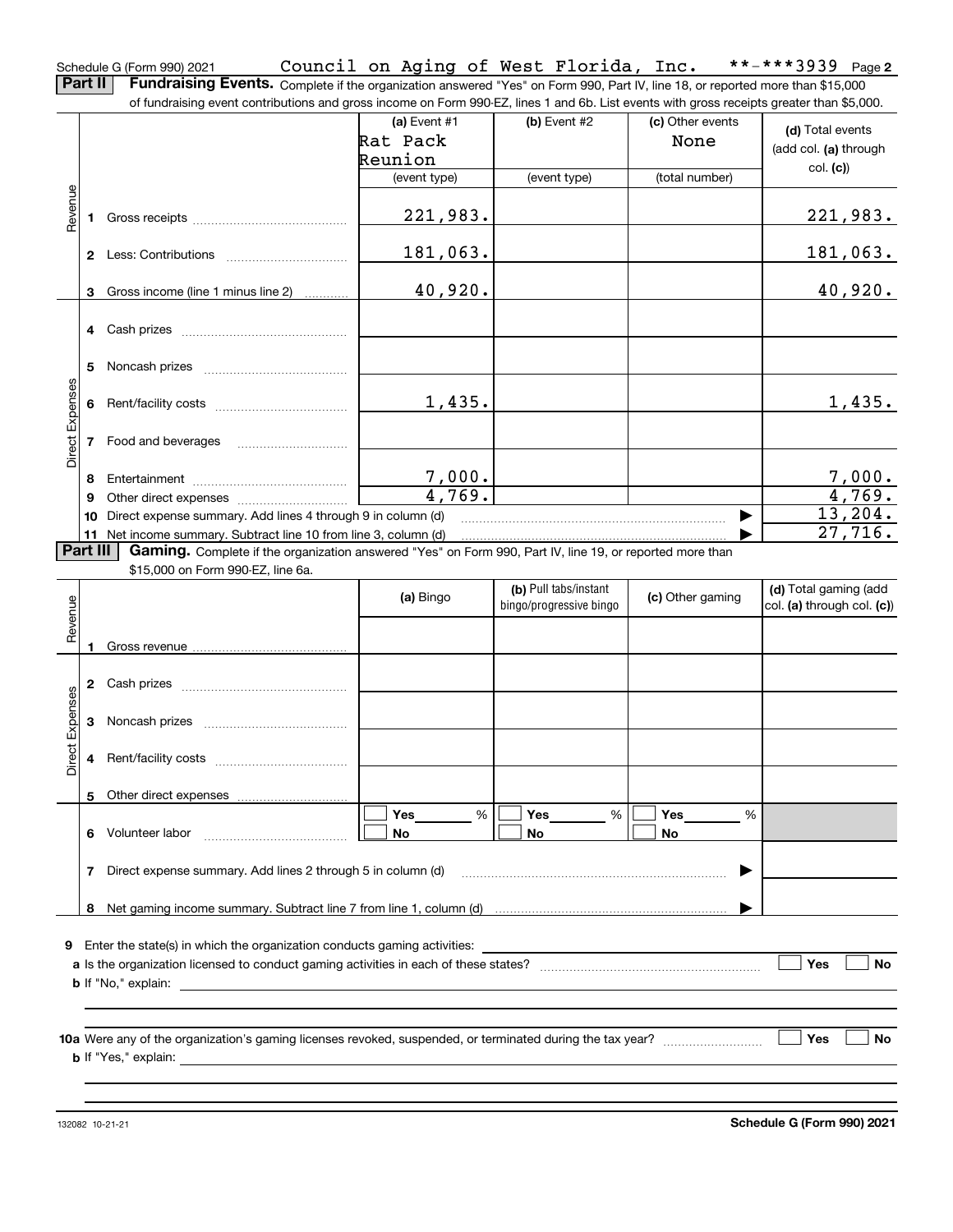| Schedule G (Form 990) 2021                                                                                                                                                                                                                | Council on Aging of West Florida, Inc.                                                                                                                                                                                                     |                        |  | **-***3939 | Page 3               |
|-------------------------------------------------------------------------------------------------------------------------------------------------------------------------------------------------------------------------------------------|--------------------------------------------------------------------------------------------------------------------------------------------------------------------------------------------------------------------------------------------|------------------------|--|------------|----------------------|
|                                                                                                                                                                                                                                           |                                                                                                                                                                                                                                            |                        |  | Yes        | <b>No</b>            |
| 12 Is the organization a grantor, beneficiary or trustee of a trust, or a member of a partnership or other entity formed                                                                                                                  |                                                                                                                                                                                                                                            |                        |  |            |                      |
|                                                                                                                                                                                                                                           |                                                                                                                                                                                                                                            |                        |  | Yes        | No                   |
| 13 Indicate the percentage of gaming activity conducted in:                                                                                                                                                                               |                                                                                                                                                                                                                                            |                        |  |            |                      |
|                                                                                                                                                                                                                                           |                                                                                                                                                                                                                                            |                        |  | 13а        | %                    |
| <b>b</b> An outside facility <b>contained an according to the contract of the contract of the contract of the contract of the contract of the contract of the contract of the contract of the contract of the contract of the contrac</b> |                                                                                                                                                                                                                                            |                        |  | 13b        | %                    |
| 14 Enter the name and address of the person who prepares the organization's gaming/special events books and records:                                                                                                                      |                                                                                                                                                                                                                                            |                        |  |            |                      |
|                                                                                                                                                                                                                                           |                                                                                                                                                                                                                                            |                        |  |            |                      |
|                                                                                                                                                                                                                                           |                                                                                                                                                                                                                                            |                        |  |            |                      |
|                                                                                                                                                                                                                                           |                                                                                                                                                                                                                                            |                        |  | Yes        | No                   |
|                                                                                                                                                                                                                                           |                                                                                                                                                                                                                                            |                        |  |            |                      |
|                                                                                                                                                                                                                                           |                                                                                                                                                                                                                                            |                        |  |            |                      |
| c If "Yes," enter name and address of the third party:                                                                                                                                                                                    |                                                                                                                                                                                                                                            |                        |  |            |                      |
| Name $\blacktriangleright$                                                                                                                                                                                                                | <u> 1989 - Andrea Stadt Britain, amerikansk politiker (</u>                                                                                                                                                                                |                        |  |            |                      |
|                                                                                                                                                                                                                                           |                                                                                                                                                                                                                                            |                        |  |            |                      |
| Gaming manager information:<br>16                                                                                                                                                                                                         |                                                                                                                                                                                                                                            |                        |  |            |                      |
|                                                                                                                                                                                                                                           |                                                                                                                                                                                                                                            |                        |  |            |                      |
| Name $\blacktriangleright$                                                                                                                                                                                                                |                                                                                                                                                                                                                                            |                        |  |            |                      |
| Gaming manager compensation > \$                                                                                                                                                                                                          |                                                                                                                                                                                                                                            |                        |  |            |                      |
| Description of services provided >                                                                                                                                                                                                        |                                                                                                                                                                                                                                            |                        |  |            |                      |
|                                                                                                                                                                                                                                           |                                                                                                                                                                                                                                            |                        |  |            |                      |
|                                                                                                                                                                                                                                           |                                                                                                                                                                                                                                            |                        |  |            |                      |
| Director/officer                                                                                                                                                                                                                          | Employee                                                                                                                                                                                                                                   | Independent contractor |  |            |                      |
| <b>17</b> Mandatory distributions:                                                                                                                                                                                                        |                                                                                                                                                                                                                                            |                        |  |            |                      |
| a Is the organization required under state law to make charitable distributions from the gaming proceeds to                                                                                                                               |                                                                                                                                                                                                                                            |                        |  |            |                      |
| retain the state gaming license?                                                                                                                                                                                                          |                                                                                                                                                                                                                                            |                        |  |            | $\Box$ Yes $\Box$ No |
| <b>b</b> Enter the amount of distributions required under state law to be distributed to other exempt organizations or spent in the                                                                                                       |                                                                                                                                                                                                                                            |                        |  |            |                      |
| organization's own exempt activities during the tax year $\triangleright$ \$                                                                                                                                                              |                                                                                                                                                                                                                                            |                        |  |            |                      |
| <b>Part IV</b>                                                                                                                                                                                                                            | Supplemental Information. Provide the explanations required by Part I, line 2b, columns (iii) and (v); and Part III, lines 9, 9b, 10b,<br>15b, 15c, 16, and 17b, as applicable. Also provide any additional information. See instructions. |                        |  |            |                      |
|                                                                                                                                                                                                                                           |                                                                                                                                                                                                                                            |                        |  |            |                      |
|                                                                                                                                                                                                                                           |                                                                                                                                                                                                                                            |                        |  |            |                      |
|                                                                                                                                                                                                                                           |                                                                                                                                                                                                                                            |                        |  |            |                      |
|                                                                                                                                                                                                                                           |                                                                                                                                                                                                                                            |                        |  |            |                      |
|                                                                                                                                                                                                                                           |                                                                                                                                                                                                                                            |                        |  |            |                      |
|                                                                                                                                                                                                                                           |                                                                                                                                                                                                                                            |                        |  |            |                      |
|                                                                                                                                                                                                                                           |                                                                                                                                                                                                                                            |                        |  |            |                      |
|                                                                                                                                                                                                                                           |                                                                                                                                                                                                                                            |                        |  |            |                      |
|                                                                                                                                                                                                                                           |                                                                                                                                                                                                                                            |                        |  |            |                      |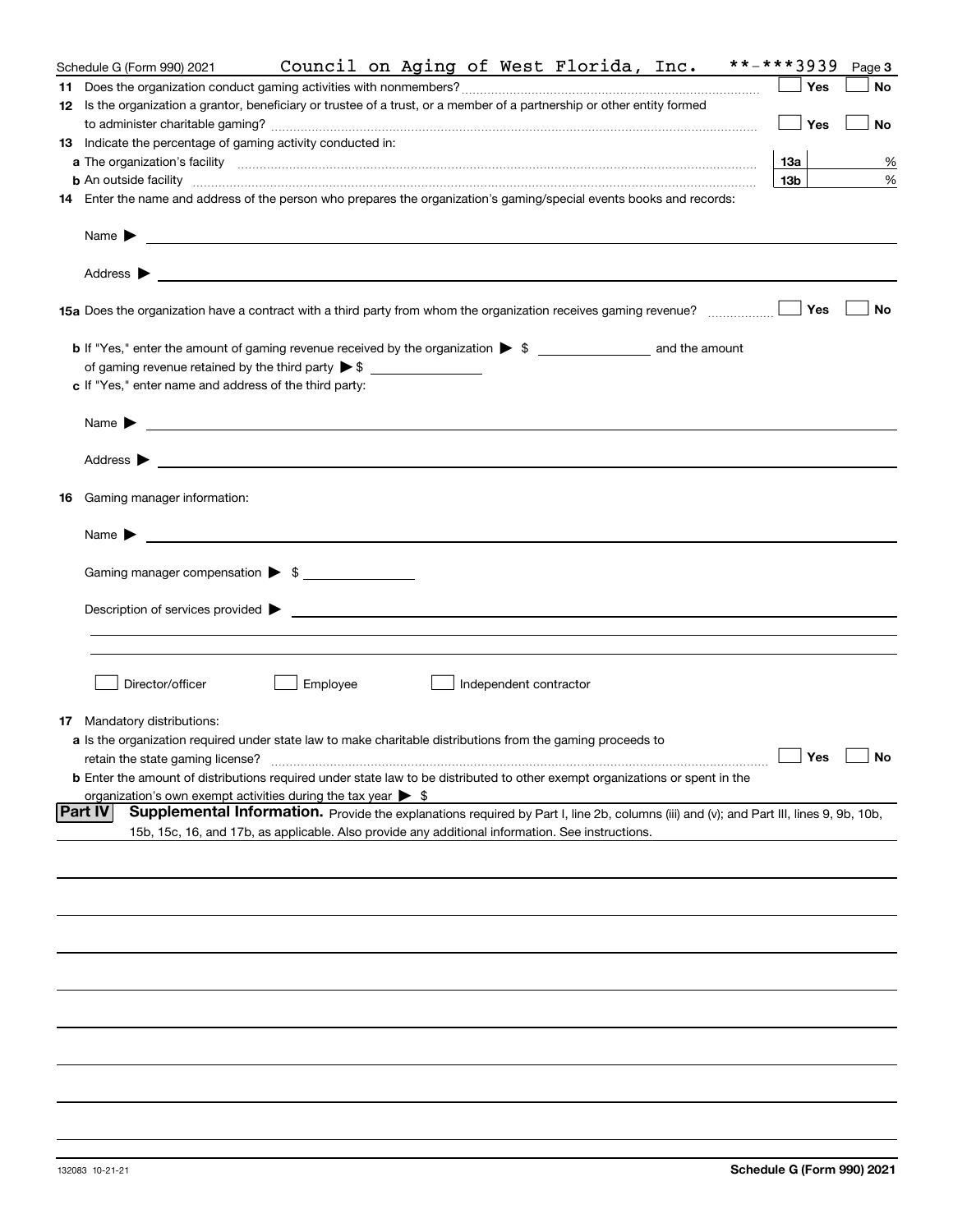| Schedule G (Form 990) Council on Aging of West Florida, Inc.<br>Part IV Supplemental Information (continued) |  |  |  | **-***3939 Page 4 |  |
|--------------------------------------------------------------------------------------------------------------|--|--|--|-------------------|--|
|                                                                                                              |  |  |  |                   |  |
|                                                                                                              |  |  |  |                   |  |
|                                                                                                              |  |  |  |                   |  |
|                                                                                                              |  |  |  |                   |  |
|                                                                                                              |  |  |  |                   |  |
|                                                                                                              |  |  |  |                   |  |
|                                                                                                              |  |  |  |                   |  |
|                                                                                                              |  |  |  |                   |  |
|                                                                                                              |  |  |  |                   |  |
|                                                                                                              |  |  |  |                   |  |
|                                                                                                              |  |  |  |                   |  |
|                                                                                                              |  |  |  |                   |  |
|                                                                                                              |  |  |  |                   |  |
|                                                                                                              |  |  |  |                   |  |
|                                                                                                              |  |  |  |                   |  |
|                                                                                                              |  |  |  |                   |  |
|                                                                                                              |  |  |  |                   |  |
|                                                                                                              |  |  |  |                   |  |
|                                                                                                              |  |  |  |                   |  |
|                                                                                                              |  |  |  |                   |  |
|                                                                                                              |  |  |  |                   |  |
|                                                                                                              |  |  |  |                   |  |
|                                                                                                              |  |  |  |                   |  |
|                                                                                                              |  |  |  |                   |  |
|                                                                                                              |  |  |  |                   |  |
|                                                                                                              |  |  |  |                   |  |
|                                                                                                              |  |  |  |                   |  |
|                                                                                                              |  |  |  |                   |  |
|                                                                                                              |  |  |  |                   |  |
|                                                                                                              |  |  |  |                   |  |
|                                                                                                              |  |  |  |                   |  |
|                                                                                                              |  |  |  |                   |  |
|                                                                                                              |  |  |  |                   |  |
|                                                                                                              |  |  |  |                   |  |
|                                                                                                              |  |  |  |                   |  |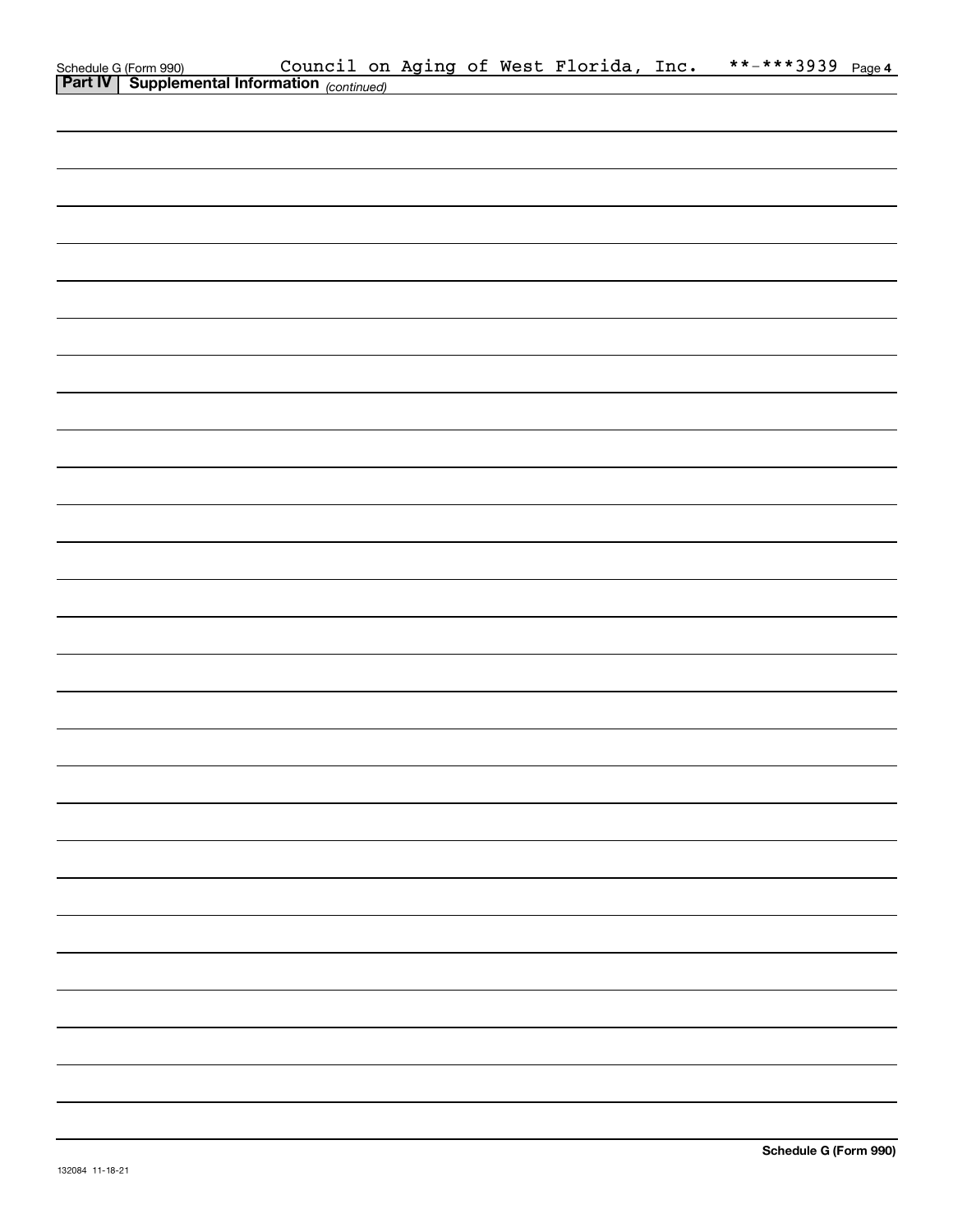| <b>SCHEDULE L</b>                                                                                                             |                                       |                                                                                                                                                          |                                                                            |    |                                             | <b>Transactions With Interested Persons</b>                                                                                        |  |                                         |     |                                                                        |                                       |            | OMB No. 1545-0047     |                      |  |
|-------------------------------------------------------------------------------------------------------------------------------|---------------------------------------|----------------------------------------------------------------------------------------------------------------------------------------------------------|----------------------------------------------------------------------------|----|---------------------------------------------|------------------------------------------------------------------------------------------------------------------------------------|--|-----------------------------------------|-----|------------------------------------------------------------------------|---------------------------------------|------------|-----------------------|----------------------|--|
| (Form 990)                                                                                                                    |                                       | ▶ Complete if the organization answered "Yes" on Form 990, Part IV, line 25a, 25b, 26, 27, 28a,<br>28b, or 28c, or Form 990-EZ, Part V, line 38a or 40b. |                                                                            |    |                                             |                                                                                                                                    |  |                                         |     |                                                                        |                                       |            |                       |                      |  |
| Department of the Treasury<br>Internal Revenue Service                                                                        |                                       |                                                                                                                                                          |                                                                            |    |                                             | Attach to Form 990 or Form 990-EZ.<br>$\blacktriangleright$ Go to www.irs.gov/Form990 for instructions and the latest information. |  |                                         |     |                                                                        |                                       | Inspection | <b>Open To Public</b> |                      |  |
| Name of the organization                                                                                                      |                                       |                                                                                                                                                          |                                                                            |    |                                             |                                                                                                                                    |  |                                         |     |                                                                        | <b>Employer identification number</b> |            |                       |                      |  |
|                                                                                                                               |                                       |                                                                                                                                                          |                                                                            |    |                                             | Council on Aging of West Florida, Inc.                                                                                             |  |                                         |     |                                                                        | **-***3939                            |            |                       |                      |  |
| Part I                                                                                                                        |                                       |                                                                                                                                                          |                                                                            |    |                                             | Excess Benefit Transactions (section 501(c)(3), section 501(c)(4), and section 501(c)(29) organizations only).                     |  |                                         |     |                                                                        |                                       |            |                       |                      |  |
|                                                                                                                               |                                       |                                                                                                                                                          |                                                                            |    |                                             | Complete if the organization answered "Yes" on Form 990, Part IV, line 25a or 25b, or Form 990-EZ, Part V, line 40b.               |  |                                         |     |                                                                        |                                       |            |                       |                      |  |
| 1<br>(a) Name of disqualified person                                                                                          |                                       |                                                                                                                                                          | (b) Relationship between disqualified<br>person and organization           |    |                                             |                                                                                                                                    |  | (c) Description of transaction          |     |                                                                        |                                       |            | Yes                   | (d) Corrected?<br>No |  |
|                                                                                                                               |                                       |                                                                                                                                                          |                                                                            |    |                                             |                                                                                                                                    |  |                                         |     |                                                                        |                                       |            |                       |                      |  |
|                                                                                                                               |                                       |                                                                                                                                                          |                                                                            |    |                                             |                                                                                                                                    |  |                                         |     |                                                                        |                                       |            |                       |                      |  |
|                                                                                                                               |                                       |                                                                                                                                                          |                                                                            |    |                                             |                                                                                                                                    |  |                                         |     |                                                                        |                                       |            |                       |                      |  |
|                                                                                                                               |                                       |                                                                                                                                                          |                                                                            |    |                                             |                                                                                                                                    |  |                                         |     |                                                                        |                                       |            |                       |                      |  |
| 2 Enter the amount of tax incurred by the organization managers or disqualified persons during the year under<br>section 4958 |                                       |                                                                                                                                                          |                                                                            |    |                                             |                                                                                                                                    |  |                                         |     |                                                                        |                                       |            |                       |                      |  |
|                                                                                                                               |                                       |                                                                                                                                                          |                                                                            |    |                                             |                                                                                                                                    |  |                                         |     |                                                                        |                                       |            |                       |                      |  |
| Part II                                                                                                                       |                                       |                                                                                                                                                          | Loans to and/or From Interested Persons.                                   |    |                                             |                                                                                                                                    |  |                                         |     |                                                                        |                                       |            |                       |                      |  |
|                                                                                                                               |                                       |                                                                                                                                                          |                                                                            |    |                                             | Complete if the organization answered "Yes" on Form 990-EZ, Part V, line 38a or Form 990, Part IV, line 26; or if the organization |  |                                         |     |                                                                        |                                       |            |                       |                      |  |
|                                                                                                                               |                                       |                                                                                                                                                          | reported an amount on Form 990, Part X, line 5, 6, or 22.                  |    |                                             |                                                                                                                                    |  |                                         |     |                                                                        |                                       |            |                       |                      |  |
| (a) Name of<br>interested person                                                                                              | (b) Relationship<br>with organization |                                                                                                                                                          | (c) Purpose<br>of loan                                                     |    | (d) Loan to or<br>from the<br>organization? | (e) Original<br>principal amount                                                                                                   |  | (f) Balance due<br>$(g)$ In<br>default? |     | (h) Approved<br>(i) Written<br>by board or<br>agreement?<br>committee? |                                       |            |                       |                      |  |
|                                                                                                                               |                                       |                                                                                                                                                          |                                                                            | To | <b>IFrom</b>                                |                                                                                                                                    |  |                                         | Yes | No                                                                     | Yes                                   | No         | Yes l                 | No                   |  |
|                                                                                                                               |                                       |                                                                                                                                                          |                                                                            |    |                                             |                                                                                                                                    |  |                                         |     |                                                                        |                                       |            |                       |                      |  |
|                                                                                                                               |                                       |                                                                                                                                                          |                                                                            |    |                                             |                                                                                                                                    |  |                                         |     |                                                                        |                                       |            |                       |                      |  |
|                                                                                                                               |                                       |                                                                                                                                                          |                                                                            |    |                                             |                                                                                                                                    |  |                                         |     |                                                                        |                                       |            |                       |                      |  |
|                                                                                                                               |                                       |                                                                                                                                                          |                                                                            |    |                                             |                                                                                                                                    |  |                                         |     |                                                                        |                                       |            |                       |                      |  |
|                                                                                                                               |                                       |                                                                                                                                                          |                                                                            |    |                                             |                                                                                                                                    |  |                                         |     |                                                                        |                                       |            |                       |                      |  |
|                                                                                                                               |                                       |                                                                                                                                                          |                                                                            |    |                                             |                                                                                                                                    |  |                                         |     |                                                                        |                                       |            |                       |                      |  |
|                                                                                                                               |                                       |                                                                                                                                                          |                                                                            |    |                                             |                                                                                                                                    |  |                                         |     |                                                                        |                                       |            |                       |                      |  |
| Total<br>Part III                                                                                                             |                                       |                                                                                                                                                          | <b>Grants or Assistance Benefiting Interested Persons.</b>                 |    |                                             | \$                                                                                                                                 |  |                                         |     |                                                                        |                                       |            |                       |                      |  |
|                                                                                                                               |                                       |                                                                                                                                                          | Complete if the organization answered "Yes" on Form 990, Part IV, line 27. |    |                                             |                                                                                                                                    |  |                                         |     |                                                                        |                                       |            |                       |                      |  |
| (a) Name of interested person                                                                                                 |                                       |                                                                                                                                                          | (b) Relationship between                                                   |    |                                             | (c) Amount of                                                                                                                      |  | (d) Type of                             |     |                                                                        |                                       |            | (e) Purpose of        |                      |  |
|                                                                                                                               |                                       |                                                                                                                                                          | interested person and<br>the organization                                  |    |                                             | assistance                                                                                                                         |  | assistance                              |     |                                                                        |                                       | assistance |                       |                      |  |
|                                                                                                                               |                                       |                                                                                                                                                          |                                                                            |    |                                             |                                                                                                                                    |  |                                         |     |                                                                        |                                       |            |                       |                      |  |
|                                                                                                                               |                                       |                                                                                                                                                          |                                                                            |    |                                             |                                                                                                                                    |  |                                         |     |                                                                        |                                       |            |                       |                      |  |
|                                                                                                                               |                                       |                                                                                                                                                          |                                                                            |    |                                             |                                                                                                                                    |  |                                         |     |                                                                        |                                       |            |                       |                      |  |
|                                                                                                                               |                                       |                                                                                                                                                          |                                                                            |    |                                             |                                                                                                                                    |  |                                         |     |                                                                        |                                       |            |                       |                      |  |
|                                                                                                                               |                                       |                                                                                                                                                          |                                                                            |    |                                             |                                                                                                                                    |  |                                         |     |                                                                        |                                       |            |                       |                      |  |
|                                                                                                                               |                                       |                                                                                                                                                          |                                                                            |    |                                             |                                                                                                                                    |  |                                         |     |                                                                        |                                       |            |                       |                      |  |

**For Paperwork Reduction Act Notice, see the Instructions for Form 990 or 990-EZ. Schedule L (Form 990) 2021** LHA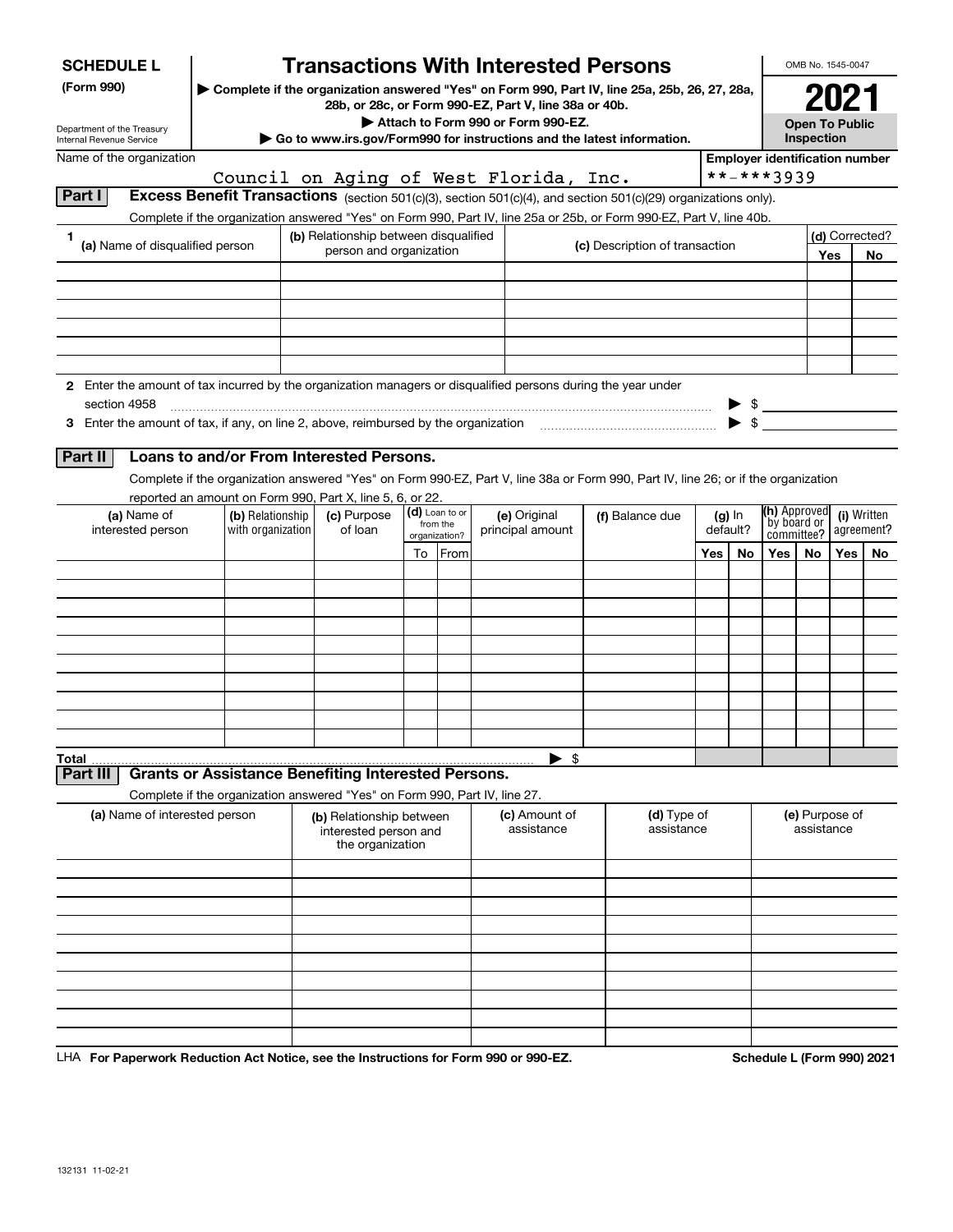| Schedule L (Form 990) 2021<br><b>Business Transactions Involving Interested Persons.</b><br><b>Part IV</b> |                                                                    |  | Council on Aging of West Florida, Inc. | **-***3939 Page 2                 |           |                                  |
|------------------------------------------------------------------------------------------------------------|--------------------------------------------------------------------|--|----------------------------------------|-----------------------------------|-----------|----------------------------------|
| Complete if the organization answered "Yes" on Form 990, Part IV, line 28a, 28b, or 28c.                   |                                                                    |  |                                        |                                   |           |                                  |
| (a) Name of interested person                                                                              | (b) Relationship between interested<br>person and the organization |  | (c) Amount of<br>transaction           | (d) Description of<br>transaction | revenues? | (e) Sharing of<br>organization's |
|                                                                                                            |                                                                    |  |                                        |                                   | Yes       | No                               |
| Malcolm Ballinger                                                                                          | Member of the Board                                                |  |                                        | $10,412.$ The Organiz             |           | X                                |
|                                                                                                            |                                                                    |  |                                        |                                   |           |                                  |
|                                                                                                            |                                                                    |  |                                        |                                   |           |                                  |
|                                                                                                            |                                                                    |  |                                        |                                   |           |                                  |
|                                                                                                            |                                                                    |  |                                        |                                   |           |                                  |
|                                                                                                            |                                                                    |  |                                        |                                   |           |                                  |
|                                                                                                            |                                                                    |  |                                        |                                   |           |                                  |
|                                                                                                            |                                                                    |  |                                        |                                   |           |                                  |
|                                                                                                            |                                                                    |  |                                        |                                   |           |                                  |
| <b>Part V</b><br>Supplemental Information.                                                                 |                                                                    |  |                                        |                                   |           |                                  |
| Provide additional information for responses to questions on Schedule L (see instructions).                |                                                                    |  |                                        |                                   |           |                                  |
|                                                                                                            |                                                                    |  |                                        |                                   |           |                                  |
| Sch L, Part IV, Business Transactions Involving Interested Persons:                                        |                                                                    |  |                                        |                                   |           |                                  |
|                                                                                                            |                                                                    |  |                                        |                                   |           |                                  |
| Name of Person: Malcolm Ballinger<br>(a)                                                                   |                                                                    |  |                                        |                                   |           |                                  |
|                                                                                                            |                                                                    |  |                                        |                                   |           |                                  |
| (b) Relationship Between Interested Person and Organization:                                               |                                                                    |  |                                        |                                   |           |                                  |
| Member of the Board of Directors                                                                           |                                                                    |  |                                        |                                   |           |                                  |
|                                                                                                            |                                                                    |  |                                        |                                   |           |                                  |
| Description of Transaction: The Organization uses the Board member's<br>(d)                                |                                                                    |  |                                        |                                   |           |                                  |
| company to produce the Coming of Age magazine.                                                             |                                                                    |  |                                        |                                   |           |                                  |
|                                                                                                            |                                                                    |  |                                        |                                   |           |                                  |
|                                                                                                            |                                                                    |  |                                        |                                   |           |                                  |
|                                                                                                            |                                                                    |  |                                        |                                   |           |                                  |
|                                                                                                            |                                                                    |  |                                        |                                   |           |                                  |
|                                                                                                            |                                                                    |  |                                        |                                   |           |                                  |
|                                                                                                            |                                                                    |  |                                        |                                   |           |                                  |
|                                                                                                            |                                                                    |  |                                        |                                   |           |                                  |
|                                                                                                            |                                                                    |  |                                        |                                   |           |                                  |
|                                                                                                            |                                                                    |  |                                        |                                   |           |                                  |
|                                                                                                            |                                                                    |  |                                        |                                   |           |                                  |
|                                                                                                            |                                                                    |  |                                        |                                   |           |                                  |
|                                                                                                            |                                                                    |  |                                        |                                   |           |                                  |
|                                                                                                            |                                                                    |  |                                        |                                   |           |                                  |
|                                                                                                            |                                                                    |  |                                        |                                   |           |                                  |
|                                                                                                            |                                                                    |  |                                        |                                   |           |                                  |
|                                                                                                            |                                                                    |  |                                        |                                   |           |                                  |
|                                                                                                            |                                                                    |  |                                        |                                   |           |                                  |
|                                                                                                            |                                                                    |  |                                        |                                   |           |                                  |
|                                                                                                            |                                                                    |  |                                        |                                   |           |                                  |
|                                                                                                            |                                                                    |  |                                        |                                   |           |                                  |
|                                                                                                            |                                                                    |  |                                        |                                   |           |                                  |
|                                                                                                            |                                                                    |  |                                        |                                   |           |                                  |
|                                                                                                            |                                                                    |  |                                        |                                   |           |                                  |
|                                                                                                            |                                                                    |  |                                        |                                   |           |                                  |
|                                                                                                            |                                                                    |  |                                        |                                   |           |                                  |
|                                                                                                            |                                                                    |  |                                        |                                   |           |                                  |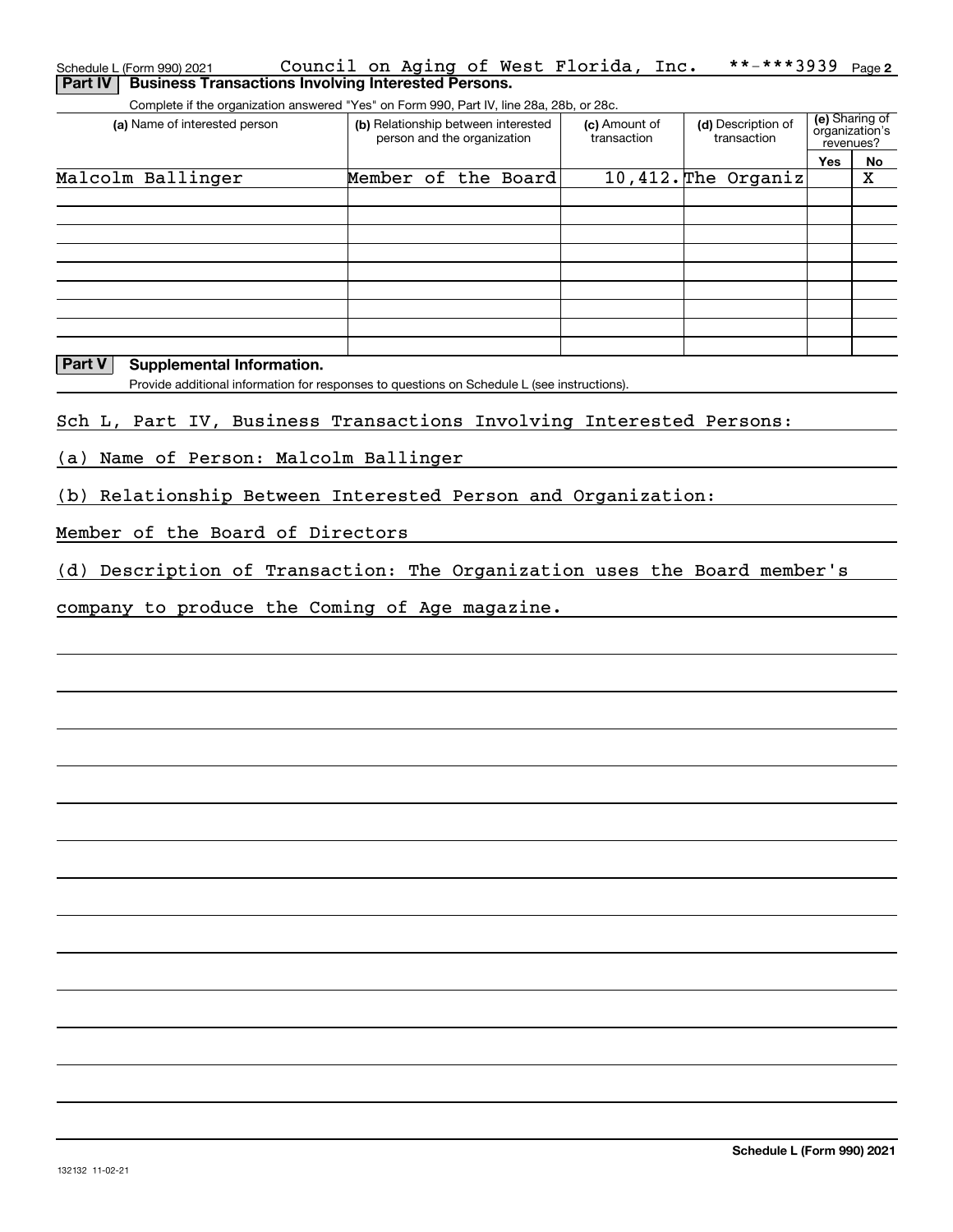| <b>SCHEDULE M</b> |  |
|-------------------|--|
| (Form 990)        |  |

# **Noncash Contributions**

OMB No. 1545-0047

| Department of the Treasury |  |
|----------------------------|--|
| Internal Revenue Service   |  |

**Complete if the organizations answered "Yes" on Form 990, Part IV, lines 29 or 30.** <sup>J</sup>**2021 Attach to Form 990.** J

**Open to Public Inspection**

|  | Name of the organization |  |
|--|--------------------------|--|
|  |                          |  |
|  |                          |  |
|  |                          |  |

| <b>Employer identification number</b> |
|---------------------------------------|
| **-***3939                            |

|                                 |  |  | Council on Aging of West Florida, Inc. |  |
|---------------------------------|--|--|----------------------------------------|--|
| <b>Part I</b> Types of Property |  |  |                                        |  |

 **Go to www.irs.gov/Form990 for instructions and the latest information.** J

|    | . <b>.</b>                                                                                                                     |                               |                                      |                                                                                                      |                                                              |     |    |
|----|--------------------------------------------------------------------------------------------------------------------------------|-------------------------------|--------------------------------------|------------------------------------------------------------------------------------------------------|--------------------------------------------------------------|-----|----|
|    |                                                                                                                                | (a)<br>Check if<br>applicable | (b)<br>Number of<br>contributions or | (c)<br>Noncash contribution<br>amounts reported on<br>items contributed Form 990, Part VIII, line 1g | (d)<br>Method of determining<br>noncash contribution amounts |     |    |
| 1  |                                                                                                                                |                               |                                      |                                                                                                      |                                                              |     |    |
| 2  |                                                                                                                                |                               |                                      |                                                                                                      |                                                              |     |    |
| 3  | Art - Fractional interests                                                                                                     |                               |                                      |                                                                                                      |                                                              |     |    |
| 4  | Books and publications                                                                                                         |                               |                                      |                                                                                                      |                                                              |     |    |
| 5  | Clothing and household goods                                                                                                   |                               |                                      |                                                                                                      |                                                              |     |    |
|    |                                                                                                                                |                               |                                      |                                                                                                      |                                                              |     |    |
| 6  |                                                                                                                                |                               |                                      |                                                                                                      |                                                              |     |    |
| 7  |                                                                                                                                |                               |                                      |                                                                                                      |                                                              |     |    |
| 8  | Intellectual property                                                                                                          |                               |                                      |                                                                                                      |                                                              |     |    |
| 9  |                                                                                                                                |                               |                                      |                                                                                                      |                                                              |     |    |
| 10 | Securities - Closely held stock                                                                                                |                               |                                      |                                                                                                      |                                                              |     |    |
| 11 | Securities - Partnership, LLC, or                                                                                              |                               |                                      |                                                                                                      |                                                              |     |    |
|    | trust interests                                                                                                                |                               |                                      |                                                                                                      |                                                              |     |    |
| 12 | Securities - Miscellaneous                                                                                                     |                               |                                      |                                                                                                      |                                                              |     |    |
| 13 | Qualified conservation contribution -                                                                                          |                               |                                      |                                                                                                      |                                                              |     |    |
|    | Historic structures                                                                                                            |                               |                                      |                                                                                                      |                                                              |     |    |
| 14 | Qualified conservation contribution - Other                                                                                    |                               |                                      |                                                                                                      |                                                              |     |    |
| 15 | Real estate - Residential                                                                                                      |                               |                                      |                                                                                                      |                                                              |     |    |
| 16 | Real estate - Commercial                                                                                                       |                               |                                      |                                                                                                      |                                                              |     |    |
| 17 |                                                                                                                                |                               |                                      |                                                                                                      |                                                              |     |    |
| 18 |                                                                                                                                |                               |                                      |                                                                                                      |                                                              |     |    |
| 19 |                                                                                                                                |                               |                                      |                                                                                                      |                                                              |     |    |
| 20 | Drugs and medical supplies                                                                                                     |                               |                                      |                                                                                                      |                                                              |     |    |
| 21 |                                                                                                                                |                               |                                      |                                                                                                      |                                                              |     |    |
| 22 |                                                                                                                                |                               |                                      |                                                                                                      |                                                              |     |    |
| 23 |                                                                                                                                |                               |                                      |                                                                                                      |                                                              |     |    |
| 24 |                                                                                                                                |                               |                                      |                                                                                                      |                                                              |     |    |
| 25 | (General<br>Other $\blacktriangleright$                                                                                        | $\mathbf X$                   | 8,766                                |                                                                                                      | 171,349. Quoted prices                                       |     |    |
| 26 | (Physicals)<br>Other $\blacktriangleright$                                                                                     | $\mathbf X$                   | 81                                   |                                                                                                      | 16,000. Quoted price                                         |     |    |
| 27 | (Meals)<br>Other $\blacktriangleright$                                                                                         | X                             | 1,797                                |                                                                                                      | 5,855. Purchase price from                                   |     |    |
| 28 | Other $\blacktriangleright$                                                                                                    |                               |                                      |                                                                                                      |                                                              |     |    |
| 29 | Number of Forms 8283 received by the organization during the tax year for contributions                                        |                               |                                      |                                                                                                      |                                                              |     |    |
|    | for which the organization completed Form 8283, Part V, Donee Acknowledgement                                                  |                               |                                      | 29                                                                                                   |                                                              |     |    |
|    |                                                                                                                                |                               |                                      |                                                                                                      |                                                              | Yes | No |
|    | 30a During the year, did the organization receive by contribution any property reported in Part I, lines 1 through 28, that it |                               |                                      |                                                                                                      |                                                              |     |    |
|    | must hold for at least three years from the date of the initial contribution, and which isn't required to be used for          |                               |                                      |                                                                                                      |                                                              |     |    |
|    | exempt purposes for the entire holding period?                                                                                 |                               |                                      |                                                                                                      |                                                              | 30a | х  |
|    | If "Yes," describe the arrangement in Part II.                                                                                 |                               |                                      |                                                                                                      |                                                              |     |    |
| b  | Does the organization have a gift acceptance policy that requires the review of any nonstandard contributions?                 |                               |                                      |                                                                                                      |                                                              | 31  | х  |
| 31 |                                                                                                                                |                               |                                      |                                                                                                      |                                                              |     |    |
|    | 32a Does the organization hire or use third parties or related organizations to solicit, process, or sell noncash              |                               |                                      |                                                                                                      |                                                              |     | х  |
|    | contributions?                                                                                                                 |                               |                                      |                                                                                                      |                                                              | 32a |    |
|    | <b>b</b> If "Yes," describe in Part II.                                                                                        |                               |                                      |                                                                                                      |                                                              |     |    |
| 33 | If the organization didn't report an amount in column (c) for a type of property for which column (a) is checked,              |                               |                                      |                                                                                                      |                                                              |     |    |

**For Paperwork Reduction Act Notice, see the Instructions for Form 990. Schedule M (Form 990) 2021**

LHA

describe in Part II.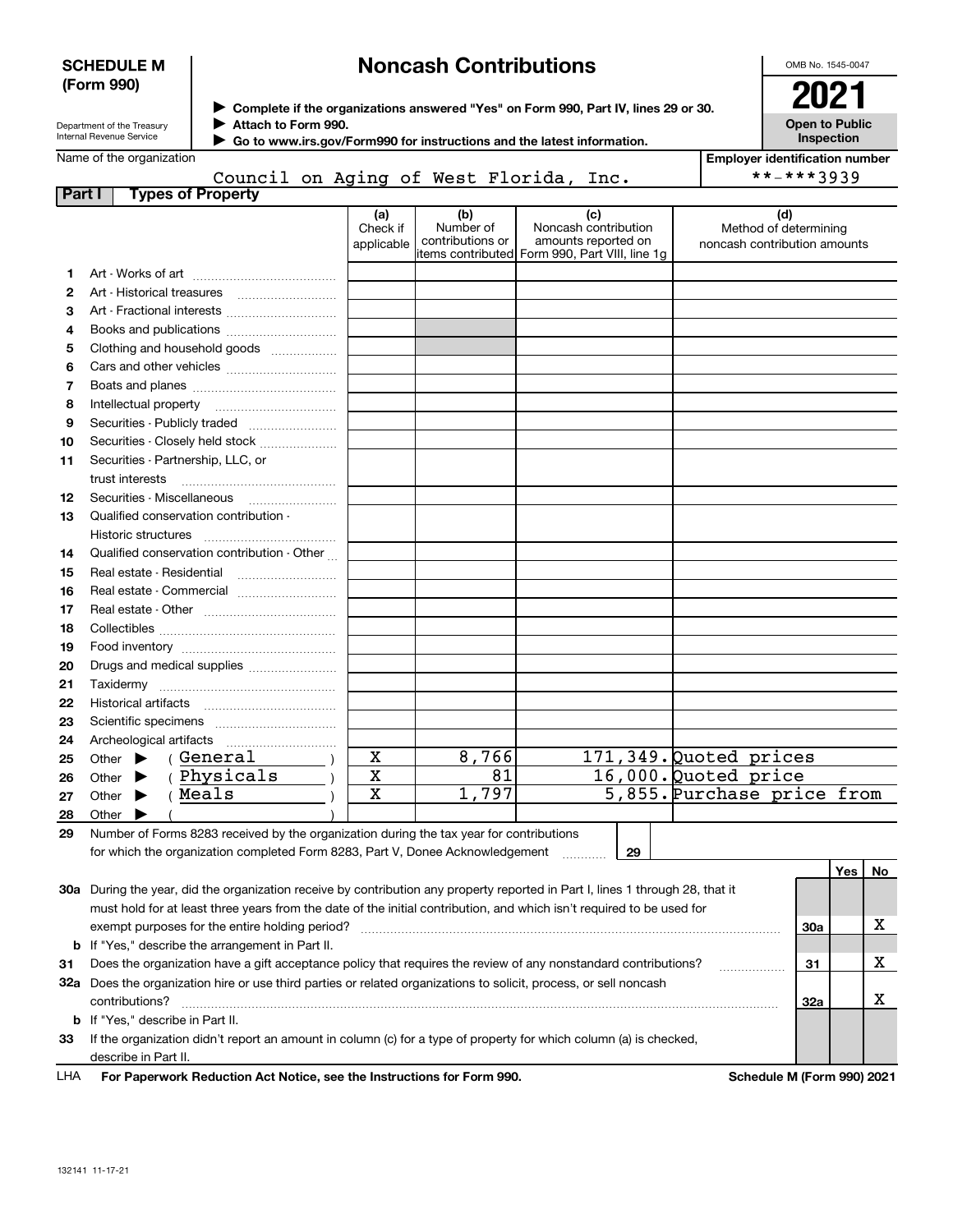|                | Schedule M (Form 990) 2021                |  |  | Council on Aging of West Florida, Inc. | **-***3939                                                                                                                                                                                                                          | Page 2 |
|----------------|-------------------------------------------|--|--|----------------------------------------|-------------------------------------------------------------------------------------------------------------------------------------------------------------------------------------------------------------------------------------|--------|
| <b>Part II</b> |                                           |  |  |                                        |                                                                                                                                                                                                                                     |        |
|                |                                           |  |  |                                        | <b>Supplemental Information.</b> Provide the information required by Part I, lines 30b, 32b, and 33, and whether the organization is reporting in Part I, column (b), the number of contributions, the number of items received, or |        |
|                | this part for any additional information. |  |  |                                        |                                                                                                                                                                                                                                     |        |
|                |                                           |  |  |                                        |                                                                                                                                                                                                                                     |        |
|                |                                           |  |  |                                        |                                                                                                                                                                                                                                     |        |
|                |                                           |  |  |                                        |                                                                                                                                                                                                                                     |        |
|                |                                           |  |  |                                        |                                                                                                                                                                                                                                     |        |
|                |                                           |  |  |                                        |                                                                                                                                                                                                                                     |        |
|                |                                           |  |  |                                        |                                                                                                                                                                                                                                     |        |
|                |                                           |  |  |                                        |                                                                                                                                                                                                                                     |        |
|                |                                           |  |  |                                        |                                                                                                                                                                                                                                     |        |
|                |                                           |  |  |                                        |                                                                                                                                                                                                                                     |        |
|                |                                           |  |  |                                        |                                                                                                                                                                                                                                     |        |
|                |                                           |  |  |                                        |                                                                                                                                                                                                                                     |        |
|                |                                           |  |  |                                        |                                                                                                                                                                                                                                     |        |
|                |                                           |  |  |                                        |                                                                                                                                                                                                                                     |        |
|                |                                           |  |  |                                        |                                                                                                                                                                                                                                     |        |
|                |                                           |  |  |                                        |                                                                                                                                                                                                                                     |        |
|                |                                           |  |  |                                        |                                                                                                                                                                                                                                     |        |
|                |                                           |  |  |                                        |                                                                                                                                                                                                                                     |        |
|                |                                           |  |  |                                        |                                                                                                                                                                                                                                     |        |
|                |                                           |  |  |                                        |                                                                                                                                                                                                                                     |        |
|                |                                           |  |  |                                        |                                                                                                                                                                                                                                     |        |
|                |                                           |  |  |                                        |                                                                                                                                                                                                                                     |        |
|                |                                           |  |  |                                        |                                                                                                                                                                                                                                     |        |
|                |                                           |  |  |                                        |                                                                                                                                                                                                                                     |        |
|                |                                           |  |  |                                        |                                                                                                                                                                                                                                     |        |
|                |                                           |  |  |                                        |                                                                                                                                                                                                                                     |        |
|                |                                           |  |  |                                        |                                                                                                                                                                                                                                     |        |
|                |                                           |  |  |                                        |                                                                                                                                                                                                                                     |        |
|                |                                           |  |  |                                        |                                                                                                                                                                                                                                     |        |
|                |                                           |  |  |                                        |                                                                                                                                                                                                                                     |        |
|                |                                           |  |  |                                        |                                                                                                                                                                                                                                     |        |
|                |                                           |  |  |                                        |                                                                                                                                                                                                                                     |        |
|                |                                           |  |  |                                        |                                                                                                                                                                                                                                     |        |
|                |                                           |  |  |                                        |                                                                                                                                                                                                                                     |        |
|                |                                           |  |  |                                        |                                                                                                                                                                                                                                     |        |
|                |                                           |  |  |                                        |                                                                                                                                                                                                                                     |        |
|                |                                           |  |  |                                        |                                                                                                                                                                                                                                     |        |
|                |                                           |  |  |                                        |                                                                                                                                                                                                                                     |        |
|                |                                           |  |  |                                        |                                                                                                                                                                                                                                     |        |
|                |                                           |  |  |                                        |                                                                                                                                                                                                                                     |        |
|                |                                           |  |  |                                        |                                                                                                                                                                                                                                     |        |
|                |                                           |  |  |                                        |                                                                                                                                                                                                                                     |        |
|                |                                           |  |  |                                        |                                                                                                                                                                                                                                     |        |
|                |                                           |  |  |                                        |                                                                                                                                                                                                                                     |        |
|                |                                           |  |  |                                        |                                                                                                                                                                                                                                     |        |
|                |                                           |  |  |                                        |                                                                                                                                                                                                                                     |        |
|                |                                           |  |  |                                        |                                                                                                                                                                                                                                     |        |
|                |                                           |  |  |                                        |                                                                                                                                                                                                                                     |        |
|                |                                           |  |  |                                        |                                                                                                                                                                                                                                     |        |
|                |                                           |  |  |                                        |                                                                                                                                                                                                                                     |        |
|                |                                           |  |  |                                        |                                                                                                                                                                                                                                     |        |
|                |                                           |  |  |                                        |                                                                                                                                                                                                                                     |        |
|                |                                           |  |  |                                        |                                                                                                                                                                                                                                     |        |
|                |                                           |  |  |                                        |                                                                                                                                                                                                                                     |        |
|                |                                           |  |  |                                        |                                                                                                                                                                                                                                     |        |
|                |                                           |  |  |                                        |                                                                                                                                                                                                                                     |        |
|                |                                           |  |  |                                        |                                                                                                                                                                                                                                     |        |
|                |                                           |  |  |                                        |                                                                                                                                                                                                                                     |        |
|                |                                           |  |  |                                        |                                                                                                                                                                                                                                     |        |
|                |                                           |  |  |                                        |                                                                                                                                                                                                                                     |        |
|                |                                           |  |  |                                        |                                                                                                                                                                                                                                     |        |
|                |                                           |  |  |                                        |                                                                                                                                                                                                                                     |        |
|                |                                           |  |  |                                        |                                                                                                                                                                                                                                     |        |
|                |                                           |  |  |                                        |                                                                                                                                                                                                                                     |        |
|                |                                           |  |  |                                        |                                                                                                                                                                                                                                     |        |
|                |                                           |  |  |                                        |                                                                                                                                                                                                                                     |        |
|                |                                           |  |  |                                        |                                                                                                                                                                                                                                     |        |
|                |                                           |  |  |                                        |                                                                                                                                                                                                                                     |        |
|                |                                           |  |  |                                        |                                                                                                                                                                                                                                     |        |
|                |                                           |  |  |                                        |                                                                                                                                                                                                                                     |        |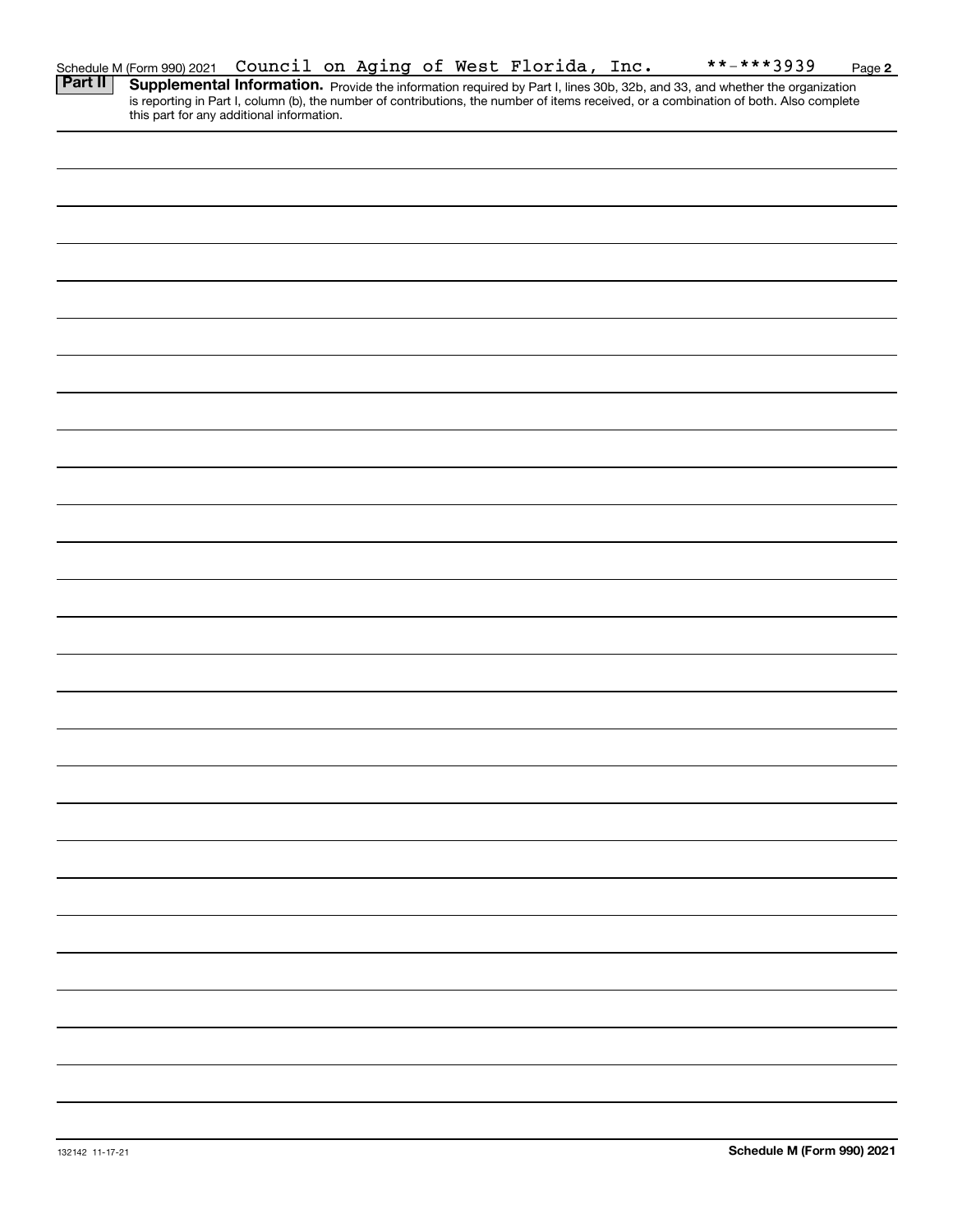**(Form 990)**

Name of the organization

Council on Aging of West Florida, Inc.



Employer identification number<br>\*\*-\*\*\*3939

### Form 990, Part I, Line 1, Description of Organization Mission:

Counties.

Form 990, Part III, Line 4d, Other Program Services:

Senior Companions - A part of Senior Corps, a network of the national

service programs that matches volunteers with their homebound peers

with special needs. Senior Companions assist with running errands,

preparing meals, writing letters, and other daily tasks.

Expenses \$ 312,522. including grants of \$ 0. Revenue \$ 11,163.

Adult Day Care - Provides respite for caregivers while at the same time

preventing premature long-term care facility admission for individuals

who cannot be left alone during the day. This program includes meals,

activities, supervision by a RN or LPN and assistance with some

activities of daily living.

Expenses \$ 440,498. including grants of \$ 0. Revenue \$ 128,367.

Other Community Service Programs

Expenses \$ 170,689. including grants of \$ 0. Revenue \$ 0.

Social Service Programs - An in-depth program which identifies problems

for the elderly and develops solutions to those problems. Case

management (CM), case aide (CA), and screening/assessment (SA) are just

a few of the services offered.

Expenses \$ 374,573. including grants of \$ 0. Revenue \$ 40.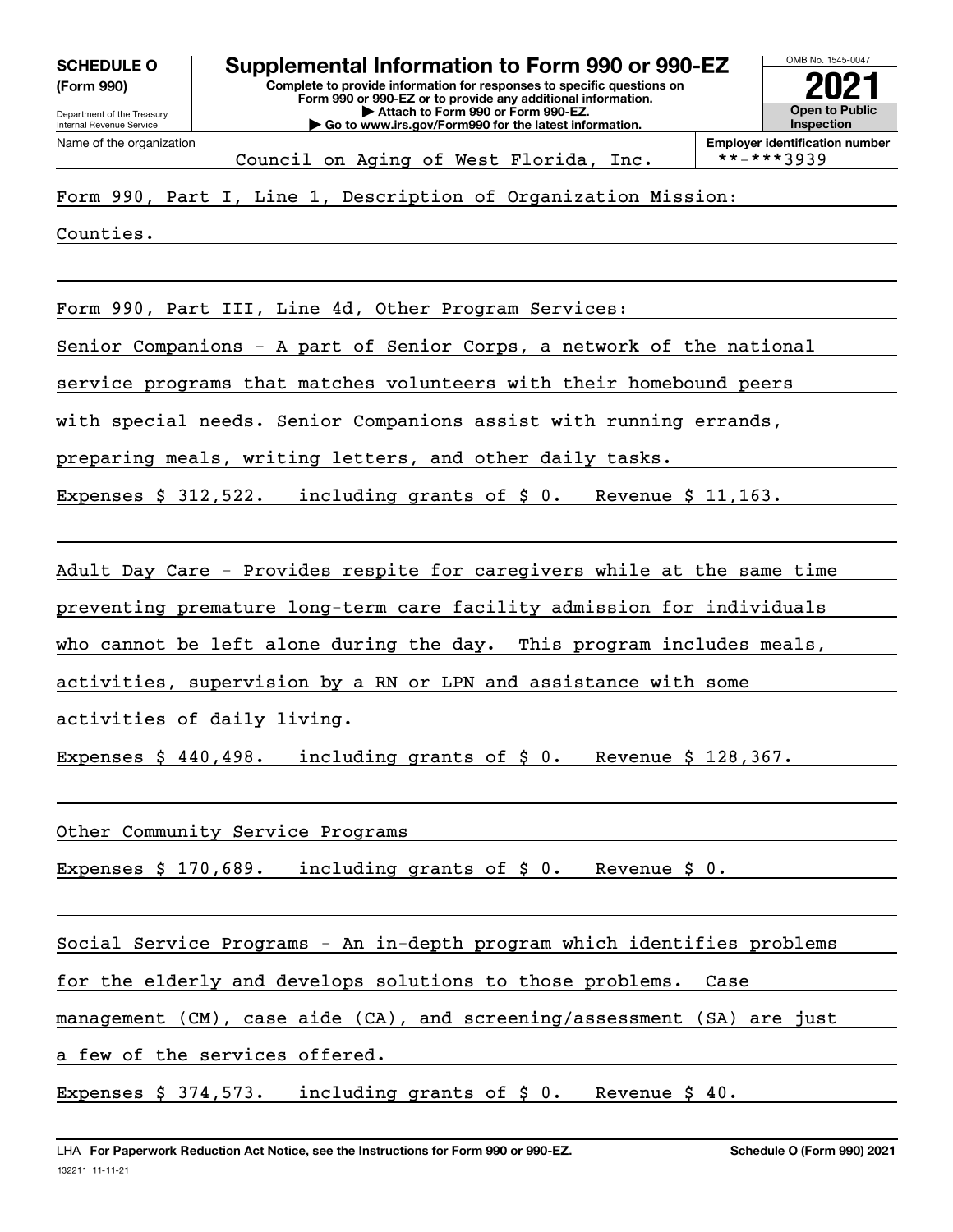Senior Companions - Relief - Provides relief to caregivers by offering

short-term, temporary respite care and companionship to homebound

individuals.

Expenses \$ 63,424. including grants of \$ 0. Revenue \$ 0.

Foster Grandparents - A part of Senior Corp, a network of national

services programs that unite eligible adults with at-risk children at

sites such as schools, hospitals, detention centers, and daycare

centers.

Expenses \$ 442,759. including grants of \$ 0. Revenue \$ 27,769.

Form 990, Part VI, Section B, line 11b:

When completed by the CPA firm, the 990 will be e-mailed to all board

members. In addition, the Agency's Audit Committee will receive an

in-depth review and present the governing Board of Directors with a summary overview of the 990.

Form 990, Part VI, Section B, Line 12c:

All new and returning board members sign a conflict of interest form

indicating that they have read and understand the agency's conflict of

interest policy. The policy is also reviewed with all staff and is stated

in the agency's General Personnel Policies and Procedures manual.

Form 990, Part VI, Section B, Line 15:

132212 11-11-21 **Schedule O (Form 990) 2021** The agency periodically conducts salary and compensation reviews for its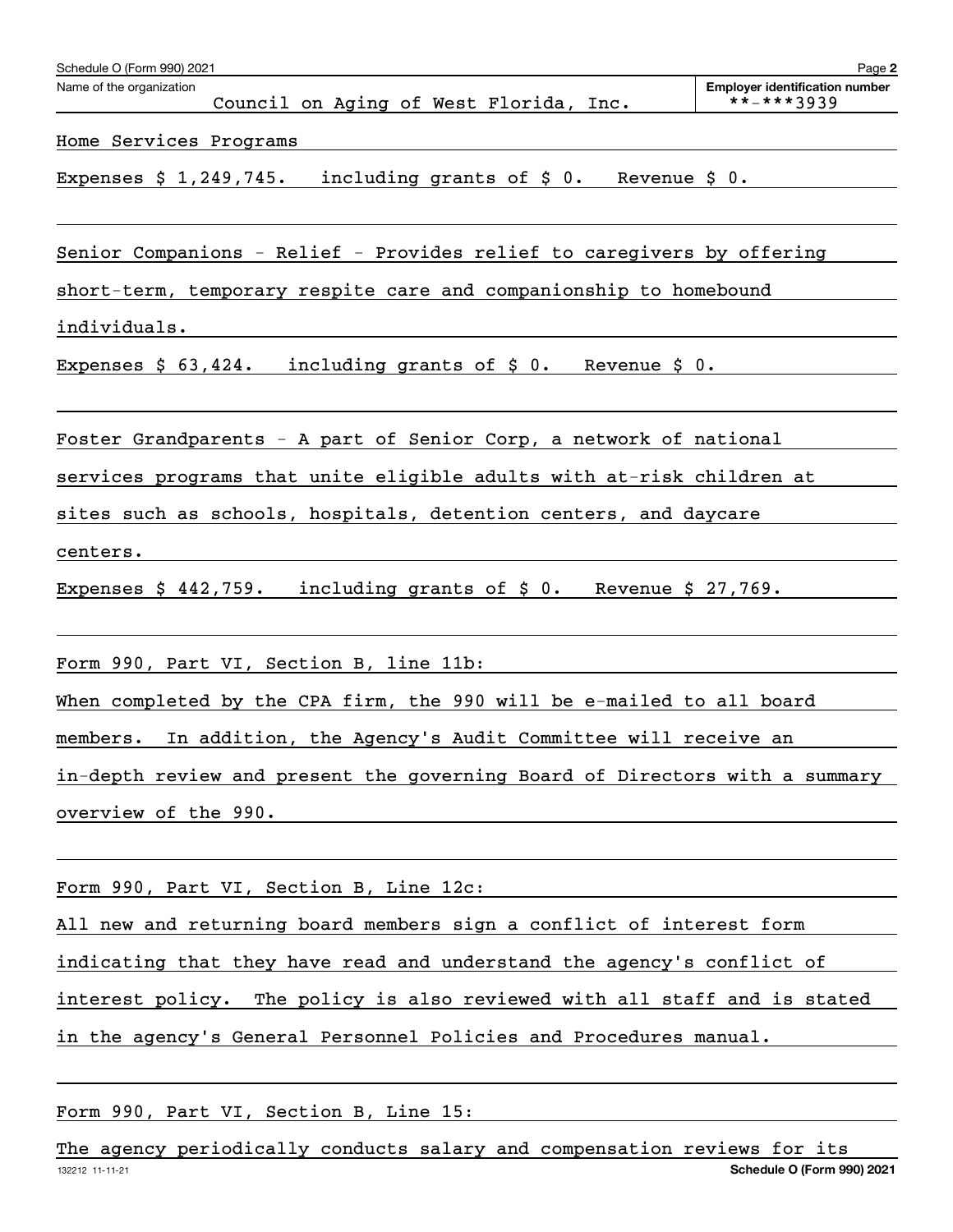| Schedule O (Form 990) 2021                                                                                       | Page 2                                              |
|------------------------------------------------------------------------------------------------------------------|-----------------------------------------------------|
| Name of the organization<br>Council on Aging of West Florida, Inc.                                               | <b>Employer identification number</b><br>**-***3939 |
| various positions within the agency, including CEO, by contacting similar                                        |                                                     |
| agencies within the state and by reviewing state and federal data on                                             |                                                     |
| similar positions. Copies of these reviews are available for review in the                                       |                                                     |
| agency's personnel department. Any raise for the CEO is determined by the                                        |                                                     |
| agency's Executive Compensation Committee based on job performance and the                                       |                                                     |
| result of these surveys. The same state of the set of the set of the set of the set of the set of the set of the |                                                     |
|                                                                                                                  |                                                     |
| Form 990, Part VI, Section C, Line 18:                                                                           |                                                     |
| Items are available in PDF format on the agency's website at                                                     |                                                     |
| www.coawfla.org for public review.                                                                               |                                                     |
|                                                                                                                  |                                                     |
| Form 990, Part VI, Section C, Line 19:                                                                           |                                                     |
| Items are available in PDF format on the agency's website at                                                     |                                                     |
| www.coawfla.org for public review.                                                                               |                                                     |
|                                                                                                                  |                                                     |
|                                                                                                                  |                                                     |
|                                                                                                                  |                                                     |
|                                                                                                                  |                                                     |
|                                                                                                                  |                                                     |
|                                                                                                                  |                                                     |
|                                                                                                                  |                                                     |
|                                                                                                                  |                                                     |
|                                                                                                                  |                                                     |
|                                                                                                                  |                                                     |
|                                                                                                                  |                                                     |
|                                                                                                                  |                                                     |
|                                                                                                                  |                                                     |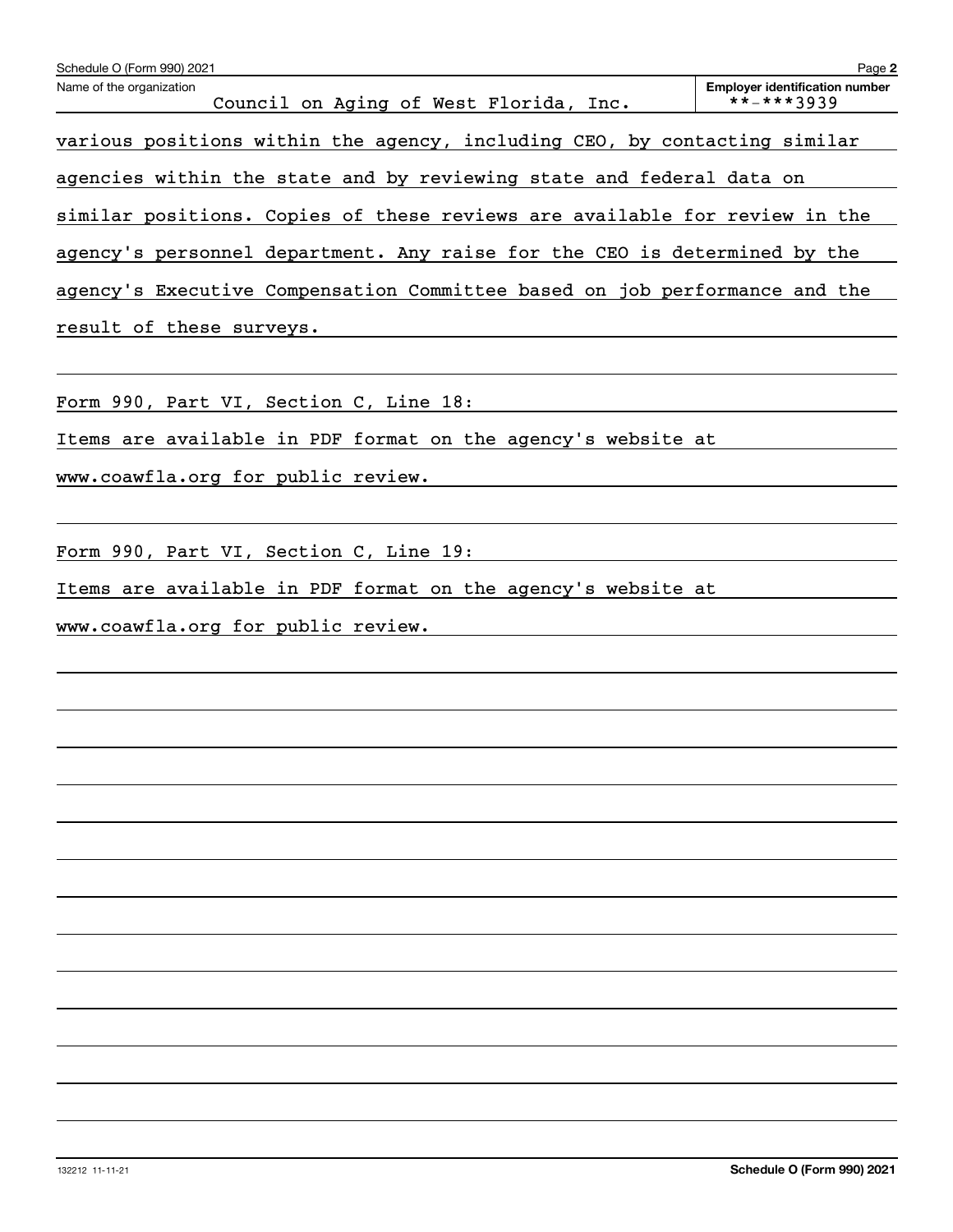| <b>SCHEDULE R</b> |
|-------------------|
|                   |

### **(Form 990)**

## **Related Organizations and Unrelated Partnerships**

**Complete if the organization answered "Yes" on Form 990, Part IV, line 33, 34, 35b, 36, or 37.** |

**Attach to Form 990.**  |

OMB No. 1545-0047

**Open to Public 2021**

**Employer identification number**

 $**-***3939$ 

Department of the Treasury Internal Revenue Service Name of the organization **| Go to www.irs.gov/Form990 for instructions and the latest information. Inspection**

Council on Aging of West Florida, Inc.

**Part I Identification of Disregarded Entities.**  Complete if the organization answered "Yes" on Form 990, Part IV, line 33.

| (a)<br>Name, address, and EIN (if applicable)<br>of disregarded entity | (b)<br>Primary activity | (c)<br>Legal domicile (state or<br>foreign country) | (d)<br>Total income | (e)<br>End-of-year assets | (f)<br>Direct controlling<br>entity |
|------------------------------------------------------------------------|-------------------------|-----------------------------------------------------|---------------------|---------------------------|-------------------------------------|
|                                                                        |                         |                                                     |                     |                           |                                     |
|                                                                        |                         |                                                     |                     |                           |                                     |
|                                                                        |                         |                                                     |                     |                           |                                     |
|                                                                        |                         |                                                     |                     |                           |                                     |

**Identification of Related Tax-Exempt Organizations.** Complete if the organization answered "Yes" on Form 990, Part IV, line 34, because it had one or more related tax-exempt **Part II** organizations during the tax year.

| (a)<br>Name, address, and EIN<br>of related organization | (b)<br>Primary activity | (c)<br>Legal domicile (state or<br>foreign country) | (d)<br><b>Exempt Code</b><br>section | (e)<br>Public charity<br>status (if section | (f)<br>Direct controlling<br>entity | $(g)$<br>Section 512(b)(13)<br>entity? | controlled |
|----------------------------------------------------------|-------------------------|-----------------------------------------------------|--------------------------------------|---------------------------------------------|-------------------------------------|----------------------------------------|------------|
|                                                          |                         |                                                     |                                      | 501(c)(3))                                  |                                     | Yes                                    | No         |
| Council on Aging Foundation of West Florida,             | Encourage, solicit,     |                                                     |                                      |                                             | Council on Aging                    |                                        |            |
| Inc. - 59-2864564, 875 Royce Street,                     | promote, receive and    |                                                     |                                      |                                             | of West Florida.                    |                                        |            |
| Pensacola, FL 32503                                      | administer gifts        | Florida                                             | 501(c)(3)                            |                                             | Inc.                                |                                        | х          |
|                                                          |                         |                                                     |                                      |                                             |                                     |                                        |            |
|                                                          |                         |                                                     |                                      |                                             |                                     |                                        |            |
|                                                          |                         |                                                     |                                      |                                             |                                     |                                        |            |

**For Paperwork Reduction Act Notice, see the Instructions for Form 990. Schedule R (Form 990) 2021**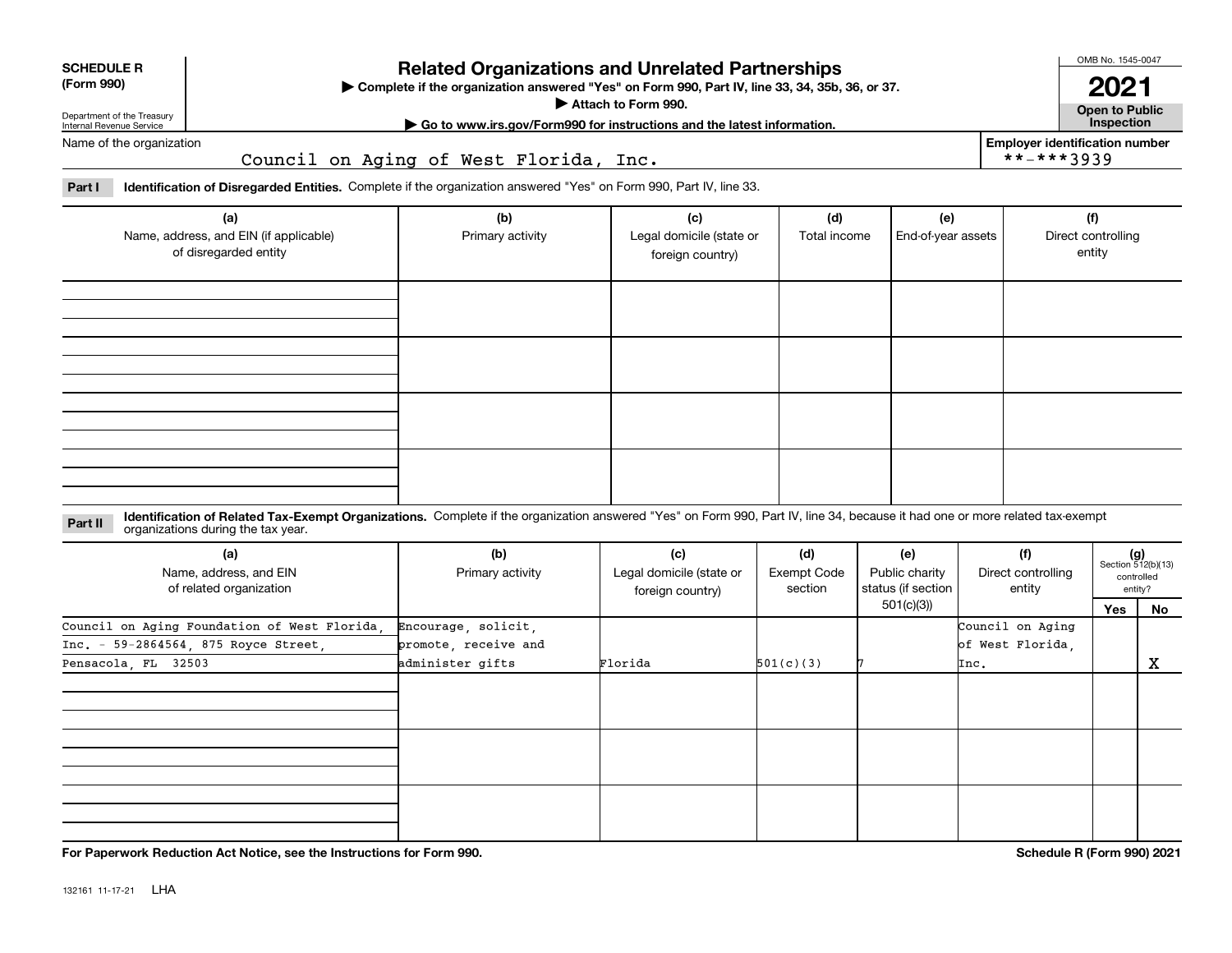**Identification of Related Organizations Taxable as a Partnership.** Complete if the organization answered "Yes" on Form 990, Part IV, line 34, because it had one or more related **Part III** organizations treated as a partnership during the tax year.

| (a)<br>Name, address, and EIN<br>of related organization | (b)<br>Primary activity | (c)<br>Legal<br>domicile         | (d)<br>Direct controlling | (e)<br>Predominant income                                           | (f)<br>Share of total | (g)<br>Share of |                                         | (h)<br>Disproportionate | (i)<br>Code V-UBI                                            | (i) | (k)                                                     |
|----------------------------------------------------------|-------------------------|----------------------------------|---------------------------|---------------------------------------------------------------------|-----------------------|-----------------|-----------------------------------------|-------------------------|--------------------------------------------------------------|-----|---------------------------------------------------------|
|                                                          |                         | (state or<br>foreign<br>country) | entity                    | related, unrelated,<br>excluded from tax under<br>sections 512-514) | income                | assets          | end-of-year<br>allocations?<br>Yes   No |                         | amount in box<br>20 of Schedule<br>$K-1$ (Form 1065) $YesNo$ |     | General or Percentage<br>managing ownership<br>partner? |
|                                                          |                         |                                  |                           |                                                                     |                       |                 |                                         |                         |                                                              |     |                                                         |
|                                                          |                         |                                  |                           |                                                                     |                       |                 |                                         |                         |                                                              |     |                                                         |
|                                                          |                         |                                  |                           |                                                                     |                       |                 |                                         |                         |                                                              |     |                                                         |
|                                                          |                         |                                  |                           |                                                                     |                       |                 |                                         |                         |                                                              |     |                                                         |
|                                                          |                         |                                  |                           |                                                                     |                       |                 |                                         |                         |                                                              |     |                                                         |
|                                                          |                         |                                  |                           |                                                                     |                       |                 |                                         |                         |                                                              |     |                                                         |
|                                                          |                         |                                  |                           |                                                                     |                       |                 |                                         |                         |                                                              |     |                                                         |

**Identification of Related Organizations Taxable as a Corporation or Trust.** Complete if the organization answered "Yes" on Form 990, Part IV, line 34, because it had one or more related **Part IV** organizations treated as a corporation or trust during the tax year.

| (a)<br>Name, address, and EIN<br>of related organization | (b)<br>Primary activity | (c)<br>Legal domicile<br>state or<br>foreign | (d)<br>Direct controlling<br>entity | (e)<br>Type of entity<br>(C corp, S corp,<br>or trust) | (f)<br>Share of total<br>income | (g)<br>Share of<br>end-of-year<br>assets | (h)<br>Percentage<br>ownership | $\begin{array}{c} \textbf{(i)}\\ \text{Section}\\ 512 \text{(b)} \text{(13)}\\ \text{controlled}\\ \text{entity?} \end{array}$ |        |
|----------------------------------------------------------|-------------------------|----------------------------------------------|-------------------------------------|--------------------------------------------------------|---------------------------------|------------------------------------------|--------------------------------|--------------------------------------------------------------------------------------------------------------------------------|--------|
|                                                          |                         | country)                                     |                                     |                                                        |                                 |                                          |                                |                                                                                                                                | Yes No |
|                                                          |                         |                                              |                                     |                                                        |                                 |                                          |                                |                                                                                                                                |        |
|                                                          |                         |                                              |                                     |                                                        |                                 |                                          |                                |                                                                                                                                |        |
|                                                          |                         |                                              |                                     |                                                        |                                 |                                          |                                |                                                                                                                                |        |
|                                                          |                         |                                              |                                     |                                                        |                                 |                                          |                                |                                                                                                                                |        |
|                                                          |                         |                                              |                                     |                                                        |                                 |                                          |                                |                                                                                                                                |        |
|                                                          |                         |                                              |                                     |                                                        |                                 |                                          |                                |                                                                                                                                |        |
|                                                          |                         |                                              |                                     |                                                        |                                 |                                          |                                |                                                                                                                                |        |
|                                                          |                         |                                              |                                     |                                                        |                                 |                                          |                                |                                                                                                                                |        |
|                                                          |                         |                                              |                                     |                                                        |                                 |                                          |                                |                                                                                                                                |        |
|                                                          |                         |                                              |                                     |                                                        |                                 |                                          |                                |                                                                                                                                |        |
|                                                          |                         |                                              |                                     |                                                        |                                 |                                          |                                |                                                                                                                                |        |
|                                                          |                         |                                              |                                     |                                                        |                                 |                                          |                                |                                                                                                                                |        |
|                                                          |                         |                                              |                                     |                                                        |                                 |                                          |                                |                                                                                                                                |        |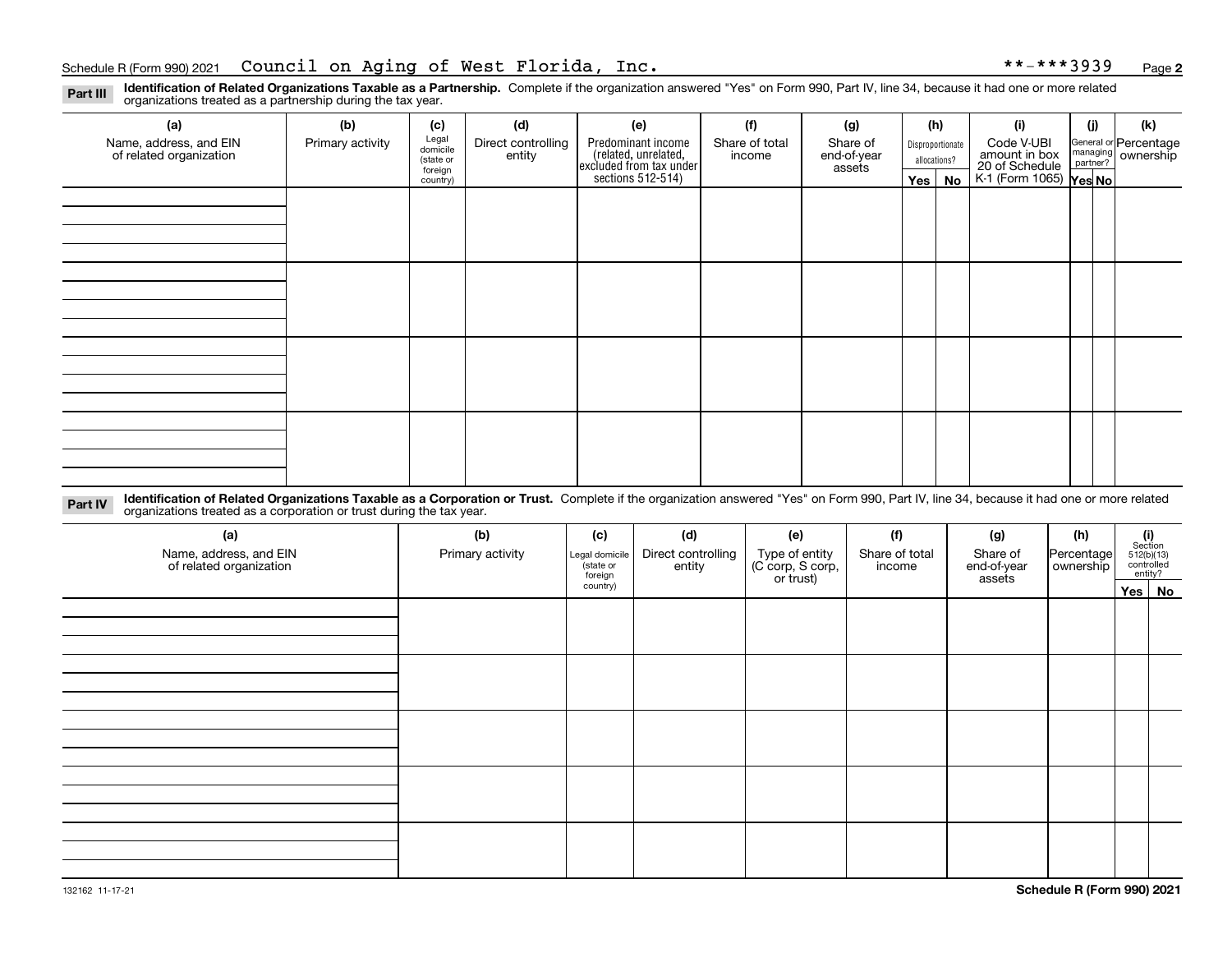### Schedule R (Form 990) 2021 Page Council on Aging of West Florida, Inc. \*\*-\*\*\*3939

**Part V** T**ransactions With Related Organizations.** Complete if the organization answered "Yes" on Form 990, Part IV, line 34, 35b, or 36.

| Note: Complete line 1 if any entity is listed in Parts II, III, or IV of this schedule.                                                                                                                                        |                 | Yes   No |                         |
|--------------------------------------------------------------------------------------------------------------------------------------------------------------------------------------------------------------------------------|-----------------|----------|-------------------------|
| During the tax year, did the organization engage in any of the following transactions with one or more related organizations listed in Parts II-IV?                                                                            |                 |          |                         |
|                                                                                                                                                                                                                                | 1a              |          | X                       |
| b Gift, grant, or capital contribution to related organization(s) mature and contained and contribution to related organization(s) matures are contained and contribution to related organization(s) matures are contained and | 1b              |          | X                       |
|                                                                                                                                                                                                                                | 1c              |          | $\mathbf X$             |
|                                                                                                                                                                                                                                | 1 <sub>d</sub>  |          | X                       |
|                                                                                                                                                                                                                                | 1e              |          | X                       |
|                                                                                                                                                                                                                                |                 |          |                         |
| Dividends from related organization(s) manufactured and contract and contract and contract and contract and contract and contract and contract and contract and contract and contract and contract and contract and contract a | 1f              |          | х                       |
|                                                                                                                                                                                                                                | 1g              |          | х                       |
| h Purchase of assets from related organization(s) manufactured and content to content the content of assets from related organization(s)                                                                                       | 1 <sub>h</sub>  |          | $\mathbf X$             |
| Exchange of assets with related organization(s) www.assettion.com/www.assettion.com/www.assettion.com/www.assettion.com/www.assettion.com/www.assettion.com/www.assettion.com/www.assettion.com/www.assettion.com/www.assettio | 1i              |          | $\mathbf x$             |
|                                                                                                                                                                                                                                | 1i              |          | X                       |
|                                                                                                                                                                                                                                |                 |          |                         |
| k Lease of facilities, equipment, or other assets from related organization(s) manufaction content and the manufacture of facilities, equipment, or other assets from related organization(s) manufaction manufacture manufact | 1k              |          | X                       |
|                                                                                                                                                                                                                                |                 |          | X                       |
|                                                                                                                                                                                                                                | 1 <sub>m</sub>  |          | X                       |
|                                                                                                                                                                                                                                | 1n              |          | $\mathbf X$             |
| <b>o</b> Sharing of paid employees with related organization(s)                                                                                                                                                                | 10 <sub>o</sub> |          | X                       |
|                                                                                                                                                                                                                                |                 |          |                         |
|                                                                                                                                                                                                                                | 1p              |          | X                       |
|                                                                                                                                                                                                                                | 1q              |          | $\overline{\mathbf{x}}$ |
|                                                                                                                                                                                                                                |                 |          |                         |
| r Other transfer of cash or property to related organization(s)                                                                                                                                                                | 1r              |          | X                       |
|                                                                                                                                                                                                                                | 1s              |          | $\mathbf{x}$            |
| 2 If the answer to any of the above is "Yes," see the instructions for information on who must complete this line, including covered relationships and transaction thresholds.                                                 |                 |          |                         |

|     | (a)<br>Name of related organization | (b)<br>Transaction<br>type (a-s) | (c)<br>Amount involved | (d)<br>Method of determining amount involved |
|-----|-------------------------------------|----------------------------------|------------------------|----------------------------------------------|
| (1) |                                     |                                  |                        |                                              |
| (2) |                                     |                                  |                        |                                              |
| (3) |                                     |                                  |                        |                                              |
| (4) |                                     |                                  |                        |                                              |
| (5) |                                     |                                  |                        |                                              |
| (6) |                                     |                                  |                        |                                              |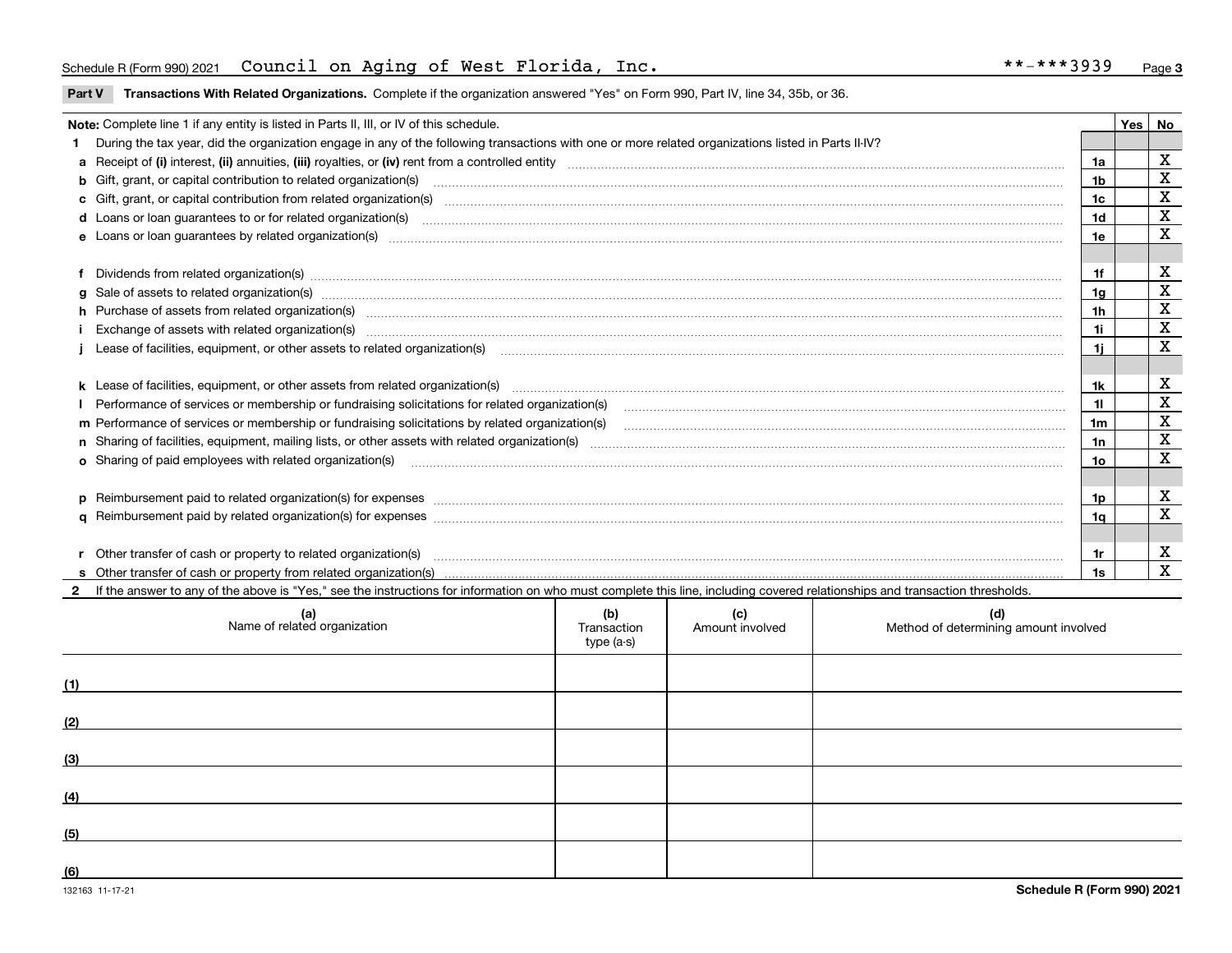### Schedule R (Form 990) 2021 Page Council on Aging of West Florida, Inc. \*\*-\*\*\*3939

### **Part VI Unrelated Organizations Taxable as a Partnership. Complete if the organization answered "Yes" on Form 990, Part IV, line 37.**

Provide the following information for each entity taxed as a partnership through which the organization conducted more than five percent of its activities (measured by total assets or gross revenue) that was not a related organization. See instructions regarding exclusion for certain investment partnerships.

| that was not a related organization. Occ instructions regarding exclusion for certain investment partnerships.<br>(a) | (b)              | (c)                                             | (d)                                                                                        |                                                                         |  | (f)                         | (g)                               |        | (h)                                   | (i)                                                                                      | (i) | (k) |  |  |
|-----------------------------------------------------------------------------------------------------------------------|------------------|-------------------------------------------------|--------------------------------------------------------------------------------------------|-------------------------------------------------------------------------|--|-----------------------------|-----------------------------------|--------|---------------------------------------|------------------------------------------------------------------------------------------|-----|-----|--|--|
| Name, address, and EIN<br>of entity                                                                                   | Primary activity | Legal domicile<br>(state or foreign<br>country) | Predominant income<br>(related, unrelated,<br>excluded from tax under<br>sections 512-514) | (e)<br>Are all<br>partners sec.<br>$\frac{501(c)(3)}{0rgs.?}$<br>Yes No |  | Share of<br>total<br>income | Share of<br>end-of-year<br>assets | Yes No | Dispropor-<br>tionate<br>allocations? | Code V-UBI<br>amount in box 20 managing<br>of Schedule K-1<br>(Form 1065)<br>The Nest No |     |     |  |  |
|                                                                                                                       |                  |                                                 |                                                                                            |                                                                         |  |                             |                                   |        |                                       |                                                                                          |     |     |  |  |
|                                                                                                                       |                  |                                                 |                                                                                            |                                                                         |  |                             |                                   |        |                                       |                                                                                          |     |     |  |  |
|                                                                                                                       |                  |                                                 |                                                                                            |                                                                         |  |                             |                                   |        |                                       |                                                                                          |     |     |  |  |
|                                                                                                                       |                  |                                                 |                                                                                            |                                                                         |  |                             |                                   |        |                                       |                                                                                          |     |     |  |  |
|                                                                                                                       |                  |                                                 |                                                                                            |                                                                         |  |                             |                                   |        |                                       |                                                                                          |     |     |  |  |
|                                                                                                                       |                  |                                                 |                                                                                            |                                                                         |  |                             |                                   |        |                                       |                                                                                          |     |     |  |  |
|                                                                                                                       |                  |                                                 |                                                                                            |                                                                         |  |                             |                                   |        |                                       |                                                                                          |     |     |  |  |
|                                                                                                                       |                  |                                                 |                                                                                            |                                                                         |  |                             |                                   |        |                                       |                                                                                          |     |     |  |  |
|                                                                                                                       |                  |                                                 |                                                                                            |                                                                         |  |                             |                                   |        |                                       |                                                                                          |     |     |  |  |
|                                                                                                                       |                  |                                                 |                                                                                            |                                                                         |  |                             |                                   |        |                                       |                                                                                          |     |     |  |  |
|                                                                                                                       |                  |                                                 |                                                                                            |                                                                         |  |                             |                                   |        |                                       |                                                                                          |     |     |  |  |
|                                                                                                                       |                  |                                                 |                                                                                            |                                                                         |  |                             |                                   |        |                                       |                                                                                          |     |     |  |  |
|                                                                                                                       |                  |                                                 |                                                                                            |                                                                         |  |                             |                                   |        |                                       |                                                                                          |     |     |  |  |
|                                                                                                                       |                  |                                                 |                                                                                            |                                                                         |  |                             |                                   |        |                                       |                                                                                          |     |     |  |  |
|                                                                                                                       |                  |                                                 |                                                                                            |                                                                         |  |                             |                                   |        |                                       |                                                                                          |     |     |  |  |
|                                                                                                                       |                  |                                                 |                                                                                            |                                                                         |  |                             |                                   |        |                                       |                                                                                          |     |     |  |  |
|                                                                                                                       |                  |                                                 |                                                                                            |                                                                         |  |                             |                                   |        |                                       |                                                                                          |     |     |  |  |
|                                                                                                                       |                  |                                                 |                                                                                            |                                                                         |  |                             |                                   |        |                                       |                                                                                          |     |     |  |  |
|                                                                                                                       |                  |                                                 |                                                                                            |                                                                         |  |                             |                                   |        |                                       |                                                                                          |     |     |  |  |
|                                                                                                                       |                  |                                                 |                                                                                            |                                                                         |  |                             |                                   |        |                                       |                                                                                          |     |     |  |  |
|                                                                                                                       |                  |                                                 |                                                                                            |                                                                         |  |                             |                                   |        |                                       |                                                                                          |     |     |  |  |
|                                                                                                                       |                  |                                                 |                                                                                            |                                                                         |  |                             |                                   |        |                                       |                                                                                          |     |     |  |  |
|                                                                                                                       |                  |                                                 |                                                                                            |                                                                         |  |                             |                                   |        |                                       |                                                                                          |     |     |  |  |
|                                                                                                                       |                  |                                                 |                                                                                            |                                                                         |  |                             |                                   |        |                                       |                                                                                          |     |     |  |  |
|                                                                                                                       |                  |                                                 |                                                                                            |                                                                         |  |                             |                                   |        |                                       |                                                                                          |     |     |  |  |
|                                                                                                                       |                  |                                                 |                                                                                            |                                                                         |  |                             |                                   |        |                                       |                                                                                          |     |     |  |  |
|                                                                                                                       |                  |                                                 |                                                                                            |                                                                         |  |                             |                                   |        |                                       |                                                                                          |     |     |  |  |
|                                                                                                                       |                  |                                                 |                                                                                            |                                                                         |  |                             |                                   |        |                                       |                                                                                          |     |     |  |  |
|                                                                                                                       |                  |                                                 |                                                                                            |                                                                         |  |                             |                                   |        |                                       |                                                                                          |     |     |  |  |

**Schedule R (Form 990) 2021**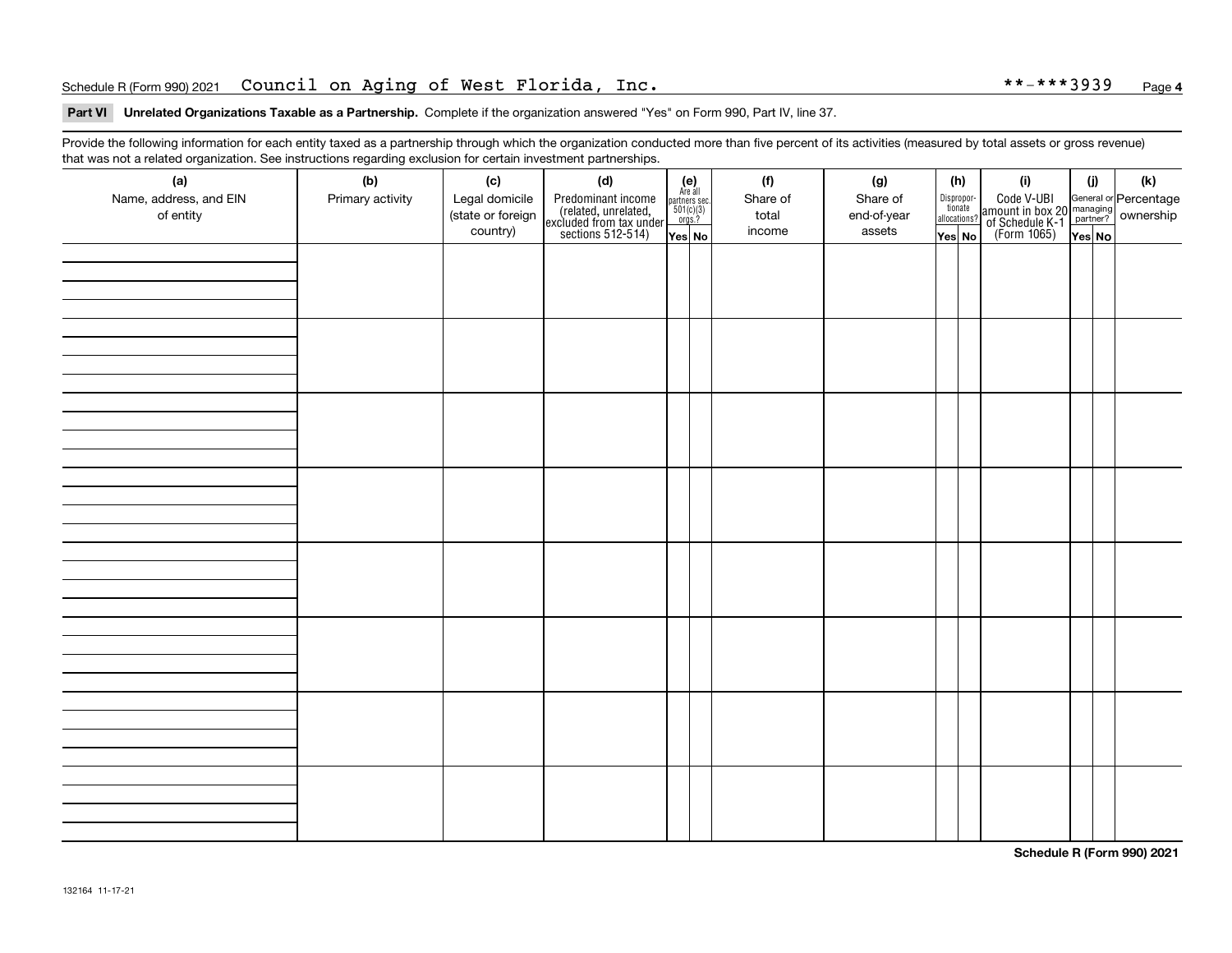# **Part VII** Supplemental Information

Provide additional information for responses to questions on Schedule R. See instructions.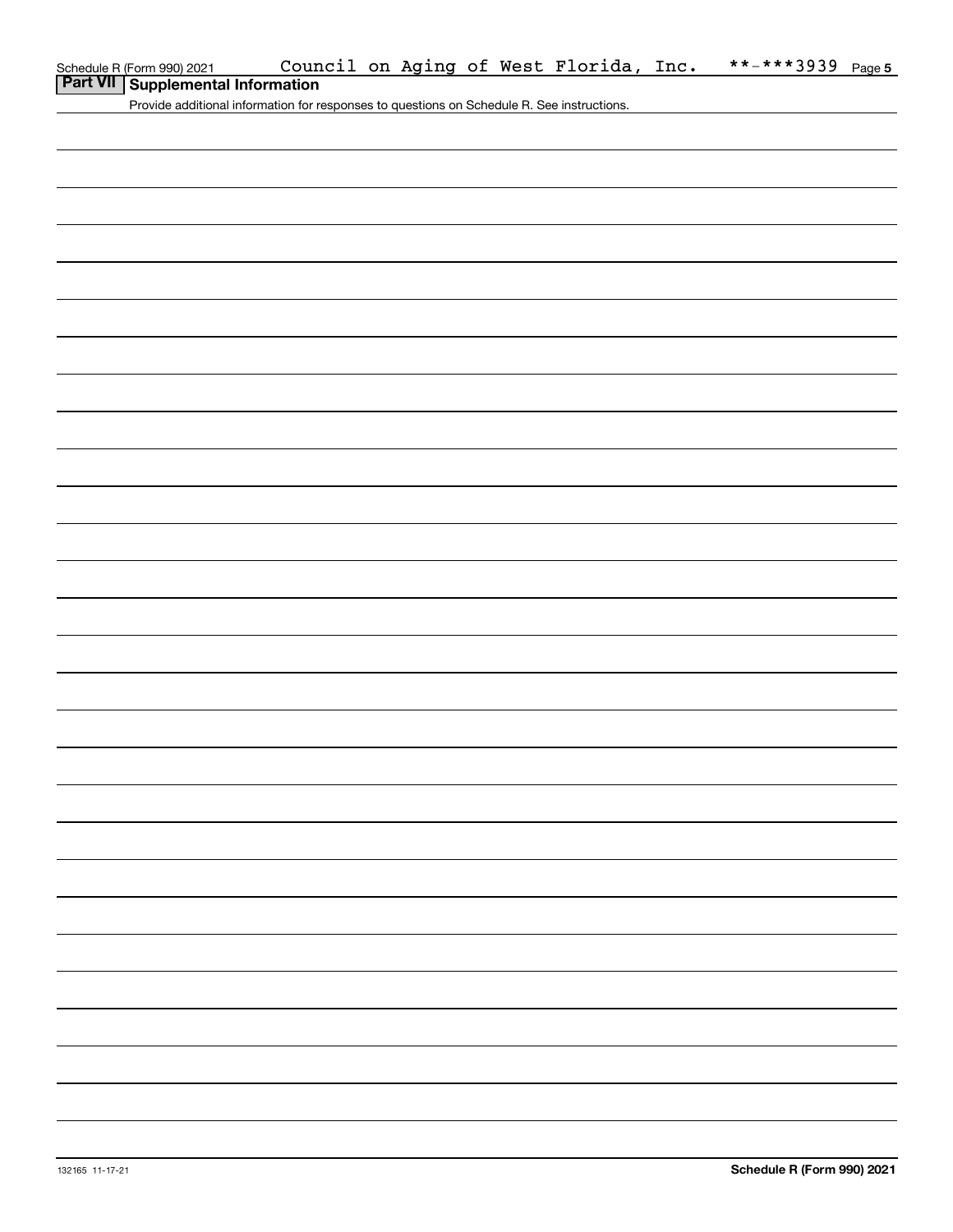(Rev. January 2022)

# **Application for Automatic Extension of Time To File an Exempt Organization Return**

OMB No. 1545-0047

Department of the Treasury Internal Revenue Service

| $\blacktriangleright$ File a separate application for each return. |
|--------------------------------------------------------------------|
|--------------------------------------------------------------------|

**| Go to www.irs.gov/Form8868 for the latest information.**

**Electronic filing (e-file).** You can electronically file Form 8868 to request a 6-month automatic extension of time to file any of the filing of this form, visit *www.irs.gov/e-file-providers/e-file-for-charities-and-non-profits.* forms listed below with the exception of Form 8870, Information Return for Transfers Associated With Certain Personal Benefit Contracts, for which an extension request must be sent to the IRS in paper format (see instructions). For more details on the electronic ividers/e-file-for-charities-and-non-profits.<br>**Time.** Only submit original (no copies needed).<br>Y return other than Ferm 999 T (including 1129 C filers), partnershi FOR You can electronically file Form 8868 to request a 6-month automatic extension of time to file any of the<br>h the exception of Form 8870, Information Return for Transfers Associated With Certain Personal Benefit

**Automatic 6-Month Extension of Time.** Only submit original (no copies needed).

All corporations required to file an income tax return other than Form 990-T (including 1120-C filers), partnerships, REMICs, and trusts must use Form 7004 to request an extension of time to file income tax returns.

| Type or                                        | Name of exempt organization or other filer, see instructions.                                                                                                                                                                                                                                                                                                                                                                                                                                                                                                                                                                          | Taxpayer identification number (TIN) |                                                                                                                                                                                                                          |              |  |             |        |  |  |
|------------------------------------------------|----------------------------------------------------------------------------------------------------------------------------------------------------------------------------------------------------------------------------------------------------------------------------------------------------------------------------------------------------------------------------------------------------------------------------------------------------------------------------------------------------------------------------------------------------------------------------------------------------------------------------------------|--------------------------------------|--------------------------------------------------------------------------------------------------------------------------------------------------------------------------------------------------------------------------|--------------|--|-------------|--------|--|--|
| print                                          | **-***3939<br>Council on Aging of West Florida, Inc.                                                                                                                                                                                                                                                                                                                                                                                                                                                                                                                                                                                   |                                      |                                                                                                                                                                                                                          |              |  |             |        |  |  |
| File by the<br>due date for<br>filing your     | Number, street, and room or suite no. If a P.O. box, see instructions.<br>PO Box 17066                                                                                                                                                                                                                                                                                                                                                                                                                                                                                                                                                 |                                      |                                                                                                                                                                                                                          |              |  |             |        |  |  |
| return. See<br>instructions.                   | City, town or post office, state, and ZIP code. For a foreign address, see instructions.<br>Pensacola, FL<br>32522                                                                                                                                                                                                                                                                                                                                                                                                                                                                                                                     |                                      |                                                                                                                                                                                                                          |              |  |             |        |  |  |
|                                                | Enter the Return Code for the return that this application is for (file a separate application for each return)                                                                                                                                                                                                                                                                                                                                                                                                                                                                                                                        |                                      |                                                                                                                                                                                                                          |              |  | $\mathbf 0$ | 1      |  |  |
| <b>Application</b><br>Return<br>Application    |                                                                                                                                                                                                                                                                                                                                                                                                                                                                                                                                                                                                                                        |                                      |                                                                                                                                                                                                                          |              |  |             | Return |  |  |
| Is For                                         |                                                                                                                                                                                                                                                                                                                                                                                                                                                                                                                                                                                                                                        | Code                                 | Is For                                                                                                                                                                                                                   |              |  |             | Code   |  |  |
|                                                | Form 990 or Form 990-EZ                                                                                                                                                                                                                                                                                                                                                                                                                                                                                                                                                                                                                | 01                                   | Form 1041-A                                                                                                                                                                                                              |              |  |             | 08     |  |  |
|                                                | Form 4720 (individual)                                                                                                                                                                                                                                                                                                                                                                                                                                                                                                                                                                                                                 | 03                                   | Form 4720 (other than individual)                                                                                                                                                                                        |              |  |             | 09     |  |  |
| Form 990-PF                                    |                                                                                                                                                                                                                                                                                                                                                                                                                                                                                                                                                                                                                                        | 04                                   | Form 5227                                                                                                                                                                                                                |              |  | 10          |        |  |  |
|                                                | Form 990-T (sec. 401(a) or 408(a) trust)                                                                                                                                                                                                                                                                                                                                                                                                                                                                                                                                                                                               | 05                                   | Form 6069                                                                                                                                                                                                                |              |  |             | 11     |  |  |
|                                                | Form 990-T (trust other than above)                                                                                                                                                                                                                                                                                                                                                                                                                                                                                                                                                                                                    | 06                                   | Form 8870                                                                                                                                                                                                                |              |  |             | 12     |  |  |
|                                                | Form 990-T (corporation)<br>Laura Garrett                                                                                                                                                                                                                                                                                                                                                                                                                                                                                                                                                                                              | 07                                   |                                                                                                                                                                                                                          |              |  |             |        |  |  |
| $box \blacktriangleright$<br>1<br>$\mathbf{2}$ | Telephone No. $\triangleright$ (850) 432-1475<br>If this is for a Group Return, enter the organization's four digit Group Exemption Number (GEN) __________. If this is for the whole group, check this<br>. If it is for part of the group, check this box $\blacktriangleright$<br>I request an automatic 6-month extension of time until<br>the organization named above. The extension is for the organization's return for:<br>$\blacktriangleright$ $\boxed{\text{X}}$ calendar year 2021 or<br>tax year beginning<br>If the tax year entered in line 1 is for less than 12 months, check reason:<br>Change in accounting period |                                      | Fax No. $\blacktriangleright$<br>and attach a list with the names and TINs of all members the extension is for.<br>November $15$ , $2022$ , to file the exempt organization return for<br>, and ending<br>Initial return | Final return |  |             |        |  |  |
| За                                             | If this application is for Forms 990-PF, 990-T, 4720, or 6069, enter the tentative tax, less                                                                                                                                                                                                                                                                                                                                                                                                                                                                                                                                           |                                      |                                                                                                                                                                                                                          |              |  |             | $0$ .  |  |  |
|                                                | any nonrefundable credits. See instructions.<br>\$<br>За                                                                                                                                                                                                                                                                                                                                                                                                                                                                                                                                                                               |                                      |                                                                                                                                                                                                                          |              |  |             |        |  |  |
| b                                              | If this application is for Forms 990-PF, 990-T, 4720, or 6069, enter any refundable credits and                                                                                                                                                                                                                                                                                                                                                                                                                                                                                                                                        |                                      |                                                                                                                                                                                                                          |              |  |             |        |  |  |
|                                                | Зb<br>\$<br>estimated tax payments made. Include any prior year overpayment allowed as a credit.                                                                                                                                                                                                                                                                                                                                                                                                                                                                                                                                       |                                      |                                                                                                                                                                                                                          |              |  |             |        |  |  |
|                                                | c Balance due. Subtract line 3b from line 3a. Include your payment with this form, if required, by                                                                                                                                                                                                                                                                                                                                                                                                                                                                                                                                     |                                      |                                                                                                                                                                                                                          |              |  |             |        |  |  |
|                                                | using EFTPS (Electronic Federal Tax Payment System). See instructions.                                                                                                                                                                                                                                                                                                                                                                                                                                                                                                                                                                 |                                      |                                                                                                                                                                                                                          | Зс           |  |             | 0.     |  |  |
| instructions.                                  | Caution: If you are going to make an electronic funds withdrawal (direct debit) with this Form 8868, see Form 8453-TE and Form 8879-TE for payment                                                                                                                                                                                                                                                                                                                                                                                                                                                                                     |                                      |                                                                                                                                                                                                                          |              |  |             |        |  |  |

**HA** For Privacy Act and Paperwork Reduction Act Notice, see instructions. **But a struction of the Community Community** Form 8868 (Rev. 1-2022) LHA